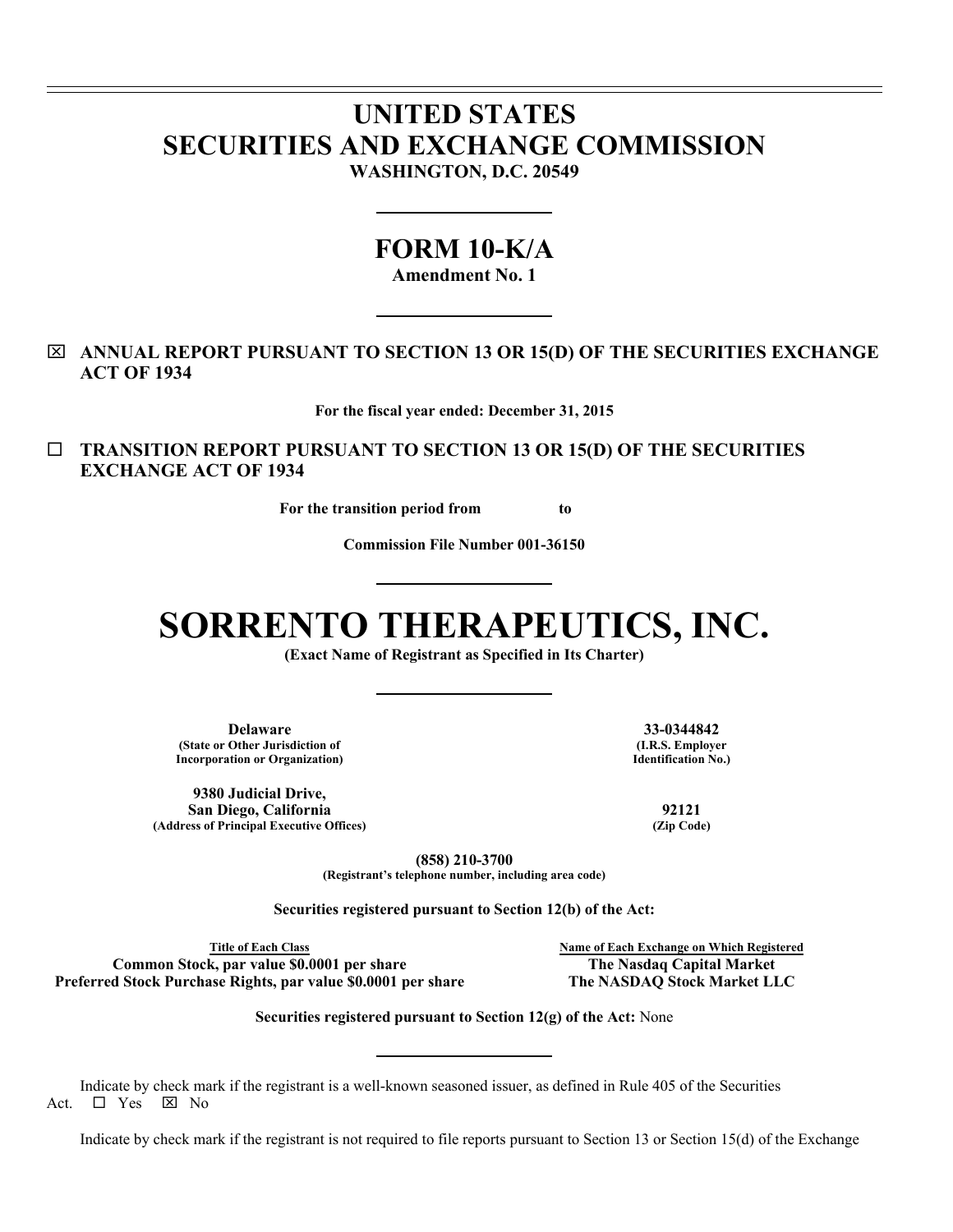Act.  $\square$  Yes  $\square$  No

Indicate by check mark whether the registrant (1) has filed all reports required to be filed by Section 13 or 15(d) of the Securities Exchange Act of 1934 during the preceding 12 months (or for such shorter period that the registrant was required to file such reports), and (2) has been subject to the filing requirements for at least the past 90 days.  $\boxtimes$  Yes  $\Box$  No

Indicate by check mark whether the registrant has submitted electronically and posted on its corporate Web site, if any, every Interactive Data File required to be submitted and posted pursuant to Rule 405 of Regulation S-T (Section 232.405 of this chapter) during the preceding 12 months (or for such shorter period that the registrant was required to submit and post such files).  $\boxtimes$  Yes  $\Box$  No

Indicate by check mark if disclosure of delinquent filers pursuant to Item 405 of Regulation S-K (§229.405 of this chapter) is not contained herein, and will not be contained, to the best of registrant's knowledge, in definitive proxy or information statements incorporated by reference in Part III of this Form 10-K or any amendment to this Form 10-K.  $\boxtimes$ 

Indicate by check mark whether the registrant is a large accelerated filer, an accelerated filer, a non-accelerated filer or a smaller reporting company. See the definitions of "large accelerated filer," "accelerated filer" and "smaller reporting company" in Rule 12b-2 of the Exchange Act. (Check one):

| Large accelerated filer $\Box$ |                                                                            | Accelerated filer                | ⊠ |
|--------------------------------|----------------------------------------------------------------------------|----------------------------------|---|
|                                | Non-accelerated filer $\Box$ (Do not check if a smaller reporting company) | Smaller reporting company $\Box$ |   |

Indicate by check mark whether the registrant is a shell company (as defined in Rule 12b-2 of the Act).  $\Box$  Yes  $\boxtimes$  No

The aggregate market value of voting stock held by non-affiliates of the registrant calculated based upon the closing sale price of the common stock on June 30, 2015 (the last trading day of the registrant's second fiscal quarter of 2015), was approximately \$586.1 million.

At March 10, 2016, the registrant had 38,365,767 shares of common stock outstanding.

# **DOCUMENTS INCORPORATED BY REFERENCE**

None.

 $\overline{a}$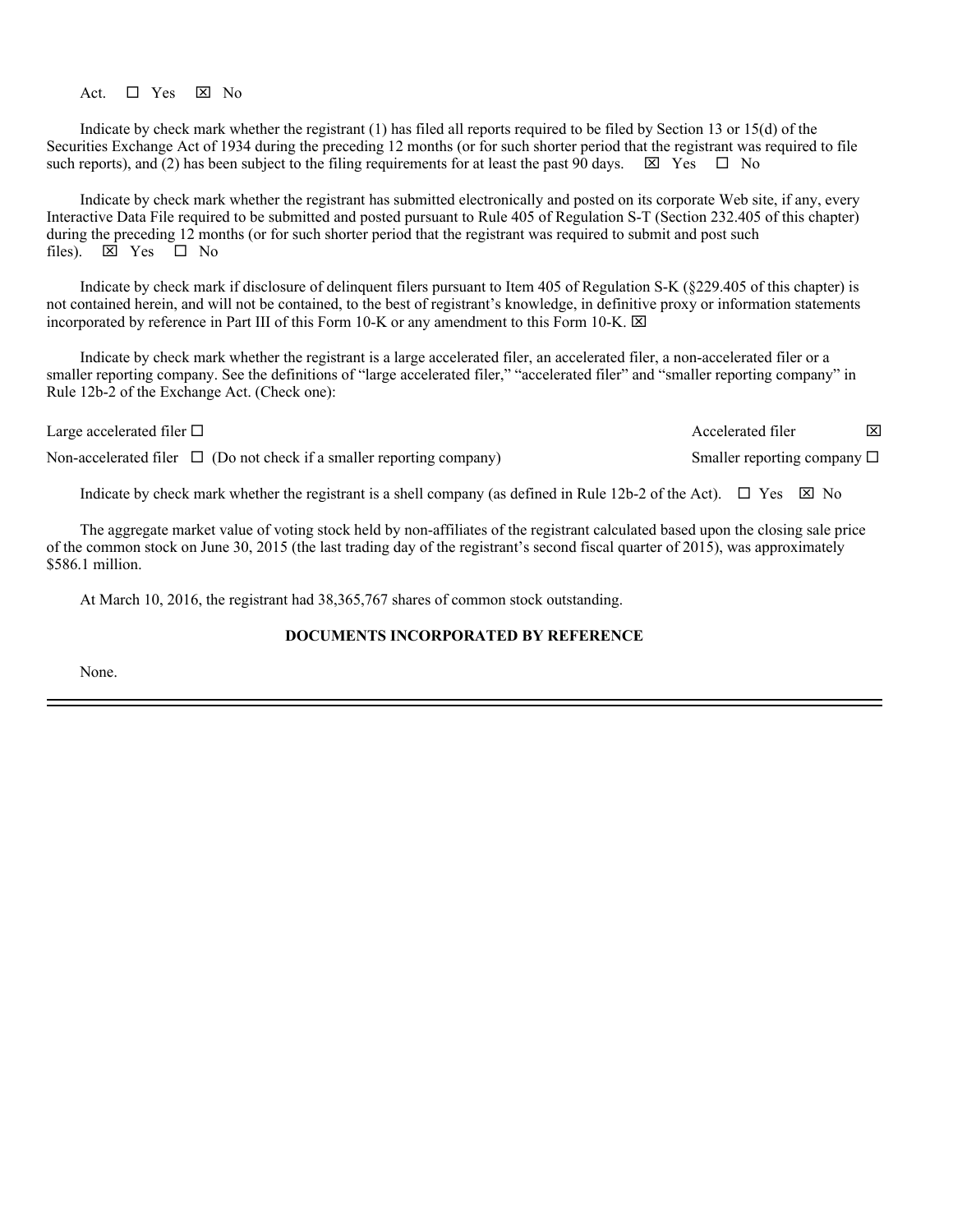# **EXPLANATORY NOTE**

The registrant is filing this Amendment No. 1 (this "Amendment No. 1") to its Annual Report on Form 10-K for the year ended December 31, 2015, as filed with the Securities and Exchange Commission (the "SEC") on March 15, 2016 (the "Form 10- K"), to present the information required by Part III, Items 10 through Item 14, of Form 10-K, which information was previously omitted from the Form 10-K in reliance on General Instruction G(3) to Form 10-K. The reference on the cover of the Form 10-K to the incorporation by reference to certain portions of the registrant's Definitive Proxy Statement for its 2016 Annual Meeting of Stockholders into Part III of the Form 10-K is hereby deleted.

In accordance with Rule 12b-15 under the Securities Exchange Act of 1934, as amended, Part III, Items 10 through 14, of the Form 10-K are hereby amended and restated in their entirety, Part IV, Item 15 of the Form 10-K is hereby amended and restated in its entirety, and new certifications filed by the Chief Executive Officer and Chief Financial Officer pursuant to Rule 13a-14(a), as adopted pursuant to Section 302 of the Sarbanes-Oxley Act of 2002, as amended, are filed as exhibits to this Amendment No. 1 under Part IV, Item 15. Except as described in this explanatory note, no other changes have been made to the Form 10-K. Except as otherwise set forth below, this Amendment No. 1 to Form 10-K does not reflect events that have occurred after March 15, 2016, the original filing date of the Form 10-K, or modify or update the disclosures presented therein. Accordingly, this Amendment No. 1 should be read in conjunction with the Form 10-K and the registrant's other filings with the SEC. All capitalized terms used but not defined herein shall have the meanings ascribed to them in the Form 10-K.

i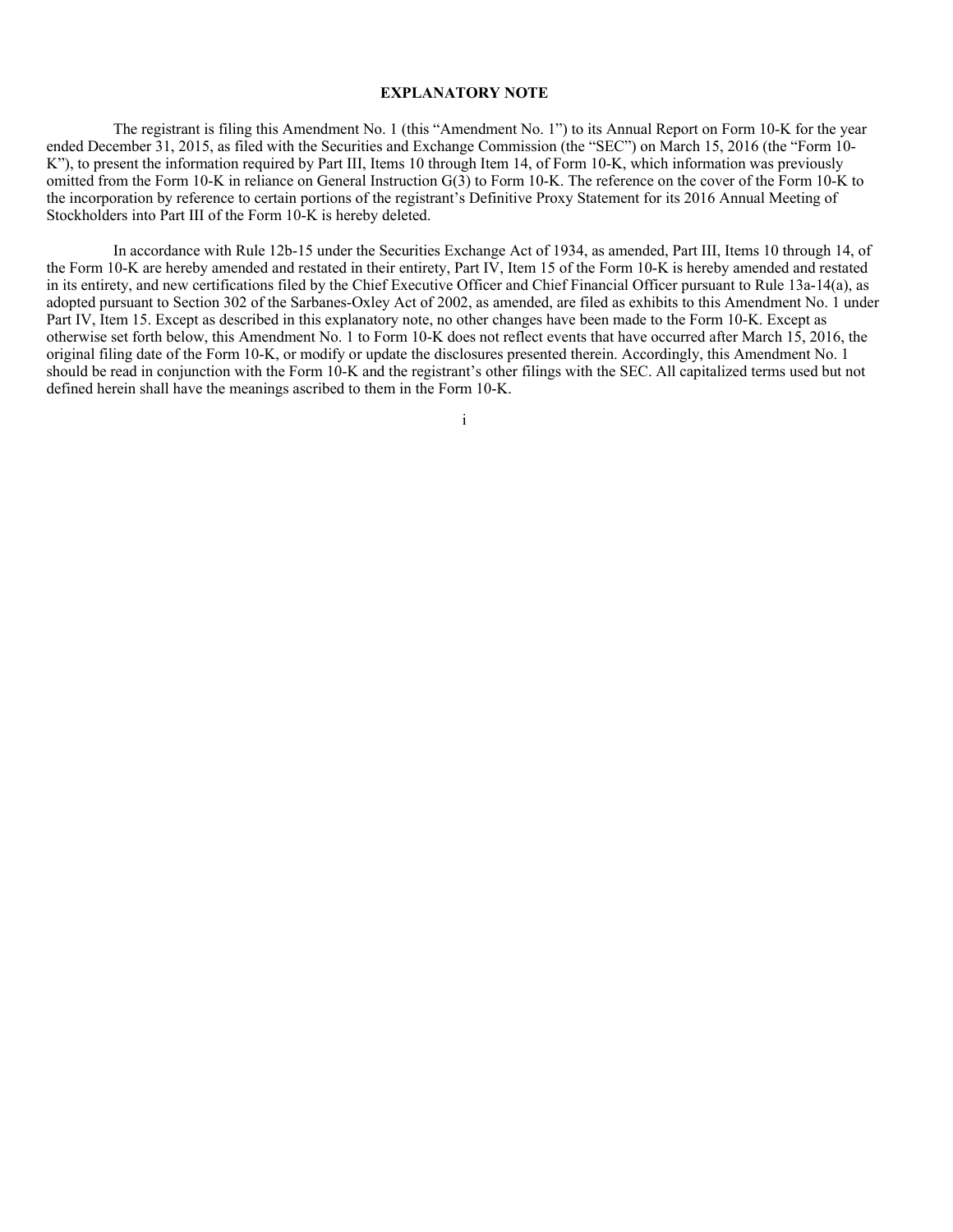#### **PART III**

# **Item 10. Directors, Executive Officers and Corporate Governance.**

#### **Board of Directors**

The names of our directors and their ages as of April 29, 2016, principal occupations or positions held with the Company and biographies are set forth below. There are no family relationships between or among any of our officers or directors.

| <b>Name</b><br>Age     | <b>Present Position with Sorrento Therapeutics, Inc.</b> |
|------------------------|----------------------------------------------------------|
| Henry Ji, Ph.D.        | Director, President and Chief Executive Officer          |
| William S. Marth<br>61 | Chairman                                                 |
| Kim D. Janda, Ph.D.    | Director                                                 |
| Douglas Ebersole<br>60 | Director                                                 |
| Jaisim Shah            | Director                                                 |
| David H. Deming<br>62  | Director                                                 |

**Henry Ji, Ph.D.** co-founded and has served as a director of Sorrento Therapeutics, Inc. since January 2006, served as its Chief Scientific Officer from November 2008 to September 2012, as its Interim Chief Executive Officer from April 2011 to September 2012, and as its Chief Executive Officer and President since September 2012. Dr. Ji also served as our Secretary from September 2009 to June 2011. In 2002, Dr. Ji founded BioVintage, Inc., a research and development company focusing on innovative life science technology and product development, and has served as its President since 2002. From 2001 to 2002, Dr. Ji served as Vice President of CombiMatrix Corporation, a publicly traded biotechnology company that develops proprietary technologies, including products and services in the areas of drug development, genetic analysis, molecular diagnostics and nanotechnology. During his tenure at CombiMatrix, Dr. Ji was responsible for strategic technology alliances with biopharmaceutical companies. From 1999 to 2001, Dr. Ji served as Director of Business Development, and in 2001 as Vice President, of Stratagene Corporation (later acquired by Agilent Technologies, Inc.) where he was responsible for novel technology and product licensing and development. In 1997, Dr. Ji co-founded Stratagene Genomics, Inc., a wholly owned subsidiary of Stratagene Corporation, and served as its President and Chief Executive Officer from its founding until 1999. Dr. Ji is the holder of several issued and pending patents in the life science research field and is the sole inventor of Sorrento Therapeutics Inc.'s intellectual property. Dr. Ji has a Ph.D. in Animal Physiology from the University of Minnesota and a B.S. in Biochemistry from Fudan University.

Dr. Ji has demonstrated significant leadership skills as President and Chief Executive Officer of Stratagene Genomics, Inc. and Vice President of CombiMatrix Corporation and Strategene Corporation and brings more than 18 years of biotechnology and biopharmaceutical experience to his position on our board of directors. Dr. Ji's extensive knowledge of the industry in which we operate, as well as his unique role in our day-to-day operations as our Chief Executive Officer and President, allows him to bring to our board of directors a broad understanding of the operational and strategic issues we face.

 $\mathfrak{D}$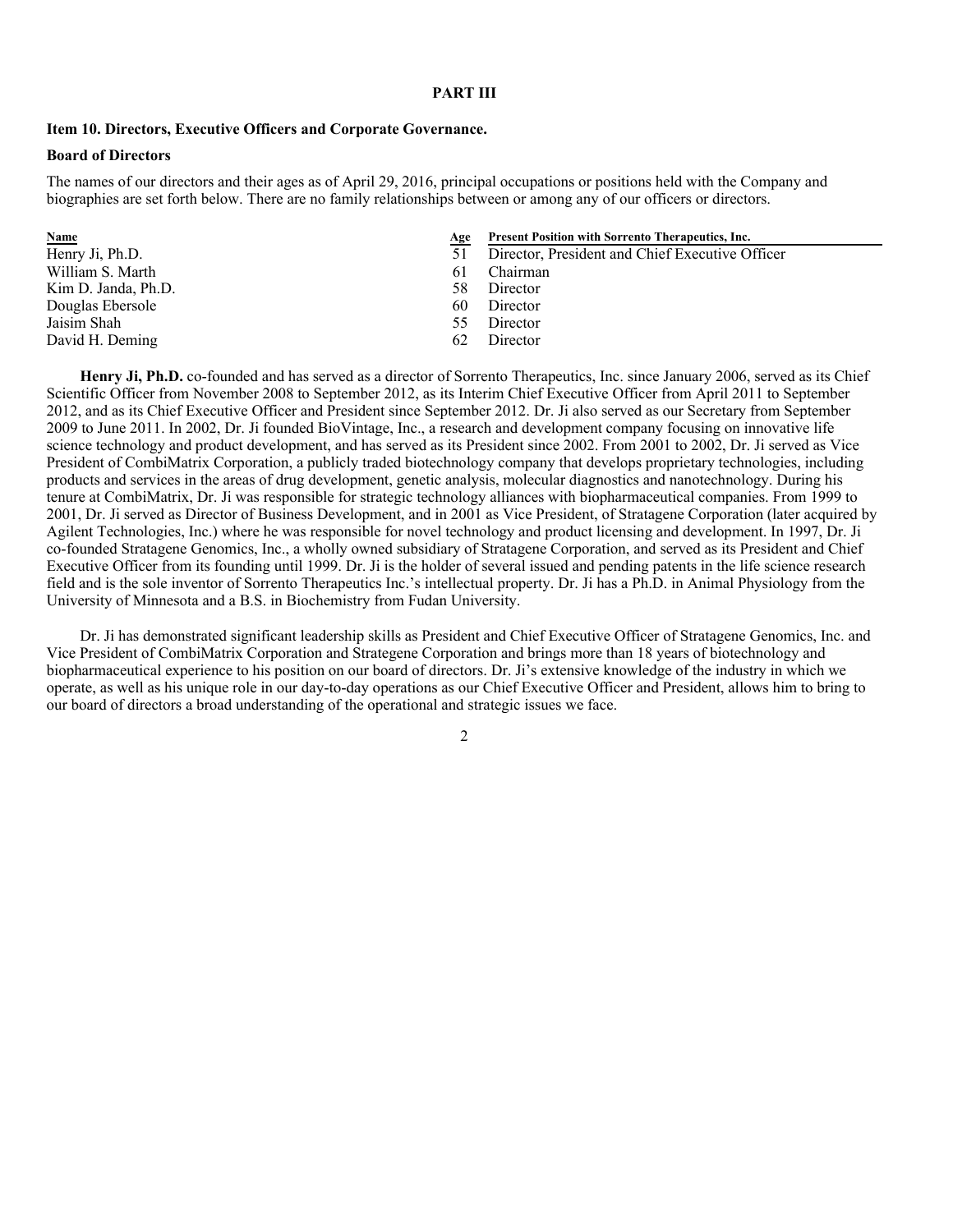**William S. Marth** has served as a director of our Company since January 2014. He has served as a director of Albany Molecular Research, Inc. since June 2012 and President and Chief Executive Officer since January 1, 2014. Mr. Marth was President and Chief Executive Officer of Teva – Americas through the end of 2012. He previously served as President and Chief Executive Officer of Teva North America from January 2008 to June 2010, as President and Chief Executive Officer of Teva USA from 2005 to 2008 and was previously Executive Vice President and Vice President of Sales and Marketing for Teva USA. Mr. Marth played a significant role in establishing Teva as a leading specialty pharmaceutical company and being ultimately recognized as the worldwide No. 1 producer of generic drugs. In his role, he led the respiratory, neuroscience, oncology and women's healthcare divisions, as well as Latin America and Canada. He was a member of Teva's global executive management team and Teva Americas' board of directors from 2007 until 2013. He brings to this role his global experience in strategic planning, investor relations, research and development, supply chain and regulatory matters. He played a key role in building Teva to a \$12 billion business and in the strategy behind the acquisitions of Cephalon for \$6.8 billion and Barr Pharmaceuticals for \$7.4 billion. Prior to joining Teva USA, he held various positions with the Apothecon division of Bristol-Myers Squibb. Mr. Marth, who earned his B.Sc. in Pharmacy from the University of Illinois in 1977 and his M.B.A. in 1989 from the Keller Graduate School of Management, DeVry University, is a licensed pharmacist and serves on various other boards and committees, including The University of the Sciences in Philadelphia and the Board of Ambassadors for John Hopkins' Project RESTORE. In addition, Mr. Marth served as the Chairman of the Board of the Generic Pharmaceutical Association (GPhA) in 2008 and 2009 and the American Society for Health-System Pharmacists (ASHP) in 2010.

We believe Mr. Marth's industry expertise, significant transactional expertise and commercial leadership experience provide valuable insight and perspective to our board of directors and Company.

**Kim D. Janda, Ph.D.** has served as a director of our Company since April 2012. Dr. Janda has served as Ely R. Callaway, Jr. Chaired Professor in the Departments of Chemistry, Immunology and Microbial Science at The Scripps Research Institute since 1996 and as the Director of the Worm Institute of Research and Medicine (WIRM) at The Scripps Research Institute since 2005. Furthermore, Dr. Janda has served as a Skaggs Scholar within the Skaggs Institute of Chemical Biology, also at The Scripps Research Institute, since 1996. Dr. Janda holds a B.S. degree from the University of South Florida in Clinical Chemistry and a doctoral degree from the University of Arizona with Robert B. Bates in natural product total synthesis. A hallmark of his research is that Dr. Janda has been able to uniquely combine principles of medicinal chemistry together with modern molecular biology, immunology and neuropharmacology, allowing the creation of both synthetic/natural molecules and processes with biological, chemical and physical properties. Dr. Janda has published over 425 original publications in refereed journals and founded the biotechnological companies CombiChem, Drug Abuse Sciences and AIPartia. Dr. Janda is associate editor of Bioog & Med. Chem., PloS ONE and serves, or has served, on numerous journals including J. Comb. Chem., Chem. Reviews, J. Med. Chem., The Botulinum Journal, Bioorg. & Med. Chem. Lett., and Bioorg. & Med. Chem. Over a career of almost 25 years, Dr. Janda has provided numerous seminal contributions and is considered one of the first scientists to merge chemical and biological approaches into a cohesive research program. Dr. Janda serves on the Scientific Advisory Boards of Materia, Inc. and Singapore Ministry of Education (MOE), EP1 Physical Sciences.

Dr. Janda has almost 25 years of experience in life sciences and very strong technical expertise relating to the discovery and development of antibody therapeutics, which gives him a unique understanding of the research challenges and opportunities facing us. As an experienced scientist and inventor on multiple patents in the life sciences industry, Dr. Janda brings critical insights into the operational requirements of a discovery and development company as well as to our overall business and strategies relating to our ongoing development efforts, and serves as the chair of our Scientific Advisory Board.

**Douglas Ebersole** has served as a director of our Company since August 2014. Mr. Ebersole has over 25 years of broad business experience in the industry as well as from consulting in a number of advisory roles, including as a former partner in a Silicon Valley law firm. Currently, Mr. Ebersole is an independent consultant and has worked primarily with PDL BioPharma (PDL) since 2005. From 1992 to 2005, Mr. Ebersole served in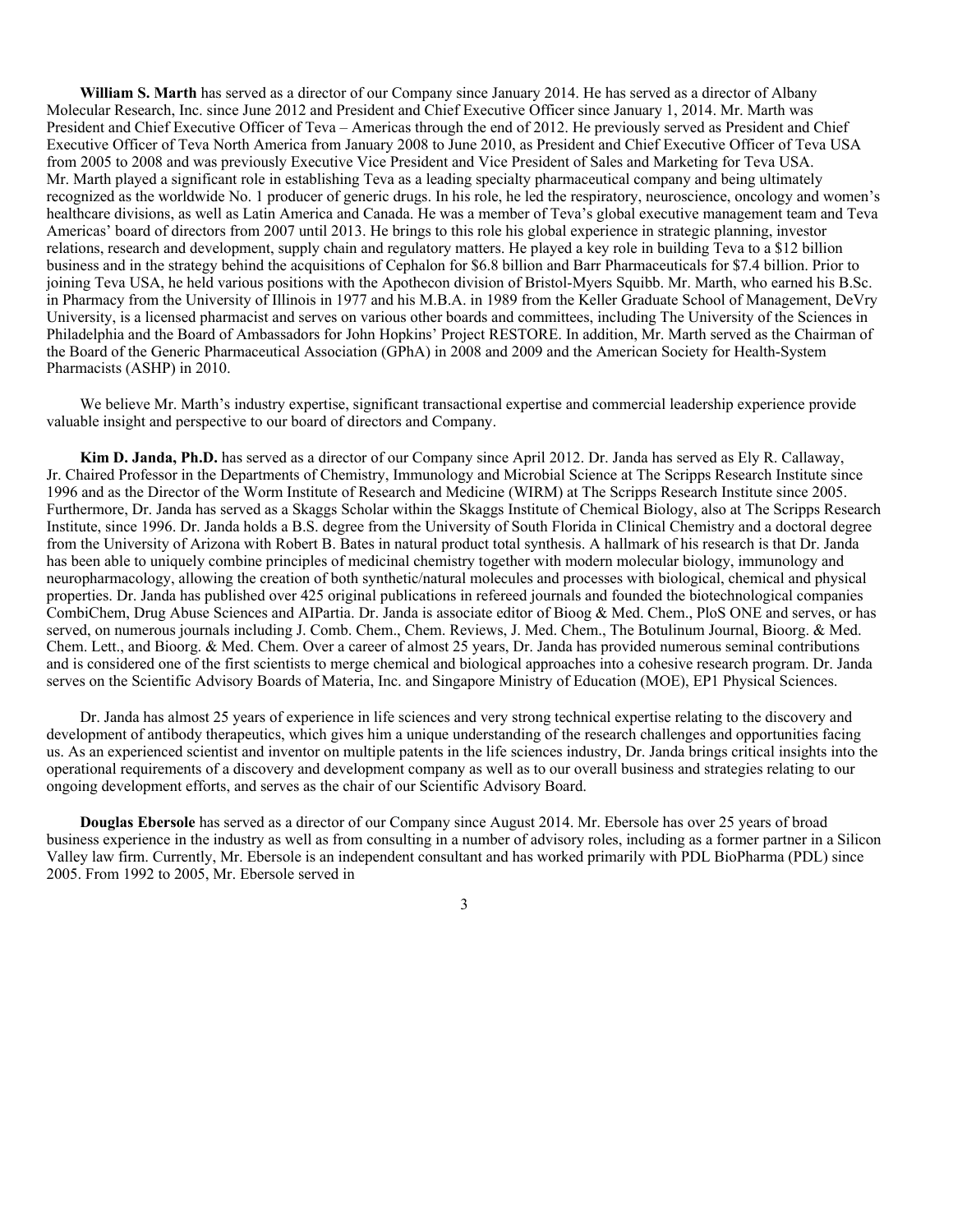various senior executive roles at PDL, including Senior Vice President – Corporate Development and Legal. During 2002, Mr. Ebersole served as PDL's interim Chief Executive Officer. While at PDL, Mr. Ebersole was responsible for all legal affairs, negotiation of major corporate alliances and public equity and debt financings, and was one of the principal architects of PDL's Queen patent licensing program. He also had overall responsibility for a number of functional areas including legal, business development, human resources, facilities, manufacturing and quality. Prior to PDL, Mr. Ebersole was initially Associate General Counsel and later General Counsel at NeXT Computer from 1989 to 1992 and earned a JD from Stanford University in 1982.

We believe that Mr. Ebersole's extensive legal, business and operational experience qualifies him to serve on our board of directors.

**Jaisim Shah** has served as a director of our Company since September 2013. He has more than 25 years of global biopharma experience including over 15 years in senior management leading business development, commercial operations, investor relations, marketing and medical affairs. Mr. Shah currently serves as the Chief Executive Officer and board member at Semnur Pharmaceuticals. Prior to Semnur, Mr. Shah was a consultant to several businesses, including Sorrento Therapeutics, and was the Chief Business Officer of Elevation Pharmaceuticals, where Mr. Shah led a successful sale of Elevation to Sunovion in September 2012. Prior to Elevation, Mr. Shah was president of Zelos Therapeutics, where Mr. Shah focused on financing and business development. Prior to Zelos, Mr. Shah was the Senior Vice President and Chief Business Officer at CytRx, a biopharmaceutical company. Previously, Mr. Shah was Chief Business Officer at Facet Biotech and PDL BioPharma where he completed numerous licensing/partnering and strategic transactions with pharmaceutical and biotech companies. Prior to PDL, Mr. Shah was at Bristol-Myers Squibb, most recently as Vice President of Global Marketing where he received the "Presidents Award" for completing one of the most significant collaborations in the company's history. Previously, Mr. Shah was at F. Hoffman-La Roche in international marketing and was global business leader for corporate alliances with Genentech and Idec. Mr. Shah holds an MA in Economics from the University of Akron and an MBA from Oklahoma University.

We believe that Mr. Shah's extensive operational, executive and business development experience qualify him to serve on our board of directors.

**David H. Deming** has served as a director of our Company since May 2015. Since March 2013, Mr. Deming has been a banker with TAG Healthcare Advisors, LLC, a boutique financial advisory firm serving the pharmaceutical, biotech and medical device industries. Mr. Deming started his career at J.P. Morgan in 1976 and was a managing director in charge of the Global Healthcare Investment Banking Group from 1991 to 2013. Mr. Deming is a director of Albany Molecular Research, Inc.

We believe that Mr. Deming's significant transactional and financial experience and relationships in the healthcare field qualify him to serve on our board of directors.

#### **Board Independence**

Our Board has the responsibility for establishing corporate policies and for our overall performance, although it is not involved in our day-to-day operations. Our Board consults with our counsel to ensure that our Board's determinations are consistent with all relevant securities and other laws and regulations regarding the definition of "independent," including those set forth in the applicable NASDAQ rules, as in effect from time to time. Consistent with these considerations, after review of all relevant transactions or relationships between each director, or any of his or her family members, us, our senior management and our independent auditors, our Board has determined that all of our directors, other than Dr. Ji and Mr. Shah, are independent.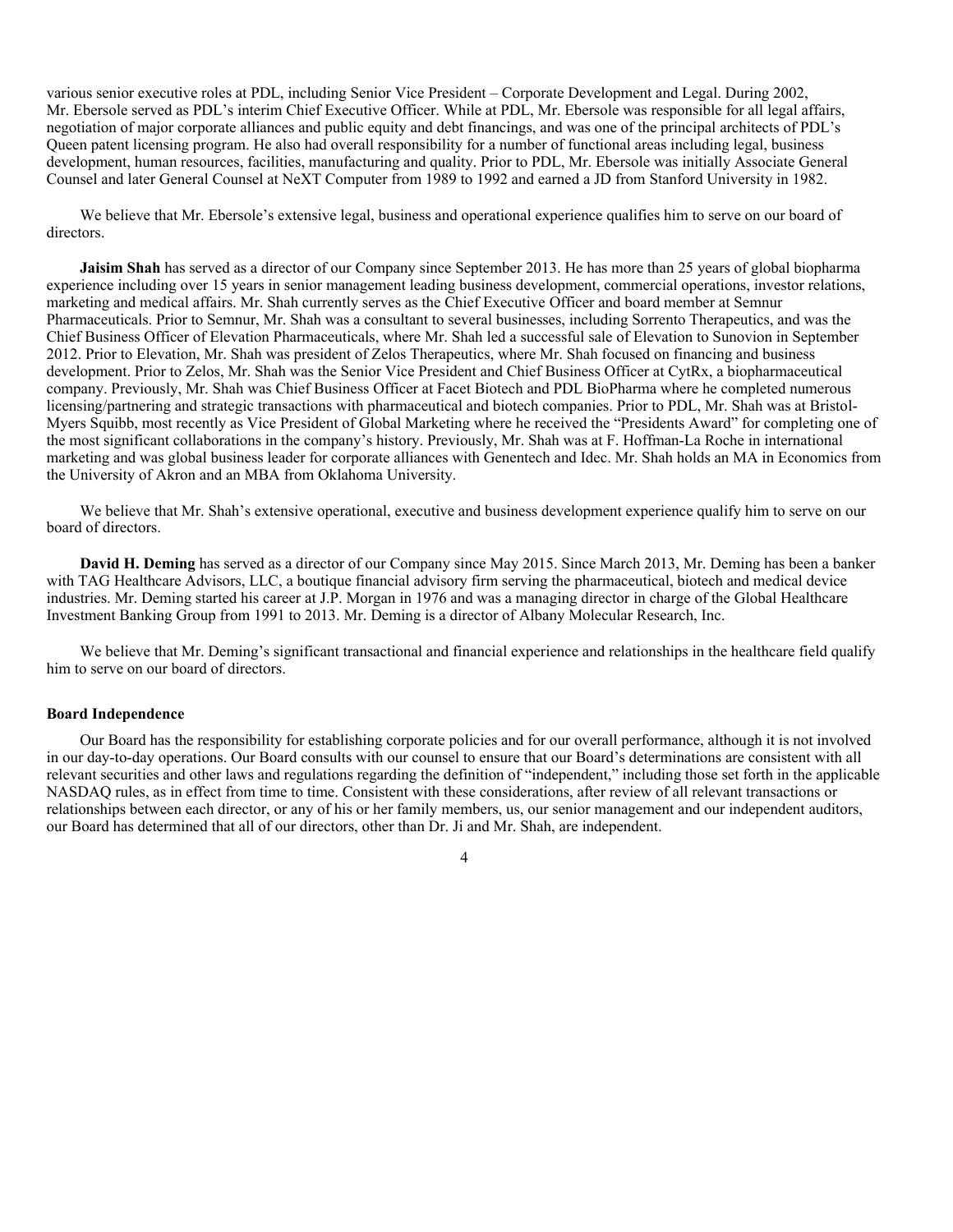# **Board Leadership Structure and Board's Role in Risk Oversight**

We have a separate Chairman of the Board, Mr. Marth, and Chief Executive Officer, Dr. Ji. We believe that having an independent director serve as our Chairman allows our CEO to focus on our business, while allowing the Chairman to fulfill his fundamental Board leadership role, which includes providing advice to and independent oversight of our Board. As Chairman, Mr. Marth serves as the primary liaison between the CEO and the independent directors and provides strategic input and counseling to the CEO. With input from other members of the board of directors, committee chairs and management, he presides over meetings of the board of directors. Mr. Marth has developed an extensive knowledge of our company, its challenges and opportunities and has a productive working relationship with our senior management team.

The board of directors, as a unified body and through committee participation, organizes the execution of its monitoring and oversight roles and does not expect its Chairman to organize those functions. The board of directors has three standing committees – Audit, Compensation and Corporate Governance and Nominating. The membership of each of the board committees is comprised of independent directors, with each of the committees having a separate chairman, each of whom is an independent director. Our nonmanagement members of the board of directors meet in executive session at each board meeting.

Risk is inherent with every business, and how well a business manages risk can ultimately determine its success. Management is responsible for the day-to-day management of risks the company faces, while the board of directors, as a whole and through its committees, has responsibility for the oversight of risk management. In its risk oversight role, the board of directors has the responsibility to satisfy itself that the risk management processes designed and implemented by management are adequate and functioning as designed.

The board of directors recognizes that different leadership models may, depending upon individual circumstances, work for other companies and may be appropriate for the Company under different circumstances. The board of directors believes that the Company will be greatly benefited from having a single person setting the tone and direction for the Company and having primary responsibility for managing its operations, while allowing the board of directors to carry out its oversight responsibilities with the full involvement of each independent director. Our CEO communicates frequently with members of the board to discuss strategy and challenges facing the company. Senior management usually attends our regular quarterly board meetings and is available to address any questions or concerns raised by the board of directors on risk management-related and any other matters. Each quarter, the board of directors receives presentations from senior management on matters involving our areas of operations.

# **Board of Directors Meetings**

During the fiscal year 2015, our Board held six meetings and acted by written consent 23 times our Audit Committee held a total of five meetings and did not take any action by unanimous written consent, our Compensation Committee held a total of four meetings and acted by unanimous written consent one time and our Corporate Governance and Nominating Committee did not hold any meetings and acted by unanimous written consent one time. None of our incumbent directors attended fewer than 75% of the total number of meetings held by the Board and the committees on which, and for the period during which, the director served during fiscal year 2015.

#### **Information Regarding Board Committees**

Our Board has established standing Audit, Compensation and Corporate Governance and Nominating Committees to devote attention to specific subjects and to assist it in the discharge of its responsibilities.

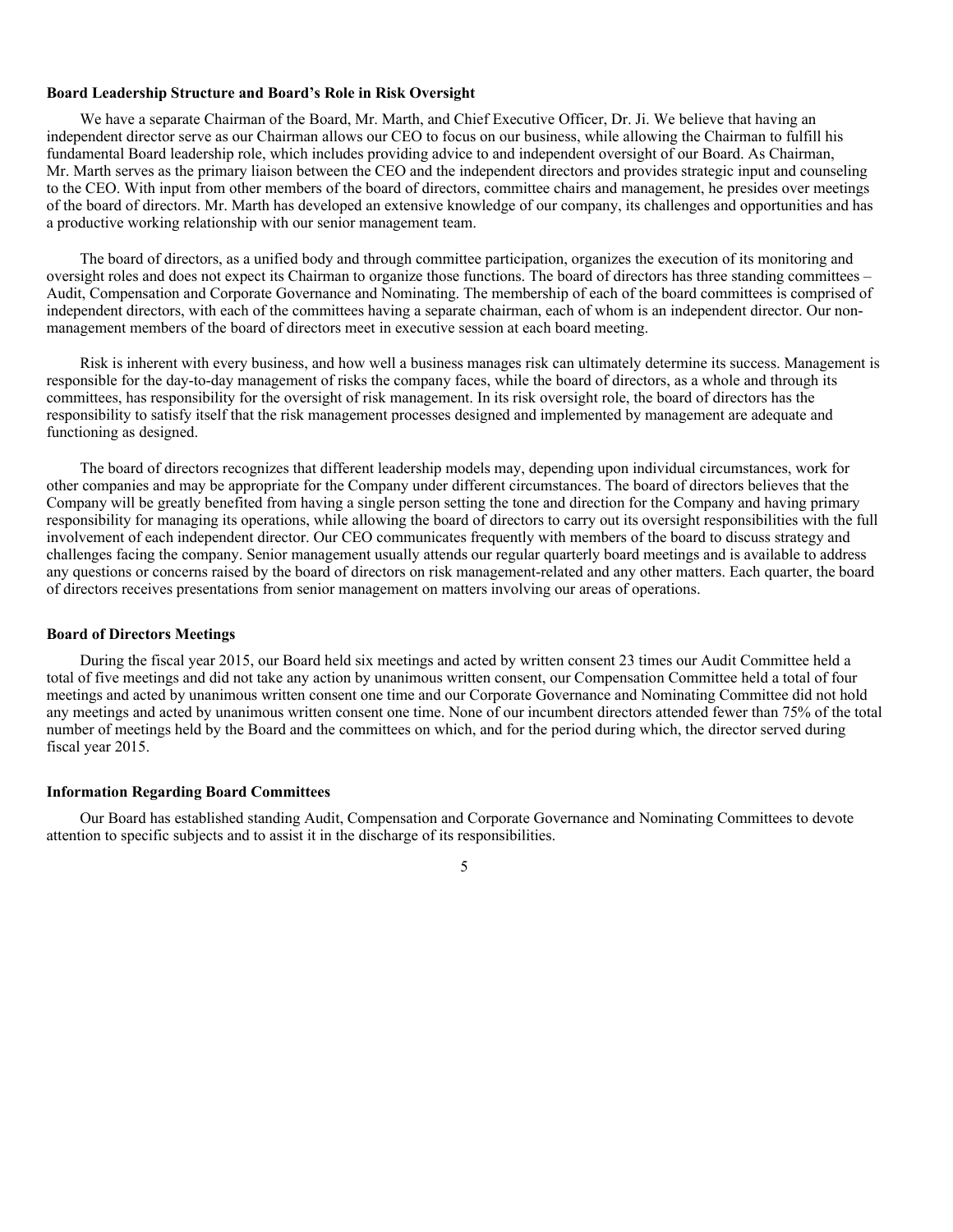*Audit Committee*. We have a separately designated standing Audit Committee established in accordance with Section 3(a)(58) (A) of the Securities Exchange Act of 1934, as amended, or Exchange Act. Our Audit Committee is currently comprised of Messrs. Deming, Marth and Ebersole. Mr. Deming serves as the Chairperson of the Audit Committee. The functions of the Audit Committee include, among others:

- evaluating our independent registered public accountant's qualifications, independence and performance;
- determining the engagement of our independent auditors;
- approving the retention of our independent auditors to perform any proposed audit and permissible non-audit services;
- monitoring the rotation of partners of our independent auditors on our engagement teams as required by law;
- reviewing our financial statements;
- reviewing our critical accounting policies and estimates;
- discussing with our management and our independent auditors the results of the annual audit and the review of our quarterly financial statements; and
- reviewing and evaluating, at least annually, the performance of the Audit Committee and its members, including compliance of the Audit Committee with its charter.

Typically, the Audit Committee meets at least quarterly and with greater frequency if necessary. Our Board has adopted a written charter of the Audit Committee that is available to stockholders on our Internet website at www.sorrentotherapeutics.com/investors under "Corporate Governance."

Under the applicable rules and regulations of NASDAQ, each member of a company's audit committee must be considered independent in accordance with the NASDAQ listing standards and Rule 10A-3(b)(1) under the Exchange Act. Our Board reviews the NASDAQ standards and Exchange Act definitions of independence for Audit Committee members on an annual basis and has determined that all members of our Audit Committee are independent (as independence is currently defined in the NASDAQ rules). Our Board has determined that all members of our Audit Committee also meet the requirements for financial literacy under the NASDAQ listing standards.

Our Board has determined that Mr. Deming is an audit committee financial expert, as defined under applicable Securities Exchange Commission, or SEC, rules, and that Messrs. Deming, Marth and Ebersole meet the background and financial sophistication requirements under NASDAQ. In making these determinations, the Board made a qualitative assessment of each of Messrs. Deming, Marth and Ebersole's level of knowledge and experience based on a number of factors, including his formal education and experience. Both our independent registered public accounting firm and internal financial personnel regularly meet privately with our Audit Committee and have unrestricted access to the Audit Committee.

*Compensation Committee.* Our Compensation Committee is comprised of Messrs. Ebersole, Marth and Deming. Mr. Ebersole serves as the Chairperson of our Compensation Committee. The functions of the Compensation Committee include, among others: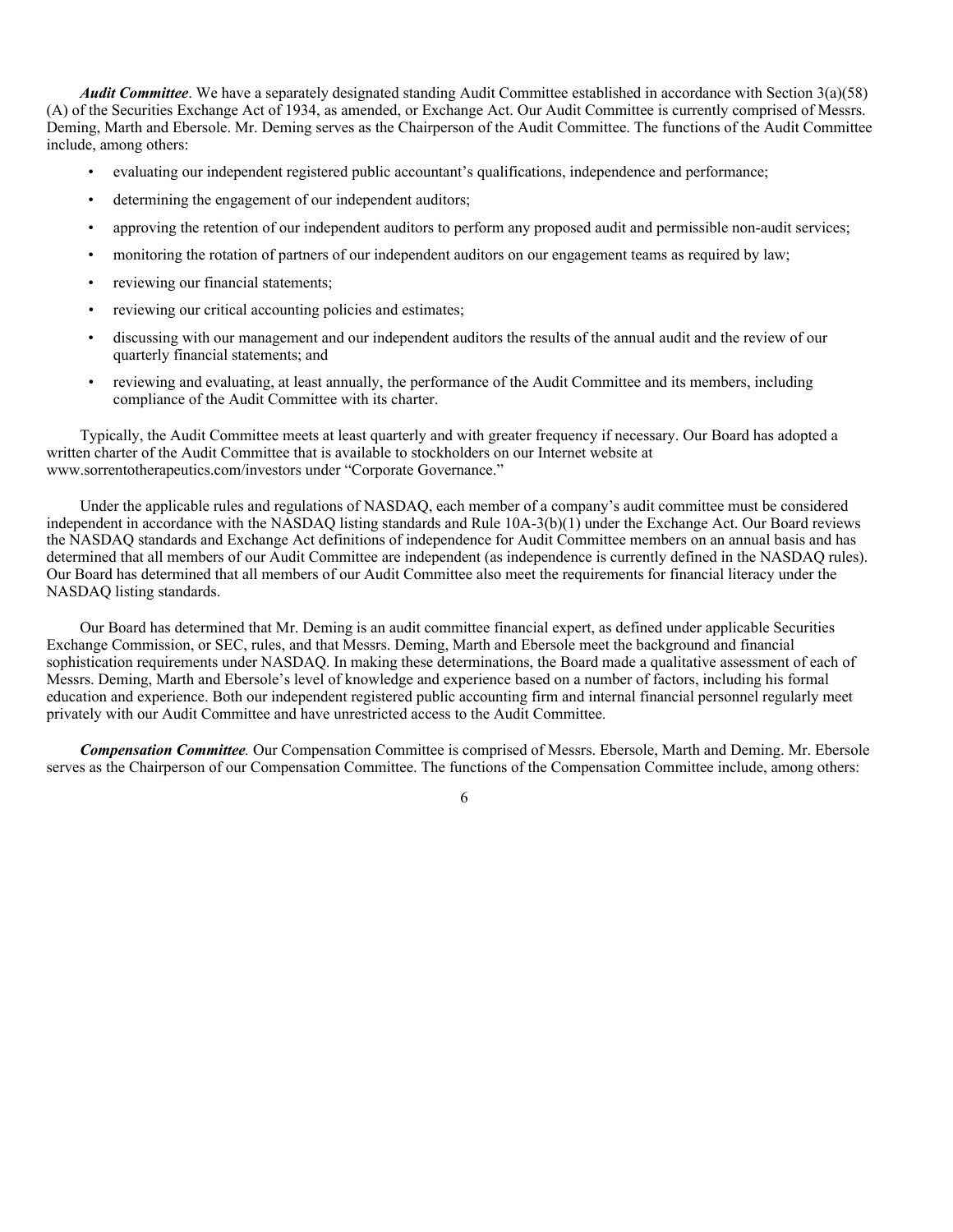- determining the compensation and other terms of employment of our executive officers and reviewing and approving corporate performance goals and objectives relevant to such compensation;
- evaluating and recommending the type and amount of compensation to be paid or awarded to our Board members;
- evaluating and recommending to our Board the equity incentive plans, compensation plans and similar programs advisable for us, as well as modification or termination of existing plans and programs;
- administering our equity incentive plans;
- establishing policies with respect to equity compensation arrangements;
- reviewing and approving the terms of any employment agreements, severance arrangements, change in control protections and any other compensatory arrangements for our executive officers; and
- reviewing and evaluating, at least annually, the performance of the Compensation Committee and its members, including compliance of the Compensation Committee with its charter.

Our Board has adopted a written charter of the Compensation Committee that is available to stockholders on our Internet website at www.sorrentotherapeutics.com/investors under "Corporate Governance." The Compensation Committee meets periodically throughout the year as necessary. The agenda for each meeting is usually developed by the Chairperson of the Compensation Committee, in consultation with our Chief Executive Officer and other representatives of senior management as necessary. The Compensation Committee meets regularly in executive session. However, from time to time, various members of management and other employees as well as outside advisors or consultants may be invited by the Compensation Committee to make presentations, provide financial or other background information or advice or otherwise participate in Compensation Committee meetings. The Chief Executive Officer may not participate in or be present during any deliberations or determinations of the Compensation Committee regarding his compensation. The charter of the Compensation Committee grants the Compensation Committee full access to all of our books, records, facilities and personnel, as well as authority to obtain, at our expense, advice and assistance from internal and external legal, accounting or other advisors and consultants and other external resources that the Compensation Committee considers necessary or appropriate in the performance of its duties. In particular, the Compensation Committee has the sole authority to retain or consult compensation consultants to assist in its evaluation of executive and director compensation, including the authority to approve the consultant's reasonable fees and other retention terms.

The Compensation Committee meets outside the presence of all of our executive officers, including the named executive officers, in order to consider appropriate compensation for our Chief Executive Officer. For all other named executive officers, the Compensation Committee meets outside the presence of all executive officers except our Chief Executive Officer. The annual performance reviews of our executive officers are considered by the Compensation Committee when making decisions on setting base salary, targets for and payments under our bonus plan and grants of equity incentive awards. When making decisions on executive officers, the Compensation Committee considers the importance of the position to us, the past salary history of the executive officer and the contributions we expect the executive officer to make to the success of our business.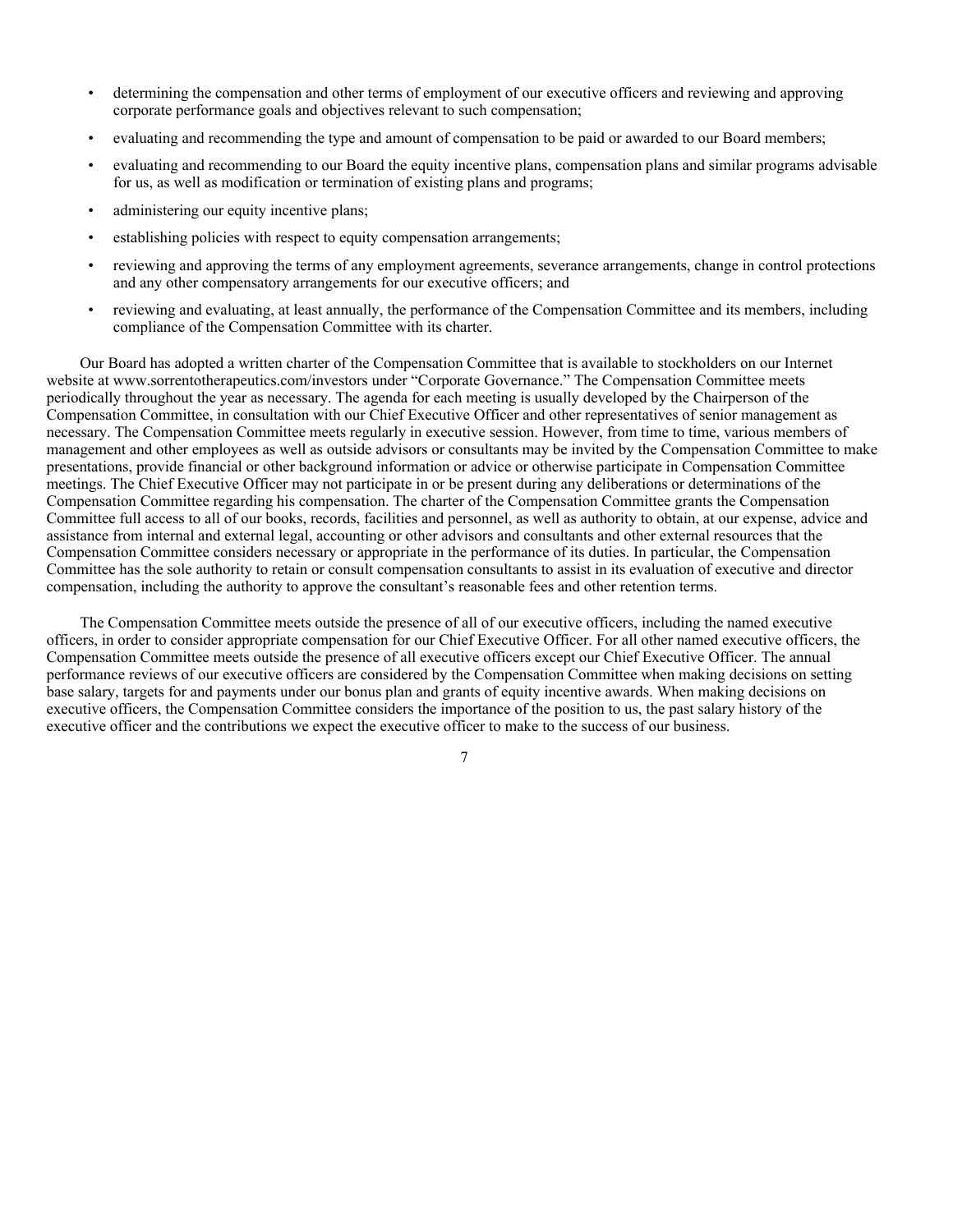In early 2016, the Compensation Committee engaged Frederic W. Cook & Co., Inc. ("Cook") as a compensation consultant to assist with the Compensation Committee's deliberations with respect to 2016 executive compensation. As part of its engagement, the Compensation Committee requested that Cook develop a comparative group of companies and perform analyses of competitive performance and compensation levels for the comparative group. Cook, who reports directly to the Compensation Committee and not to our management, is independent from us, has not provided any services to us other than to the Compensation Committee, and receives compensation from us only for services provided to the Compensation Committee. The Compensation Committee assessed the independence of Cook pursuant to SEC rules and concluded that the work of Cook has not raised any conflict of interest.

#### *Compensation Committee Report*

The Compensation Committee has reviewed and discussed the Compensation Discussion and Analysis required by Item 402(b) of Regulation S-K of the SEC's rules and regulations with management and, based on such review and discussions, the Compensation Committee recommended to the Board of Directors that the Compensation Discussion and Analysis be included in this Amendment No. 1 to Annual Report on Form 10-K/A.

> **Compensation Committee**  Mr. Douglas Ebersole Mr. William Marth

Mr. David Deming

The foregoing Compensation Committee Report is not "soliciting material", is not deemed "filed" with the SEC, and shall not be deemed incorporated by reference by any general statement incorporating by reference the Annual Report on Form 10-K for the year ended December 31, 2015, as amended by this Amendment No. 1 to Annual Report on Form 10-K/A, into any filing of ours under the Securities Act of 1933, as amended, or under the Exchange Act, except to the extent we specifically incorporate this report by reference.

# *Compensation Committee Interlocks and Insider Participation*

As noted above, the Compensation Committee consists of three directors, each of whom is a non-employee director: Messrs. Ebersole, Marth and Deming. None of the aforementioned individuals was, during 2015, an officer or employee of ours, was formerly an officer of ours or had any relationship requiring disclosure by us under Item 404 of Regulation S-K. No interlocking relationship as described in Item 407(e)(4) of Regulation S-K exists between any of our executive officers or Compensation Committee members, on the one hand, and the executive officers or compensation committee members of any other entity, on the other hand, nor has any such interlocking relationship existed in the past.

*Corporate Governance and Nominating Committee.* Our Corporate Governance and Nominating Committee is comprised of Dr. Janda and Mr. Marth. Mr. Marth serves as the Chairperson of our Corporate Governance and Nominating Committee The Corporate Governance and Nominating Committee has responsibility for assisting our Board in, among other things, effecting board organization, membership and function including identifying qualified board nominees; effecting the organization, membership and function of board committees including composition and recommendation of qualified candidates; establishment of and subsequent periodic evaluation of successor planning for the chief executive officer and other executive officers; development and evaluation of criteria for Board membership such as overall qualifications, term limits, age limits and independence; and oversight of compliance with the Corporate Governance Guidelines. The Corporate Governance and Nominating Committee shall identify and evaluate the qualifications of all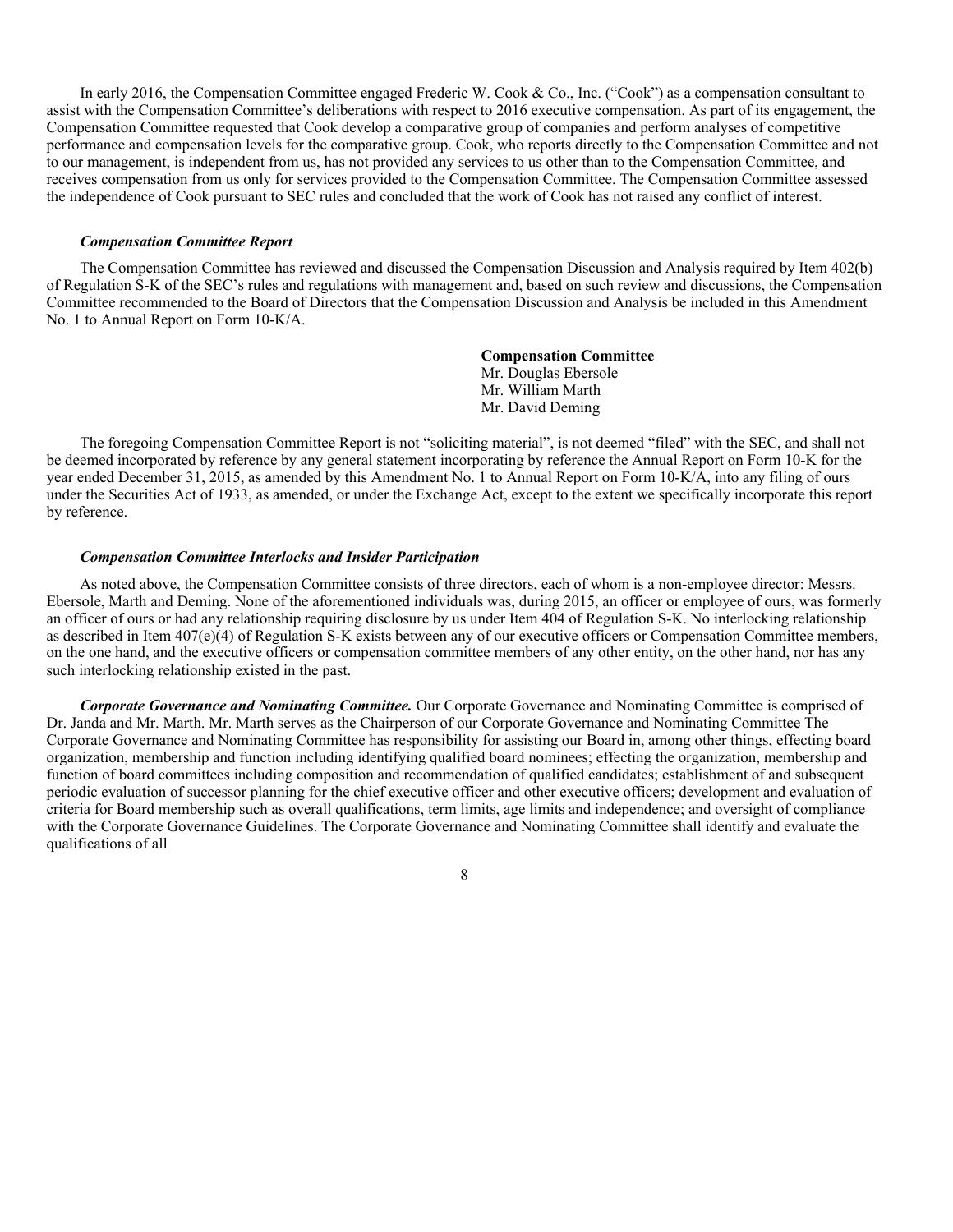candidates for nomination for election as directors. Potential nominees are identified by our Board based on the criteria, skills and qualifications that have been recognized by the Corporate Governance and Nominating Committee. While our nomination and corporate governance policy does not prescribe specific diversity standards, the Corporate Governance and Nominating Committee and its independent members seek to identify nominees that have a variety of perspectives, professional experience, education, differences in viewpoints and skills, and personal qualities that will result in a well-rounded Board.

The Board has determined that all of the members are "independent" under current NASDAQ rules. The Board adopted a written charter setting forth the authority and responsibilities of the Corporate Governance and Nominating Committee. A copy of the charter is available to stockholders on our Internet website at www.sorrentotherapeutics.com/investors under "Corporate Governance."

# **Director Qualifications**

There are no specific minimum qualifications that our Board requires to be met by a director nominee recommended for a position on our Board, nor are there any specific qualities or skills that are necessary for one or more members of our Board to possess, other than as are necessary to meet the requirements of the rules and regulations applicable to us. The Board considers a potential director candidate's experience, areas of expertise and other factors relative to the overall composition of our Board and its committees, including the following characteristics:

- the highest ethical standards and integrity and a strong personal reputation;
- a background that provides experience and achievement in business, finance, biotechnology or other activities relevant to our business and activities;
- a willingness to act on and be accountable for Board and, as applicable, committee decisions;
- an ability to provide wise, informed and thoughtful counsel to management on a range of issues affecting us and our stockholders;
- an ability to work effectively and collegially with other individuals;
- loyalty and commitment to driving our success and increasing long-term value for our stockholders;
- sufficient time to devote to Board and, as applicable, committee membership and matters; and
- the independence requirements imposed by the SEC and NASDAQ.

The Board retains the right to modify these qualifications from time to time.

If a stockholder wishes to propose a candidate for consideration as a nominee by the Corporate Governance and Nominating Committee, it should follow the procedures described in this section and in the Company's Corporate Governance and Nominating Committee Charter. The Corporate Governance and Nominating Committee Charter provides that nominees recommended by stockholders are given appropriate consideration and will be evaluated in the same manner as other nominees. Following verification of the stockholder status of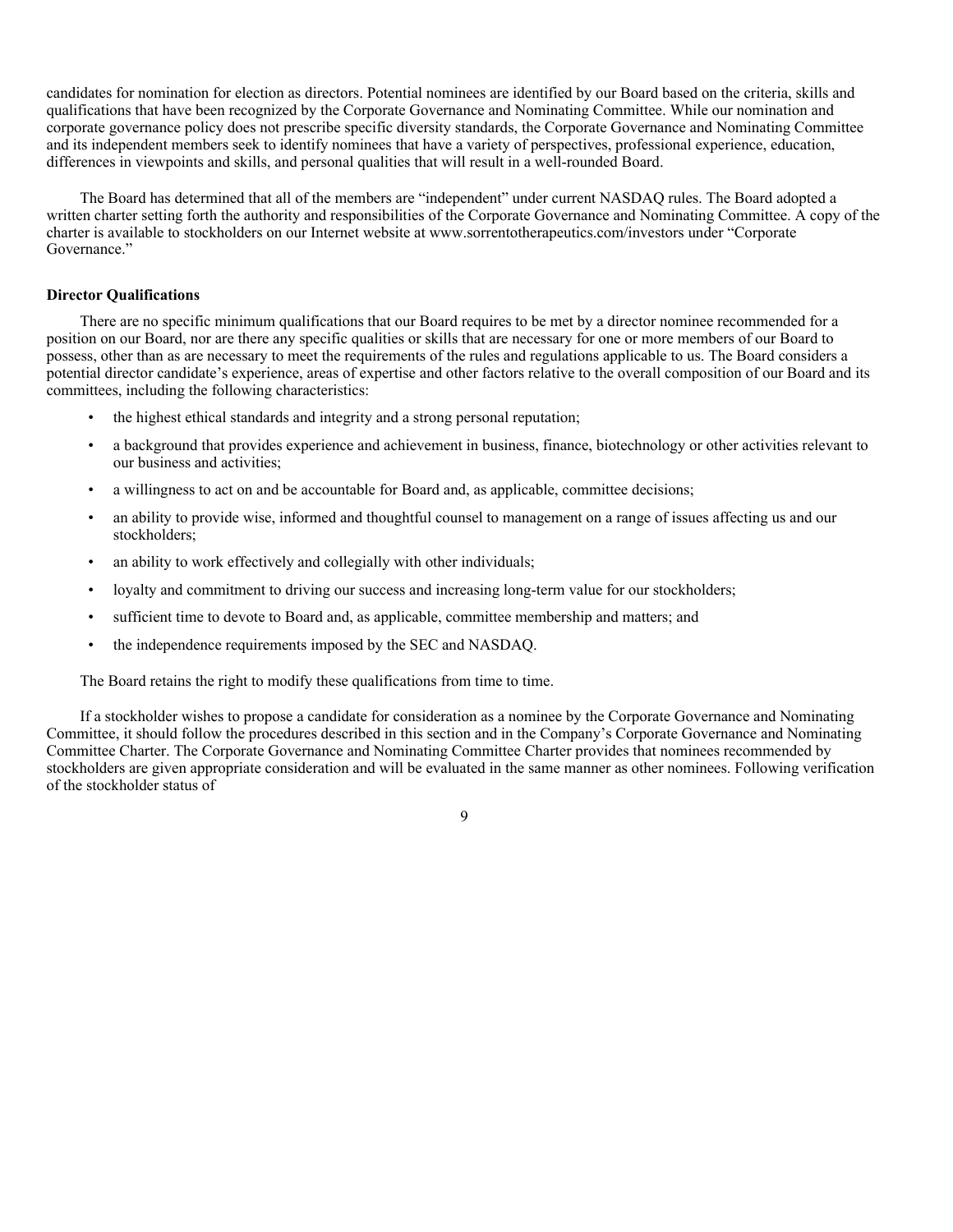persons proposing candidates, the Corporate Governance and Nominating Committee makes an initial analysis of the qualifications of any candidate recommended by stockholders or others pursuant to the criteria summarized above to determine whether the candidate is qualified for service on the Board before deciding to undertake a complete evaluation of the candidate. If any materials are provided by a stockholder or professional search firm in connection with the nomination of a director candidate, such materials are forwarded to the Corporate Governance and Nominating Committee as part of its review. Other than the verification of compliance with procedures and stockholder status, and the initial analysis performed by the Corporate Governance and Nominating Committee, a potential candidate nominated by a stockholder is treated like any other potential candidate during the review process by the Corporate Governance and Nominating Committee.

#### **Director Attendance at Annual Meetings**

Although we do not have a formal policy regarding attendance by members of our Board at our annual meeting, we encourage all of our directors to attend.

#### **Communications with our Board of Directors**

Stockholders seeking to communicate with our Board should submit their written comments to the attention of our corporate secretary, at Sorrento Therapeutics, Inc., 9380 Judicial Drive, San Diego, California 92121. The corporate secretary will forward such communications to each member of our Board; provided that, if in the opinion of our corporate secretary it would be inappropriate to send a particular stockholder communication to a specific director, such communication will only be sent to the remaining directors (subject to the remaining directors concurring with such opinion).

#### **Security Holder Nominations**

The Board does not have a formal policy regarding the consideration of director candidates recommended by our security holders. However, the Board would consider such recommendations. The Board does not intend to alter the manner in which it evaluates candidates, including the minimum criteria set forth above, based on whether or not the candidate was recommended by a security holder. Security holders who wish to make such a recommendation should send the recommendation to Secretary, Sorrento Therapeutics, Inc., 9380 Judicial Drive, San Diego, California 92121. The letter must identify the author as a stockholder, provide a brief summary of the candidate's qualifications and history and be accompanied by evidence of the sender's stock ownership, as well as consent by the candidate to serve as a director if elected. Any director candidate recommendations will be reviewed by the Secretary and, if deemed appropriate, forwarded to the Chairman for further review. If the Chairman believes that the candidate fits the profile of a director nominee as described above, the recommendation will be shared with the entire Board.

#### **Executive Officers**

 $\sim$ 

The names of our executive officers and their ages as of April 29, 2016, positions, and biographies are set forth below. Dr. Ji's background is discussed under the section "Board of Directors."

| <b>Name</b>       | <u>Age</u> | <b>Position</b>                                                                 |
|-------------------|------------|---------------------------------------------------------------------------------|
| Henry Ji, Ph.D.   | 51         | Chief Executive Officer, President and Director                                 |
| Kevin M. Herde    | 44         | Executive Vice President & Chief Financial Officer                              |
| George Ng, J.D.   | 42         | Executive Vice President, Chief Administrative Officer<br>& Chief Legal Officer |
| Jeffrey Su, Ph.D. | 52         | Executive Vice President & Chief Operating Officer                              |
|                   | 10         |                                                                                 |
|                   |            |                                                                                 |
|                   |            |                                                                                 |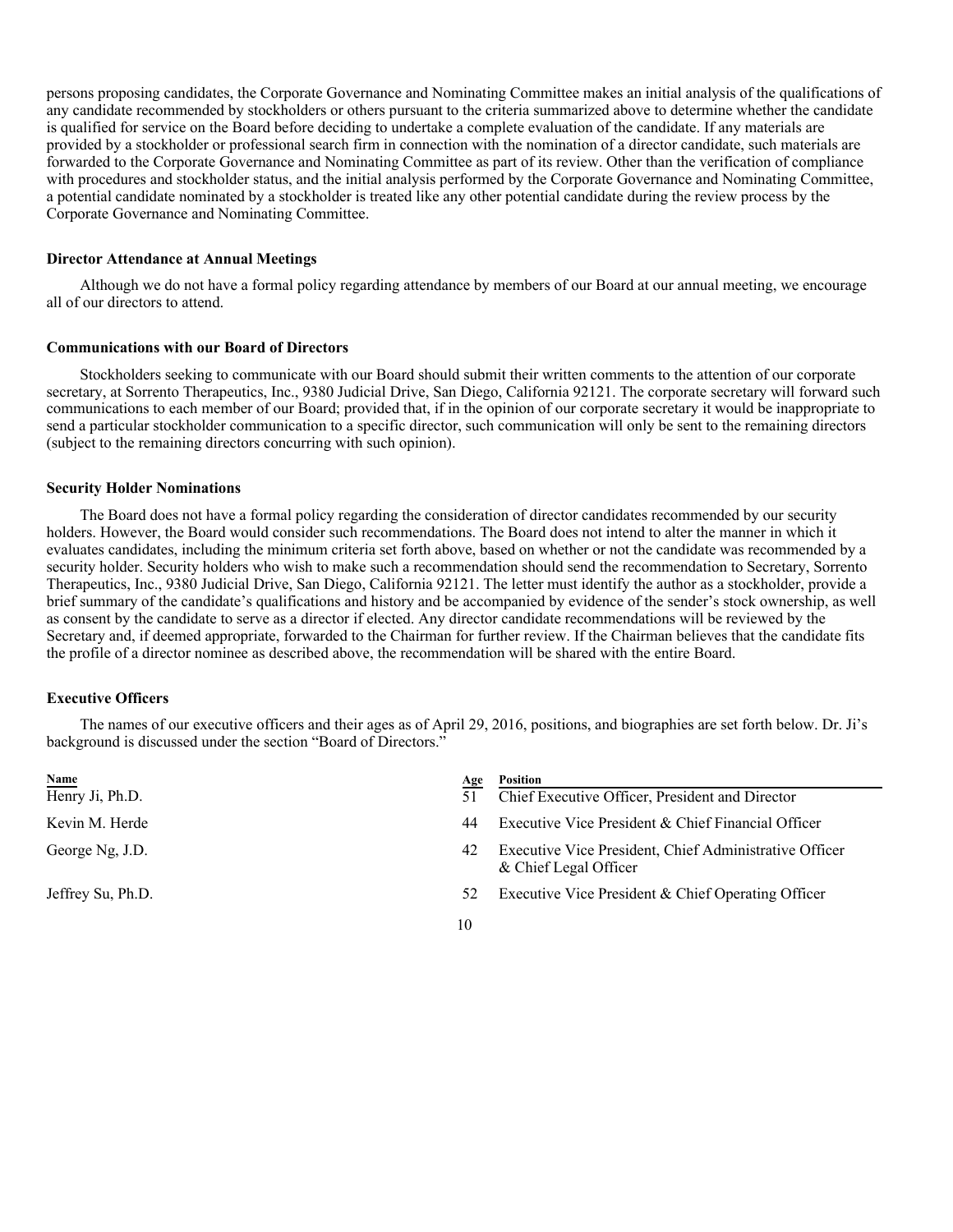**Kevin M. Herde.** Kevin M. Herde has been our Executive Vice President & Chief Financial Officer since April 2016. From August 2012 to February 2016, Mr. Herde was the Vice President of Global Blood Screening and Alliance Management for Hologic, Inc. From April 2002 to August 2012, Mr. Herde served in numerous finance roles with Gen-Probe Incorporated, ultimately as the Vice President of Finance and Corporate Controller. Prior to his 14 years at Gen-Probe and Hologic, Mr. Herde also served in multiple management roles in finance for Gateway, a global computer and technology company, and was an Audit Manager for KPMG LLP. Mr. Herde holds a Bachelor of Business Administration degree from the University of San Diego and is a Certified Public Accountant (CPA).

**George Ng, J.D.** George Ng has been our Executive Vice President, Chief Administrative Officer & Chief Legal Officer since March 2015. From 2012 to 2015, Mr. Ng was Senior Vice President & General Counsel at BioDelivery Sciences International, Inc. From 2010 to 2012, Mr. Ng was in private practice as a partner with two AMLAW 200 law firms, where he had leadership roles, including establishing the life sciences practice group for one firm and heading it as the firmwide co-chair. From to 2007 to 2010, Mr. Ng served in numerous legal, compliance, IP and management roles with Spectrum Pharmaceuticals, Inc., ultimately as the Head of Legal, Chief Compliance Officer & Chief IP Counsel. Prior to 2007, Mr. Ng also served in various management and legal roles for Alpharma Inc. (now a part of Pfizer Inc.) and multiple law firms. Mr. Ng obtained his J.D. from the University of Notre Dame and a B.A.S. in Biochemistry and Economics from the University of California, Davis.

**Jeffrey Su, Ph.D.** Jeffrey Su has been our Executive Vice President & Chief Operating Officer since October 2015. From March, 2011 to October 2015, Mr. Su was Chief Scientific and Development Officer for Cytovance Biologics Inc. and from August 2009 to February 2011, he was Vice President of Bioanalytical and Process Development at Cytovance Biologicals Inc.. He was the Vice President, Product Development for Femta Pharmaceuticals Inc. from June 2008 to May 2009. From January 2007 to May 2008, he was the Deputy Director, Manufacturing Technologies for Sanofi Pasteur Inc.; from August 2004 to November 2006, he was the Senior Director, Manufacturing and Controls, New Products for Cancervax Corp.; from February 2003 to July 2004, he was the Director of Process and Analytical Development for The Dow Chemical Company; from October 2000 to February 2003, he was the Associate Director, Protein Chemistry, for Tanox Inc.; from January 1999 to August 2000, he was the Assistant Director, DSP for Medarex and from April 1995 to December 1998, he was Scientist and Group Leader for Human Genome Sciences Inc. Dr. Su has a Ph.D. in Chemistry from Carleton University in Canada and a MSc in Chemistry from Nankai University in China.

# **Code of Ethics**

We have adopted the Sorrento Therapeutics, Inc. Code of Business Conduct and Ethics that applies to all of our employees, executive officers and directors. The Code of Business Conduct and Ethics is available to stockholders on our Internet website at www.sorrentotherapeutics.com/investors under "Corporate Governance." If we make any substantive amendments to our Code of Business Conduct and Ethics or grant any waiver from a provision of our Code of Business Conduct and Ethics to any executive officer or director, we will promptly disclose the nature of the amendment or waiver on our Internet website at www.sorrentotherapeutics.com/investors under "Corporate Governance" and/or in our public filings with the SEC.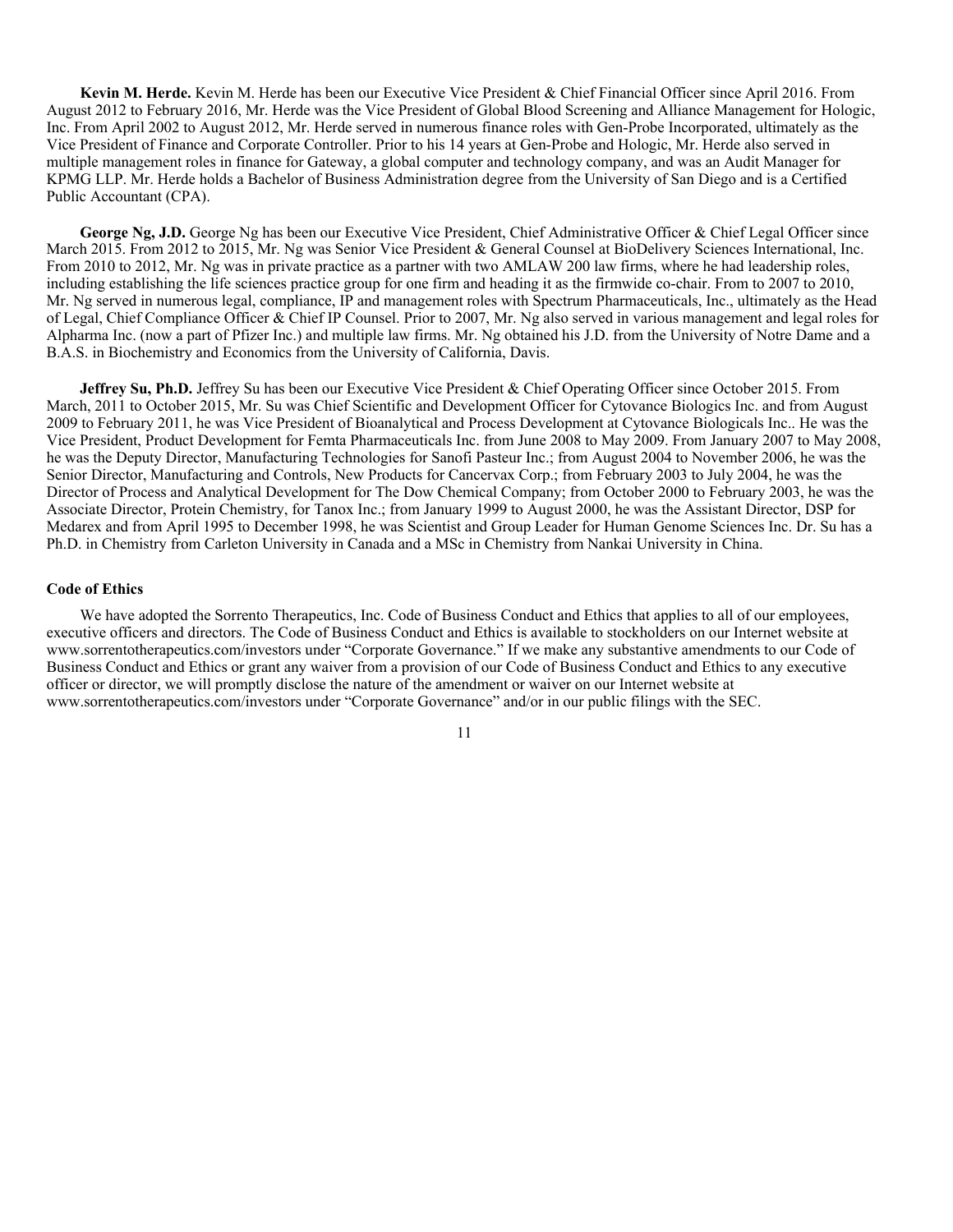# **SECTION 16(A) BENEFICIAL OWNERSHIP REPORTING COMPLIANCE**

Section 16(a) of the Securities Exchange Act of 1934, as amended, or the Exchange Act, requires our directors and executive officers, and persons who beneficially own more than ten percent of a registered class of our equity securities, to file with the SEC initial reports of ownership and reports of changes of ownership of common stock and our other equity securities. Officers, directors and greater than ten percent stockholders are required by SEC regulations to furnish us with copies of all Section 16(a) forms they file.

To our knowledge, based solely on a review of the copies of such reports furnished to us and written representations that no other reports were required, during the fiscal year ended December 31, 2015, no officer, director or greater than ten percent beneficial owner was delinquent with their Section 16(a) filing requirements.

# **Item 11. Executive Compensation.**

# **Compensation Discussion and Analysis**

# *Compensation Philosophy*

The primary goals of our Board with respect to executive compensation are to attract and retain talented and dedicated executives, to tie annual and long-term cash and stock incentives to achievement of specified performance objectives, and to create incentives resulting in increased stockholder value. To achieve these goals, our Compensation Committee recommends to our Board executive compensation packages, generally comprising a mix of salary, discretionary bonus and equity awards. Although we have not adopted any formal guidelines for allocating total compensation between equity compensation and cash compensation, we have implemented and maintain compensation plans that tie a substantial portion of our executives' overall compensation to achievement of corporate goals.

# *Role of Compensation Consultant*

The Compensation Committee has the power to engage independent advisors to assist it in carrying out its responsibilities. In 2014, the Compensation Committee engaged Barney & Barney LLC, or Barney & Barney, a compensation consulting firm, to review and advise on our compensation practices. Barney & Barney prepared a report dated October 2014 (the "October 2014 Report") that surveyed the compensation policies of our peer group, including compensation and benefits of our independent board members and key employees, and comparing the results of the survey with our existing compensation practices. The Compensation Committee used the October 2014 Report as one factor for determining the compensation of our named executive officers during 2015 in order to ensure that the compensation for our named executive officers was set at competitive levels. The Compensation Committee also relied on the Radford Global Life Sciences Survey dated as of October 2014 and its members' collective experience and expertise in determining the appropriate levels of compensation.

With respect to compensation determinations made in 2015, our peer group consisted of the following companies, which were determined to be: (i) biotechnology companies with Phase II & III compounds in development, (ii) generally of a similar size to us, and (iii) located in technology hubs or higher cost of living areas (to reflect the recruiting challenges of the Southern California region):

- AcelRx Pharmaceuticals, Inc. Discovery Laboratories Inc.
- Ambit Bioscience Corporation Galena Biopharma, Inc.
- 
- 
- Arrowhead Research Corp. Mirati Therapeutics, Inc.
- 
- 
- 
- 
- 
- 
- 
- 
- Amicus Therapeutics, Inc.  $\bullet$  Heron Therapeutics, Inc.
- ArQule, Inc. MacroGenics, Inc.
	-
- BIND Therapeutics, Inc. OncoMed Pharmaceuticals, Inc.
	- BioTime, Inc. PharmAthene, Inc.
- Caladrius Biosciences, Inc. Rigel Pharmaceuticals, Inc.
	- ChemoCentryx, Inc. Synta Pharmaceuticals Corp.
	- CTI BioPharma Corp. Tetraphase Pharmaceuticals, Inc.
	- CytRx Corporation Threshold Pharmaceuticals Inc.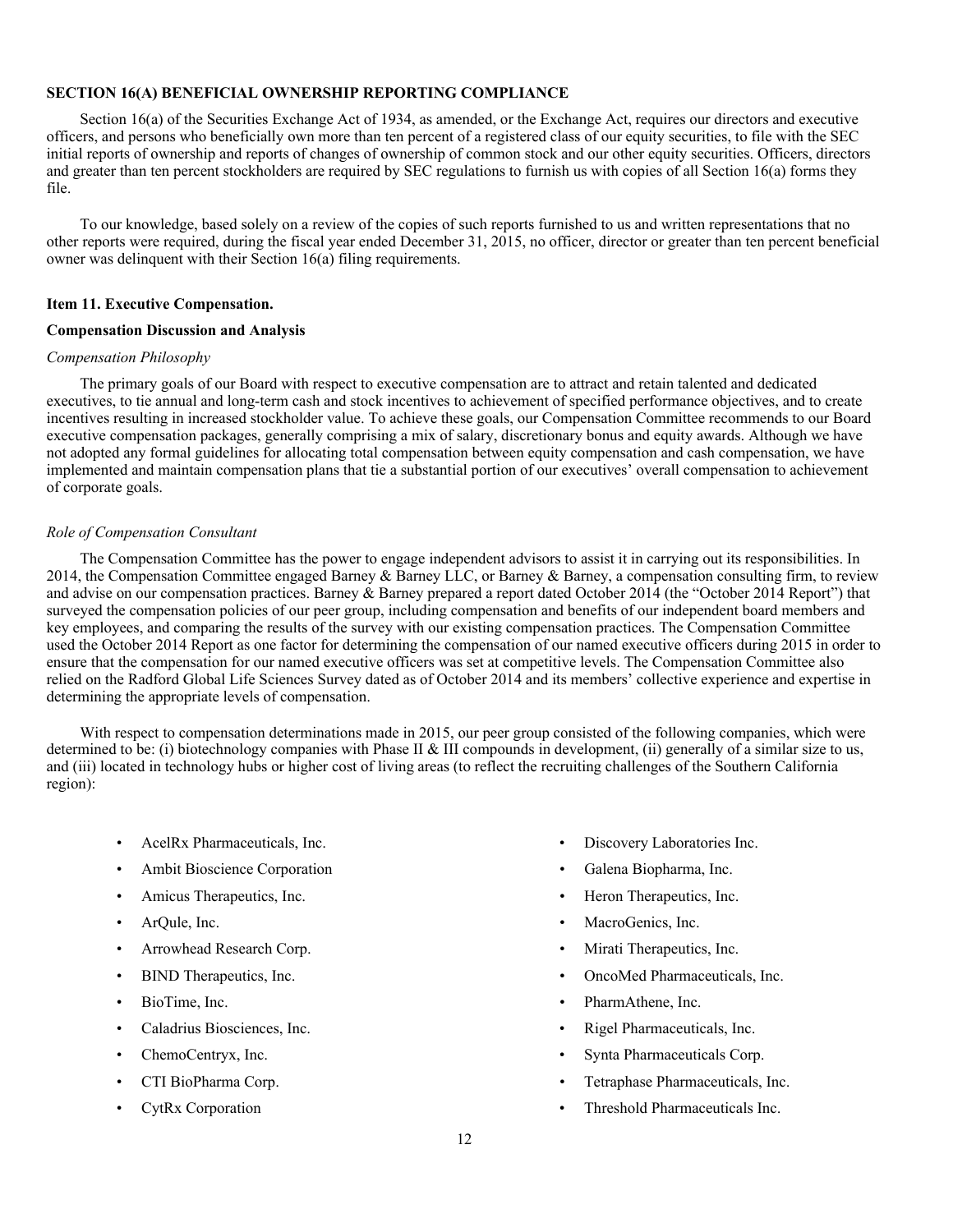The Compensation Committee pre-approved the peer group to ensure it reflected relevant market capitalization and other factors, including our then-current circumstances.

Barney & Barney reviewed and advised on all principal aspects of the executive and Board compensation program. Its main responsibilities were to:

- advise on alignment of pay and performance;
- review and advise on executive total compensation, including base salaries, short- and long-term incentives, associated performance goals, and retention and severance arrangements;
- advise on trends in executive compensation;
- advise on Board and Board committee compensation;
- provide recommendations regarding the composition of our peer group;
- analyze peer group proxy statements, compensation survey data and other publicly available data (and apply its experience with other companies to this analysis); and
- perform any special projects requested by the Compensation Committee.

In setting 2015 compensation, the Compensation Committee reviewed the market data presented in the October 2014 Report and compared each named executive officer's base salary, target annual performance bonus and equity compensation value, separately and in the aggregate, to amounts paid to similarly-situated executives at our peer companies. The Compensation Committee's determinations with respect to such compensation were intended generally to target base salary, annual performance bonus value, equity compensation value and overall compensation for each named executive officer to be between the median and 75th percentile of the compensation packages offered by our peer companies. The Compensation Committee believes that targeting compensation within this range helps achieve the compensation objectives described above. However, compensation for each executive may vary from this range depending on other factors the Compensation Committee considers relevant, such as internal pay equity amongst our named executive officers or levels of authority, responsibility and experience of our named executive officers that exceed the norms for individuals holding comparably-titled positions at other companies.

Furthermore, we conducted a say-on-pay vote at our 2015 Annual Meeting of Stockholders and more than 63% of the votes cast on the say-on-pay proposal were voted for approval of the 2014 executive compensation. In determining our 2015 executive compensation program, our Compensation Committee reviewed the results of the say-on-pay vote and concluded that changes to the program were not desired by our stockholders for 2015. Therefore, our 2015 executive compensation approach was overall generally in line with the executive officer compensation approach previously approved by our stockholders.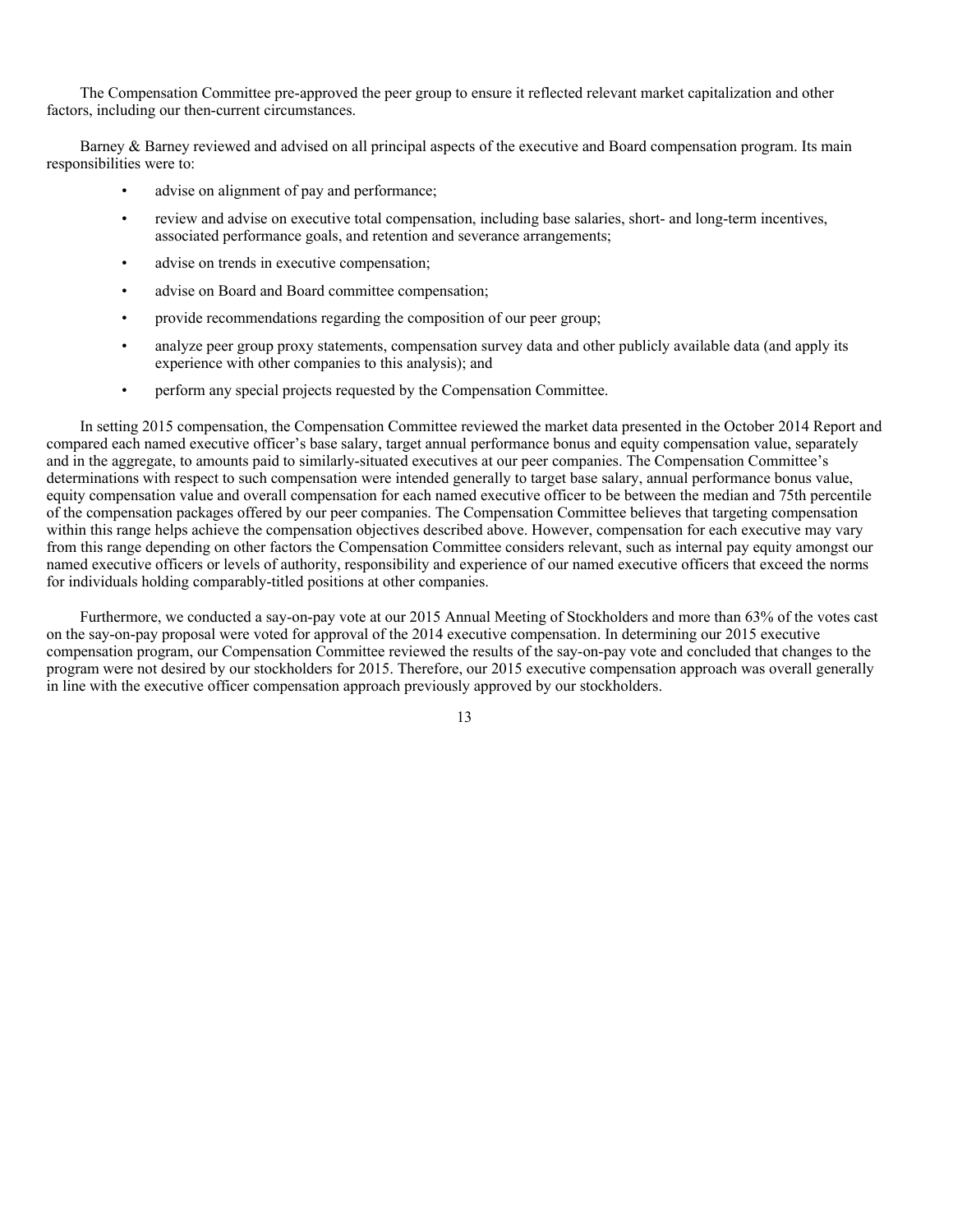#### **Elements of Compensation**

We evaluate individual executive performance with a goal of setting compensation at levels our Board or any applicable committee thereof believes are comparable with executives in other companies of similar size and stage of development while taking into account our relative performance and our own strategic goals. The compensation received by our named executive officers consists of the following elements:

#### *Base Salary.*

Base salaries for our executives are established based on the scope of their responsibilities and individual experience, taking into account competitive market compensation paid by other companies for similar positions within our industry.

The Compensation Committee considers compensation data from the peer companies to the extent the executive positions at these companies are considered comparable to our positions and informative of the competitive environment. Compensation data for our peer group were collected from available proxy-disclosed data. This information was gathered and analyzed for the 25th, 50th and 75th percentiles for annual base salary, short-term incentive pay elements and long-term incentive pay elements.

Based on a review of Dr. Ji's individual performance since joining us in 2006 and the competitive market base pay data for CEOs included in our peer group in the October 2014 Report, the Compensation Committee set Dr. Ji's 2015 annual base salary at \$500,000 .

Pursuant to an employment agreement dated April 5, 2016, Mr. Herde, our Chief Financial Officer, has an annual base salary of \$300,000. Mr. Ng, our Executive Vice President, Chief Administrative Officer and Chief Legal Officer, is a party to an employment agreement with us dated December 8, 2014 pursuant to which we pay him an annual base salary of \$450,000. Mr. Su, our Executive Vice President and Chief Operating Officer, is paid an annual base salary of \$400,000 pursuant to an employment agreement dated October 16, 2015.

#### *Variable Pay.*

We design our variable pay programs to be both affordable and competitive in relation to the market. We monitor the market and adjust our variable pay programs as needed. Our variable pay programs, such as our bonus program, are designed to motivate employees to achieve overall goals. Our programs are designed to avoid entitlements, to align actual payouts with the actual results achieved and to be easy to understand and administer.

# *2015 Bonuses*

In making its determination as to whether our named officers achieved their performance objectives for awarding 2015 bonuses under our bonus program, the Compensation Committee assessed the performance of the business and the annual progress towards our overall business objectives. The Compensation Committee did not assign levels of achievement to specific individual objectives but determined, that on a whole, the annual corporate objectives we met during 2015. Following this determination, the Compensation Committee considered each executive officer's contributions and achievements based on an evaluation by our CEO (except for his own performance) and established a bonus recommendation for each executive officer. Accordingly, on March 11, 2016, the Compensation Committee approved the following bonuses for our current executive officers: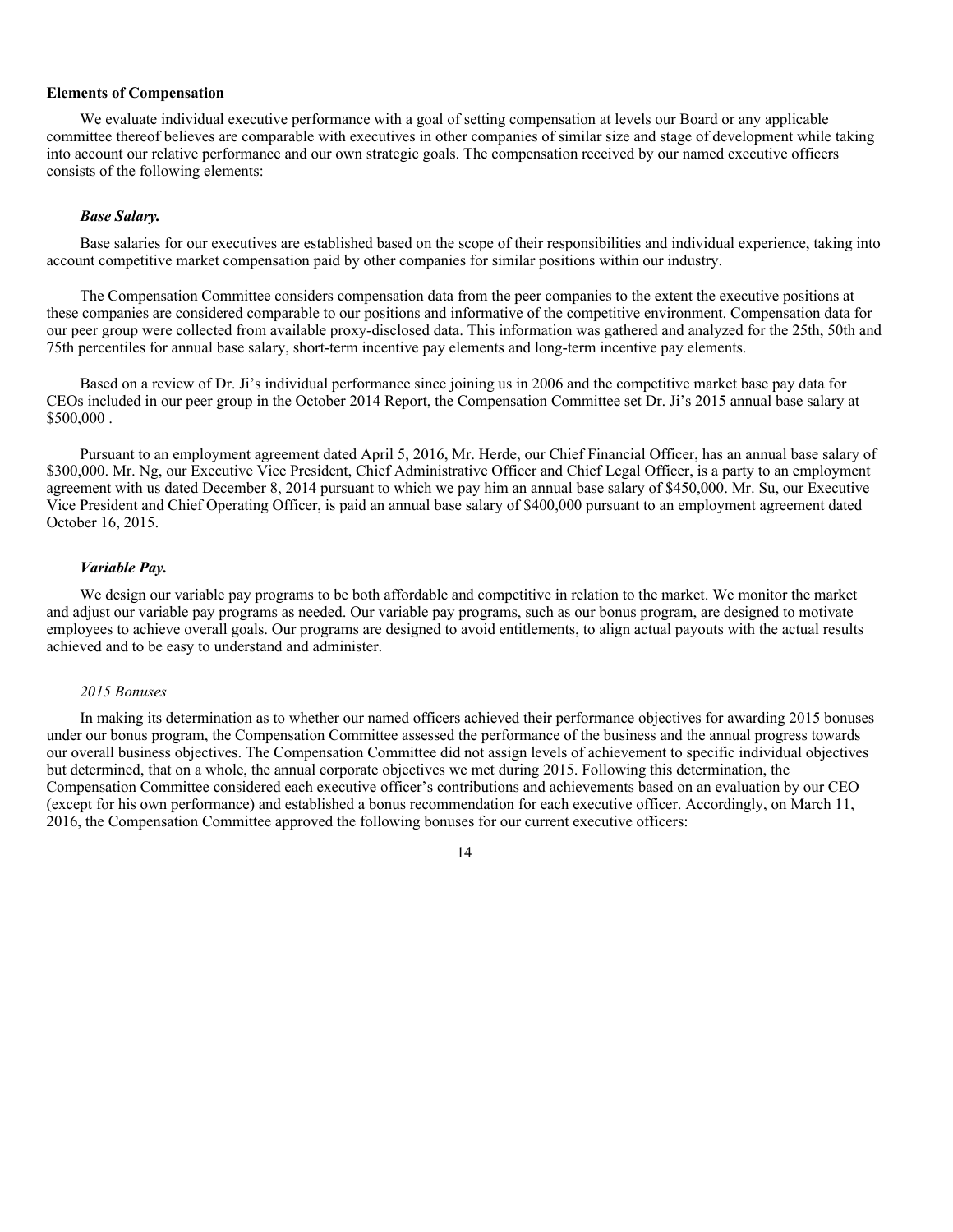| <b>Named Executive Officer</b> | <b>Target Annual Cash</b><br><b>Bonus Opportunity</b><br>(as a percentage of<br>base salary) | <b>Actual Bonus</b><br>Payout as a<br><b>Percent of Target</b> | <b>Actual Annual</b><br><b>Cash Bonus</b> |
|--------------------------------|----------------------------------------------------------------------------------------------|----------------------------------------------------------------|-------------------------------------------|
| Henry Ji, Ph.D.                | 55%                                                                                          | $100\%$                                                        | 275,000                                   |
| Douglas Langston               | 25 <sup>%</sup>                                                                              | 80%                                                            | 50,000                                    |
| George H. Ng                   | 35%                                                                                          | $100\%$                                                        | 119,765                                   |
| Jeffrey Su, Ph.D. $(1)$        | 35%                                                                                          | 58%                                                            | 81.667                                    |

(1) Dr. Su's bonus reflects the fact he was first engaged as a consultant in May of 2015, and then hired as Executive Vice President & Chief Operating Officer in October 2015.

#### *Equity-Based Incentives.*

Salaries and bonuses are intended to compensate our executive officers for short-term performance. We also have adopted an equity incentive program intended to reward longer-term performance and to help align the interests of our named executive officers with those of our stockholders. We believe that long-term performance is achieved through an ownership culture that rewards performance by our named executive officers through the use of equity incentives. Our equity incentive plan has been established to provide our employees, including our named executive officers, with incentives to help align those employees' interests with the interests of our stockholders.

When making equity-award decisions, the Compensation Committee considers market data, the grant size, the forms of longterm equity compensation available to it under our existing plans and the status of previously granted awards. The amount of equity incentive compensation granted reflects the executives' expected contributions to our future success. Existing ownership levels are not a factor in award determination, as the Compensation Committee does not want to discourage executives from holding significant amounts of our stock.

Future equity awards that we make to our named executive officers will be driven by our sustained performance over time, our named executive officers' ability to impact our results that drive stockholder value, their level of responsibility, their potential to fill roles of increasing responsibility, and competitive equity award levels for similar positions in comparable companies. Equity forms a key part of the overall compensation for each executive officer and is evaluated each year as part of the annual performance review process and incentive payout calculation.

The amounts awarded to the named executive officers are based on the Compensation Committee's subjective determination of what is appropriate to incentivize the executives. Generally, the grants to named executive officers vest over: (i) a four-year period with 25% vesting on each anniversary of the grant date, or (ii) a four-year period with 1/4 of the shares vesting on the first anniversary of the applicable vesting commencement date, and 1/48 of the shares vesting thereafter on a monthly basis. All equity awards to our employees, including named executive officers, and to directors, have been granted and reflected in our financial statements, based upon the applicable accounting guidance, with the exercise price equal to the fair market value of one share of common stock on the grant date based on the valuation determined by our Board.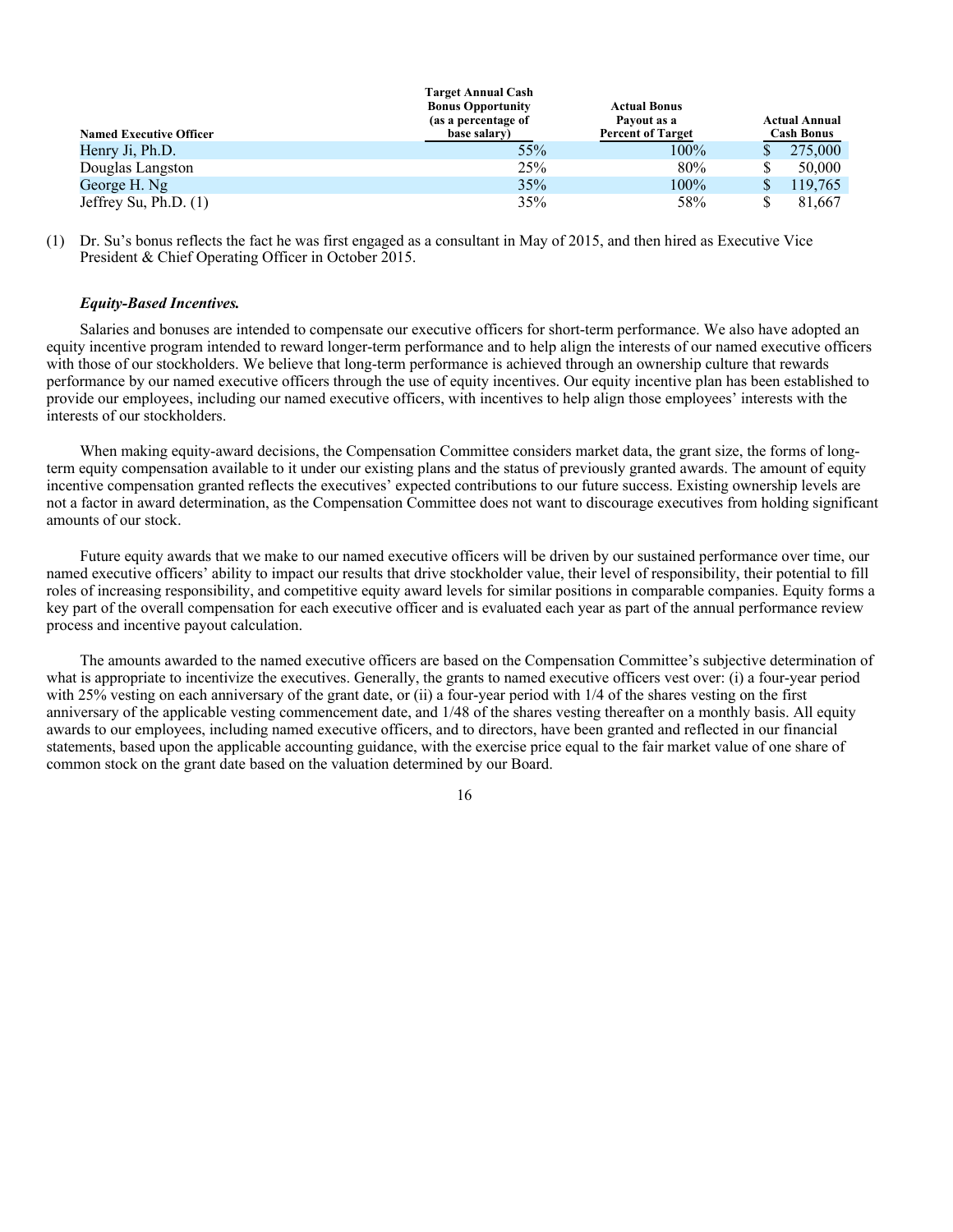In February 2015, the Compensation Committee decided to grant long-term equity based incentives in the form of options to purchase shares of common stock to our then current named executive officers. The equity awards granted to our named executive officers in 2015 are set forth in the 2015 Summary Compensation Table and Grants of Plan-Based Awards During Fiscal Year 2015 table contained herein.

# *Benefits Programs*

We design our benefits programs to be both affordable and competitive in relation to the market while conforming with local laws and practices. We monitor the market, local laws and practices and adjust our benefits programs as needed. We design our benefits programs to provide an element of core benefits and, to the extent possible, offer options for additional benefits, be taxeffective for employees in each country and balance costs and cost sharing between us and our employees.

In order to encourage a long-term perspective and to encourage key employees to remain with us, our stock options typically have annual vesting over a four-year period and a term of ten years. Generally, vesting ends upon termination of services and exercise rights of vested options cease three months after termination of services. Prior to the exercise of an option, the holder has no rights as a stockholder with respect to the shares subject to such option, including voting rights and the right to receive dividends or dividend equivalents.

# *Timing of Equity Awards*

Only the Compensation Committee may approve stock option grants to our executive officers. Stock options are generally granted at meetings of the Compensation Committee. On limited occasions, a grant may be made pursuant to a unanimous written consent of the Compensation Committee, which occurs primarily for the purpose of approving a compensation package for a newly hired or promoted executive. The exercise price of a newly granted option is the closing price of our common stock on the date of grant.

#### *Executive Equity Ownership*

We encourage our executives to hold a significant equity interest in our company. However, we do not have specific share retention and ownership guidelines for our executives.

#### *Performance-Based Compensation and Financial Restatement*

We have not considered or implemented a policy regarding retroactive adjustments to any cash or equity-based incentive compensation paid to our executives and other employees where such payments were predicated upon the achievement of certain financial results that were subsequently the subject of a financial restatement. We have reviewed the SEC's proposed clawback rules under the Dodd Frank Act and expect to implement such a policy as mandated by that regulation within the required timeframe.

# *Effect of Accounting and Tax Treatment on Compensation Decisions*

In the review and establishment of our compensation programs, we consider the anticipated accounting and tax implications to us and our executives.

Section 162(m) of the Internal Revenue Code of 1986, as amended, or the Code, imposes a limit on the amount of compensation that we may deduct in any one year with respect to our chief executive officer and each of our next three most highly compensated executive officers, excluding the chief financial officer, unless certain specific and detailed criteria are satisfied. Performance-based compensation, as defined in the Code, is fully deductible if the programs are approved by stockholders and meet other requirements. In general, we have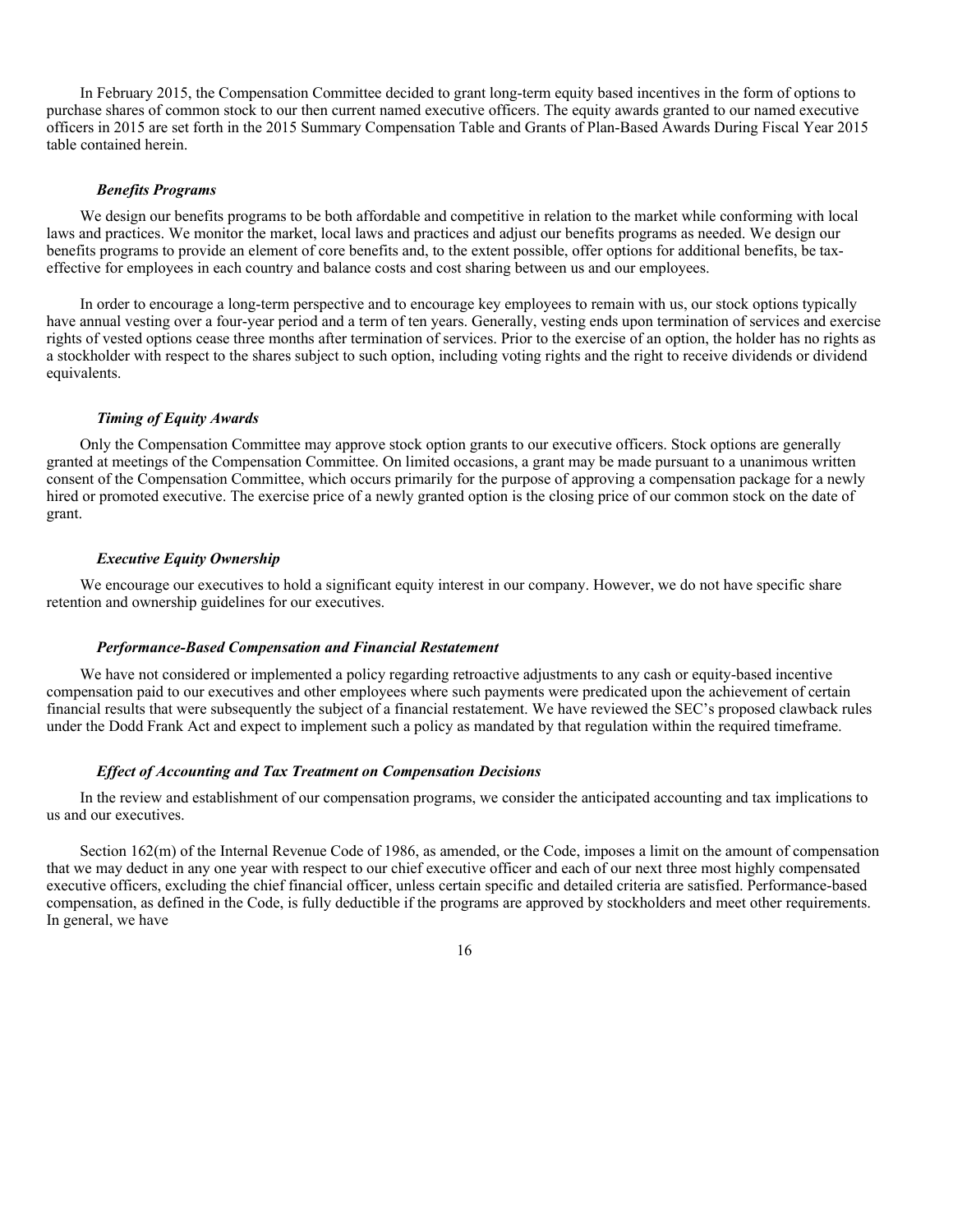determined that, at this time, we will not seek to limit executive compensation so that it is deductible under Section 162(m) of the Code. However, from time to time, we monitor whether it might be in our interests to structure our compensation programs to satisfy the requirements of Section 162(m) of the Code. We seek to maintain flexibility in compensating our executives in a manner designed to promote our corporate goals and, therefore, our Compensation Committee has not adopted a policy requiring that any or all compensation to be deductible. Our Compensation Committee will continue to assess the impact of Section 162(m) of the Code on our compensation practices and determine what further action, if any, is appropriate.

## *Role of Executives in Executive Compensation Decisions*

The Board and our Compensation Committee generally seek input from our Chief Executive Officer, Dr. Ji, when discussing the performance of, and compensation levels for, executives other than himself. The Compensation Committee also works with Dr. Ji and our Chief Financial Officer to evaluate the financial, accounting, tax and retention implications of our various compensation programs. Neither Dr. Ji nor any of our other executives participate in deliberations relating to his compensation.

#### **Compensation Risk Management**

We have considered the risk associated with our compensation policies and practices for all employees, and we believe we have designed our compensation policies and practices in a manner that does not create incentives that could lead to excessive risk taking that would have a material adverse effect on us for the following reasons:

- We structure our compensation to consist of base salary, variable pay, equity-based pay and benefits. The base portion of compensation is designed to provide a steady income regardless of our stock price performance so that executives do not feel pressured to focus exclusively on stock price performance to the detriment of other important business measures. Our variable pay and equity-based pay programs are designed to reward both short- and long-term corporate performance. For short-term performance, our variable pay programs are designed to motivate employees to achieve overall goals. For longterm performance, our stock option awards generally vest over four years and are only valuable if our stock price increases over time. We believe that these variable elements of compensation are a sufficient percentage of overall compensation to motivate executives to produce superior short- and long-term corporate results, while the fixed element is also sufficiently high that the executives are not encouraged to take unnecessary or excessive risks in doing so.
- Our bonus program has been structured around attainment of overall corporate goals for the past several years and we have seen no evidence that it encourages unnecessary or excessive risk taking.

# **SUMMARY COMPENSATION TABLE**

The following table provides certain summary information concerning compensation awarded to, earned by or paid to our Principal Executive Officer, our Principal Financial Officer and the two other highest paid executive officers whose total annual salary and bonus exceeded \$100,000 (collectively, the "named executive officers") for fiscal year 2015.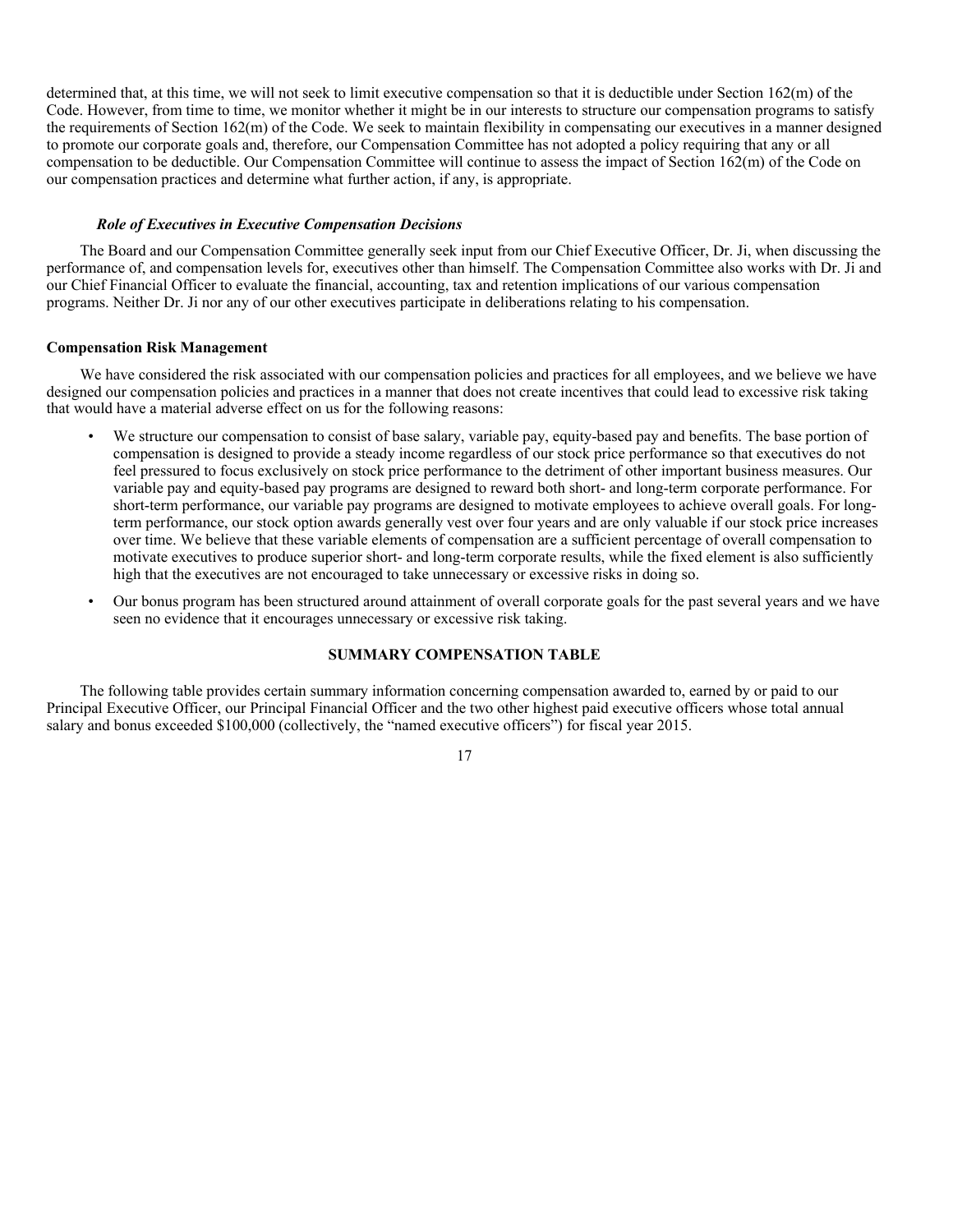| <b>Name and Principal Position</b>                                 | Year | <b>Salary</b><br>$($)$ | <b>Bonus</b><br>(S) | Stock/<br>Option<br>Awards<br>$($ S) $($ <sup>1</sup> $)$ | <b>All Other</b><br>Compensation<br>$(S)$ <sup>(2)</sup> | Total<br>$(s)$ |
|--------------------------------------------------------------------|------|------------------------|---------------------|-----------------------------------------------------------|----------------------------------------------------------|----------------|
| Henry Ji, Ph.D.                                                    | 2015 | 500,000                | 300,000             | 1,968,800(3)                                              | 30,718                                                   | 2,799,518      |
| Chief Executive Officer and President                              | 2014 | 425,000                | 157,500             | 286,000                                                   | 26,978                                                   | 895,478        |
|                                                                    | 2013 | 291,383                |                     | 576,710                                                   | 28,742                                                   | 896,835        |
| <b>Richard Vincent</b>                                             | 2015 | 51,157                 |                     |                                                           | 367,236                                                  | 418,393        |
| Former Executive Vice President and Chief Financial                | 2014 | 365,240                | 70,000              | 143,000                                                   | 23,881                                                   | 602,121        |
| Officer(4)                                                         | 2013 | 296,000                |                     | 571,000                                                   | 25,557                                                   | 893,564        |
| Mark Durand                                                        | 2015 | 45,739                 |                     | 706,800                                                   | 190,963                                                  | 943,502        |
| Former Executive Vice President and Chief Financial<br>Officer(5)  |      |                        |                     |                                                           |                                                          |                |
| Douglas Langston                                                   | 2015 | 250,000                | 73,603              | 777                                                       | 27,251                                                   | 351,631        |
| Vice President, Finance(6)                                         | 2014 | 179,166                |                     | 140,150                                                   | 26,459                                                   | 345,775        |
| George H. Ng                                                       | 2015 | 306,875                | 348,934             | 19,600(8)                                                 | 29,395                                                   | 704,804        |
| EVP and Chief Administrative Officer and Chief Legal<br>Officer(7) | 2014 |                        |                     | 648,000                                                   |                                                          | 648,000        |
| Jeffrey Su                                                         | 2015 | 83,333                 |                     | 702,070(10)                                               | 7,270                                                    | 792,673        |
| EVP and Chief Operating Officer(9)                                 |      |                        |                     |                                                           |                                                          |                |
| Mike Royal                                                         | 2015 | 400,000                | 120,750             |                                                           | 36,292                                                   | 557,042        |
| Former EVP, Clinical and Regulatory Affairs(11)                    | 2014 | 287,500                | 50,000              | 787,900                                                   | 32,073                                                   | 1,157,473      |
|                                                                    | 2013 | 84,792                 |                     | 205,560                                                   | 3,520                                                    | 293,871        |
| David Miao                                                         | 2015 | 250,000                | 950,000             |                                                           | 27,383                                                   | 1,227,383      |
| Former SVP, Head of ADC Development(12)                            | 2014 | 250,000                | 240,000             | 143,000                                                   | 27,654                                                   | 660,654        |
|                                                                    | 2013 | 8,737                  | 400,000             |                                                           |                                                          | 408,737        |

(1) These amounts represent the aggregate grant date fair value of awards for grants of options to each named executive officer in the relevant fiscal year, computed in accordance with FASB ASC Topic 718. The dollar amounts listed do not necessarily reflect the dollar amounts of compensation actually realized or that may be realized by our named executive officers. For a detailed description of the assumptions used for purposes of determining grant date fair value, see Note 12 to the financial statements included in the Annual Report on Form 10-K for the year ended December 31, 2015. These amounts represent the aggregate grant date fair value of awards for grants of options to each named executive officer in the relevant fiscal year, computed in accordance with FASB ASC Topic 718.

(2) The amounts in this column consist of health and welfare benefits in 2015, 2014 and 2013. Includes \$365,240 in severance for Mr. Vincent in 2015 and \$186,875 in severance for Mr. Durand in 2015.

(3) Includes 1,000,000 options and 9,500,000 warrants granted by each of our subsidiaries, Scintilla Pharmaceuticals, Inc., Concortis Biosystems Corp., LA Cell Inc., Sorrento Biologics, Inc. and TNK Therapeutics, Inc.

(4) Mr. Vincent resigned as our Executive Vice President and Chief Financial Officer on January 31, 2015.

(5) Mr. Durand served as a director of the Company from March 7, 2014 until his resignation on April 29, 2015 to become Executive Vice President and Chief Financial Officer. Mr. Durand retired as our Executive Vice President and Chief Financial Officer on June 23, 2015.

- (6) Mr. Langston has served as our Vice President, Finance since March 3, 2014. Following Mr. Vincent's resignation on January 31, 2015, Mr. Langston served as our Principal Financial and Accounting Officer until Mr. Durand was hired on April 29, 2015. Following Mr. Durand's retirement on June 23, 2015, Mr. Langston served as our Principal Financial and Accounting Officer until April 5, 2016.
- (7) Mr. Ng entered into an employment agreement with us in December 2014 and started with the Company in April 2015.
- (8) Includes options granted by our subsidiaries consisting of 150,000 from Scintilla Pharmaceuticals, Inc., 100,000 from Sorrento Biologics, Inc., 300,000 from LA Cell, Inc., 300,000 from TNK Therapeutics, Inc. and 100,000 from Concortis Biosystems Corp.
- (9) Dr. Su was hired by us as EVP and Chief Operating Officer in October 2015.
- (10) Includes options granted by our subsidiaries consisting of 400,000 from Sorrento Biologics, Inc., 100,000 from LA Cell, Inc. and 200,000 from TNK Therapeutics, Inc.
- (11) Dr. Royal resigned from the Company as of March 15, 2016.
- (12) Mr. Miao resigned from the Company as of January 16, 2016.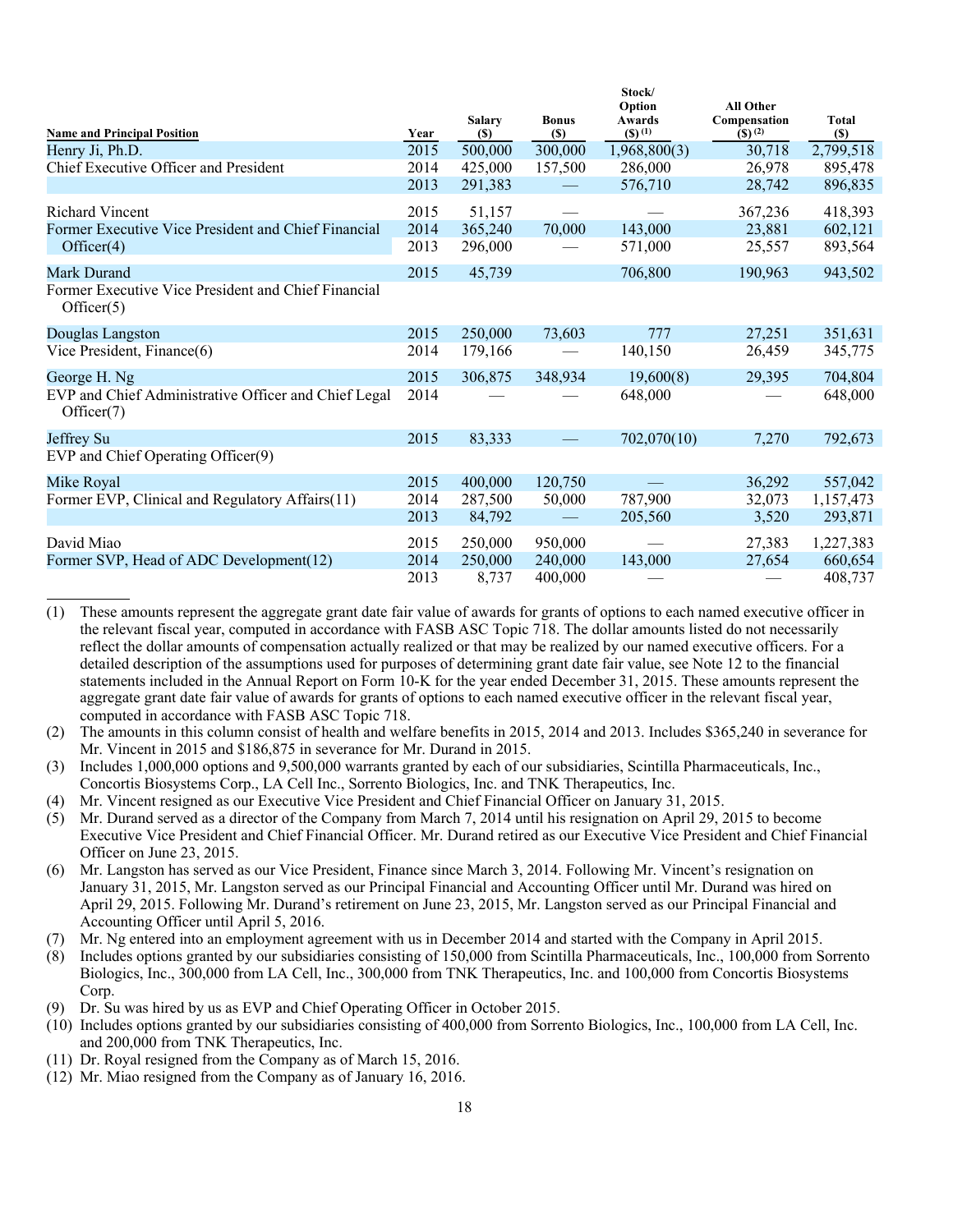We paid no perquisites or other personal benefits to our executive officers during the years ended December 31, 2015, 2014 and 2013.

# **GRANTS OF PLAN-BASED AWARDS DURING FISCAL YEAR 2015**

The following table shows for fiscal year 2015, certain information regarding grants of plan-based awards to our named executive officers:

| <b>Named Executive Officer</b> | <b>Grant Date</b> | <b>All Other Option</b><br><b>Awards: Number of</b><br><b>Securities Underlying</b><br>Options $(\#)$ | <b>Exercise Price</b><br>Per Share (\$/Sh) | <b>Grant Date Fair Value of</b><br>Option Awards $(\textbf{\$})^{(1)}$ |
|--------------------------------|-------------------|-------------------------------------------------------------------------------------------------------|--------------------------------------------|------------------------------------------------------------------------|
| Henry Ji                       | 2/24/2015         | 160,000                                                                                               | \$<br>12.78                                | \$<br>1,348,800                                                        |
|                                | 10/30/2015        | 1,000,000(2)                                                                                          | \$<br>0.01                                 | \$<br>10,000                                                           |
|                                | 10/30/2015        | 1,000,000(3)                                                                                          | \$<br>0.01                                 | \$<br>10,000                                                           |
|                                | 5/11/2015         | 1,000,000(4)                                                                                          | \$<br>0.01                                 | \$<br>10,000                                                           |
|                                | 5/11/2015         | 1,000,000(5)                                                                                          | \$<br>0.01                                 | \$<br>10,000                                                           |
|                                | 10/30/2015        | 1,000,000(6)                                                                                          | \$<br>0.25                                 | \$<br>10,000                                                           |
| Richard Vincent (7)            |                   |                                                                                                       |                                            |                                                                        |
| Mark Durand (8)                | 4/29/2015         | 120,000                                                                                               | \$<br>5.89                                 | \$<br>706,800                                                          |
| Douglas Langston               | 2/19/2015         | 100                                                                                                   | \$<br>11.78                                | \$<br>777                                                              |
| George Ng                      | 10/30/2015        | 150,000(2)                                                                                            | \$<br>0.01                                 | \$<br>1,200                                                            |
|                                | 10/30/2015        | 100,000(3)                                                                                            | \$<br>0.01                                 | \$<br>800                                                              |
|                                | 5/11/2015         | 300,000(4)                                                                                            | \$<br>0.01                                 | \$<br>2,400                                                            |
|                                | 5/11/2015         | 300,000(5)                                                                                            | \$<br>0.01                                 | \$<br>2,400                                                            |
|                                | 10/30/2015        | 100,000(6)                                                                                            | \$<br>0.25                                 | \$<br>12,800                                                           |
| Jeffrey Su                     | 10/23/2015        | 50,000                                                                                                | \$<br>8.01                                 | \$<br>264,500                                                          |
|                                | 7/20/2015         | 20,000                                                                                                | \$<br>23.99                                | \$<br>110,420                                                          |
|                                | 5/6/2015          | 50,000                                                                                                | \$<br>10.41                                | \$<br>321,550                                                          |
|                                | 10/30/2015        | 400,000(3)                                                                                            | \$<br>0.01                                 | \$<br>3,200                                                            |
|                                | 5/11/2015         | 100,000(4)                                                                                            | \$<br>0.01                                 | \$<br>800                                                              |
|                                | 5/11/2015         | 200,000(5)                                                                                            | \$<br>0.01                                 | \$<br>1,600                                                            |
| Mike Royal (9)                 |                   |                                                                                                       |                                            |                                                                        |
| David Miao (10)                |                   |                                                                                                       |                                            |                                                                        |

<sup>(1)</sup> Amount shown in this column does not reflect dollar amounts actually received by our named executive officer. Instead, this amount represents the aggregate grant date fair value of the stock option awards determined in accordance with FASB ASC Topic 718. The valuation assumptions used in determining the amount is described in Note 12 to our financial statements included in our Annual Report on Form 10-K for the year ended December 31, 2015. Our named executive officer will only realize compensation to the extent the trading price of our common stock is greater than the exercise price of such stock options on the date the options are exercised.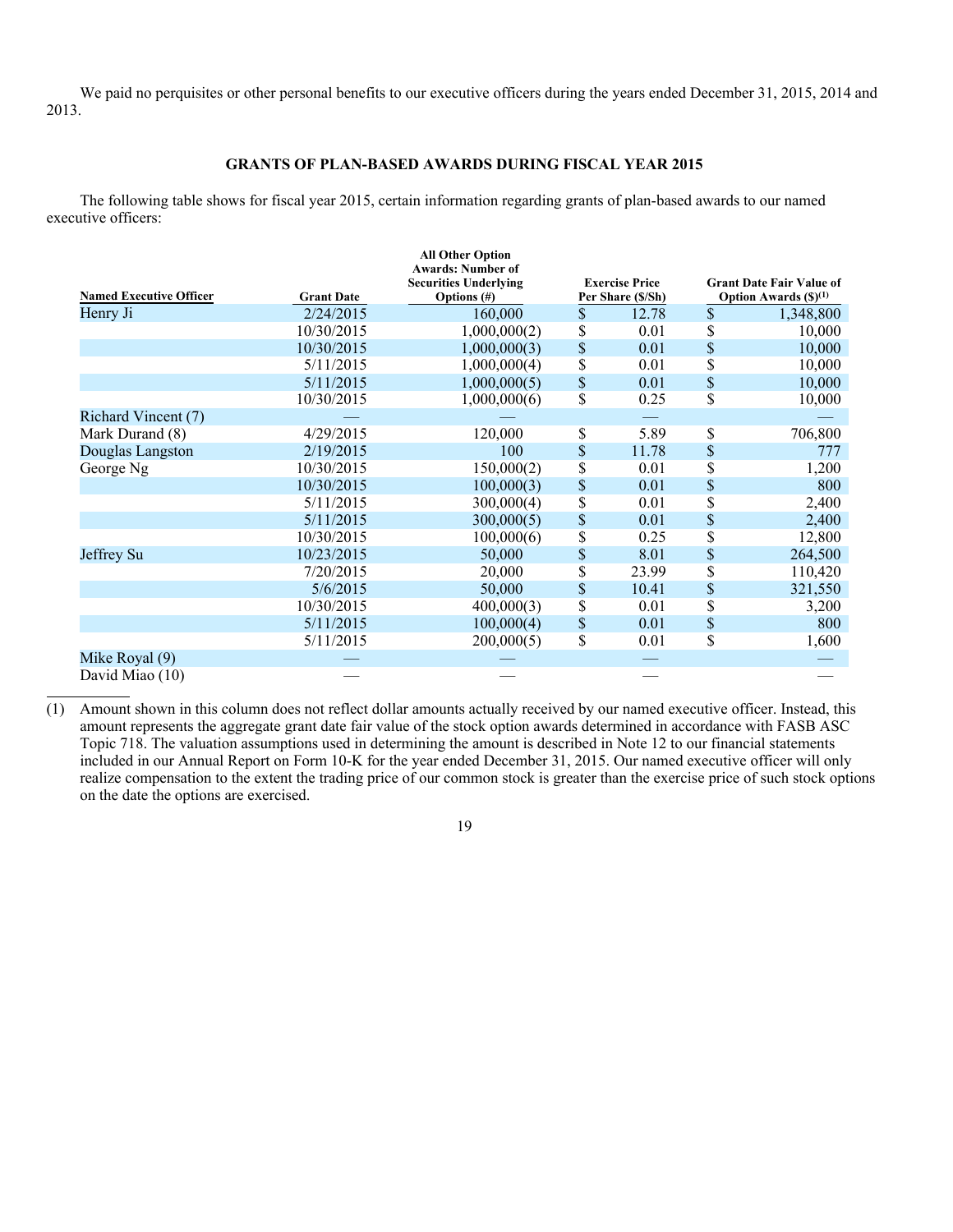- (2) Represents options granted by Scintilla Pharmaceuticals, Inc.
- (3) Represents options granted by Sorrento Biologics, Inc.
- (4) Represents options granted by LA Cell, Inc.
- (5) Represents options granted by TNK Therapeutics, Inc.
- (6) Represents options granted by Concortis Biosystems Corp.
- (7) Mr. Vincent resigned as our Executive Vice President and Chief Financial Officer on January 31, 2015.
- (8) Mr. Durand retired as our Executive Vice President and Chief Financial Officer on June 23, 2015. Mr. Durand served as a director of the Company from March 7, 2014 until his resignation on April 29, 2015 to become Executive Vice President and Chief Financial Officer.
- (9) Mike Royal resigned from the Company as of March 15, 2016.
- (10) David Miao resigned from the Company as of January 16, 2016.

# **OUTSTANDING EQUITY AWARDS AT FISCAL YEAR-END**

The following table sets forth information for the named executive officers regarding the number of shares subject to both exercisable and unexercisable stock options/warrants, as well as the exercise prices and expiration dates thereof, as of December 31, 2015. Except for the options/warrants set forth in the table below, no other equity awards were held by any our named executive officers as of December 31, 2015.

|                      |                                     | <b>Option/Warrant Award</b>                                                                                  |                                                                                                                          |                                                                                  |                                                 |
|----------------------|-------------------------------------|--------------------------------------------------------------------------------------------------------------|--------------------------------------------------------------------------------------------------------------------------|----------------------------------------------------------------------------------|-------------------------------------------------|
| Name                 | Option/<br>Warrant<br>Grant<br>Date | Number of<br><b>Securities</b><br>Underlying<br>Unexercised<br>Options/<br>Warrant (#)<br><b>Exercisable</b> | Number of<br><b>Securities</b><br>Underlying<br>Unexercised<br><b>Earned</b><br>Options/<br>Warrant (#)<br>Unexercisable | Option/<br>Warrant<br><b>Exercise</b><br>Price<br>$($ f(\$) $($ <sup>1</sup> $)$ | Option/<br>Warrant<br><b>Expiration</b><br>Date |
| Henry Ji             | 2/16/2010(2)                        | 6,000                                                                                                        |                                                                                                                          | 1.75<br>\$                                                                       | 2/15/2020                                       |
|                      | 2/6/2012(2)                         | 7,500                                                                                                        | 2,500                                                                                                                    | \$<br>4.00                                                                       | 2/6/2022                                        |
|                      | 10/29/2013(3)                       | 54,708                                                                                                       | 46,292                                                                                                                   | \$<br>8.40                                                                       | 10/29/2023                                      |
|                      | 10/7/2014(3)                        | 29,167                                                                                                       | 70,833                                                                                                                   | \$<br>4.32                                                                       | 10/7/2024                                       |
|                      | 2/24/2015(3)                        |                                                                                                              | 80,000                                                                                                                   | \$12.78                                                                          | 2/24/2025                                       |
|                      | 2/24/2015(4)                        | 80,000                                                                                                       |                                                                                                                          | \$12.78                                                                          | 2/24/2025                                       |
|                      | 10/30/2015(5)(6)                    | 10,417                                                                                                       | 489,583                                                                                                                  | $\$$<br>0.01                                                                     | 10/30/2025                                      |
|                      | 10/30/2015(7)(6)                    | 10,417                                                                                                       | 489,583                                                                                                                  | \$<br>0.01                                                                       | 10/30/2025                                      |
|                      | 5/11/2015(8)(6)                     | 36,458                                                                                                       | 463,542                                                                                                                  | \$<br>0.01                                                                       | 5/11/2025                                       |
|                      | 5/11/2015(9)(6)                     | 36,458                                                                                                       | 463,542                                                                                                                  | \$<br>0.01                                                                       | 5/11/2025                                       |
|                      | 10/30/2015(10)(6)                   | 510,417                                                                                                      | 489,583                                                                                                                  | \$<br>0.25                                                                       | 10/30/2025                                      |
|                      | 10/30/2015(11)(12)                  | 200,000                                                                                                      | 9,300,000                                                                                                                | \$<br>0.01                                                                       | 10/30/2019                                      |
|                      | 10/30/2015(13)(12)                  | 200,000                                                                                                      | 9,300,000                                                                                                                | \$<br>0.01                                                                       | 10/30/2019                                      |
|                      | 5/11/2015(14)(12)                   | 700,000                                                                                                      | 8,800,000                                                                                                                | \$<br>0.01                                                                       | 5/11/2019                                       |
|                      | 5/11/2015(15)(12)                   | 700,000                                                                                                      | 8,800,000                                                                                                                | \$<br>0.01                                                                       | 5/11/2019                                       |
|                      | 5/11/2015(16)(12)                   | 700,000                                                                                                      | 8,800,000                                                                                                                | \$<br>0.25                                                                       | 5/11/2019                                       |
| Richard Vincent (19) |                                     |                                                                                                              |                                                                                                                          |                                                                                  |                                                 |
| Mark Durand (20)     | 3/7/2014(17)                        | 13,000                                                                                                       |                                                                                                                          | \$13.53                                                                          | 12/31/2015                                      |
|                      | 10/1/2014(18)                       | 6,400                                                                                                        | 5,600                                                                                                                    | \$<br>4.78                                                                       | 12/31/2015                                      |
|                      | 4/29/2015(3)                        | 30,000                                                                                                       | 90,000                                                                                                                   | 8.95<br>\$                                                                       | 12/31/2015                                      |
| Douglas Langston     | 1/9/2014(3)                         | 7,188                                                                                                        | 7,813                                                                                                                    | \$<br>8.12                                                                       | 1/9/2024                                        |
|                      | 10/7/2014(3)                        | 5,833                                                                                                        | 14,167                                                                                                                   | \$<br>4.32                                                                       | 10/7/2024                                       |
|                      | 2/19/2015(5)                        | 100                                                                                                          |                                                                                                                          | \$11.78                                                                          | 2/19/2025                                       |
| George Ng            | 12/18/2014(3)                       | 30,000                                                                                                       | 90,000                                                                                                                   | \$<br>8.16                                                                       | 12/18/2024                                      |
|                      | 10/30/2015(5)(21)                   | 4,167                                                                                                        | 95,833                                                                                                                   | \$<br>0.01                                                                       | 10/30/2025                                      |
|                      | 10/30/2015(7)(22)                   | 3,125                                                                                                        | 71,875                                                                                                                   | \$<br>0.01                                                                       | 10/30/2025                                      |
|                      | 5/11/2015(8)(21)                    | 29,167                                                                                                       | 170,833                                                                                                                  | \$<br>0.01                                                                       | 5/11/2025                                       |
|                      | 5/11/2015(9)(21)                    | 29,167                                                                                                       | 170,833                                                                                                                  | \$<br>0.01                                                                       | 5/11/2025                                       |
|                      | 10/30/2015(10)(23)                  | 52,083                                                                                                       | 47,917                                                                                                                   | \$<br>0.25                                                                       | 5/11/2025                                       |
| Jeffrey Su           | 10/23/2015(3)                       |                                                                                                              | 50,000                                                                                                                   | \$<br>8.01                                                                       | 10/23/2025                                      |
|                      | 7/20/2015(3)                        |                                                                                                              | 20,000                                                                                                                   | \$23.99                                                                          | 7/20/2025                                       |
|                      | 5/6/2015(3)                         |                                                                                                              | 50,000                                                                                                                   | \$10.41                                                                          | 5/6/2025                                        |
|                      | 10/30/2015(7)(22)                   | 12,500                                                                                                       | 287,500                                                                                                                  | $\mathsf{\$}$<br>0.01                                                            | 10/30/2025                                      |
|                      | 5/11/2015(8)(21)                    | 9,722                                                                                                        | 56,945                                                                                                                   | \$<br>0.01                                                                       | 5/11/2025                                       |
|                      |                                     |                                                                                                              |                                                                                                                          |                                                                                  |                                                 |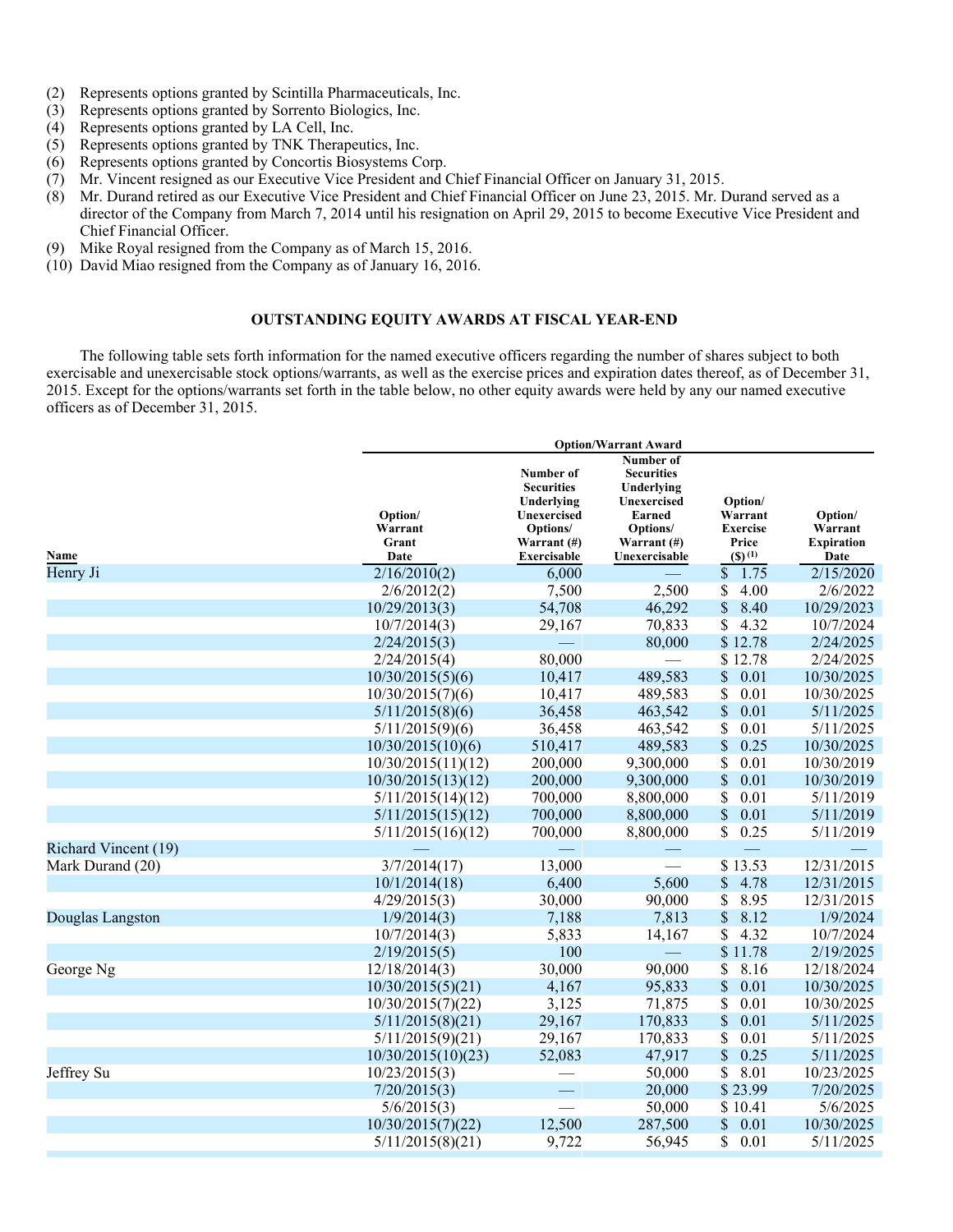|                 | 5/11/2015(9)(21) | 19.445 | 113.889 | \$ 0.01            | 5/11/2025 |
|-----------------|------------------|--------|---------|--------------------|-----------|
| Mike Royal (25) | 1/9/2014(3)      | 31.146 | 33.854  | \$ 8.12            | 1/9/2024  |
|                 | 6/27/2014(24)    | 45,000 | 50,000  | \$6.63             | 6/27/2024 |
| David Miao (26) | 3/10/2014(3)     | 18.000 | 18.000  | \$13.53            | 3/10/2024 |
|                 | 10/7/2014(3)     | 14.583 | 35.417  | $\frac{1}{2}$ 4.32 | 10/7/2024 |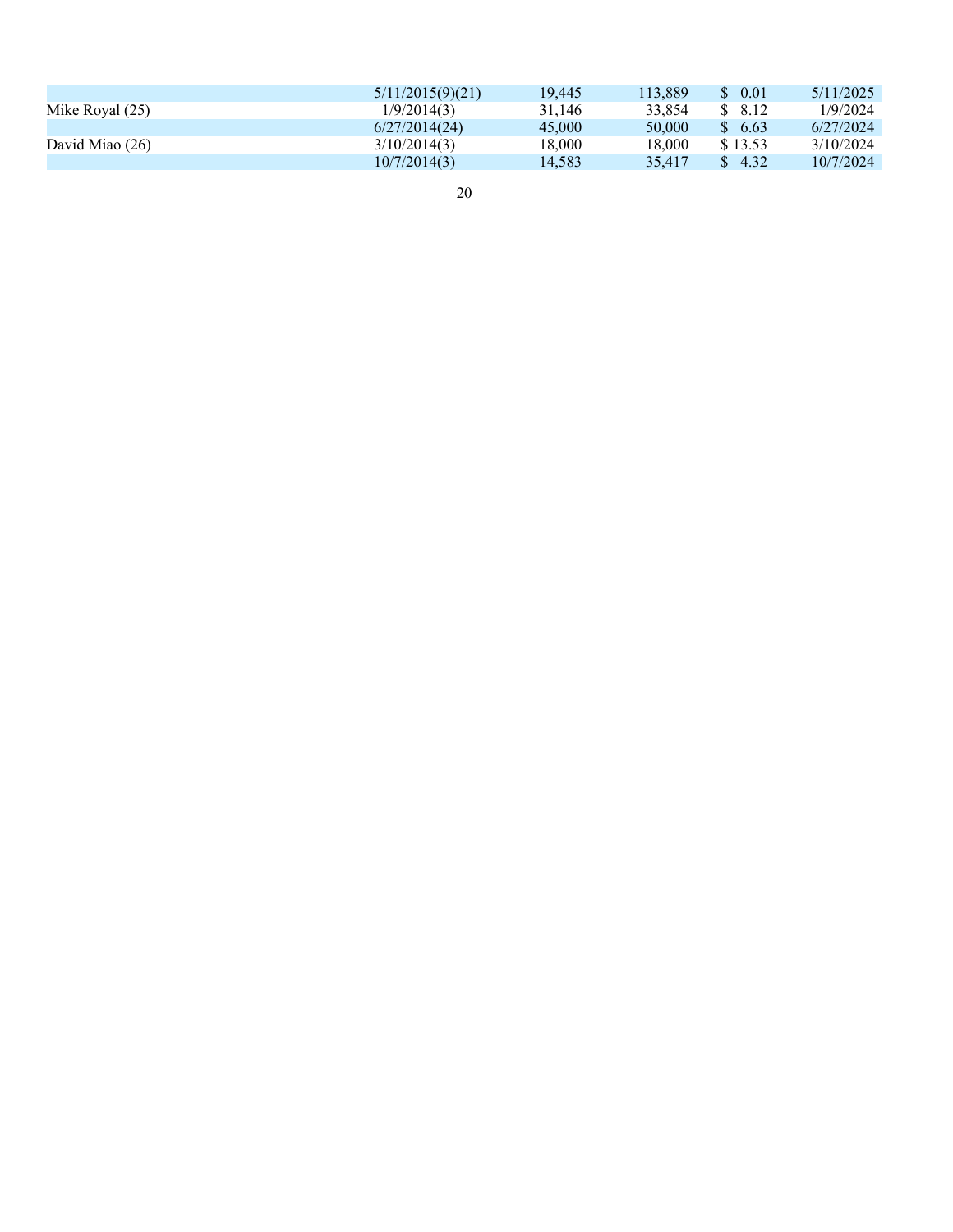- (1) Represents the fair market value of a share of our common stock, as determined by the Board, on the option's grant date.
- (2) All of the options vest and become exercisable as to 25% of the shares subject to the option on each of the first four anniversaries of the date of grant.
- (3) All of the options vest and become exercisable over a four-year period, with 1/4 of the shares vesting on the first anniversary of the Vesting Commencement Date, and 1/48 of the shares vesting following each one-month period of the participant's continued employment or service with the Company thereafter.
- (4) 100% of the shares of common stock subject to this option will vest in full upon the consummation of a strategic transaction in connection with Cynviloq™ and subject to optionee's continued service or employment with the Company through such vesting event.
- (5) Represents options granted by Scintilla Pharmaceuticals, Inc.
- (6) 50% of options vest upon grant and the remainder vest monthly over 96 months.
- (7) Represents options granted by Sorrento Biologics, Inc.
- (8) Represents options granted by LA Cell, Inc.
- (9) Represents options granted by TNK Therapeutics, Inc.
- (10) Represents options granted by Concortis Biosystems, Corp.
- (11) Represents warrants issued by Scintilla Pharmaceuticals, Inc.
- (12) 100,000 warrants vest evenly over 40 months beginning date of issuance and remaining warrants vest if certain defined events occur within four years from date of issuance.
- (13) Represents warrants issued by Sorrento Biologics, Inc.
- (14) Represents warrants issued by LA Cell, Inc.
- (15) Represents warrants issued by TNK Therapeutics, Inc.
- (16) Represents warrants issued by Concortis Biosystems Corp.
- (17) All of the options vest one year from date of grant.
- (18) All of the options vest on a monthly basis over a period of 15 months from date of grant.
- (19) Mr. Vincent resigned as our Executive Vice President and Chief Financial Officer on January 31, 2015. The exercisability of 200,021 stock options held by Mr. Vincent were extended to December 31, 2015.
- (20) Mr. Durand retired as our Executive Vice President and Chief Financial Officer on June 23, 2015. Mr. Durand served as a director of the Company from March 7, 2014 until his resignation on April 29, 2015 to become Executive Vice President and Chief Financial Officer. The exercisability of 49,400 of Mr. Durand's stock options was extended to December 31, 2015.
- (21) 1/3 of the options vest immediately upon grant and the remainder vest evenly over 48 months from date of grant.
- (22) 25% of the options vest immediately upon grant and the remainder vest evenly over 48 months from date of grant.
- (23) 50% of the options vest immediately upon grant and the remainder vest evenly over 48 months from date of grant.
- (24) 15,000 options vested immediately upon grant and the remaining options vest and become exercisable over a four-year period with 1/4 of the shares vesting on the first anniversary of the Vesting Commencement Date and 1/48 of the shares vesting following each one-month period of the participant's continued employment or service with the Company thereafter.
- (25) Mike Royal resigned from the Company as of March 15, 2016.
- (26) David Miao resigned from the Company as of January 16, 2016.

# **OPTION EXERCISES AND STOCK VESTED**

The following table contains information about the exercise of stock options by each of our named executive officers during 2015:

|            | <b>Number of Shares</b><br><b>Acquired on Exercise</b> |                    | Value Realized on |
|------------|--------------------------------------------------------|--------------------|-------------------|
| Name       | (# )                                                   | Exercise $(\$)(1)$ |                   |
| Henry Ji   | 2,000,000(2)                                           |                    |                   |
| George Ng  | 275,000(3)                                             |                    |                   |
| Jeffrey Su | 200,000(4)                                             |                    |                   |

(1) All of the exercises were at time of grant and the exercise price of \$0.01 was the same as the assumed fair value of the shares.

(2) 500,000 options were exercised for each of Scintilla Pharmaceuticals, Inc., Sorrento Biologics, Inc., LA Cell, Inc. and TNK Therapeutics, Inc.

(3) 50,000 options were exercised for Scintilla Pharmaceuticals, Inc., 25,000 options were exercised for Sorrento Biologics, Inc., 100,000 options were exercised for LA Cell, Inc. and 100,000 options were exercised for TNK Therapeutics, Inc.

(4) 100,000 options were exercised for Sorrento Biologics, Inc., 33,333 options were exercised for LA Cell, Inc. and 66,666 options were exercised for TNK Therapeutics, Inc.

#### **PENSION BENEFITS-NONQUALIFIED DEFINED CONTRIBUTION AND OTHER NONQUALIFIED DEFERRED COMPENSATION**

No pension benefits were paid to any of our named executive officers during fiscal 2015. We do not currently sponsor any non-qualified defined contribution plans or non-qualified deferred compensation plans.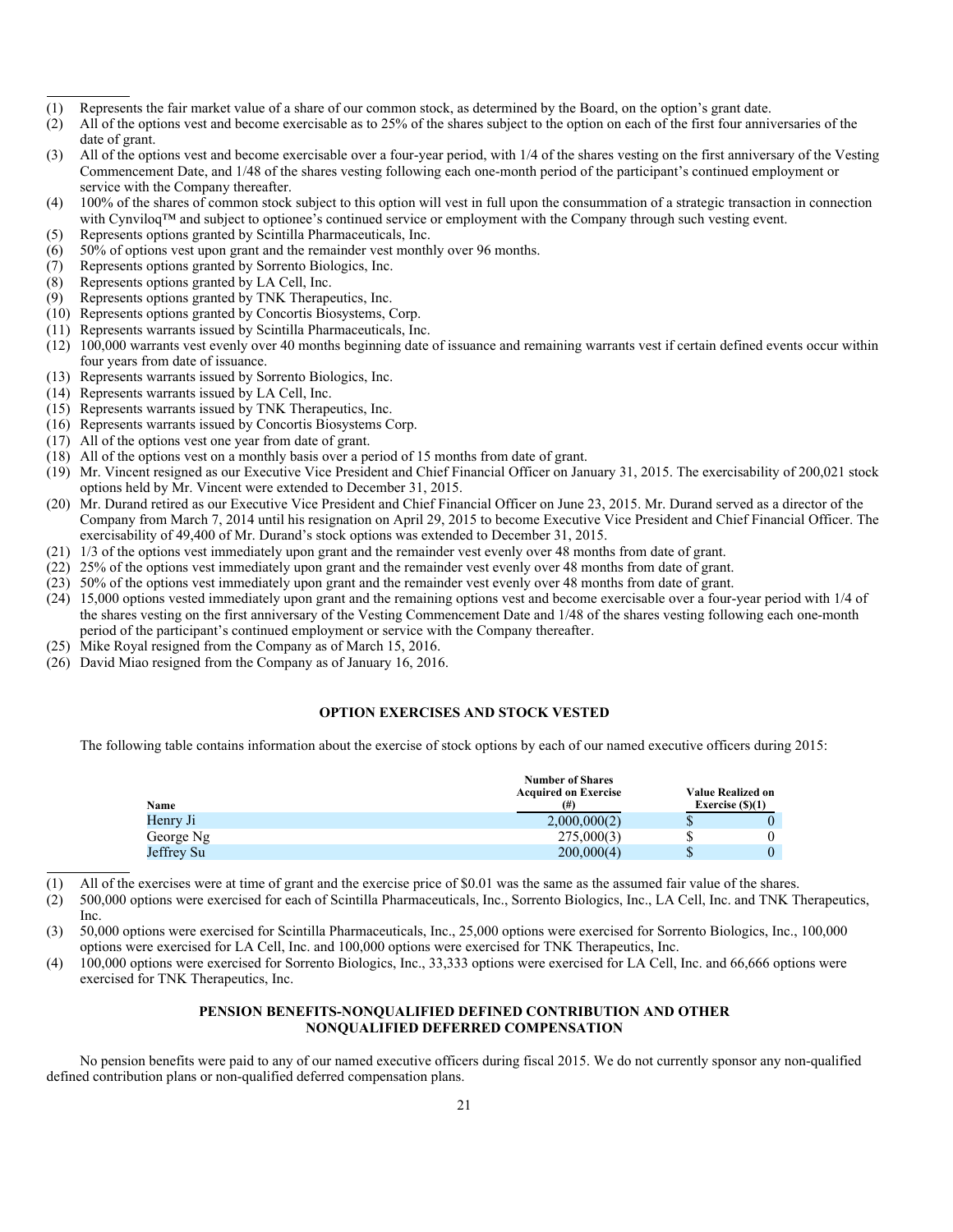# **Employment, Severance, Separation and Change in Control Agreements**

# **Chief Executive Officer Compensation for Fiscal Year 2015**

We are a party to an employment agreement with Dr. Ji, as amended. Initially, pursuant to the terms of the employment agreement for Dr. Ji, as amended, his base salary was set at \$262,500. Dr. Ji's current base salary is \$500,000. Additionally the target annual bonus is set at 55% of his annual salary.

We have the right to terminate Dr. Ji's employment at any time with or without "cause" or upon his death or disability, each as defined in the employment agreement. Dr. Ji may resign with or without "good reason", as defined in the employment agreement, upon 30 days written notice. Under such circumstances, Dr. Ji will be entitled to receive any accrued but unpaid base salary as of the date of termination or resignation, any expenses owed to him and any amount accrued and arising from his participation in, or vested benefits accrued under, any employee benefit plans, programs or arrangements. The employment agreement also includes provisions regarding severance. If Dr. Ji is terminated without cause or resigns for good reason, he will also be entitled to 12 months of his thenapplicable base salary paid in a lump sum and 12 months of health care benefits continuation at our expense. If we terminate Dr. Ji for cause or he resigns without good reason, he shall not be entitled to further compensation. He shall have no obligation to seek other employment and any income so earned shall not reduce the foregoing amounts.

#### **Employment Agreements with Other Executive Officers**

#### *Employment Agreement with Kevin Herde*

We are a party to an employment agreement dated April 5, 2016 with Kevin Herde, our Executive Vice President and Chief Financial Officer. The employment agreement for Mr. Herde provides for an annual base salary of \$300,000. Additionally the target annual bonus is set at 35% of his annual salary.

We have the right to terminate Mr. Herde's employment at any time with or without "cause" or upon such his death or disability, each as defined in the employment agreement. Mr. Herde may resign with or without "good reason", as defined in the employment agreement. Under such circumstances, Mr. Herde will be entitled to receive any accrued but unpaid base salary as of the date of termination or resignation, any expenses owed to him and any amount accrued and arising from his participation in, or vested benefits accrued under, any employee benefit plans, programs or arrangements. The employment agreement also includes provisions regarding severance. If Mr. Herde is terminated without cause or resigns for good reason, he will also be entitled to 12 months of his then-applicable base salary paid in a lump sum and 12 months of health care benefits continuation at our expense. If we terminate Mr. Herde for cause or he resigns without good reason, he shall not be entitled to further compensation. He shall have no obligation to seek other employment and any income so earned shall not reduce the foregoing amounts.

#### *Severance Agreement with Richard Vincent*

On January 26, 2015, we entered into a severance agreement and mutual release with Mr. Vincent pursuant to which Mr. Vincent's employment terminated on January 31, 2015. We agreed to pay Mr. Vincent an aggregate of \$365,240 in 22 equal installments and agreed to immediately vest 200,021 stock options held by Mr. Vincent, which were exercisable until December 31, 2015. Each of us agreed to a mutual general release of the other.

# *Employment and Severance Agreements with Mark Durand*

On April 29, 2015, we entered into an employment agreement with Mark Durand for him to serve as Executive Vice President and Chief Financial Officer. The employment agreement provided for an annual base salary of \$345,000 and a target bonus of 35% of his annual salary. On June 23, 2015, we entered into a severance agreement and mutual release with Mr. Durand pursuant to which we paid him \$186,875 and extended the exercisability of his 49,400 of his vested stock options to December 31, 2015.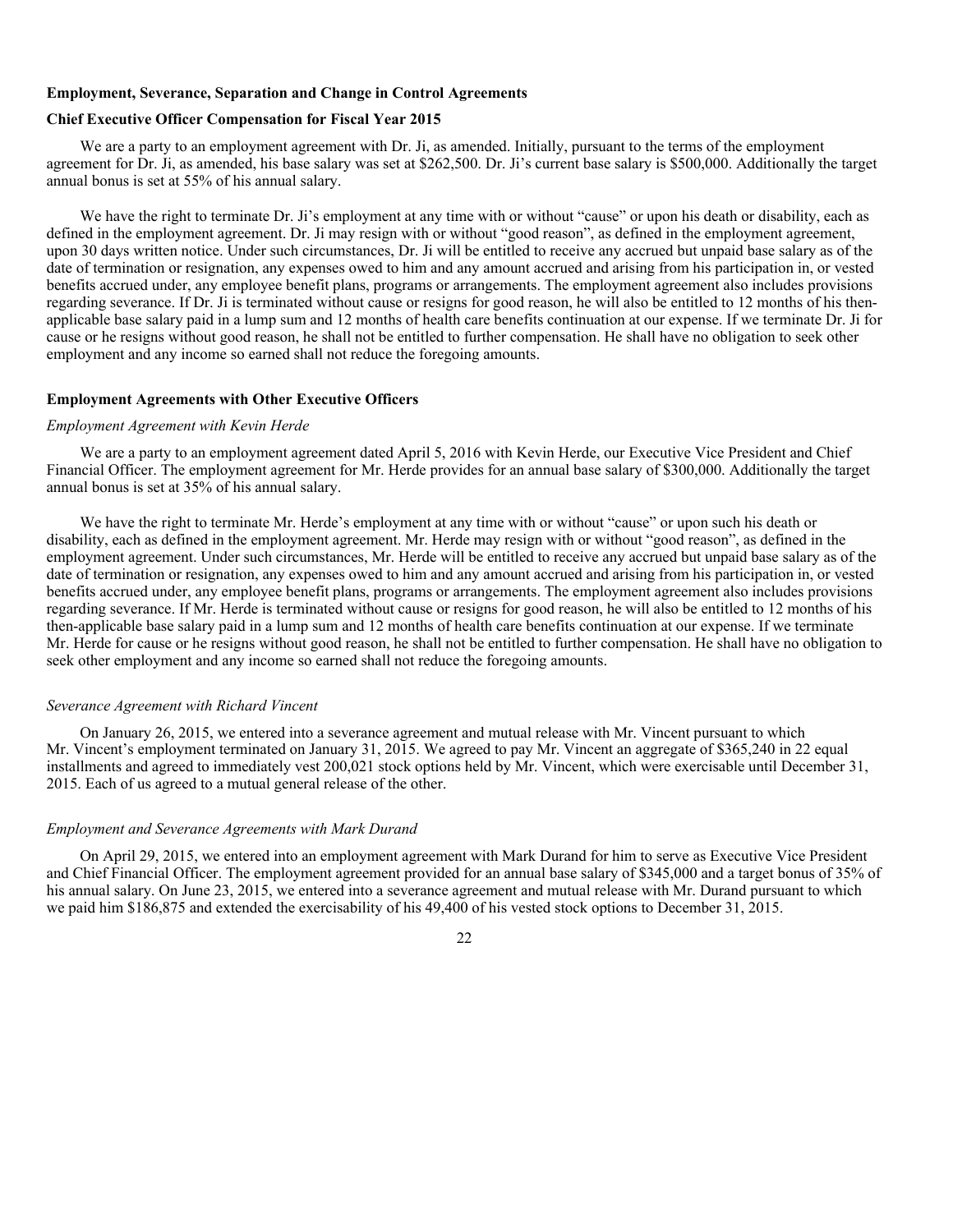# *Employment Agreement with George Ng*

We are a party to an employment agreement dated December 8, 2014 with George Ng, our Executive Vice President, Chief Administrative Officer and Chief Legal Officer. The employment agreement for Mr. Ng provides for an annual base salary of \$450,000. Additionally the target annual bonus is set at  $35\%$  of his annual salary.

We have the right to terminate Mr. Ng's employment at any time with or without "cause" or upon such his death or disability, each as defined in the employment agreement. Mr. Ng may resign with or without "good reason", as defined in the employment agreement. Under such circumstances, Mr. Ng will be entitled to receive any accrued but unpaid base salary as of the date of termination or resignation, any expenses owed to him and any amount accrued and arising from his participation in, or vested benefits accrued under, any employee benefit plans, programs or arrangements. The employment agreement also includes provisions regarding severance. If Mr. Ng is terminated without cause or resigns for good reason, he will also be entitled to 12 months of his then-applicable base salary paid in a lump sum and 12 months of health care benefits continuation at our expense. In addition, all of his unvested stock options will immediately vest. If we terminate Mr. Ng for cause or he resigns without good reason, he shall not be entitled to further compensation. He shall have no obligation to seek other employment and any income so earned shall not reduce the foregoing amounts.

#### *Employment Agreement with Jeffrey Su*

We are a party to an employment agreement dated October 16, 2015 with Jeffrey Su, our Executive Vice President and Chief Operating Officer. The employment agreement for Mr. Su provides for an annual base salary of \$400,000. Additionally the target annual bonus is set at 35% of his annual salary.

We have the right to terminate Mr. Su's employment at any time with or without "cause" or upon such his death or disability, each as defined in the employment agreement. Mr. Su may resign with or without "good reason", as defined in the employment agreement. Under such circumstances, Mr. Su will be entitled to receive any accrued but unpaid base salary as of the date of termination or resignation, any expenses owed to him and any amount accrued and arising from his participation in, or vested benefits accrued under, any employee benefit plans, programs or arrangements. The employment agreement also includes provisions regarding severance. If Mr. Su is terminated without cause or resigns for good reason, he will also be entitled to 12 months of his then-applicable base salary paid in a lump sum and 12 months of health care benefits continuation at our expense. If we terminate Mr. Su for cause or he resigns without good reason, he shall not be entitled to further compensation. He shall have no obligation to seek other employment and any income so earned shall not reduce the foregoing amounts.

# **POTENTIAL PAYMENTS UPON TERMINATION OR CHANGE IN CONTROL**

Other than the provisions of the executive severance benefits to which our named executive officers would be entitled to at December 31, 2015 as set forth above, we have no liabilities under termination or change in control conditions. We do not have a formal policy to determine executive severance benefits. Each executive severance arrangement is negotiated on an individual basis.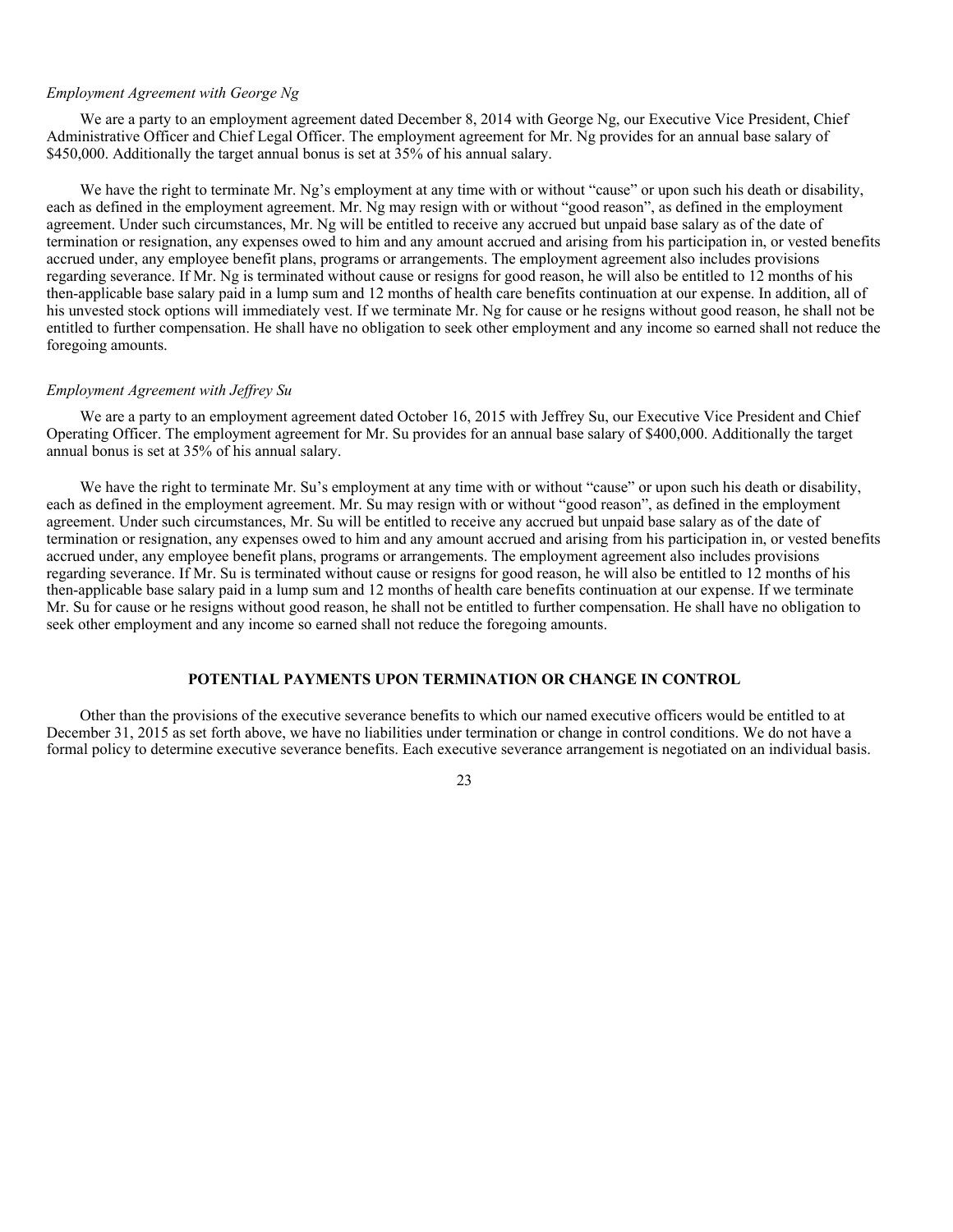The tables below estimate the current value of amounts payable to our named executive officers in the event that a termination of employment occurred on December 31, 2015. The closing price of our common stock, as reported on The NASDAQ Capital Market, was \$8.71 on December 31, 2015. The following tables exclude certain benefits, such as accrued vacation, that are available to all employees generally. The actual amount of payments and benefits that would be provided can only be determined at the time of a change in control and/or the named executive officer's qualifying separation from Sorrento.

#### *Henry Ji, Ph.D.*

|                                         | <b>By Sorrento Without</b><br>Cause or by Dr. Ji |         |
|-----------------------------------------|--------------------------------------------------|---------|
|                                         | for Good Reason                                  |         |
| Cash Payments                           |                                                  | 500,000 |
| Continuation of Benefits                |                                                  | 20,400  |
| <b>Total Cash Benefits and Payments</b> |                                                  | 520,400 |

# *George K. Ng*

|                                         | <b>By Sorrento Without</b><br>Cause or by Mr. Ng<br>for Good Reason |
|-----------------------------------------|---------------------------------------------------------------------|
| Value of Option Shares Accelerated      | 49,500                                                              |
| Cash Payments                           | 450,000                                                             |
| <b>Continuation of Benefits</b>         | 20,400                                                              |
| <b>Total Cash Benefits and Payments</b> | 519.900                                                             |

# *Jeffrey Su*

|                                         | <b>By Sorrento Without</b><br>Cause or by Mr. Su<br>for Good Reason |
|-----------------------------------------|---------------------------------------------------------------------|
| Cash Payments                           | 400,000                                                             |
| Continuation of Benefits                | 20,400                                                              |
| <b>Total Cash Benefits and Payments</b> | 420,400                                                             |

# **DIRECTOR COMPENSATION**

The following table sets forth summary information concerning the total compensation paid to our non-employee directors in 2015 for services to our company.

|                                | <b>Fees Earned or</b> |                      |              |
|--------------------------------|-----------------------|----------------------|--------------|
|                                | Paid in Cash          | <b>Option Awards</b> | <b>Total</b> |
|                                |                       | $(5)^{(1)}$          | <b>(S)</b>   |
| Name<br>Jaisim Shah            | 43,583                | 902,650              | 946,233      |
| Dr. Kim Janda                  | 74.967                | 225,640              | 300,607      |
| William Marth                  | 111,325               | 529,540              | 640,865      |
| Douglas Ebersole               | 68,608                | 310,420              | 379,028      |
| David H. Deming <sup>(2)</sup> | 49,072                | 564,300              | 613,372      |
| Mark Durand $(3)$              | 21,307                |                      | 21.307       |

(1) These amounts represent the aggregate grant date fair value of awards for grants of options to each listed director for the fiscal year ended December 31, 2015, computed in accordance with FASB ASC Topic 718. These amounts do not represent the actual amounts paid to or realized by the directors during the fiscal year ended December 31, 2015. The value as of the grant date for stock options is recognized over the number of months of service required for the stock option to vest in full. For a detailed description of the assumptions used for purposes of determining grant date fair value, see Note 12 to the financial statements included in our Annual Report on Form 10-K for the year ended December 31, 2015. As of December 31, 2015, our non-employee directors held options to purchase the following number of shares of common stock: Mr. Shah – 210,000; Dr. Janda – 81,400; Mr. Marth – 133,000; Mr. Ebersole – 59,000; Mr. Deming – 70,000; and Mr. Durand – 0.

(2) Mr. Deming was appointed as a Director on April 29, 2015.

(3) Mr. Durand served as a director of the Company from March 7, 2014 until his resignation on April 29, 2015 to become Executive Vice President and Chief Financial Officer. Mr. Durand retired as our Executive Vice President and Chief Financial Officer on June 23, 2015.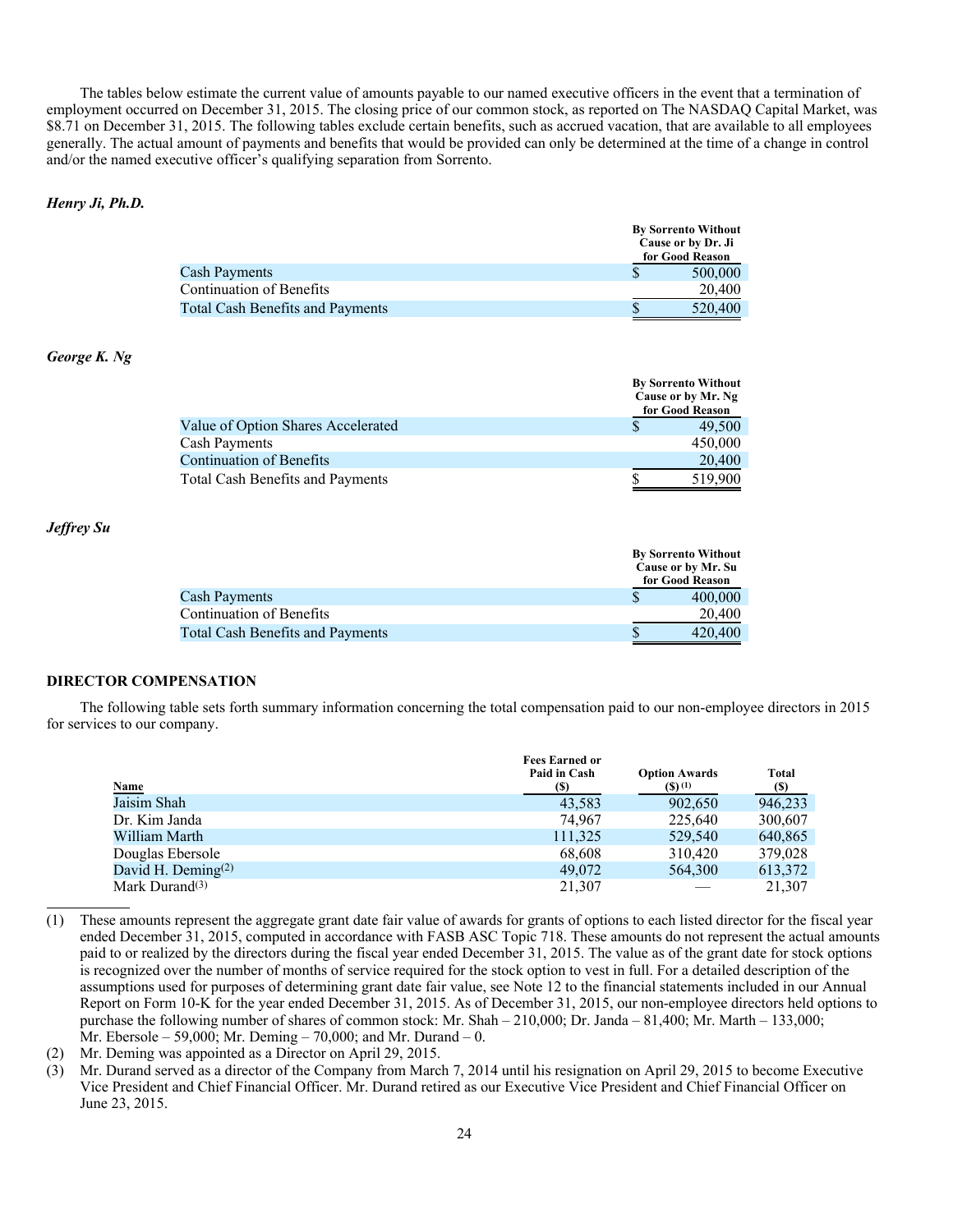Effective April 13, 2015, each non-executive director is entitled to receive a \$45,000 (or \$90,000 in the case of our chairman) annual cash retainer. Further, the chairman of each of our Audit, Compensation and Corporate Governance and Nominating Committees receives an additional annual cash retainer of \$20,000, \$20,000 and \$10,000, respectively. Other members of our Audit, Compensation and Corporate Governance and Nominating Committees receive an additional annual cash retainer of \$8,000, \$8,000 and \$5,000, respectively. New directors will receive a one-time initial grant of a stock option to purchase 25,000 shares of common stock upon joining our Board, with all of the options vesting upon the one year anniversary of the date of grant. In addition, each nonexecutive director receives an annual grant of a stock option to purchase 25,000 shares of common stock, which vests monthly over a period of 12 months from the date of grant, subject to continued service through the vesting dates. Further, the chairman of each of our Audit, Compensation and Corporate Governance and Nominating Committees receives an additional annual stock option grant of 6,000, 6,000 and 3,000 shares, respectively. Other members of our Audit, Compensation and Corporate Governance and Nominating Committees receive an annual stock option grant of 3,000, 3,000 and 2,000 shares, respectively. Additionally, we reimburse each outside director for reasonable travel expenses related to such director's attendance at Board and committee meetings.

# **Other Compensation**

We intend to provide benefits and perquisites for our named executive officers at levels comparable to those provided to other executive officers in our industry. Our Board or any applicable committee thereof, in its discretion, may revise, amend or add to the benefits and perquisites of any named executive officer as it deems it advisable and in the best interest of the Company and our stockholders.

#### **Item 12. Security Ownership of Certain Beneficial Owners and Management and Related Stockholder Matters.**

The following table sets forth information as of March 31, 2016, with respect to the beneficial ownership of shares of our common stock by:

- each person or group known to us to be the beneficial owner of more than five percent of our common stock;
- each of our directors;
- each of our named executive officers; and
- all of our current directors and executive officers as a group.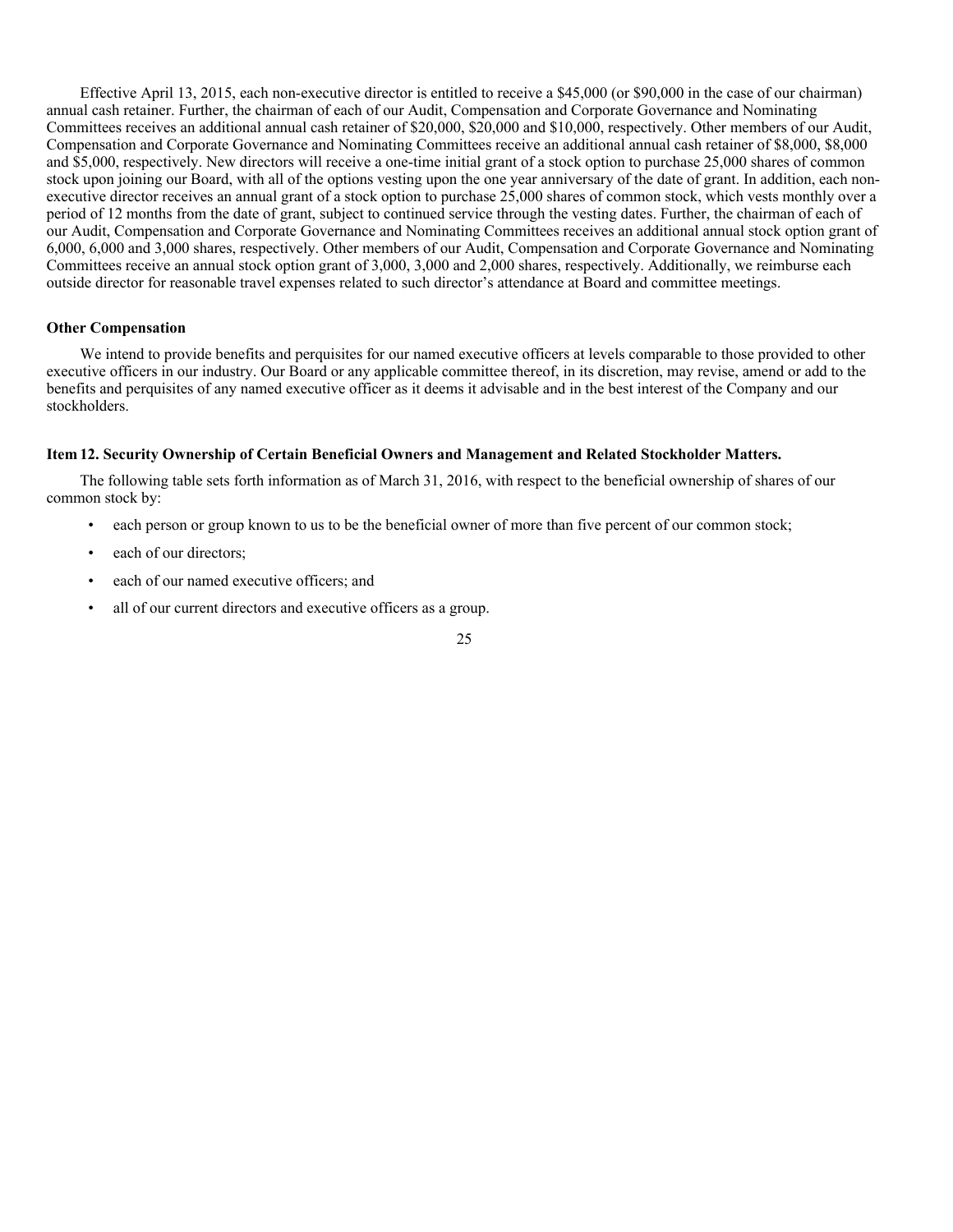This table is based upon information supplied by officers, directors and principal stockholders and a review of Schedules 13D and 13G, if any, filed with the SEC. Other than as set forth below, we are not aware of any other beneficial owner of more than five percent of our common stock as of March 31, 2016. Except as indicated by the footnotes below, we believe, based on the information furnished to us, that the persons and entities named in the table below have sole voting and investment power with respect to all shares of common stock that they beneficially own, subject to applicable community property laws.

Applicable percentage ownership is based on 38,388,243 shares of common stock outstanding as of March 31, 2016, adjusted as required by rules promulgated by the SEC. These rules generally attribute beneficial ownership of securities to persons who possess sole or shared voting power or investment power with respect to those securities. In addition, the rules include shares of common stock issuable pursuant to the exercise of stock options that are either immediately exercisable or exercisable on or before May 31, 2016, which is 60 days after March 31, 2016. These shares are deemed to be outstanding and beneficially owned by the person holding those options for the purpose of computing the percentage ownership of that person, but they are not treated as outstanding for the purpose of computing the percentage ownership of any other person.

Unless otherwise noted below, the address of each beneficial owner listed in the table is c/o Sorrento Therapeutics, Inc., 9380 Judicial Drive, San Diego, California 92121**.** 

|                                                                                 | <b>Beneficial Ownership of Common Stock</b> |                        |
|---------------------------------------------------------------------------------|---------------------------------------------|------------------------|
| <b>Name of Beneficial Owner</b>                                                 | <b>Number of Shares</b>                     | Percentage<br>of Class |
| <b>Named Executive Officers and Directors:</b>                                  |                                             |                        |
| Dr. Henry Ji, Director, Chief Executive Officer and                             |                                             |                        |
| President                                                                       | 2,238,975(1)                                | 5.8                    |
| Richard Vincent, Former Executive Vice President<br>and Chief Financial Officer |                                             |                        |
| Mark Durand, Former Executive Vice President<br>and Chief Financial Officer     |                                             |                        |
| Mike Royal, Former EVP, Clinical and Regulatory                                 |                                             |                        |
| <b>Affairs</b>                                                                  | 83,542 <sup>(2)</sup>                       | $\ast$                 |
| David Miao, Former SVP, Head of ADC                                             |                                             |                        |
| Development                                                                     | 459,390                                     | *                      |
| Douglas Langston, Vice President, Finance                                       | $16,767^{(2)}$                              | $\ast$                 |
| George Ng, EVP, Chief Administrative Officer and                                |                                             |                        |
| Chief Legal Officer                                                             | 58,289(3)                                   | *                      |
| Jeffrey Su, Chief Operating Officer                                             | $12,500^{(2)}$                              | $\ast$                 |
| William Marth, Chairman                                                         | 119,944(2)                                  | *                      |
| David Deming, Director                                                          | $67,000^{(2)}$                              | $\ast$                 |
| Douglas Ebersole, Director                                                      | $56,167^{(2)}$                              | *                      |
| Dr. Kim Janda, Director                                                         | 93,511(4)                                   | $\ast$                 |
| Jaisim Shah, Director                                                           | $321,173^{(5)}$                             | $\ast$                 |
| <b>All Current Officers and Directors as a Group</b>                            |                                             |                        |
| (9 Persons)                                                                     | 2,984,326(6)                                | 7.6                    |
| 5% Stockholders:                                                                |                                             |                        |
| Dr. Patrick Soon-Shiong                                                         | 7,908,235(7)                                | 20.6                   |
| Cormorant Global Healthcare Master Fund, LP                                     | 2,095,334(8)                                | 5.5                    |
| NantKwest, Inc.                                                                 | $5,618,326^{(9)}$                           | 14.6                   |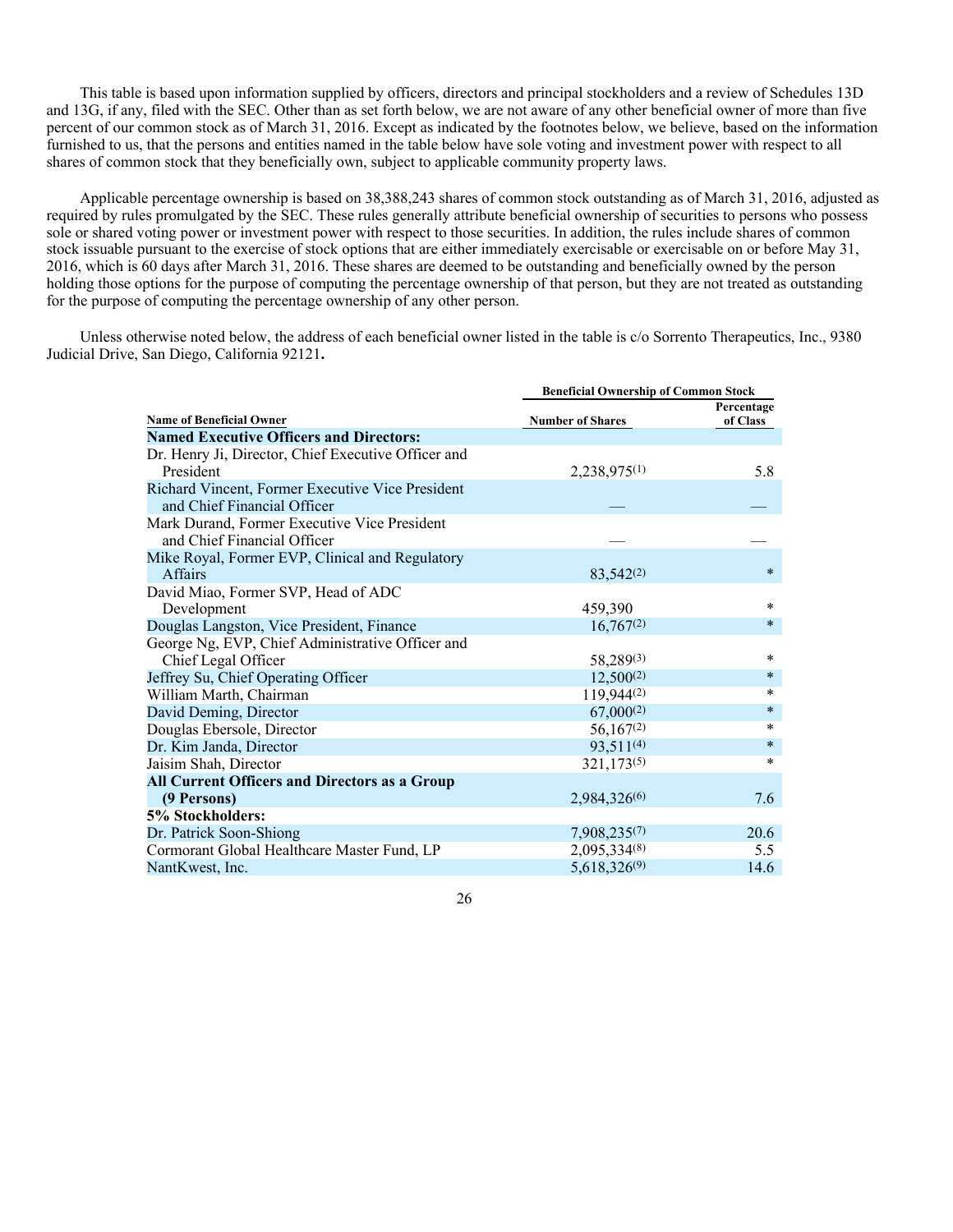# Less than  $1\%$ .

- (1) Comprised of (i) 200,813 shares of common stock issuable pursuant to stock options and (ii) 2,038,162 shares of common stock held in family trusts, of which Dr. Ji is a co-trustee with his wife Vivian Q. Zhang. Each of Dr. Ji and Vivian Q. Zhang, while acting as co-trustees, have the power to act alone and have those actions binding on both trustees' and the trusts' assets, including voting and dispositive power over the shares of common stock held by the family trusts.
- (2) Comprised of shares of common stock issuable pursuant to stock options
- (3) Comprised of (i) 15,789 shares of common stock and (ii) 42,500 shares of common stock issuable pursuant to stock options.
- (4) Comprised of (i) 91,511 shares of common stock issuable pursuant to stock options, and (ii) 2,000 shares of common stock issuable upon exercise of warrants.
- (5) Includes 228,542 shares of common stock issuable pursuant to stock options.
- (6) Includes (i) 835,744 shares of common stock issuable pursuant to stock options and (ii) 2,000 shares of common stock issuable upon exercise of warrants.
- (7) The indicated ownership is based solely on a Schedule 13D/A filed with the SEC by the reporting person on December 21, 2015. According to the Schedule 13D/A, the shares reported in the table as beneficially owned by the reporting person include 7,188,061 shares of common stock held by Cambridge Equities, LP ("Cambridge Equities") and 720,174 shares of common stock held by Dr. Patrick Soon-Shiong. The table above excludes 1,724,138 shares of common stock issuable upon exercise of a warrant (the "Warrant Shares") held by Cambridge Equities because the terms of the warrant prohibit Cambridge Equities from exercising any portion of the warrant to the extent that, after giving effect to the issuance of the requested number of Warrant Shares, Cambridge Equities and its affiliates or group members would beneficially own in excess of 19.9% of the number of shares of common stock outstanding immediately upon giving effect to such issuance. Dr. Soon-Shiong has beneficial ownership over the shares of common stock and warrants held by Cambridge Equities. The principal business address of the reporting person is 9922 Jefferson Boulevard, Culver City, CA 90232.
- (8) The indicated ownership is based solely on a Schedule 13G/A filed with the SEC by the reporting person on February 16, 2016. According to the Schedule 13G/A, the reporting person beneficially owns 2,095,334 shares of common stock. The shares of common stock represent shares that may be deemed beneficially owned by Cormorant Global Healthcare Master Fund, LP (the "Fund"). Cormorant Global Healthcare GP, LLC serves as the general partner of the Fund, and Cormorant Asset Management, LLC serves as the investment manager of the Fund. Bihua Chen serves as the managing member of Cormorant Global Healthcare GP, LLC and Cormorant Asset Management, LLC. Each of the Reporting Persons disclaims beneficial ownership of the shares except to the extent of its or his pecuniary interest therein. The address of the principal business office of the reporting person is 200 Clarendon Street, 52nd Floor, Boston, MA 02116.
- (9) The indicated ownership is based solely on a Schedule 13G filed with the SEC by the reporting person on February 17, 2016. According to the Schedule 13G, the reporting person beneficially owns 5,618,326 shares of common stock. The address of the principal business office of the reporting person is 3530 John Hopkins Ct., San Diego, CA 92121.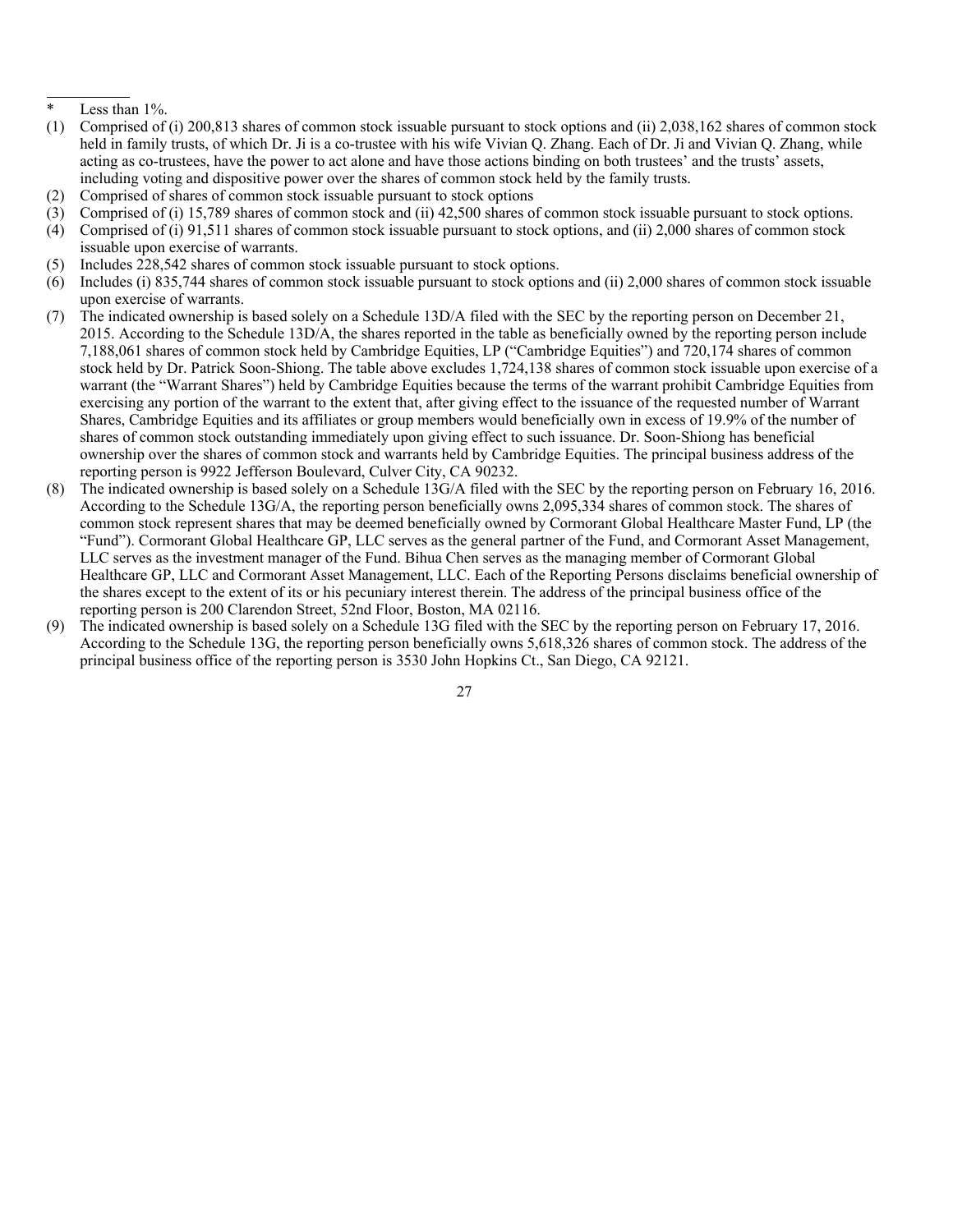# **Item 13. Certain Relationships, Related Transactions and Director Independence.**

The following is a description of transactions or series of transactions since January 1, 2015, or any currently proposed transaction, to which we have been a party, in which the amount involved in the transaction or series of transactions exceeds \$120,000 and in which any of our directors, executive officers or persons who we know held more than five percent of any class of our capital stock, including their immediate family members, had or will have a direct or indirect material interest, other than compensation arrangements that are described under "Employment Agreements" above.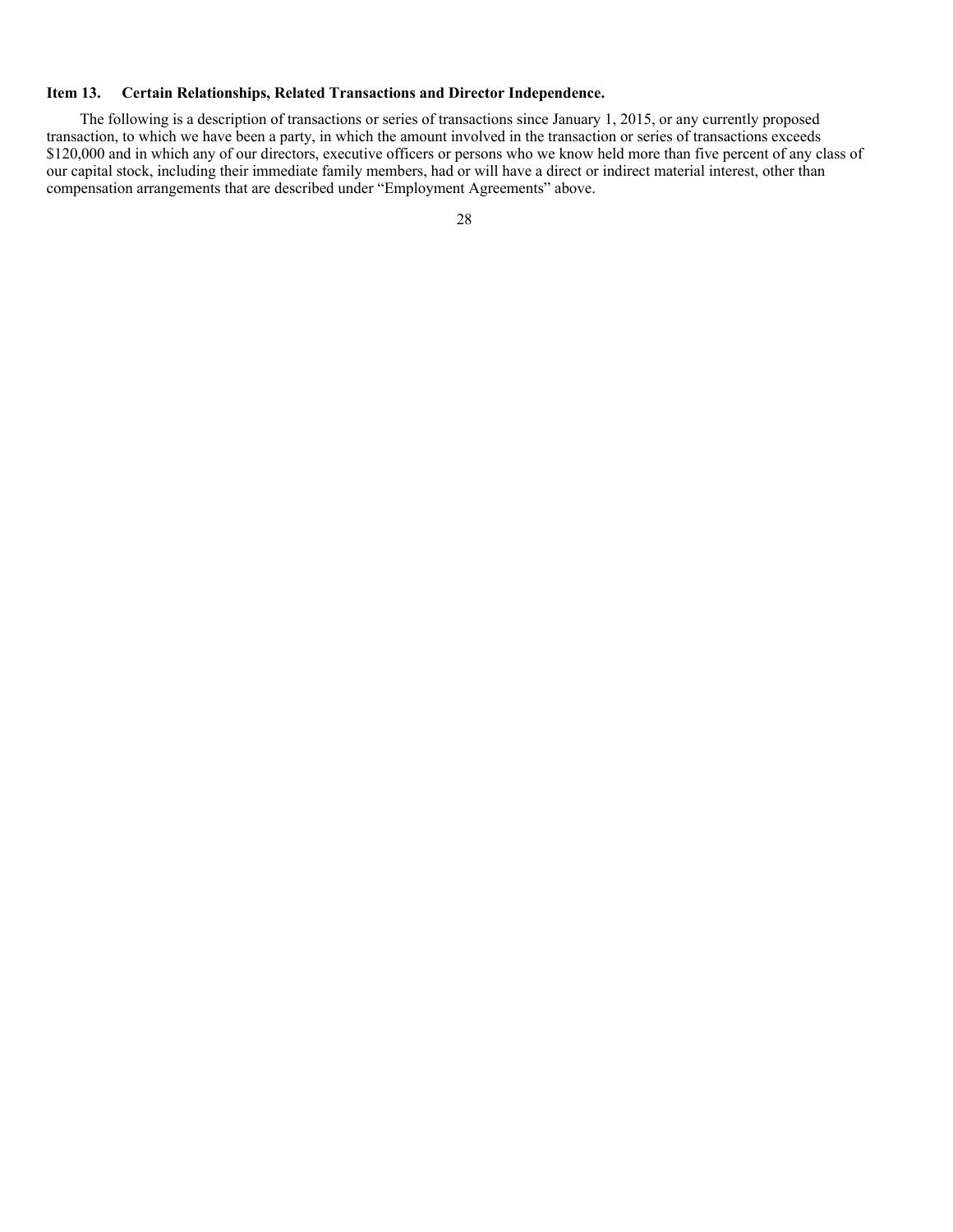# **Option Grants by Subsidiaries**

In May 2015, our subsidiary TNK Therapeutics, Inc., or TNK, granted options to purchase 1,000,000, 300,000 and 200,000 shares of common stock to Dr. Henry Ji, George Ng and Jeffrey Su, respectively, at an initial exercise price of \$0.01 per share. In addition, in May 2015, TNK granted options to purchase an aggregate of approximately 700,000 shares of common stock to nonemployee members of our board of directors, at an initial exercise price of \$0.01 per share. A portion of the shares subject to these stock options typically vest immediately upon grant and the remaining shares vest over two to four years or monthly over four years from the grant date and have a contractual term of ten years. In May 2015, TNK granted a warrant to Dr. Ji to purchase 9,500,000 shares of TNK class B common stock, which such shares of class B common stock have 10 to 1 voting rights. Warrants to purchase an aggregate of 4,000,000 shares of class B common stock are exercisable evenly over 40 months and the remaining shares are exercisable if certain defined events occur within four years from the date of issuance at an initial exercise price of \$0.01 per share.

In May 2015, our subsidiary, LA Cell, Inc., or LA Cell, granted options to purchase 1,000,000, 300,000 and 100,000 shares of common stock to Dr. Henry Ji, George Ng and Jeffrey Su, respectively, at an initial exercise price of \$0.01 per share. In addition, in May 2015, LA Cell granted options to purchase an aggregate of approximately 700,000 shares of common stock to non-employee members of our board of directors, at an initial exercise price of \$0.01 per share. A portion of the shares subject to these stock options typically vest immediately upon grant and the remaining shares vest over two to four years or monthly over four years from the grant date and have a contractual term of ten years. In May 2015, LA Cell granted a warrant to Dr. Ji to purchase 9,500,000 shares of LA Cell class B common stock, which shares of class B common stock have 10 to 1 voting rights. Warrants to purchase an aggregate of 4,000,000 shares of class B common stock are exercisable evenly over 40 months and the remaining shares are exercisable if certain defined events occur within four years from date of issuance at an initial exercise price of \$0.01 per share.

In October 2015, our subsidiary, Concortis Biosystems, Corp., or CBC, granted options to purchase 1,000,000 and 100,000 shares of common stock to Dr. Henry Ji and George Ng, respectively, at an initial exercise price of \$0.25 per share. In addition, in October 2015, CBC granted options to purchase an aggregate of approximately 600,000 shares of common stock to non-employee members of our board of directors, at an initial exercise price of \$0.25 per share. A portion of the shares subject to these stock options typically vest immediately upon grant and the remaining shares vest over two to four years or monthly over four years from the grant date and have a contractual term of ten years. In May 2015, CBC granted a warrant to Dr. Ji to purchase 9,500,000 shares of CBC class B common stock, which such shares of class B common stock have 10 to 1 voting rights. Warrants to purchase an aggregate of 4,000,000 shares of class B common stock are exercisable evenly over 40 months and the remaining shares are exercisable if certain defined events occur within four years from date of issuance at an initial exercise price of \$0.25 per share.

In October 2015, our subsidiary, Scintilla Pharmaceuticals, Inc., or Scintilla, granted options to purchase 1,000,000 and 150,000 shares of common stock to Dr. Henry Ji and George Ng, respectively, at an initial exercise price of \$0.01 per share. In addition, in October 2015, Scintilla granted options to purchase an aggregate of approximately 600,000 shares of common stock to non-employee members of our board of directors, at an initial exercise price of \$0.01 per share. A portion of the shares subject to these stock options typically vest immediately upon grant and the remaining shares vest over two to four years or monthly over four years from the grant date and have a contractual term of ten years. In October 2015, Scintilla granted a warrant to Dr. Ji to purchase 9,500,000 shares of Scintilla class B common stock, which such shares of class B common stock have 10 to 1 voting rights. Warrants to purchase an aggregate of 4,000,000 shares of class B common stock are exercisable evenly over 40 months and the remaining shares are exercisable if certain defined events occur within four years from date of issuance at an initial exercise price of \$0.01 per share.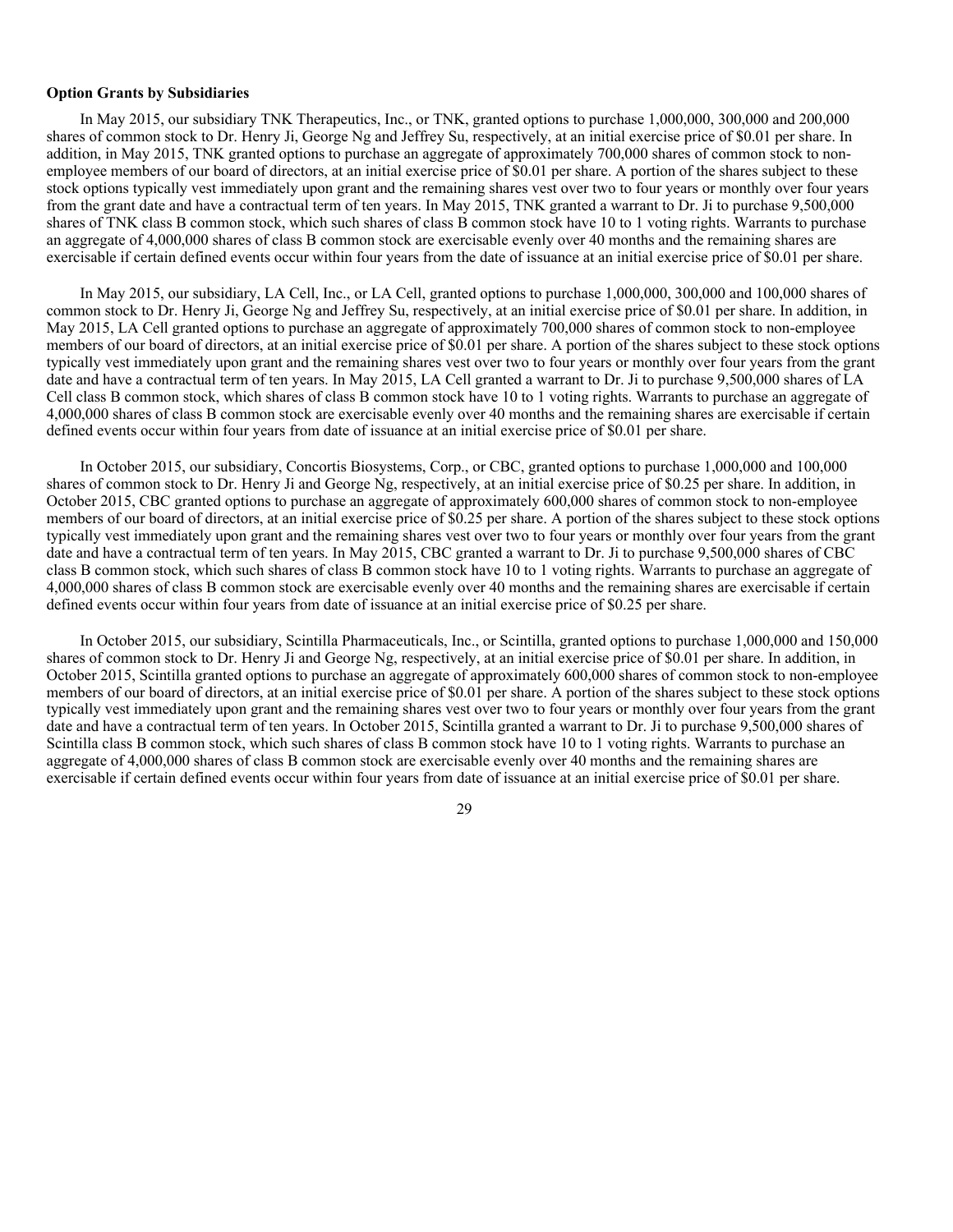In October 2015, our subsidiary, Sorrento Biologics, Inc., or Biologics, granted options to purchase 1,000,000, 100,000 and 400,000 shares of common stock to Dr. Henry Ji, George Ng and Jeffrey Su, respectively, at an initial exercise price of \$0.01 per share. In addition, in October 2015, Biologics granted options to purchase an aggregate of approximately 1,000,000 shares of common stock to non-employee members of our board of directors, at an initial exercise price of \$0.01 per share. A portion of the shares subject to these stock options typically vest immediately upon grant and the remaining shares vest over two to four years or monthly over four years from the grant date and have a contractual term of ten years. In October 2015, Biologics granted a warrant to Dr. Ji to purchase 9,500,000 shares of Biologics class B common stock, which such shares of class B common stock have 10 to 1 voting rights. Warrants to purchase an aggregate of 4,000,000 shares of class B common stock are exercisable evenly over 40 months and the remaining shares are exercisable if certain defined events occur within four years from date of issuance at an initial exercise price of \$0.01 per share.

#### **Securities Purchase Agreement**

In December 2014, we entered into a securities purchase agreement, or the Purchase Agreement, with Cambridge Equities LP, an entity affiliated with Dr. Patrick Soon-Shiong, a greater than 5% beneficial owner of our outstanding common stock, or the Investor, pursuant to which we agreed to issue and sell to the Investor an aggregate of approximately 7.2 million shares of our common stock at a price of \$5.80 per share for an aggregate purchase price of \$41.7 million. In connection with the Purchase Agreement, the Investor received a warrant to purchase approximately 1.7 million shares of our common stock. The warrant is exercisable for a period of three years from the date of issuance at an initial exercise price of \$5.80 per share.

#### **Joint Venture and License Agreements**

In December 2014, we entered into a joint development and license agreement with NantKwest, Inc. (NantKwest) (formerly Conkwest, Inc.) and of which Dr. Patrick Soon-Shiong is a majority owner. In addition, we purchased approximately 5.6 million shares of NantKwest common stock for \$10.0 million. On July 27, 2015, NantKwest completed its initial public offering.

On October 13, 2015, we provided Cambridge Equities, LP (Cambridge) with a call option on up to 2.0 million shares of NantKwest common stock held by us. The option agreement gives Cambridge the right to purchase up to 2.0 million shares at a price of \$15.295 per share from time to time in the first quarter of 2016. The call option expired on its terms.

In April 2015, we established a new joint venture with NantCell, Inc., or NantCell, a subsidiary of NantWorks, Inc., a private company owned by Dr. Patrick Soon-Shiong, called Immunotherapy NANTibody, LLC, or NANTibody, as a stand-alone biotechnology company with \$100.0 million initial joint funding. NantCell owns 60% of the equity interests of NANTibody and agreed to contribute \$60.0 million to NANTibody and we own 40% of the equity interests of NANTibody and agreed to contribute \$40.0 million to NANTibody. NANTibody will focus on accelerating the development of multiple immuno-oncology monoclonal antibodies (mAbs) for the treatment of cancer, including but not limited to anti-PD-1, anti-PD-L1, anti-CTLA4 mAbs, and other immune-check point antibodies, as well as antibody drug conjugates (ADCs) and bispecific antibodies.

In April 2015, we entered into a license agreement with NantCell. Under the terms of the agreement we granted an exclusive license to NantCell covering patent rights, know-how, and materials related to certain antibodies, anti-body drug conjugates (ADC) and two CAR-TNK products. NantCell agreed to pay a royalty not to exceed five percent to us on any net sales of products (as defined in the license agreement) from the assets licensed by us to NantCell. In addition to the future royalties payable under this agreement, NantCell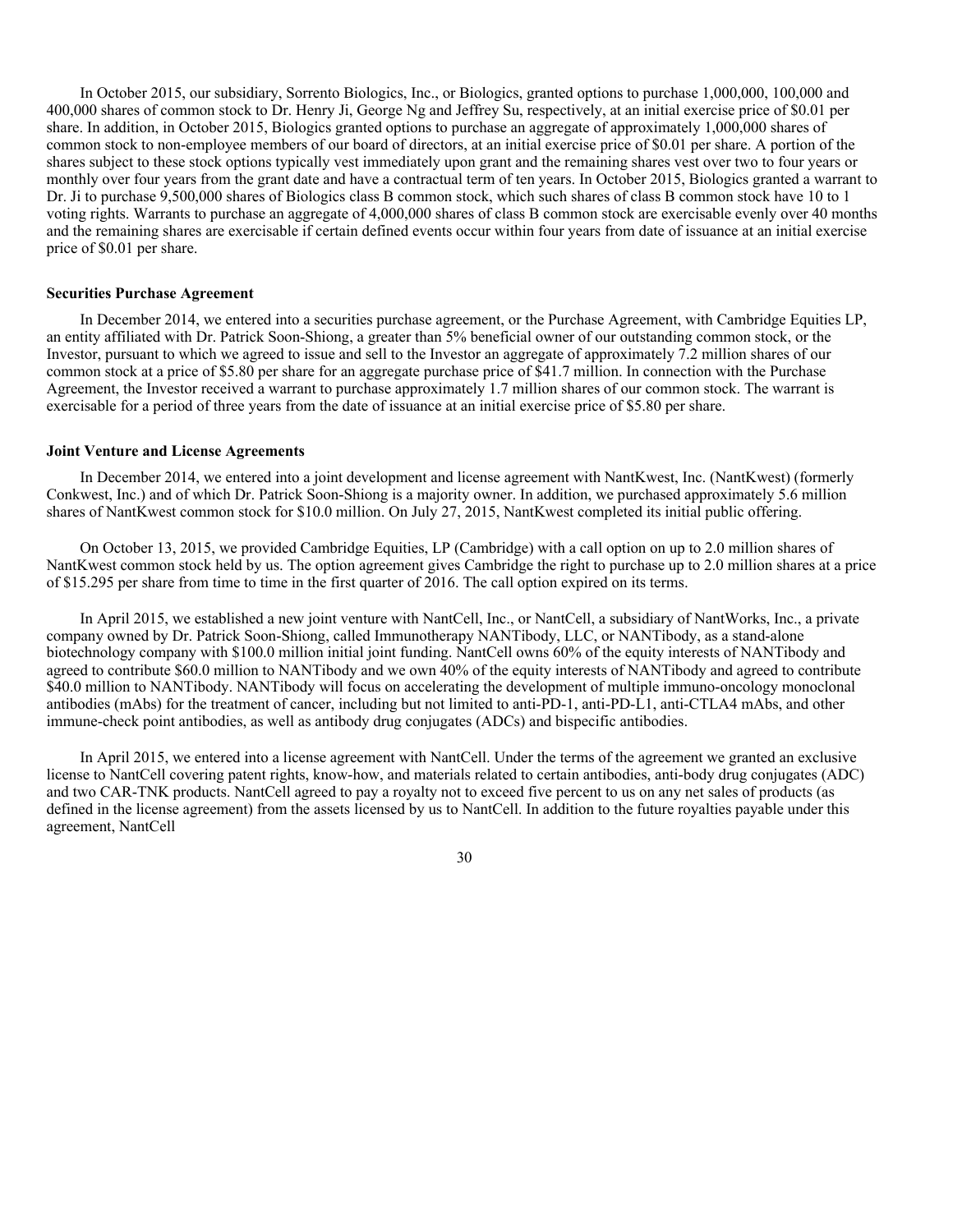paid an upfront payment of \$10.0 million to us and issued 10.0 million shares of NantCell common stock to us, which such shares were valued at \$100.0 million based on a recent equity sale of NantCell common stock to a third party. Our ownership interest in NantCell does not provide us with control or the ability to exercise significant influence.

In July 2015, we established a new joint venture with NantBioScience, Inc., or NantBioScience, a subsidiary of NantWorks, called NantCancerStemCell, LLC, or NantStem, as a stand-alone biotechnology company with \$100.0 million initial joint funding. As initially organized, NantBioScience was obligated to make a \$60.0 million cash contribution to NantStem for a 60% equity interest in NantStem, and we were obligated to make a \$40.0 million cash contribution to NantStem for a 40% equity interest in NantStem. 50% of these contributions were funded in July 2015 and the remaining amounts were to be made by no later than September 30, 2015. We contributed our portion of the initial joint funding of \$20.0 million to NantStem from the proceeds of the sale of IgDraSol, Inc., or IgDraSol. Pursuant to a side letter dated October 13, 2015, the NantStem joint venture agreement was amended to relieve us of the obligation to contribute the second \$20.0 million payment, and our ownership interest in NantStem was reduced to 20%. NantBioScience's funding obligations were unchanged. The side letter was negotiated at the same time we issued a call option on our shares of NantKwest that we owned to Cambridge, a related party to us and to NantBioScience. In April 2015, we purchased 1.0 million shares of NantBioScience common stock for \$10.0 million.

# **IgDraSol, Inc.Sale**

In July 2015, we consummated the sale to NantPharma, a subsidiary of NantWorks, of our equity interests in IgDraSol, our wholly-owned subsidiary and the holder of the rights to Cynviloq, a polymeric micelle based Cremophor free paclitaxel injectable finished formulation. Pursuant to the agreement, NantPharma paid us an upfront payment of \$90.05 million, of which \$60.0 million was paid to NANTibody and NantStem by NantPharma on our behalf to fund our joint ventures. In addition, we will be entitled to receive up to \$620 million in regulatory milestone payments and up to \$600 million in sales milestone payments should certain events occur. We will also receive specified additional per unit payments in excess of cost of supply from total unit sales. Upon the closing of the sale of IgDraSol, a specified development milestone in the Agreement and Plan of Merger between us and IgDraSol dated September 9, 2013, was satisfied and we issued 1,306,272 shares to former IgDraSol stockholders.

# *Indemnification Agreements with Directors and Executive Officers*

We have entered into indemnity agreements with certain directors, officers and other key employees of ours under which we agreed to indemnify those individuals under the circumstances and to the extent provided for in the agreements, for expenses, damages, judgments, fines, settlements and any other amounts they may be required to pay in actions, suits or proceedings which they are or may be made a party or threatened to be made a party by reason of their position as a director, officer or other agent of ours, and otherwise to the fullest extent permitted under Delaware law and our bylaws. We also have an insurance policy covering our directors and executive officers with respect to certain liabilities, including liabilities arising under the Securities Act of 1933, as amended, or otherwise. We believe that these provisions and insurance coverage are necessary to attract and retain qualified directors, officers and other key employees.

# **Review, Approval or Ratification of Transactions with Related Persons**

The Board conducts an appropriate review of and oversees all related party transactions on a continuing basis and reviews potential conflict of interest situations where appropriate. The Board has not adopted formal standards to apply when it reviews, approves or ratifies any related party transaction. However, the Board has followed the following standards: (i) all related party transactions must be fair and reasonable and on terms comparable to those reasonably expected to be agreed to with independent third parties for the same goods and/or services at the time they are authorized by the Board and (ii) all related party transactions should be authorized, approved or ratified by the affirmative vote of a majority of the directors who have no interest, either directly or indirectly, in any such related party transaction.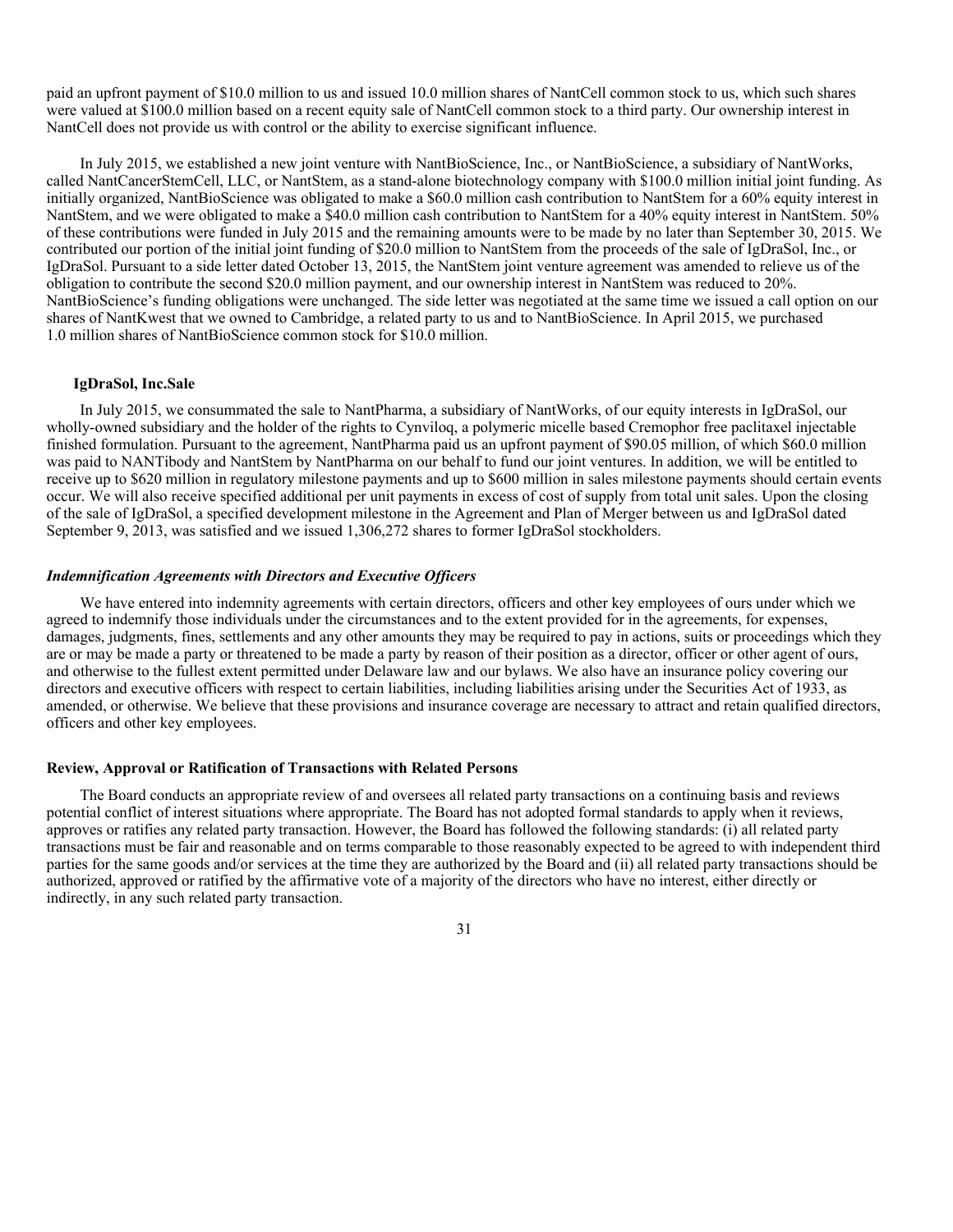#### **Item 14. Principal Accountant Fees and Services.**

The following table represents aggregate fees billed to us for the years ended December 31, 2015 and 2014 by Mayer Hoffman McCann P.C., or Mayer Hoffman, our principal accountant for such periods. All fees described below were pre-approved by the Audit Committee.

|                           |           | <b>Year Ended December 31,</b> |  |
|---------------------------|-----------|--------------------------------|--|
|                           | 2015      | 2014                           |  |
| Audit Fees $(1)$          | \$453,000 | \$168,765                      |  |
| <b>Audit-Related Fees</b> |           |                                |  |
| Tax Fees                  |           |                                |  |
| All Other Fees            |           |                                |  |
| <b>Total Fees</b>         | \$453,000 | \$168,765                      |  |

(1) Audit fees consist of fees billed for professional services by Mayer Hoffman for audit and quarterly reviews of our financial statements and review of our registration statement on Form S-3, and related services that are normally provided in connection with statutory and regulatory filings or engagements.

#### **Audit Committee's Pre-Approval Policies and Procedures**

The Audit Committee has adopted a policy for the pre-approval of audit and non-audit services rendered by our independent auditors, Mayer Hoffman. The policy generally pre-approves specified services in the defined categories of audit services, auditrelated services and tax services up to specified amounts. Pre-approval may also be given as part of the Audit Committee's approval of the scope of the engagement of the independent auditors or on an individual explicit case-by-case basis before the independent auditors are engaged to provide each service. The pre-approval of services may be delegated to one or more of the Audit Committee members, but the decision must be reported to the full Audit Committee at its next scheduled meeting. By the adoption of this policy, the Audit Committee has delegated the authority to pre-approve services to the Chairperson of the Audit Committee, subject to certain limitations.

The Audit Committee has determined that the rendering of services by Mayer Hoffman other than audit services is compatible with maintaining the principal accountant's independence.

# **PART IV**

#### **Item 15. Exhibits and Financial Statement Schedules.**

#### (a)(1) Financial Statements

Reference is made to the Index to Consolidated Financial Statements of Sorrento Therapeutics, Inc. appearing on page F-1 of this report.

# (a)(2) Financial Statement Schedules

The schedules required to be filed by this item have been omitted because of the absence of conditions under which they are required, or because the required information is included in the consolidated financial statements or the notes thereto.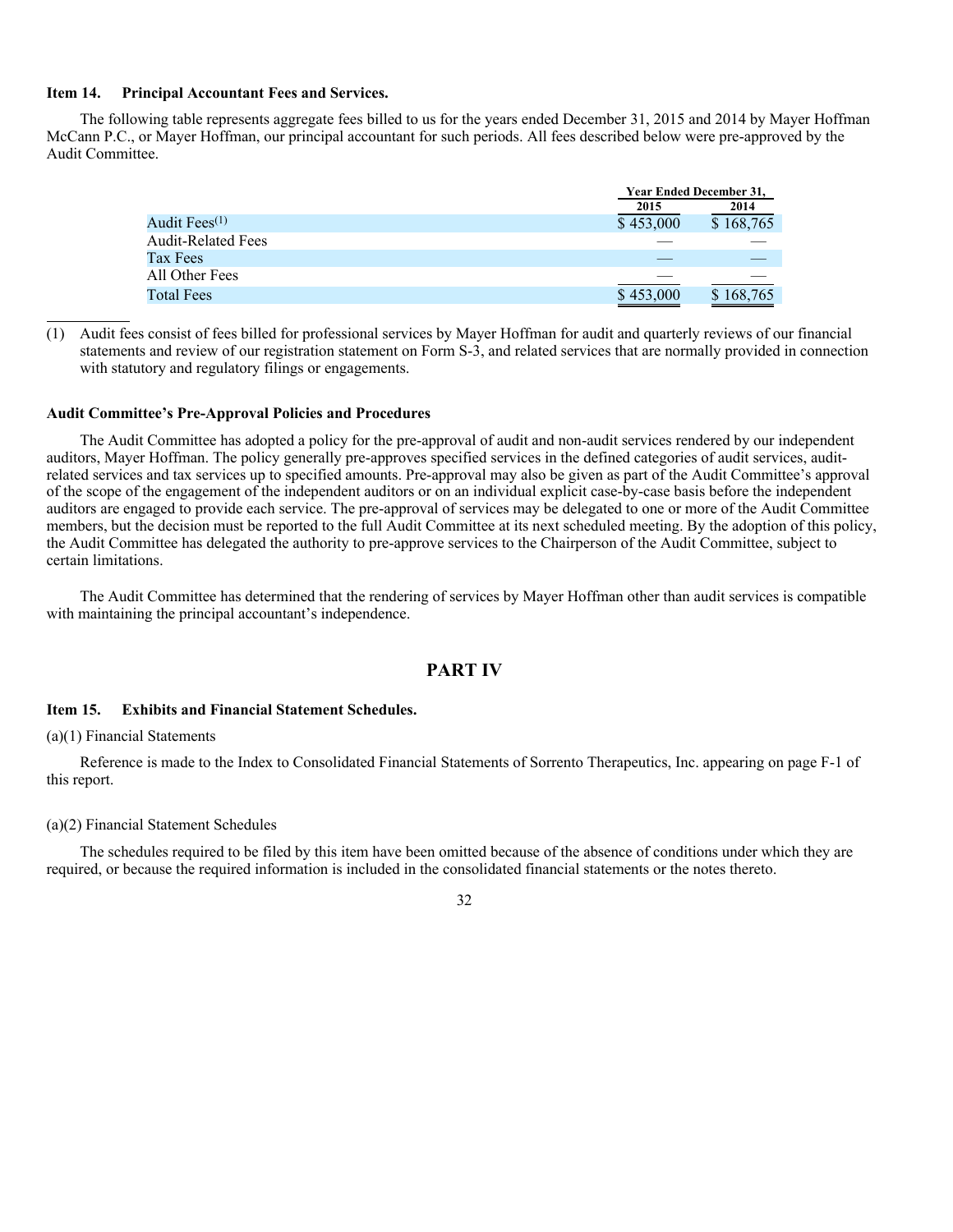# (a)(3) Exhibits

| <b>Exhibit</b><br>$\underline{\underline{\mathrm{No}}}.$ | Description                                                                                                                                                                                                                                                                                                             |
|----------------------------------------------------------|-------------------------------------------------------------------------------------------------------------------------------------------------------------------------------------------------------------------------------------------------------------------------------------------------------------------------|
| $2.1*$                                                   | Agreement and Plan of Merger between Sorrento Therapeutics, Inc. and IgDraSol, Inc. dated September 9, 2013<br>(incorporated by reference to Exhibit 2.1 to the Registrant's Current Report on Form 8-K filed with the SEC on<br>September 11, 2013).                                                                   |
| $2.2*$                                                   | Agreement of Merger by and among Sorrento Therapeutics, Inc., Catalyst Merger Sub, Inc., Concortis Biosystems, Corp.,<br>Zhenwei Miao and Gang Chen dated as of November 11, 2013 (incorporated by reference to Exhibit 2.1<br>to the Registrant's Current Report on Form 8-K filed with the SEC on November 14, 2013). |
| 3.1                                                      | Restated Certificate of Incorporation (incorporated by reference to Exhibit 3.1 to the Registrant's Quarterly Report on<br>Form 10-Q filed with the SEC on May 15, 2013).                                                                                                                                               |
| 3.2                                                      | Certificate of Amendment of the Restated Certificate of Incorporation of Sorrento Therapeutics, Inc. (incorporated by<br>reference to Exhibit 3.1 to the Registrant's Current Report on Form 8-K filed with the SEC on August 1, 2013).                                                                                 |
| 3.3                                                      | Bylaws (incorporated by reference to Exhibit 3.2 to the Registrant's Current Report on Form 8-K filed with the SEC on<br>October 23, 2009).                                                                                                                                                                             |
| 3.4                                                      | Certificate of Designation of Rights, Preferences and Privileges of Series A Junior Participating Preferred Stock of<br>Sorrento Therapeutics, Inc. (incorporated by reference to Exhibit 3.1 to the Registrant's Current Report on Form 8-K filed<br>with the SEC on November 12, 2013).                               |
| 4.1                                                      | Specimen Common Stock Certificate (incorporated by reference to Exhibit 4.1 to the Registrant's Current Report on<br>Form 8-K filed with the SEC on October 23, 2009).                                                                                                                                                  |
| 4.2                                                      | Form of Convertible Promissory Note (incorporated by reference to Exhibit 4.1 to the Registrant's Current Report on<br>Form 8-K filed with the SEC on October 21, 2013).                                                                                                                                                |
| 4.3                                                      | Amended and Restated Rights Agreement, dated as of December 21, 2015 by and between Sorrento Therapeutics, Inc.<br>and Philadelphia Stock Transfer, Inc, as rights agent (incorporated by reference to Exhibit 4.1 to the Registrant's Current<br>Report on Form 8-K filed with the SEC on December 21, 2015).          |
| 4.4                                                      | Common Stock Purchase Warrant issued to Cambridge Equities, LP. (incorporated by reference to Exhibit 4.4 to the<br>Registrant's Annual Report on Form 10-K filed with the SEC on March 16, 2015).                                                                                                                      |
|                                                          |                                                                                                                                                                                                                                                                                                                         |

10.1+ Exclusive License and Development Agreement between Sorrento Therapeutics, Inc. and China Oncology Focus Limited dated October 3, 2014 (incorporated by reference to Exhibit 10.2 to the Registrant's Quarterly Report on Form 10-Q/A filed with the SEC on November 25, 2014).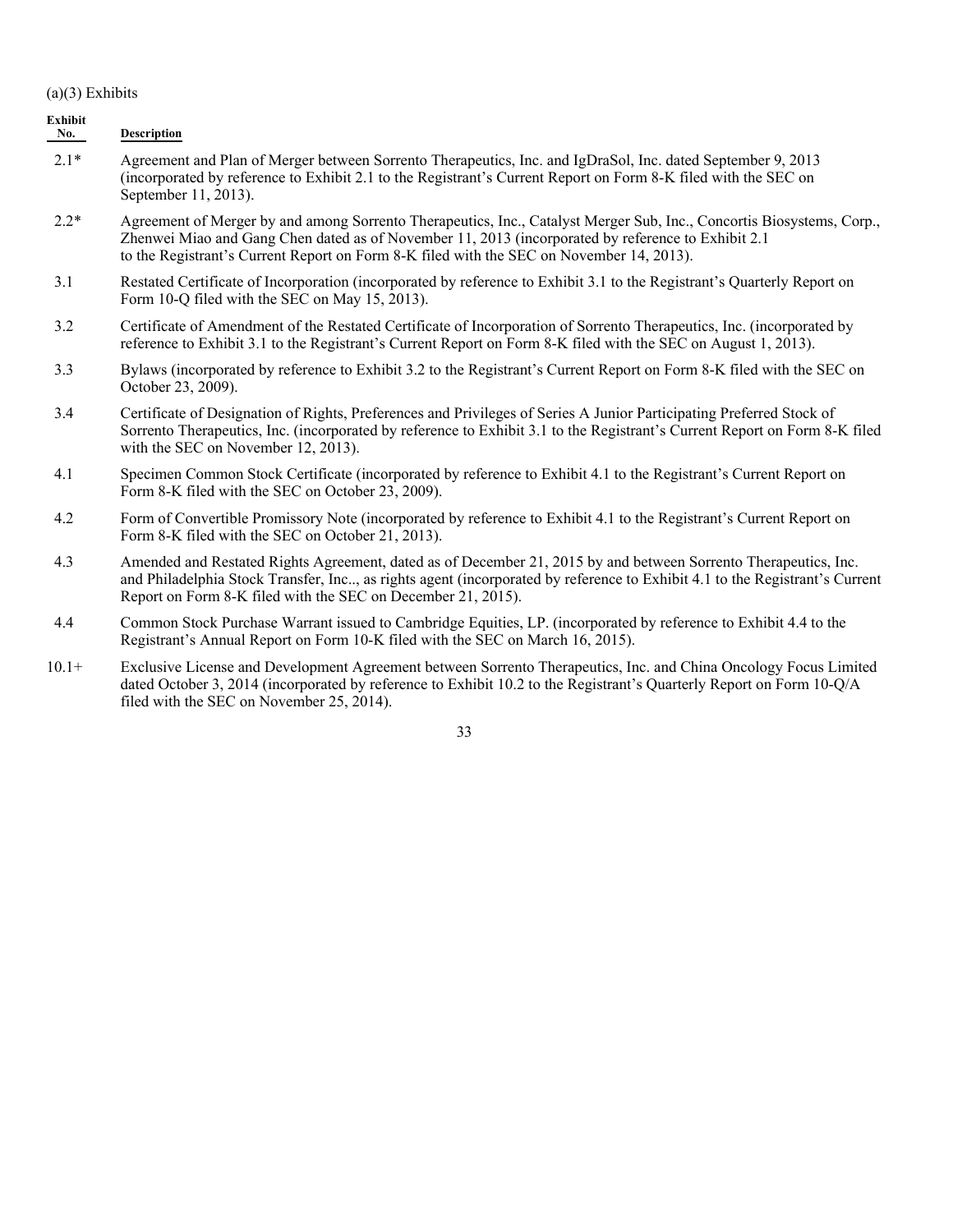# **Exhibit**

- **No. Description**<br>10.2+ **License A** License Agreement, dated January 8, 2010, by and between The Scripps Research Institute and the Company (incorporated by reference to Exhibit 10.1 to the Registrant's Quarterly Report on Form 10-Q filed with the SEC on May 14, 2010).
- 10.3± Form of Stock Option Agreement (incorporated by reference to Exhibit 10.11 to the Registrant's Current Report on Form 8-K/A filed with the SEC on September 22, 2009).
- 10.4± Form of Indemnification Agreement (incorporated by reference to Exhibit 10.1 to the Registrant's Current Report on Form 8-K filed with the SEC on September 7, 2012).
- 10.5± 2009 Amended and Restated Stock Incentive Plan, and forms of agreements related thereto (incorporated by reference to Appendix A to the definitive proxy statement filed by Sorrento Therapeutics, Inc. with the Securities and Exchange Commission on April 16, 2013).
- 10.6± 2009 Equity Incentive Plan, and forms of agreement related thereto (incorporated by reference to Exhibit 10.17 to the Registrant's Annual Report on Form 10-K filed with the SEC on March 25, 2010).
- 10.7± Employment Agreement, dated September 21, 2012, by and between Sorrento Therapeutics, Inc. and Henry Ji, Ph.D. (incorporated by reference to Exhibit 10.1 to the Registrant's Quarterly Report on Form 10-Q filed with the SEC on November 8, 2012).
- 10.8± First Amendment to Employment Agreement dated October 18, 2012, by and between Sorrento Therapeutics, Inc. and Henry Ji, Ph.D. (incorporated by reference to Exhibit 10.3 to the Registrant's Quarterly Report on Form 10-Q filed with the SEC on November 8, 2012).
- 10.9± Independent Director Compensation Policy (incorporated by reference to Exhibit 10.28 to the Registrant's Annual Report on Form 10-K filed with the SEC on March 25, 2013).
- 10.10 Option Agreement between Sorrento Therapeutics, Inc. and B.G, Negev Technologies and Applications Ltd. (incorporated by reference to Exhibit 10.1 to the Registrant's Quarterly Report on Form 10-Q filed with the SEC on August 13, 2013).
- 10.11\* Amended and Restated Loan and Security Agreement dated as of March 31, 2014 among Oxford Finance LLC, Silicon Valley Bank, Sorrento Therapeutics, Inc., IgDraSol, Inc., Sherrington Pharmaceuticals, Inc., Concortis Biosystems, Corp. and Ark Animal Therapeutics, Inc. (incorporated by reference to Exhibit 10.32 to the Registrant's Annual Report on Form 10-K filed with the SEC on April 1, 2014).
- 10.12 Second Amendment to Amended and Restated Loan and Security Agreement between Sorrento Therapeutics, Inc., Oxford Finance LLC and Silicon Valley Bank dated October 30, 2014 (incorporated by reference to Exhibit 10.3 to the Registrant's Quarterly Report on Form 10-Q filed with the SEC on November 4, 2014).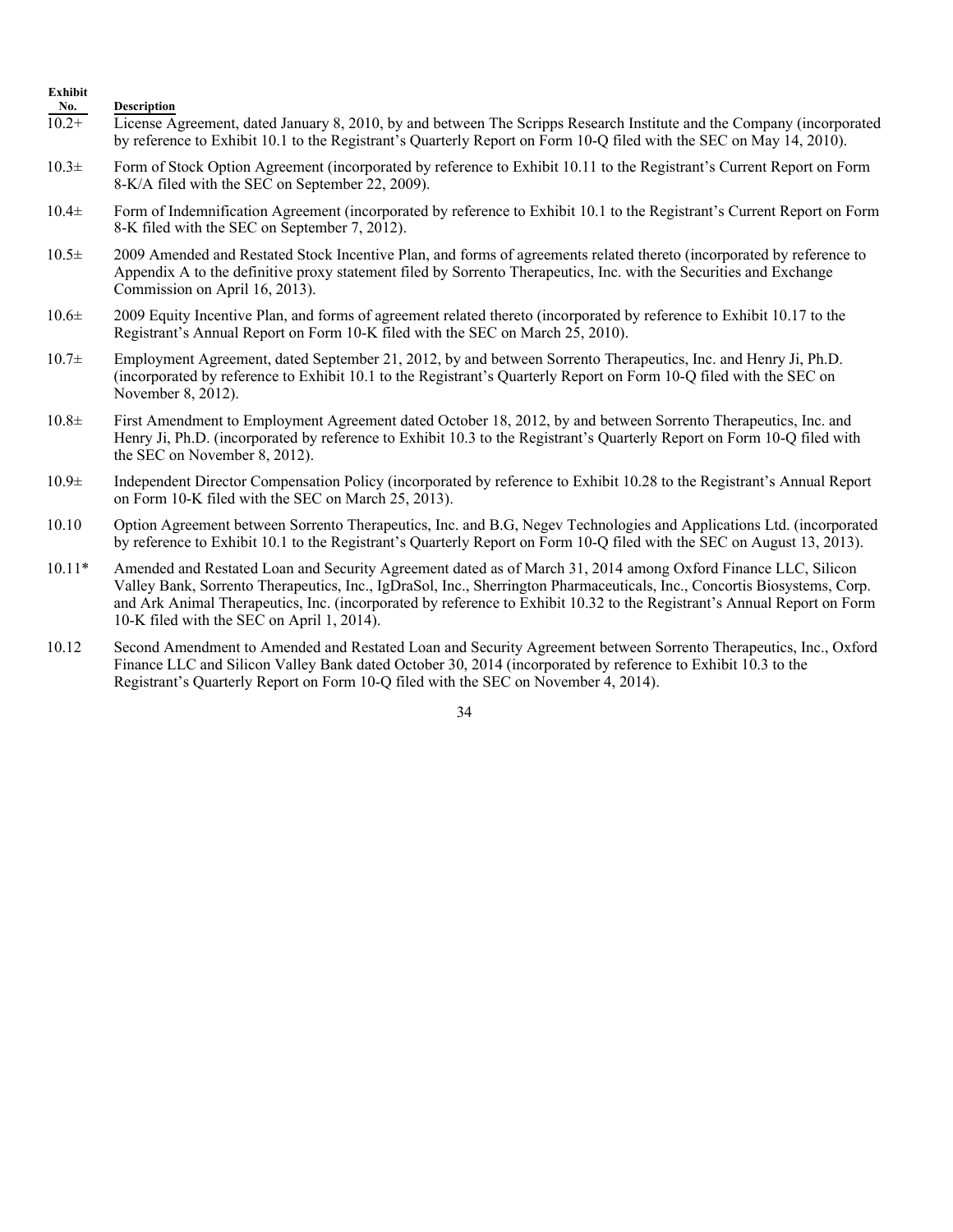**Exhibit**

#### **No. Description**

- $\overline{10.13\pm}$  Employment Agreement, dated December 19, 2013, by and between Sorrento Therapeutics, Inc. and Zhenwei Miao (incorporated by reference to Exhibit 10.33 to the Registrant's Annual Report on Form 10-K filed with the SEC on April 1, 2014)
- 10.14 Securities Purchase Agreement dated December 14, 2014 by and between Sorrento Therapeutics, Inc. and Cambridge Equities, LP. (incorporated by reference to Exhibit 10.24 to the Registrant's Annual Report on Form 10-K filed with the SEC on March 16, 2015).
- 10.15 First Amendment to Securities Purchase Agreement dated December 22, 2014 by and between Sorrento Therapeutics, Inc. and Cambridge Equities, LP. (incorporated by reference to Exhibit 10.25 to the Registrant's Annual Report on Form 10-K filed with the SEC on March 16, 2015).
- 10.16 Form of Subscription and Investment Agreement, dated as of December 18, 2014, by and between Conkwest, Inc. and Sorrento Therapeutics, Inc. (incorporated by reference to Exhibit 10.1 to the Registrant's Current Report on Form 8-K filed with the SEC on December 19, 2014).
- 10.17 Form of Registration Rights Agreement, dated as of December 18, 2014, by and between Conkwest, Inc. and Sorrento Therapeutics, Inc. (incorporated by reference to Exhibit 10.2 to the Registrant's Current Report on Form 8-K filed with the SEC on December 19, 2014).
- 10.18 Form of First Amendment to Subscription and Investment Agreement, dated as of December 23, 2014, by and between Conkwest, Inc. and Sorrento Therapeutics, Inc. (incorporated by reference to Exhibit 10.1 to the Registrant's Current Report on Form 8-K filed with the SEC on December 29, 2014).
- 10.19 Form of Stockholders' Agreement, dated as of December 23, 2014, by and among Conkwest, Inc., Sorrento Therapeutics, Inc., Cambridge Equities, LP and the persons listed on Schedule A thereto (incorporated by reference to Exhibit 10.2 to the Registrant's Current Report on Form 8-K filed with the SEC on December 29, 2014).
- 10.20\* Lease dated as of February 3, 2015 by and between HCP University Center West LLC and Sorrento Therapeutics, Inc. (incorporated by reference to Exhibit 10.30 to the Registrant's Annual Report on Form 10-K filed with the SEC on March 16, 2015).
- 10.21+ Exclusive License Agreement dated as of April 21, 2015 by and between NantCell, Inc. and Sorrento Therapeutics, Inc. (incorporated by reference to Exhibit 10.1 to the Registrant's Quarterly Report on Form 10-Q filed with the SEC on August 7, 2015).
- 10.22\* Stock Sale and Purchase Agreement dated as of May 14, 2015 by and between NantPharma, LLC and Sorrento Therapeutics, Inc. (incorporated by reference to Exhibit 10.2 to the Registrant's Quarterly Report on Form 10-Q filed with the SEC on August 7, 2015).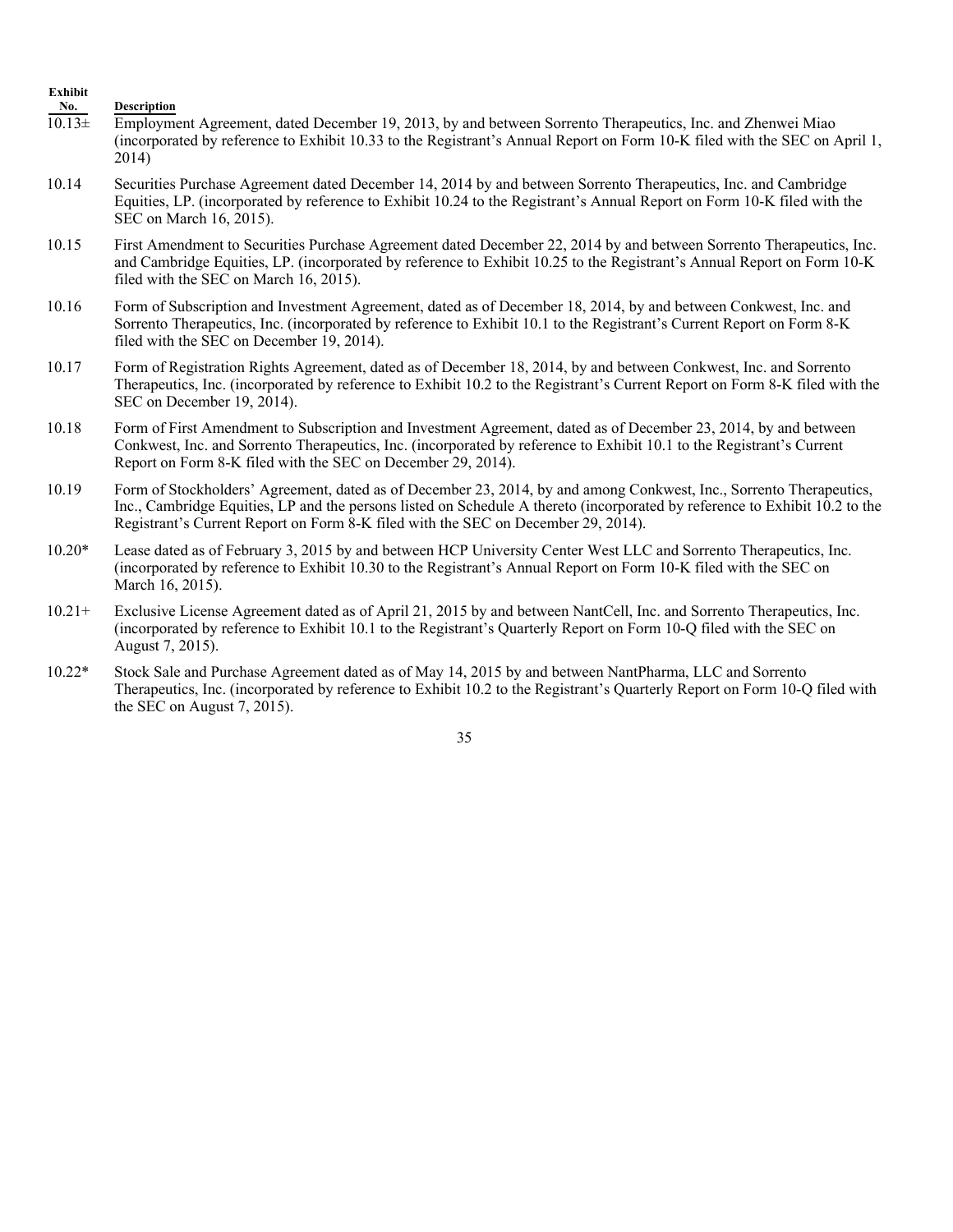#### **Exhibit**

# **No. Description**<br>10.23<sup>\*</sup> **Membersh**

- Membership Interest Purchase Agreement by and among TNK Therapeutics, Inc., CARgenix Holdings LLC, the Members of CARgenix Holdings LLC, Jaymin Patel as the Members Representative and Sorrento Therapeutics, Inc. dated as of August 7, 2015 (incorporated by reference to Exhibit 10.1 to the Registrant's Quarterly Report on Form 10-Q filed with the SEC on November 16, 2015).
- 10.24\* Stock Purchase Agreement by and among TNK Therapeutics, Inc., BDL Products, Inc., the Stockholders of BDL Products, Inc., Richard Junghans, M.D., Ph.D. as the Stockholders' Representative and Sorrento Therapeutics, Inc. dated as of August 7, 2015 (incorporated by reference to Exhibit 10.2 to the Registrant's Quarterly Report on Form 10-Q filed with the SEC on November 16, 2015).
- 10.25 Binding Term Sheet with NanoVelcro Circulating Tumor Cell (incorporated by reference to Exhibit 10.3 to the Registrant's Quarterly Report on Form 10-Q filed with the SEC on November 16, 2015).
- 10.26+ Exclusive License Agreement dated September 25, 2015 by and between LA Cell, Inc. and City of Hope.\*\*
- 10.27 Option Agreement dated October 14, 2015 by and between Cambridge Equities, LP and Sorrento Therapeutics, Inc.\*\*
- 10.28± Employment Agreement, dated December 8, 2014, by and between Sorrento Therapeutics, Inc. and George Ng.
- 10.29± Employment Agreement, dated October 16, 2015, by and between Sorrento Therapeutics, Inc. and Jeffrey Su.
- 21.1 List of Subsidiaries\*\*
- 23.1 Consent of Mayer Hoffman McCann P.C.\*\*
- 24 Power of Attorney (included on signature page hereto)<sup>\*\*</sup>
- 31.1 Certification of Henry Ji, Ph.D., Principal Executive Officer, pursuant to Section 302 of the Sarbanes-Oxley Act of 2002, as amended.
- 31.2 Certification of Kevin M. Herde, Principal Financial and Accounting Officer, pursuant to Section 302 of the Sarbanes-Oxley Act of 2002, as amended
- 32.1 Certification of Henry Ji, Ph.D., Principal Executive Officer and Kevin M. Herde, Principal Financial and Accounting Officer, pursuant to Section 906 of the Sarbanes-Oxley Act of 2002, as amended.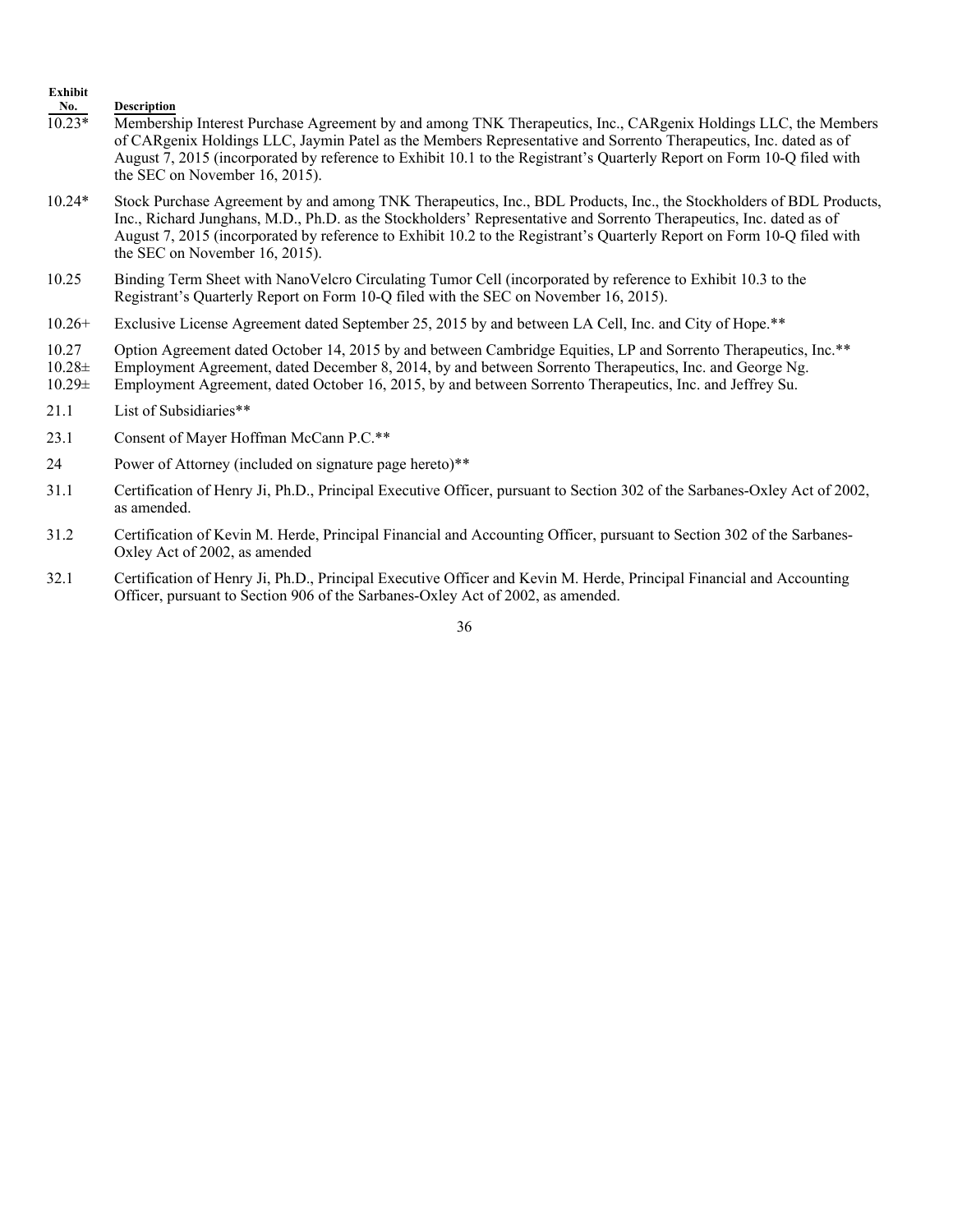| <b>Exhibit</b><br>No.<br>101.INS | <b>Description</b><br>XBRL Instance Document**           |
|----------------------------------|----------------------------------------------------------|
| 101.SCH                          | XBRL Taxonomy Extension Schema Document**                |
| 101.CAL                          | XBRL Taxonomy Extension Calculation Linkbase Document**  |
| 101.DEF                          | XBRL Taxonomy Extension Definition Linkbase Document**   |
| 101.LAB                          | XBRL Taxonomy Extension Label Linkbase Document**        |
| 101.PRE                          | XBRL Taxonomy Extension Presentation Linkbase Document** |

<sup>\*</sup> Non-material schedules and exhibits have been omitted pursuant to Item 601(b)(2) of Regulation S-K. The Registrant hereby undertakes to furnish supplementally copies of any of the omitted schedules and exhibits upon request by the SEC.

 $\pm$  Management contract or compensatory plan.<br>\*\* Previously filed

Previously filed.

<sup>+</sup> The SEC has granted confidential treatment with respect to certain portions of this exhibit. Omitted portions have been filed separately with the SEC.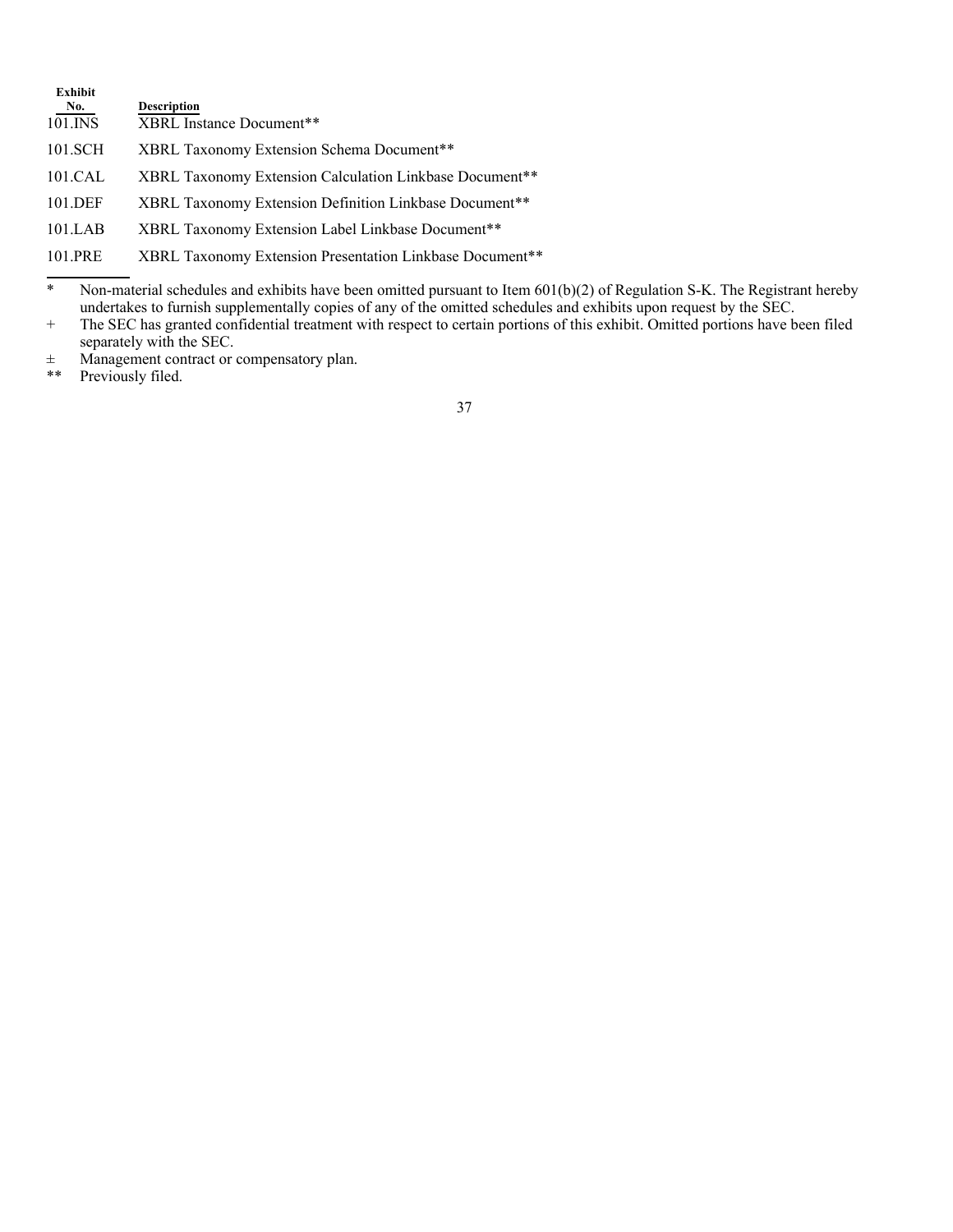#### **SIGNATURES**

Pursuant to the requirements of Section 13 or 15(d) of the Securities Exchange Act of 1934, the registrant has duly caused this report on Form 10-K/A to be signed on its behalf by the undersigned, thereunto duly authorized.

#### Date: April 29, 2016 SORRENTO THERAPEUTICS, INC.

By:  $\sqrt{s/HENRYJI}$ **Director, Chief Executive Officer & President**

Pursuant to the requirements of the Securities Exchange Act of 1934, this report has been signed below by the following persons on behalf of the Registrant and in the capacities and on the dates indicated.

| Signature                       | Title(s)                                            | Date           |
|---------------------------------|-----------------------------------------------------|----------------|
| /s/ HENRY JI<br>Henry Ji, Ph.D. | Director, Chief Executive Officer<br>& President    | April 29, 2016 |
|                                 | (Principal Executive Officer)                       |                |
| /s/ KEVIN M. HERDE              | Executive Vice President, Chief Financal<br>Officer | April 29, 2016 |
| Kevin M. Herde                  | (Principal Financial and Accounting Officer)        |                |
| $\star$                         | Director                                            | April 29, 2016 |
| William S. Marth, Ph.D.         |                                                     |                |
| $\star$                         | Director                                            | April 29, 2016 |
| <b>Douglas Ebersole</b>         |                                                     |                |
| $\star$                         | Director                                            | April 29, 2016 |
| Kim D. Janda, Ph.D.             |                                                     |                |
| $\star$                         | Director                                            | April 29, 2016 |
| <b>David Deming</b>             |                                                     |                |
| $\star$                         | Director                                            | April 29, 2016 |
| <b>Jaisim Shah</b>              |                                                     |                |
| By: /s/ Henry Ji                |                                                     |                |

Henry Ji, Ph.D. Attorney-in-Fact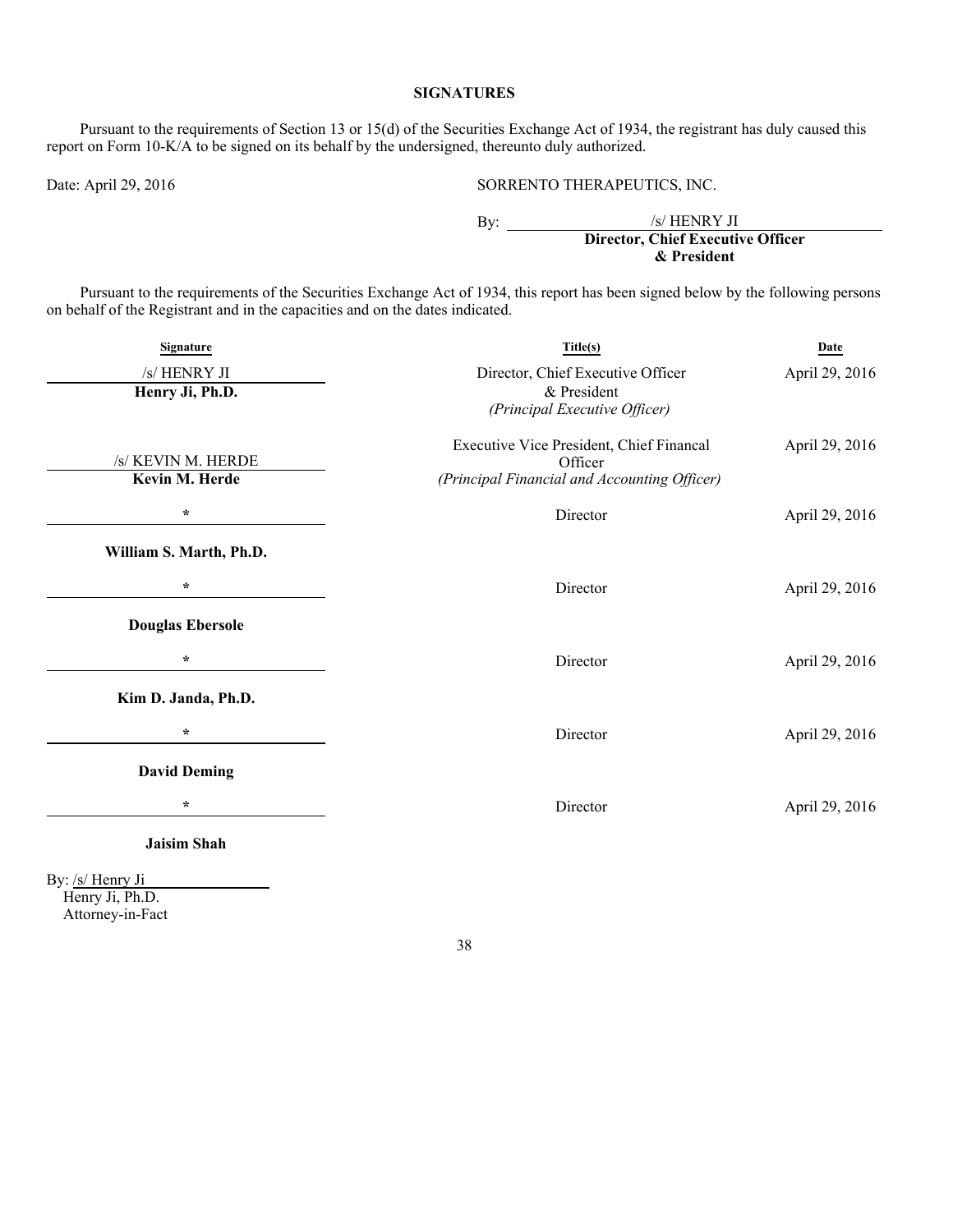#### **SORRENTO THERAPEUTICS, INC.**

#### **EMPLOYMENT AGREEMENT**

This Employment Agreement (this "*Agreement*"), dated as of December 8, 2014 (the "*Effective Date*"), is made by and between Sorrento Therapeutics, Inc., a Delaware corporation (together with any successor thereto, the "*Company*"), and George Ng (the "*Executive*") (collectively referred to herein as the "*Parties*").

WHEREAS, Executive and the Company mutually desire to set forth the terms and conditions upon which the Company will compensate Executive for his services as an employee following the Effective Date.

NOW, THEREFORE, in consideration of the foregoing and of the respective covenants and agreements set forth below, the Parties hereto agree as follows:

#### **1. Employment.**

(a) General. From and after the Effective Date, the Company shall employ Executive and Executive shall be employed by the Company, for the period and in the position set forth in this Section 1, subject to the other terms and conditions herein provided.

(b) Employment Term. The term of employment under this Agreement (the "*Term*") shall commence on the a mutually agreeable date prior to April 1, 2015 ("Start Date"), and continue thereafter until terminated in accordance with Section 3. Executive's obligations herein shall not begin until after the Start Date.

(c) Position and Duties. Executive shall serve as Executive Vice President and Chief Legal Officer (the "*CLO*") of the Company with such customary responsibilities, duties and authority normally associated with such position and as may from time to time be assigned to Executive by the Chief Executive Officer (the "*CEO*"), consistent with such position. In the performance of such duties, Executive shall report to the CEO. Executive shall devote substantially all of Executive's working time and efforts to the business and affairs of the Company (which shall include service to its affiliates, if applicable) and shall not engage in outside business activities (including serving on outside boards or committees) without the consent of the CEO and the Board of Directors of the Company (the "*Board*"), provided that Executive shall be permitted to (i) manage Executive's personal, financial and legal affairs, (ii) participate in trade associations, and (iii) serve on the board of directors of not-for-profit or tax-exempt charitable organizations, in each case, subject to compliance with this Agreement and provided that such activities do not materially interfere with Executive's performance of Executive's duties and responsibilities hereunder. Executive hereby consents to serve as an officer and/or director of the Company or any subsidiary or affiliate thereof without any additional salary or compensation, if so requested by the Board. Executive agrees to observe and comply with the rules and policies of the Company as adopted by the Company from time to time, in each case as amended from time to time, and as delivered or made available to Executive (each, a "*Policy*").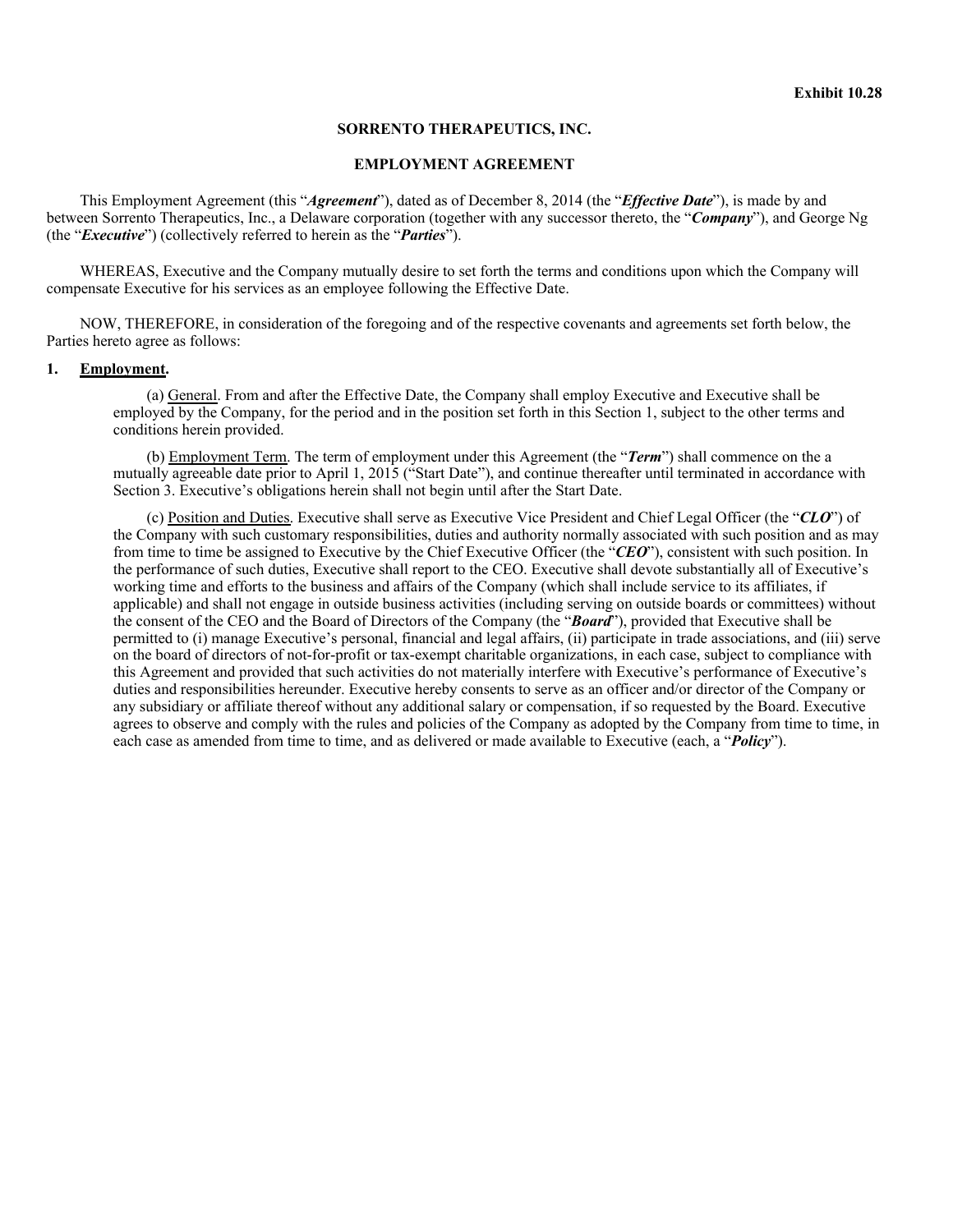#### **2. Compensation and Related Matters.**

(a) Annual Base Salary. Executive shall receive an initial base salary at a rate of \$345,000 per annum (such annual base salary, as it may be adjusted from time to time, the "*Annual Base Salary*"). The Annual Base Salary shall be paid in accordance with the customary payroll practices of the Company for its other senior level executives (but in any event no less often than monthly).

(b) Annual Bonus. Executive will be eligible to participate in an annual incentive program established by the Board or an authorized committee of the Board. Any annual bonus payable under the annual incentive program, which shall be initially set at a target of 30% of the annual base salary, shall be based on the achievement of individual and Company performance goals to be determined in good faith by the Board or an authorized committee of the Board and the CEO. The payment of each annual bonus, if any, shall be subject to Executive's continued employment with the Company through the date of payment, and shall be paid between January 1<sup>st</sup> and March 15<sup>th</sup> of the calendar year following the calendar year to which it relates. Executive shall also be entitled to periodic grants of equity compensation under the Company's equity incentive plan at the discretion of the Company's Board of Directors or an authorized committee of the Board.

(c) Relocation and Housing Allowances. Executive will be reimbursed for relocation related costs (including, but not limited to, costs for or related to airfare, moving expenses, and commission for sale of home that are associated with the relocation) and will be provided a reasonable housing allowance up to \$20,000 annually until such time that full relocation has occurred.

(d) Benefits. During the Term, Executive shall be eligible to participate in employee benefit plans, programs and arrangements of the Company, consistent with the terms thereof and as such plans, programs and arrangements may be amended from time to time.

(e) Vacation/PTO. During the Term, Executive shall be entitled to paid vacation/personal time off in accordance with the Company's Policies for senior level executives, but not less than four (4) weeks of paid vacation per calendar year. Any vacation shall be taken at the reasonable and mutual convenience of the Company and Executive.

(f) Expenses. During the Term, the Company shall reimburse Executive for all reasonable travel and other business expenses incurred by Executive in the performance of Executive's duties to the Company in accordance with the Company's expense reimbursement Policy.

#### **3. Termination.**

The Company and Executive acknowledge that Executive's employment during the Term will be at-will, as defined under applicable law, and that Executive's employment with the Company during the Term may be terminated by the Company or Executive, as applicable, without any breach of this Agreement under the following circumstances:

(a) Circumstances.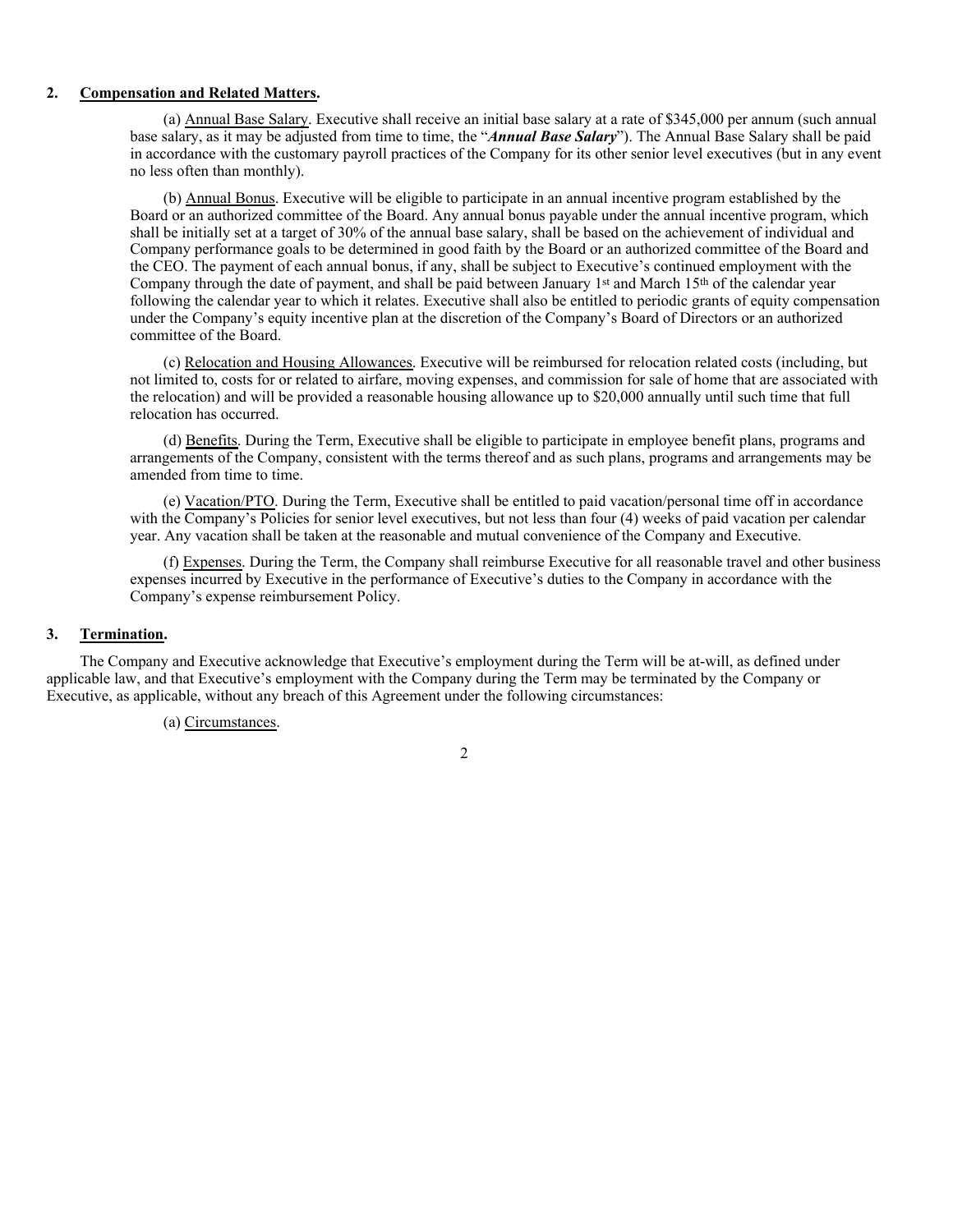(i) *Death*. Executive's employment hereunder shall terminate upon Executive's death.

(ii) *Disability*. If Executive has incurred a Disability (as defined below), the Company may terminate Executive's employment. "*Disability*" shall mean, at any time the Company or any of its affiliates sponsors a long-term disability plan for the Company's employees, "disability" as defined in such long-term disability plan for the purpose of determining a participant's eligibility for benefits; *provided*, *however*, if the long-term disability plan contains multiple definitions of disability, "*Disability*" shall refer to that definition of disability which, if Executive qualified for such disability benefits, would provide coverage for the longest period of time. The determination of whether Executive has a Disability shall be made by the person or persons required to make disability determinations under the long-term disability plan. At any time the Company does not sponsor a long-term disability plan for its employees, Disability shall mean Executive's inability to perform, with or without reasonable accommodation, the essential functions of Executive's position hereunder for a total of three months during any sixmonth period as a result of incapacity due to mental or physical illness as determined by a physician selected by the Company or its insurers and acceptable to Executive or Executive's legal representative, with such agreement as to acceptability not to be unreasonably withheld or delayed. Any refusal by Executive to submit to a medical examination for the purpose of determining Disability shall be deemed to constitute conclusive evidence of Executive's Disability.

(iii) *Termination by the Company*. The Company may terminate Executive's employment with or without "*Cause*" (as defined below).

(iv) *Resignation by Executive.* Executive may resign Executive's employment with the Company with or without "*Good Reason*" (as defined below).

(b) Notice of Termination. Any termination of Executive's employment by the Company or by Executive under this Section 3 (other than termination pursuant to paragraph  $(a)(i)$ ) shall be communicated by a written notice to the other Party hereto (i) indicating the specific termination provision in this Agreement relied upon, and (ii) specifying a Date of Termination (as defined below) which, if submitted by Executive, shall be at least thirty (30) days following the date of such notice (a "*Notice of Termination*"); *provided, however,* that in the event that Executive delivers a Notice of Termination to the Company, the Company may, in its sole discretion, change the Date of Termination to any date that occurs following the date of Company's receipt of such Notice of Termination and is prior to the date specified in such Notice of Termination. A Notice of Termination submitted by the Company may provide for a Date of Termination on the date Executive receives the Notice of Termination, or any date thereafter elected by the Company in its sole discretion. For purposes of this Agreement, "*Date of Termination*" shall mean (i) if Executive's employment is terminated by Executive's death, the date of Executive's death; or (ii) if Executive's employment is terminated pursuant to Section  $3(a)(ii) - (iv)$  either the date indicated in the Notice of Termination or the date specified by the Company pursuant to this Section 3(b), whichever is earlier.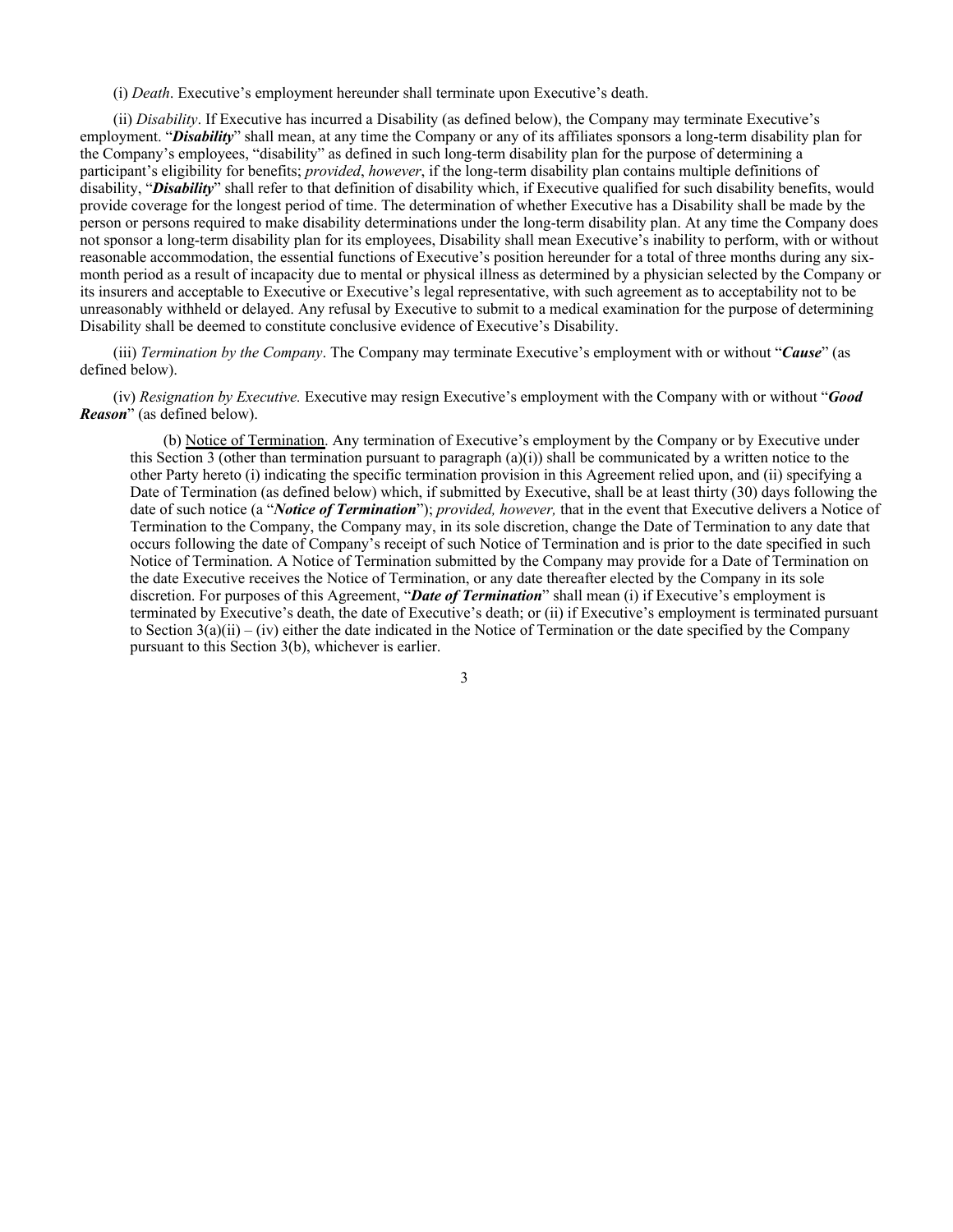(c) Company Obligations upon Termination. Upon termination of Executive's employment pursuant to any of the circumstances listed in Section 3(a), Executive (or Executive's estate) shall be entitled to receive the sum of: (i) the portion of Executive's Annual Base Salary earned through the Date of Termination but not yet paid to Executive; (ii) any expenses owed to Executive pursuant to Section 2(e); and (iii) any amount accrued and arising from Executive's participation in, or vested benefits accrued under any employee benefit plans, programs or arrangements (collectively, the "*Company Arrangements*"), which amounts shall be payable in accordance with the terms and conditions of such employee benefit plans, programs or arrangements.

#### (d) Severance on Termination Without Cause or Resignation for Good Reason.

(i) *Severance*. If Executive is terminated without Cause or if Executive resigns for Good Reason, then, subject to Executive signing on or before the forty-fifth (45th) day following Executive's Separation from Service (as defined below), and not revoking, a release of claims in a form reasonably acceptable to the Company (the "*Release*"), and Executive's continued compliance with Section 4, Executive shall receive, in addition to the compensation set forth in Section 3(c), the following:

(A) an amount equal to Executive's then current Annual Base Salary, payable in accordance with the Company's standard payroll practices starting on the First Payment Date (as defined below);

(B) for the twelve (12) month period following Executive's Separation from Service (or, if earlier, the date on which the applicable continuation period under the Consolidated Omnibus Budget Reconciliation Act of 1985, as amended ("*COBRA*") expires), the Company shall arrange to provide Executive and his eligible dependents who were covered under the Company's health insurance plans as of the date of Executive's Separation from Service with health (including medical and dental) insurance benefits substantially similar to those provided to such dependents immediately prior to the date of such Separation from Service. If the Company is not reasonably able to continue health insurance benefits coverage under the Company's insurance plans, the Company shall provide substantially equivalent coverage under other third party insurance sources. If any of the Company's health benefits are self-funded as of the date of Executive's Separation from Service, or if the Company cannot provide the foregoing benefits in a manner that exempt from Section 409A of the Code or that is otherwise compliant with applicable law (including, without limitation, Section 2716 of the Public Health Service Act), instead of providing continued health insurance benefits as set forth above, the Company shall instead pay to Executive an amount equal to twelve (12) multiplied by the monthly premium Executive would be required to pay for continuation coverage pursuant to the COBRA for his eligible dependents who were covered under the Company's health plans as of the date of Executive's Separation from Service (calculated by reference to the premium as of the date of Separation from Service), which amount shall be paid on the First Payment Date; and

(C) vesting of all unvested stock options and restricted stock and the extension of the exercise period of such options to the later of the longest period permitted by the Company's stock option plans and in accordance with existing vesting policies fand procedures for Directors and Officers of the Company in the same or similar situations.

 $\Delta$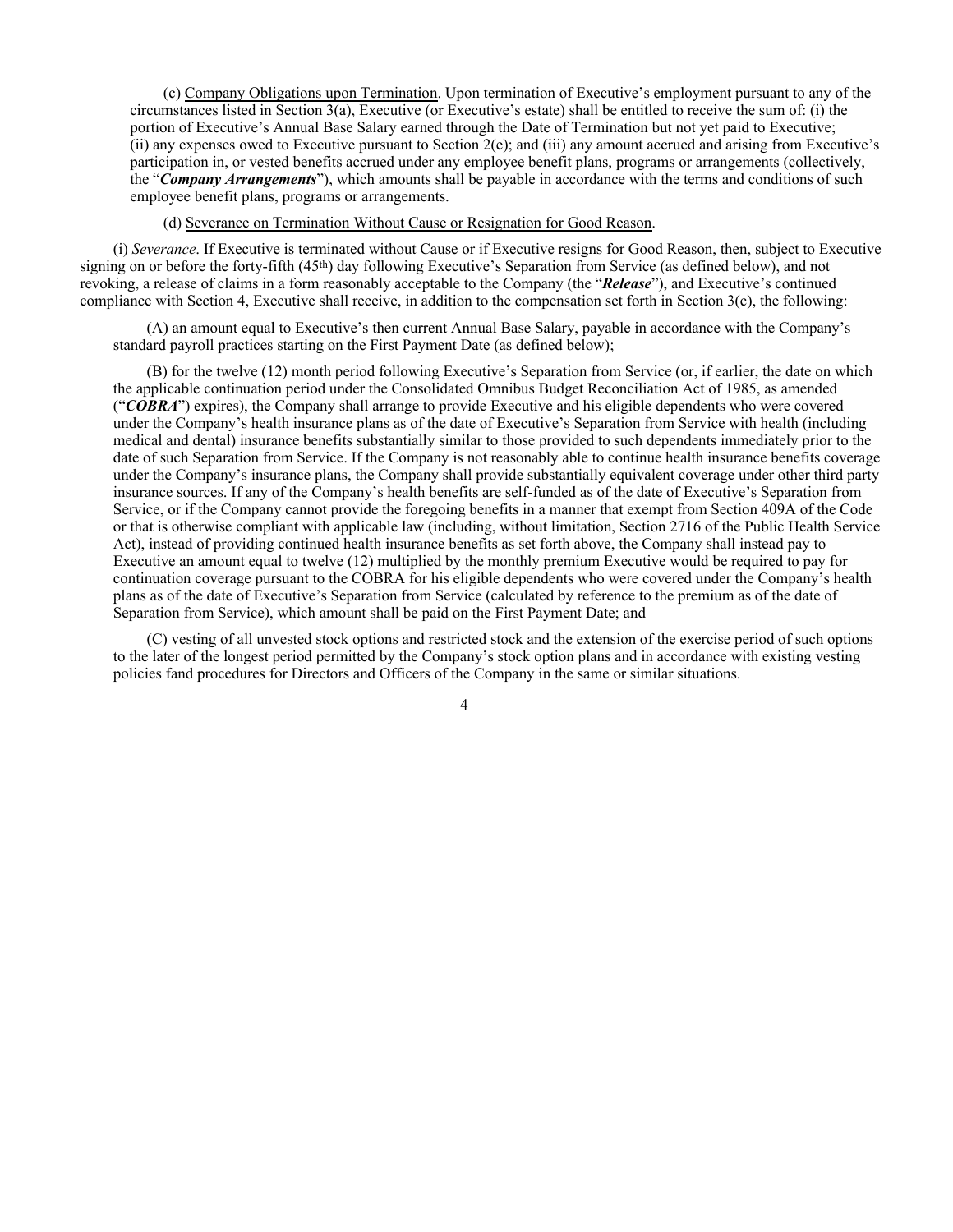(ii) *Definition of Cause*. For purposes of this Agreement, the Company shall have "*Cause*" to terminate Executive's employment hereunder upon: (A) Executive's failure to (1) substantially perform his duties lawfully and reasonably with the Company (other than any such failure resulting from Executive's Disability) or (2) comply with, in any material respect, any of the Company's Policies, this Agreement or the Proprietary Information and Inventions Agreement; (B) the Board's determination that Executive failed in any material respect to carry out or comply with any lawful and reasonable directive of the Board; (C) Executive's breach of a material provision of this Agreement; (D) Executive's conviction, plea of no contest, plea of *nolo contendere*, or imposition of unadjudicated probation for any felony or crime involving moral turpitude; (E) Executive's unlawful use (including being under the influence) or possession of illegal drugs on the Company's (or any of its affiliate's) premises or while performing Executive's duties and responsibilities under this Agreement; or (F) Executive's commission of an act of fraud, embezzlement, misappropriation, willful misconduct, or breach of fiduciary duty against the Company or any of its affiliates.

(iii) *Definition of Good Reason*. For the sole purpose of determining Executive's right to severance payments as described above, the Executive's resignation will be for "*Good Reason*" if the Executive resigns within ninety (90) days after any of the following events, unless Executive consents to the applicable event: (A) a decrease in Executive's Annual Base Salary or annual target bonus opportunity, other than a reduction in Executive's Annual Base Salary or annual target bonus opportunity that is implemented in connection with a contemporaneous reduction in annual base salaries affecting other senior executives of the Company, (B) a material decrease in the Executive's authority or areas of responsibility as are commensurate with such Executive's title or position (other than in connection with a corporate transaction where the Executive continues to hold the position referenced in Section 1(c) above with respect to the Company's business, substantially as such business exists prior to the date of consummation of such corporate transaction, but does not hold such position with respect to the successor corporation), or (C) the relocation of the Executive's primary office within the existing lease term for the San Diego, CA, facility to a location more than thirty-five (35) miles from either the Company's existing facility in San Diego, CA or the then current headquarters. Notwithstanding the foregoing, no Good Reason will have occurred unless and until Executive has: (1) provided the Company, within sixty (60) days of Executive's knowledge of the occurrence of the facts and circumstances underlying the Good Reason event, written-notice stating with specificity the applicable facts and circumstances underlying such finding of Good Reason; and (2) provided the Company with an opportunity to cure the same within thirty (30) days after the receipt of such notice.

(e) No Other Compensation. Except as otherwise expressly required by law (e.g., COBRA) or as specifically provided in this Section 3, all of Executive's rights to salary, severance, benefits, bonuses and other compensatory amounts hereunder (if any) shall cease upon the termination of Executive's employment hereunder. In the event that Executive's employment is terminated by the Company for any reason other than being terminated without Cause or if Executive resigns without Good Reason, Executive's sole and exclusive remedy shall be to receive the payments and benefits described in Section 3(c). Executive shall not be required to mitigate the amount of any payment provided for in this Section 3 by seeking other employment or otherwise, nor shall the amount of any payment or benefit provided for in this Section 3 be reduced by any compensation earned by Executive as the result of employment by another employer or self-employment or by retirement benefits; *provided*, *however*, that loans, advances or other amounts owed by Executive to the Company may be offset by the Company against amounts payable to Executive under this Section 3.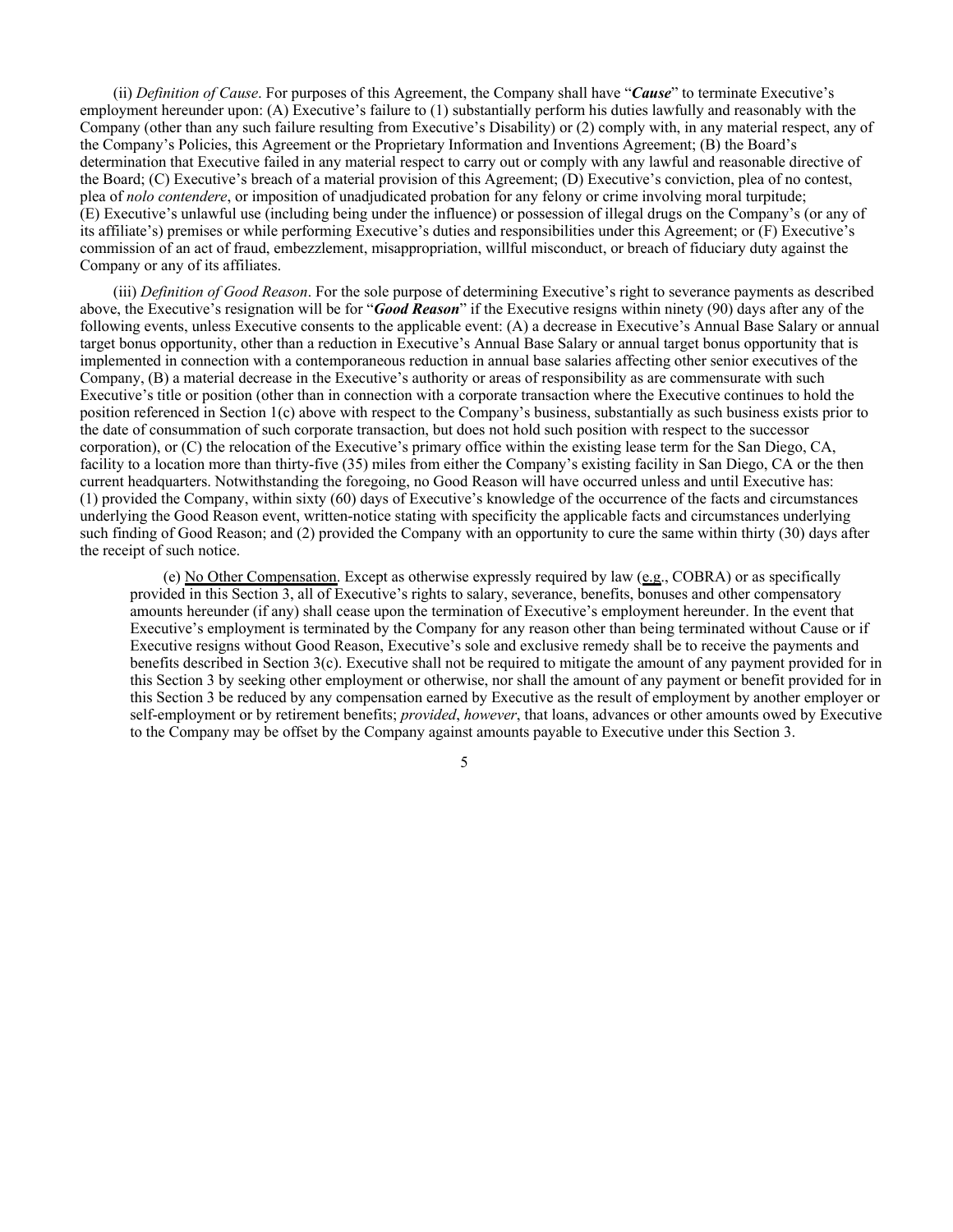(f) Deemed Resignation. Upon termination of Executive's employment for any reason, Executive shall be deemed to have resigned from all offices and directorships, if any, then held with the Company or any of its affiliates.

#### **4. Restrictive Covenants.**

(a) General. Executive acknowledges that the Company has provided and, during the Term, the Company from time to time will continue to provide Executive with, access to its proprietary information. Ancillary to the rights provided to Executive as set forth in this Agreement and the Company's provision of Confidential Information, and Executive's agreements regarding the use of same, in order to protect the value of any Confidential Information, the Company and Executive agree to the following provisions (A) against unfair competition, (B) respecting Executive's use of proprietary information and the protection of such information, and (C) the ownership of inventions developed by Executive in the course of Executive's engagement or employment by or relationship with the Company, which Executive acknowledges represent a fair balance of the Company's rights to protect its business and Executive's right to pursue employment. The provisions herein do not apply to Executive's interests and involvement in any business or entity previously disclosed to Company, including, but not limited to: PENG Ventures, LLC and their corresponding holdings.

#### (b) Noncompetition; Nonsolicitation.

(i) *Noncompetition.* Executive shall not, at any time during the Term, directly or indirectly engage in, have any equity interest in, interview for a potential employment or consulting relationship with or manage, provide services to or operate any person, firm, corporation, partnership or business (whether as director, officer, employee, agent, representative, partner, security holder, consultant or otherwise) that engages in any business which directly competes with any portion of the Business (as defined below) of the Company anywhere in the world. Nothing herein shall prohibit Executive from being a passive owner of not more than two percent (2%) of the outstanding equity interest in any entity that is publicly traded, so long as Executive has no active participation in the business of such entity.

(ii) *Nonsolicitation*. Executive shall not, at any time during the Restriction Period (as defined below), directly or indirectly, recruit or otherwise solicit or induce any customer, subscriber or supplier of the Company to (A) terminate or reduce its arrangement or business with the Company, or (B) to otherwise change its relationship with the Company. Executive shall not, at any time during the Restriction Period, directly or indirectly, either for Executive or for any other person or entity, (x) solicit any employee or independent contractor of the Company to terminate his or her employment or arrangement with the Company, or (y) employ any such individual during his or her employment or engagement with the Company and for a period of twelve months after such individual terminates his or her employment or engagement with the Company.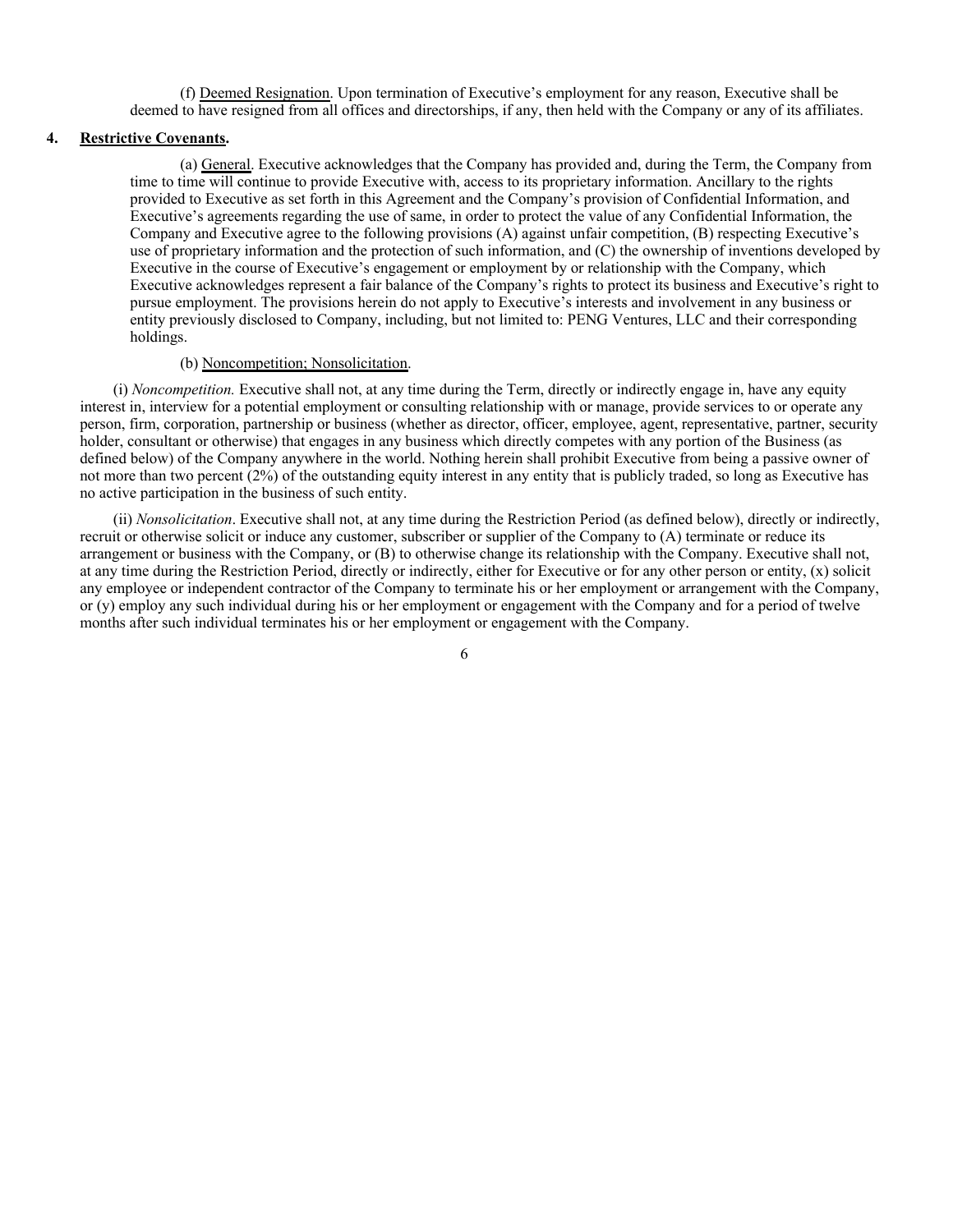(iii) *Blue Penciling*. In the event the terms of this Section 4(b) shall be determined by any court of competent jurisdiction to be unenforceable by reason of its extending for too great a period of time or over too great a geographical area or by reason of its being too extensive in any other respect, it will be interpreted to extend only over the maximum period of time for which it may be enforceable, over the maximum geographical area as to which it may be enforceable, or to the maximum extent in all other respects as to which it may be enforceable, all as determined by such court in such action.

(c) Proprietary Information and Inventions Agreement. After the Start Date, Executive and the Company will execute the Company's standard Proprietary Information and Inventions Agreement, which agreement is attached hereto as Exhibit A and incorporated herein by reference (the "*Proprietary Information and Inventions Agreement*"). Upon execution of the Proprietary Information and Inventions Agreement, Executive agrees to perform each and every obligation of his therein contained. Notwithstanding, to the extent any provisions in the Proprietary Information and Inventions Agreement conflict with, expand or minimize any provisions set forth in this Agreement, the provisions of this Agreement shall govern.

(d) Return of Property. Upon termination of Executive's employment with the Company for any reason, upon request, Executive will use reasonable efforts to promptly deliver to the Company all correspondence, drawings, manuals, letters, notes, notebooks, reports, programs, plans, proposals, financial documents, or any other documents or property containing material information pertaining to the Company's customers, business plans, marketing strategies, products, property or processes.

(e) Non-Disparagement. Each Party (which, in the case of the Company, shall mean its officers and the members of the Board) agrees, during the Term and following the Date of Termination, to refrain from Disparaging (as defined below) the other Party and its affiliates, including, in the case of the Company, any of its services, technologies or practices, or any of its directors, officers, agents, representatives or stockholders, either orally or in writing. Nothing in this paragraph shall preclude any Party from making truthful statements that are reasonably necessary to comply with applicable law, regulation or legal process, or to defend or enforce a Party's rights under this Agreement. For purposes of this Agreement, "*Disparaging*" means remarks, comments or statements, whether written or oral, that impugn the character, integrity, reputation or abilities of the person or entity being disparaged.

(f) Definitions. As used in this Section 4, (i) the term "*Company*" shall include the Company and its direct and indirect parents and subsidiaries; (ii) the term "*Business*" shall mean the business of the Company pertaining to any drug, compound, nutraceutical, gene, vaccine or other product and technology that is commercialized or under research and development by the Company at the time of cessation of Executive's employment with the Company, as such business may be expanded or altered by the Company during the Term; and (iii) the term "*Restriction Period*" shall mean the period beginning on the Effective Date and ending on the date that is twelve (12) months following the Date of Termination.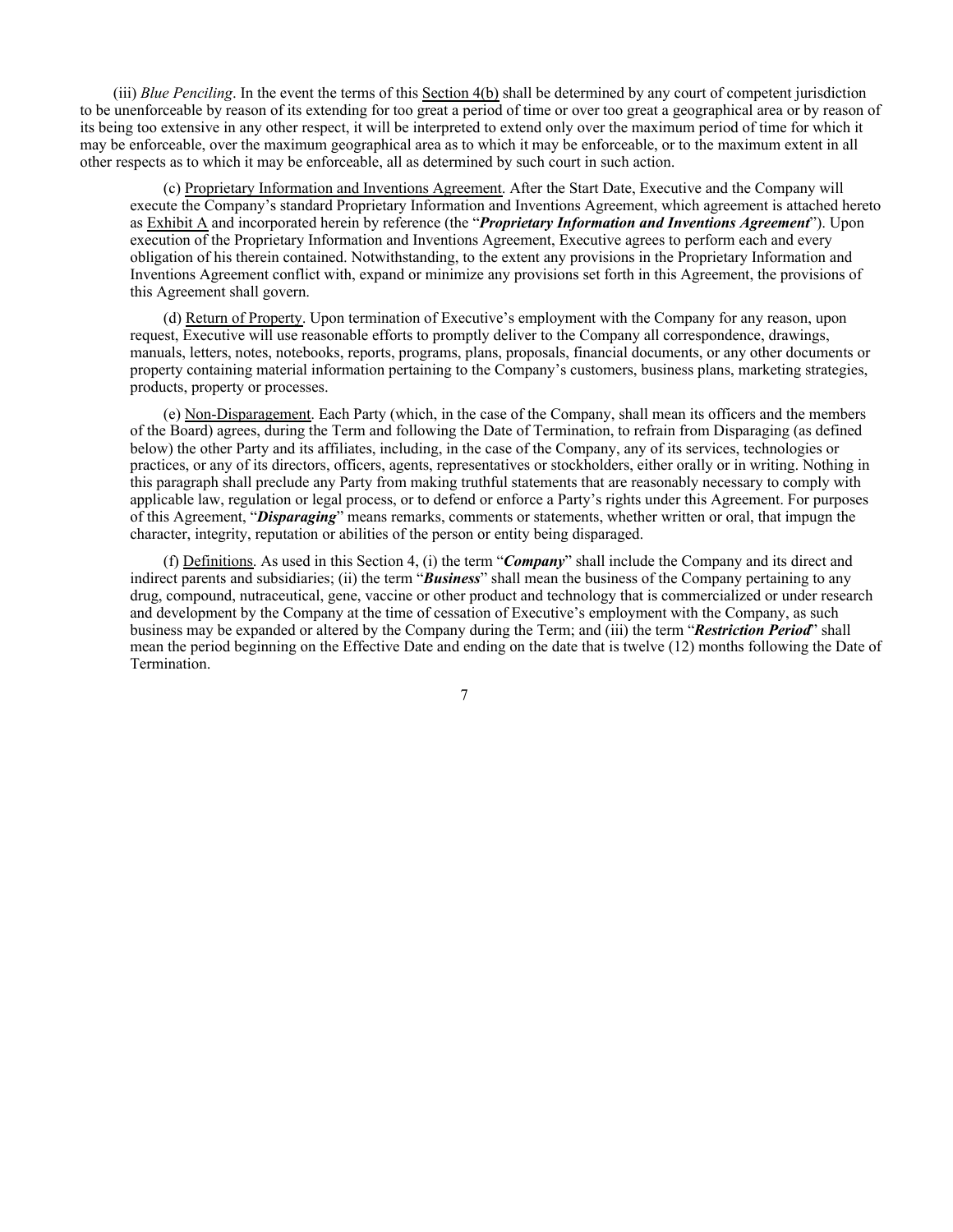(g) Rights and Remedies Upon Breach. It is recognized and acknowledged by Executive that a breach of the covenants contained in this Section 4 will cause irreparable damage to Company and its goodwill, the exact amount of which will be difficult or impossible to ascertain, and that the remedies at law for any such breach will be inadequate. Accordingly, Executive agrees that in the event of a breach of any of the covenants contained in this Section 4, in addition to any other remedy which may be available at law or in equity, the Company will be entitled to specific performance and injunctive relief. In addition, in the event Executive breaches any of the provisions of this Section 4, the Company shall be entitled to immediately cease all payments under Section 3(d) above.

(h) Acknowledgment by Executive. Executive has carefully read and considered the provisions of this Section 4, and, having done so, agrees that the restrictions set forth in this Section 4, including, but not limited to, the Restriction Period, are fair and reasonable and are reasonably required for the protection of the interests of the Company and its parent or subsidiary corporations, officers, directors, shareholders, and other employees.

#### **5. Assignment and Successors.**

The Company may assign its rights and obligations under this Agreement to any affiliate or to any successor to all or substantially all of the business or the assets of the Company (by merger or otherwise), and may assign or encumber this Agreement and its rights hereunder as security for indebtedness of the Company and its affiliates. This Agreement shall be binding upon and inure to the benefit of the Company, Executive and their respective successors, assigns, personnel and legal representatives, executors, administrators, heirs, distributees, devisees, and legatees, as applicable. None of Executive's rights or obligations may be assigned or transferred by Executive, other than Executive's rights to payments hereunder, which may be transferred only by will or operation of law. Notwithstanding the foregoing, Executive shall be entitled, to the extent permitted under applicable law and applicable Company Arrangements, to select and change a beneficiary or beneficiaries to receive compensation hereunder following Executive's death by giving written notice thereof to the Company.

#### **6. Miscellaneous Provisions.**

(a) Governing Law; Venue. This Agreement shall be governed, construed, interpreted and enforced in accordance with its express terms, and otherwise in accordance with the substantive laws of the State of California without reference to the principles of conflicts of law of the State of California or any other jurisdiction, and where applicable, the laws of the United States. Any suit brought hereon shall be brought in the state or federal courts sitting in San Diego, California, the Parties hereby waiving any claim or defense that such forum is not convenient or proper. Each Party hereby agrees that any such court shall have in personam jurisdiction over it and consents to service of process in any manner authorized by California law.

(b) Validity. The invalidity or unenforceability of any provision or provisions of this Agreement shall not affect the validity or enforceability of any other provision of this Agreement, which shall remain in full force and effect.

(c) Notices. Any notice, request, claim, demand, document and other communication hereunder to any Party shall be effective upon receipt (or refusal of receipt) and shall be in writing and delivered personally or sent by facsimile or certified or registered mail, postage prepaid, as follows: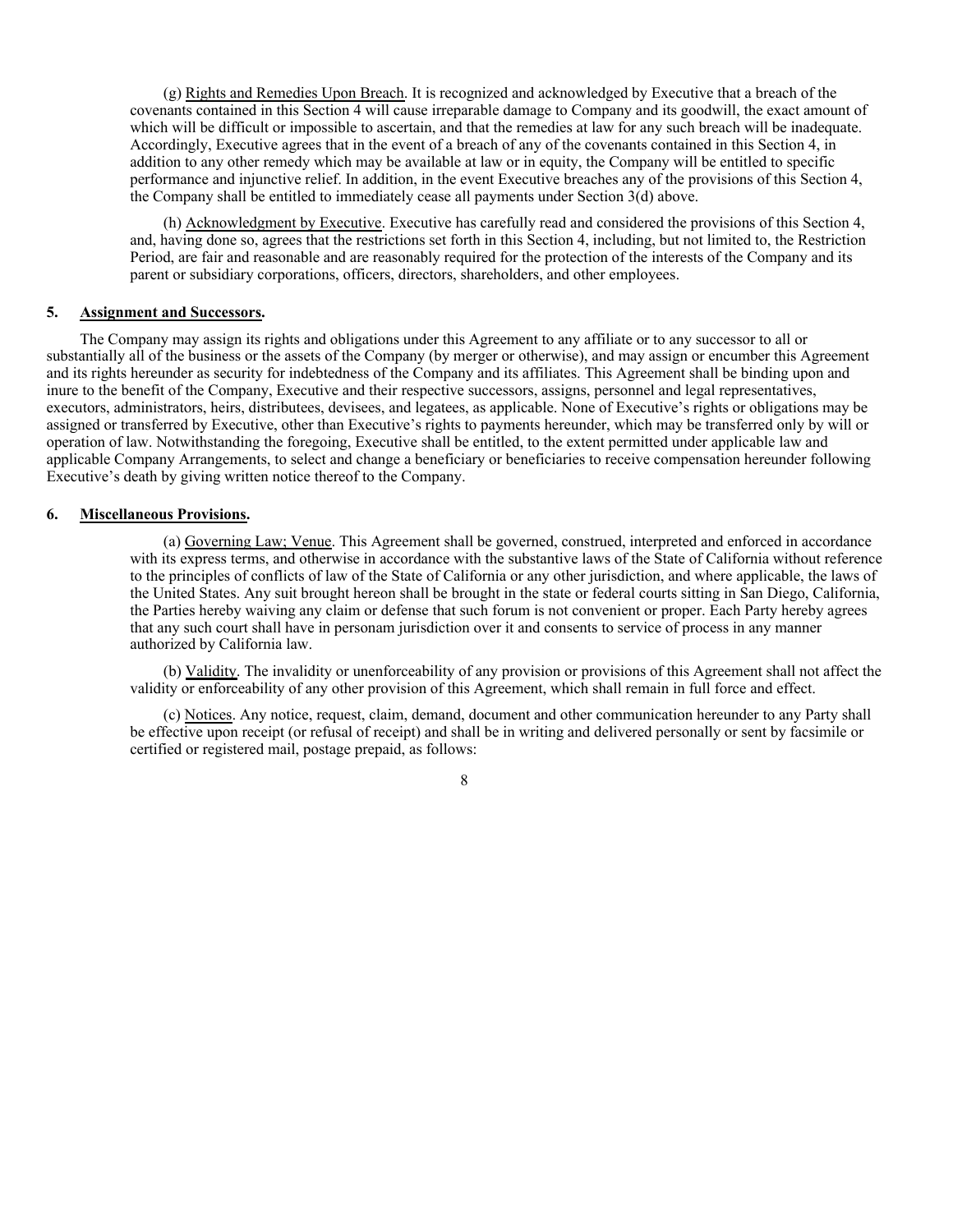(i) If to the Company:

Sorrento Therapeutics, Inc. 6042 Cornerstone Ct. West, Suite B San Diego, CA 92121 Attention: Chief Executive Officer Facsimile: (858) 210-3759

- (ii) If to Executive, at the last address that the Company has in its personnel records for Executive; or
- (iii) At any other address as any Party shall have specified by notice in writing to the other Party.

(d) Counterparts. This Agreement may be executed in several counterparts, each of which shall be deemed to be an original, but all of which together will constitute one and the same Agreement. Signatures delivered by facsimile shall be deemed effective for all purposes.

(e) Entire Agreement. The terms of this Agreement, together with the Proprietary Information and Inventions Agreement, are intended by the Parties to be the final expression of their agreement with respect to the subject matter hereof and supersede all prior understandings and agreements, whether written or oral, including, without limitation, any offer letter, employment or consulting agreement between the Company and Executive; *however*, Executive hereby reaffirms his obligations under any previous confidentiality, assignment of inventions or noncompetition agreement with the Company and agrees that this Agreement does not supersede or modify any continuing obligations thereunder. The Company shall be entitled to enforce any and all such agreements against Executive to ensure that the Company receives the benefit of all such agreements. To the extent any of such prior confidentiality, assignment of inventions or noncompetition agreements previously entered into by Executive and the Company conflict with the terms of this Agreement, those provisions that are more favorable to the Company shall prevail. The Parties further intend that this Agreement shall constitute the complete and exclusive statement of their terms and that no extrinsic evidence whatsoever may be introduced in any judicial, administrative, or other legal proceeding to vary the terms of this Agreement.

(f) Amendments; Waivers. This Agreement may not be modified, amended, or terminated except by an instrument in writing, signed by Executive and a duly authorized officer of Company. By an instrument in writing similarly executed, Executive or a duly authorized officer of the Company may waive compliance by the other Party with any specifically identified provision of this Agreement that such other Party was or is obligated to comply with or perform; *provided*, *however*, that such waiver shall not operate as a waiver of, or estoppel with respect to, any other or subsequent failure. No failure to exercise and no delay in exercising any right, remedy, or power hereunder preclude any other or further exercise of any other right, remedy, or power provided herein or by law or in equity.

(g) No Inconsistent Actions. The Parties hereto shall not voluntarily undertake or fail to undertake any action or course of action inconsistent with the provisions or essential intent of this Agreement. Furthermore, it is the intent of the Parties hereto to act in a fair and reasonable manner with respect to the interpretation and application of the provisions of this Agreement.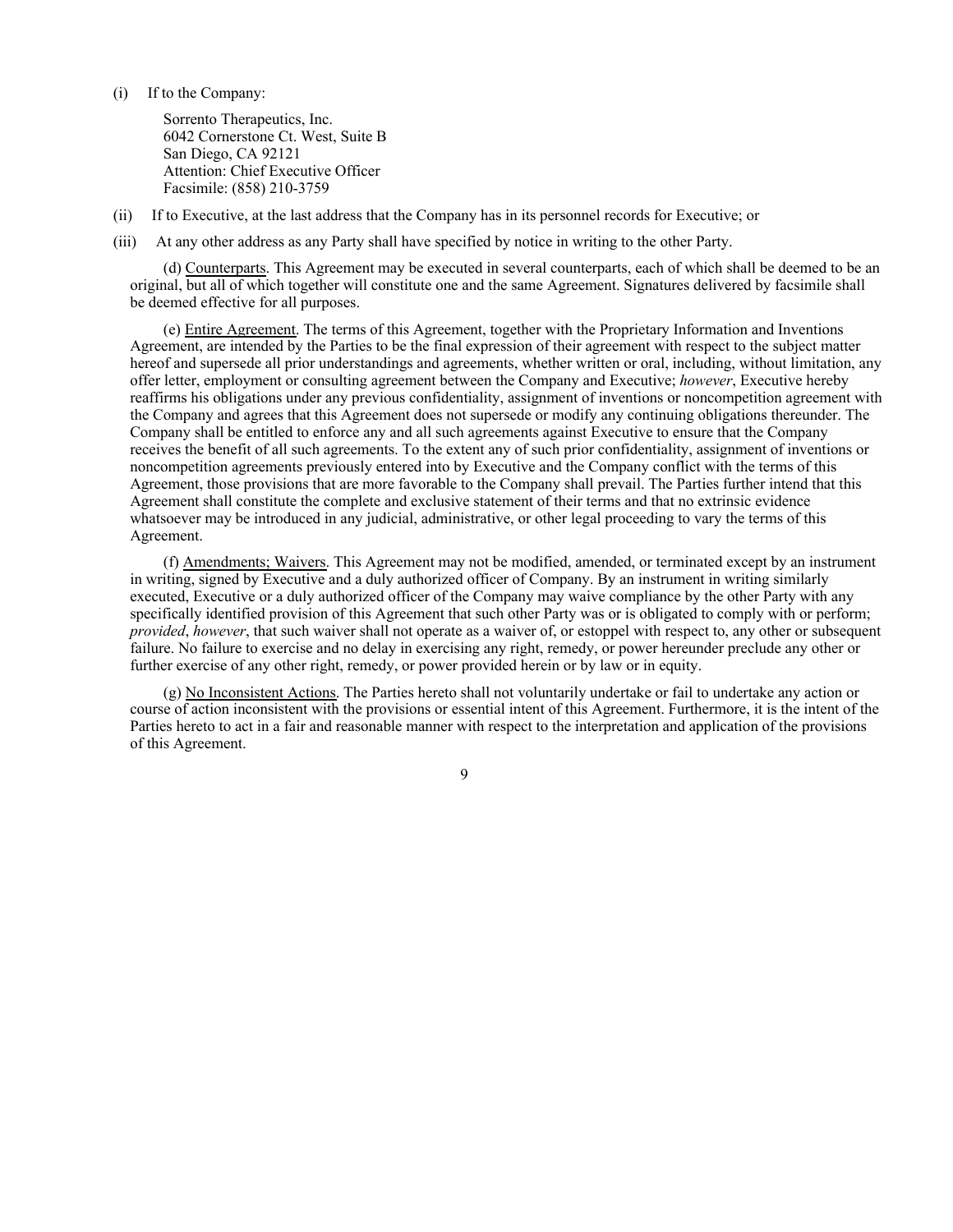(h) Construction. This Agreement shall be deemed drafted equally by both the Parties. Its language shall be construed as a whole and according to its fair meaning. Any presumption or principle that the language is to be construed against any Party shall not apply. The headings in this Agreement are only for convenience and are not intended to affect construction or interpretation. Any references to paragraphs, subparagraphs, sections or subsections are to those parts of this Agreement, unless the context clearly indicates to the contrary. Also, unless the context clearly indicates to the contrary, (i) the plural includes the singular and the singular includes the plural; (ii) "and" and "or" are each used both conjunctively and disjunctively; (iii) "any," "all," "each," or "every" means "any and all," and "each and every"; (iv) "includes" and "including" are each "without limitation"; (v) "herein," "hereof," "hereunder" and other similar compounds of the word "here" refer to the entire Agreement and not to any particular paragraph, subparagraph, section or subsection; and (vi) all pronouns and any variations thereof shall be deemed to refer to the masculine, feminine, neuter, singular or plural as the identity of the entities or persons referred to may require.

(i) Arbitration. Both Executive and the Company agree to submit any and all disputes, controversies, or claims based upon, relating to, or arising from your employment by the Company (other than workers' compensation claims) or the terms, interpretation, performance, breach, or arbitrability of this Agreement to final and binding arbitration before a single neutral arbitrator in San Diego County, California. Subject to the terms of this paragraph, the arbitration proceedings shall be initiated in accordance with, and governed by, the National Rules for the Resolution of Employment Disputes ("*Rules*") of the American Arbitration Association ("*AAA*"). The arbitrator shall be appointed by agreement of the Parties hereto or, if no agreement can be reached, by the AAA pursuant to its Rules. Notwithstanding the Rules, the Parties may take discovery in accordance with Sections 1283.05(a)-(d) of the California Code of Civil Procedure (but not subject to the restrictions of Section 1283.05(e)), and prior to the arbitration hearing the Parties may file, and the arbitrator shall rule on, pre-trial motions such as demurrers and motions for summary judgment (applying the procedural standard embodied in Rule 56 of the Federal Rules of Civil Procedure). The time for filing such motions shall be determined by the arbitrator. The arbitrator will rule on all pre-trial motions at least ten (10) business days prior to the scheduled hearing date. Arbitration may be compelled, the arbitration award shall be enforced, and judgment thereon shall be entered, pursuant to the California Arbitration Act (Code of Civil Procedure §§ 1280 et seq.). Each Party shall bear his, her or its own attorneys' fees and costs (including expert witness fees) incurred in connection with the arbitration, unless the arbitrator find that a statutory award of attorneys' fees is appropriate. The Company shall bear AAA's administrative fees and the arbitrator's fees and costs. If either Party is required to compel arbitration of a dispute governed by this paragraph, the Party prevailing in that proceeding shall be entitled to recover from the other Party reasonable costs and attorneys' fees incurred to compel arbitration. This Section 6(i) is intended to be the exclusive method for resolving any and all claims by Executive or the Company against each other for payment of damages under this Agreement or relating to Executive's employment or service; *provided*, *however*, that neither this Agreement nor the submission to arbitration shall limit Executive's or the Company's right to seek provisional relief, including without limitation injunctive relief, in any court of competent jurisdiction. Both Executive and the Company expressly waive their respective rights to a jury trial.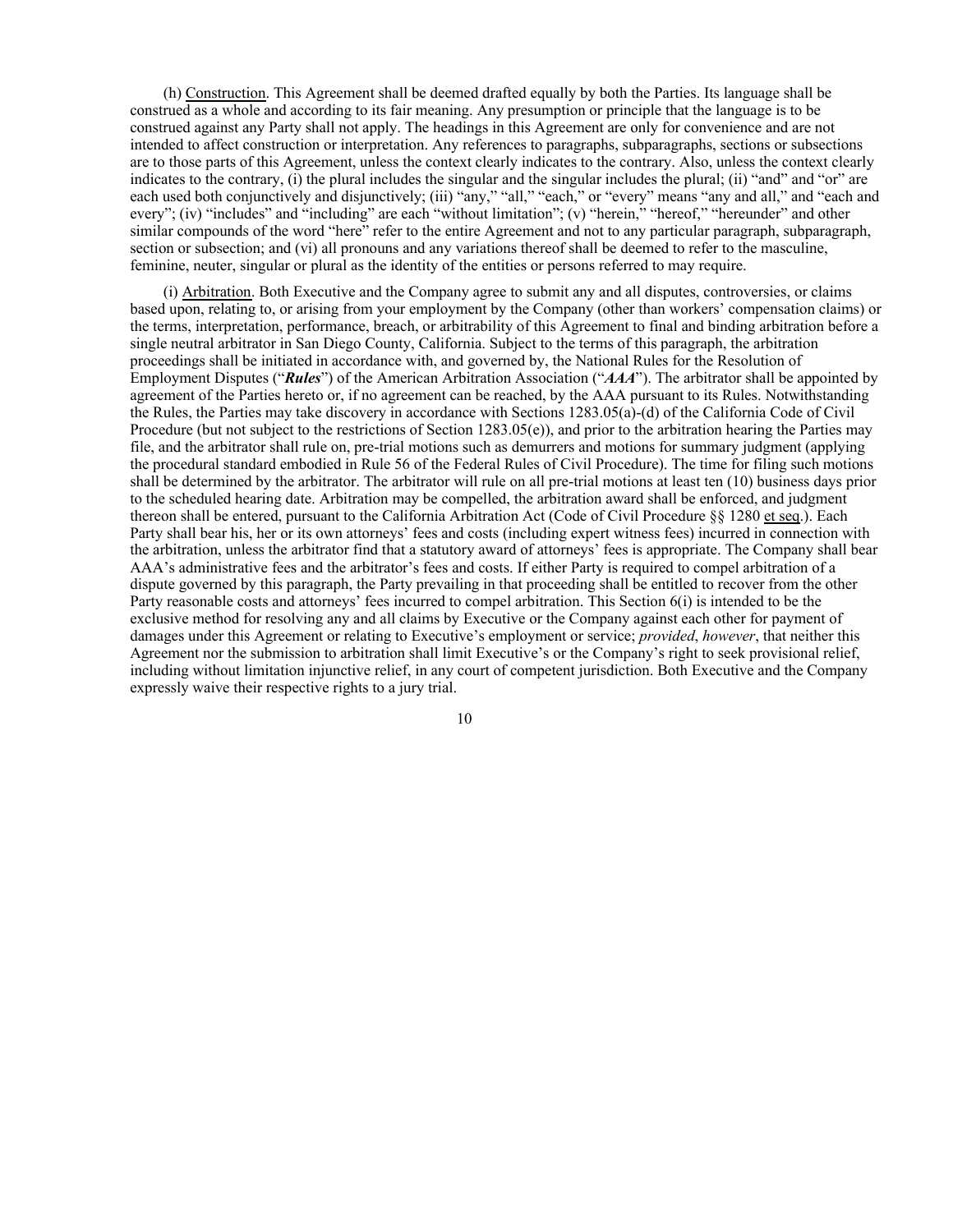(j) Enforcement. If any provision of this Agreement is held to be illegal, invalid or unenforceable under present or future laws effective during the term of this Agreement, such provision shall be fully severable; this Agreement shall be construed and enforced as if such illegal, invalid or unenforceable provision had never comprised a portion of this Agreement; and the remaining provisions of this Agreement shall remain in full force and effect and shall not be affected by the illegal, invalid or unenforceable provision or by its severance from this Agreement. Furthermore, in lieu of such illegal, invalid or unenforceable provision there shall be added automatically as part of this Agreement a provision as similar in terms to such illegal, invalid or unenforceable provision as may be possible and be legal, valid and enforceable.

(k) Withholding. The Company shall be entitled to withhold from any amounts payable under this Agreement any federal, state, local or foreign withholding or other taxes or charges which the Company is required to withhold. The Company shall be entitled to rely on an opinion of counsel if any questions as to the amount or requirement of withholding shall arise.

(l) Survival. The covenants, agreements, representations and warranties contained in or made in Sections 4 and 6, and any other provisions which by their nature require their survival, shall survive any termination of this Agreement.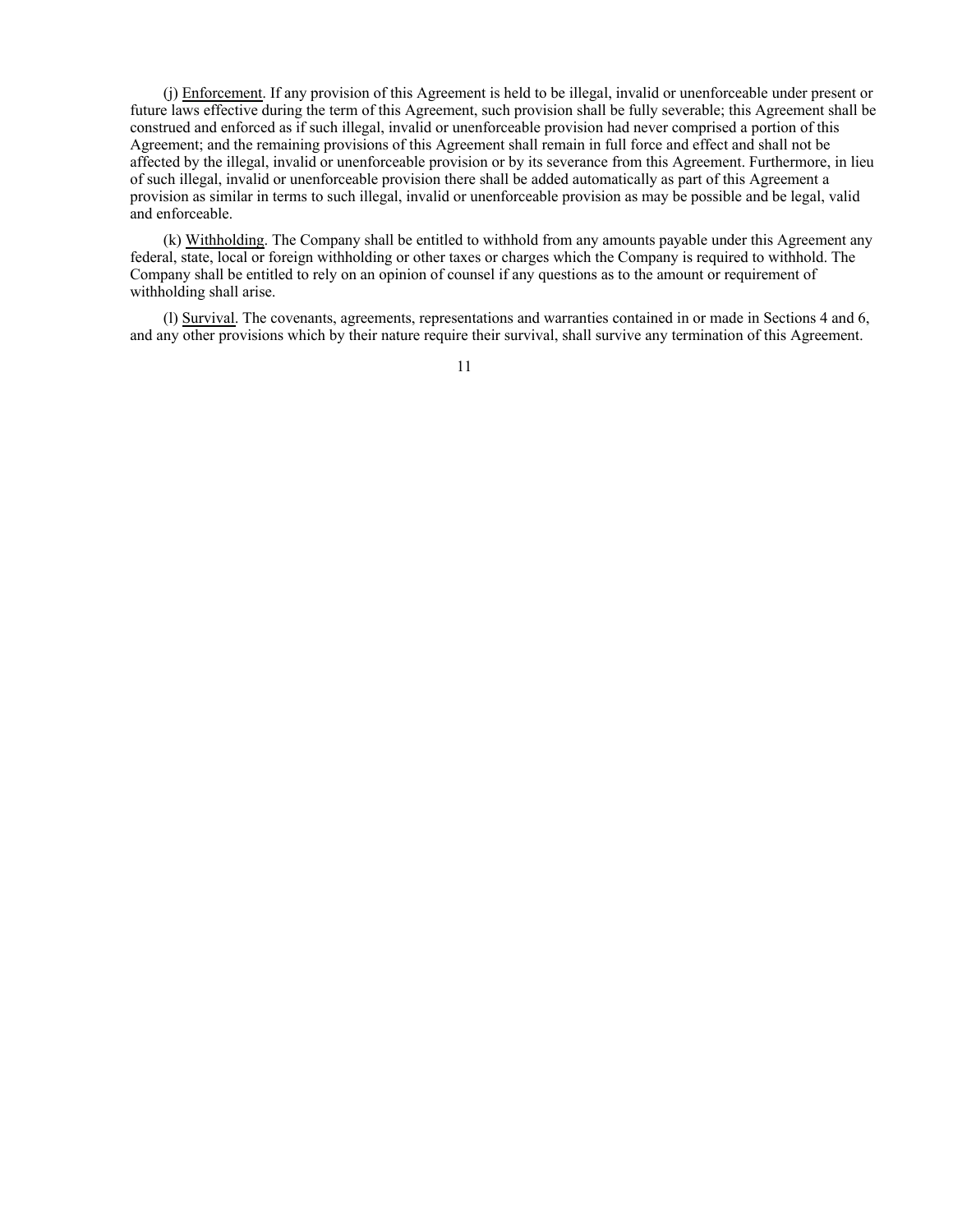#### (m) Defense and Indemnification

(i) The Company shall, to the maximum extent permitted by law, defend, indemnify and hold Executive harmless from and against any expenses, including reasonable attorney's fees, judgments, fines, settlements and other amounts actually and reasonably incurred in connection with any proceeding arising out of, or related to, Executive's employment by the Company and any payment/benefit being paid to or given to him by the Company in accordance with the Directors and Officers insurance policies then in effect.

#### (n) Section 409A.

(i) *General.* The intent of the Parties is that the payments and benefits under this Agreement comply with or be exempt from Section 409A of the Internal Revenue Code of 1986, as amended, and the regulations and guidance promulgated thereunder (collectively, "*Section 409A*") and, accordingly, to the maximum extent permitted, this Agreement shall be interpreted to be in compliance therewith.

(ii) *Separation from Service.* Notwithstanding anything in this Agreement to the contrary, any compensation or benefits payable under this Agreement that is considered nonqualified deferred compensation under Section 409A and is designated under this Agreement as payable upon Executive's termination of employment shall be payable only upon Executive's "separation from service" with the Company within the meaning of Section 409A (a "*Separation from Service*") and, except as provided below, any such compensation or benefits described in Section 4(b) shall not be paid until the fifty-fifth (55<sup>th</sup>) day following Executive's Separation from Service (the "*First Payment Date*").

(iii) *Specified Employee.* Notwithstanding anything in this Agreement to the contrary, if Executive is deemed by the Company at the time of Executive's Separation from Service to be a "specified employee" for purposes of Section 409A, to the extent delayed commencement of any portion of the benefits to which Executive is entitled under this Agreement is required in order to avoid a prohibited distribution under Section 409A, such portion of Executive's benefits shall not be provided to Executive prior to the earlier of (i) the expiration of the six-month period measured from the date of Executive's Separation from Service with the Company or (ii) the date of Executive's death. Upon the first business day following the expiration of the applicable Section 409A period, all payments deferred pursuant to the preceding sentence shall be paid in a lump sum to Executive (or Executive's estate or beneficiaries), and any remaining payments due to Executive under this Agreement shall be paid as otherwise provided herein.

(iv) *Expense Reimbursements.* To the extent that any reimbursements under this Agreement are subject to Section 409A, any such reimbursements payable to Executive shall be paid to Executive no later than December 31 of the calendar year following the calendar year in which the expense was incurred; *provided*, that Executive submits Executive's reimbursement request promptly following the date the expense is incurred, the amount of expenses reimbursed in one calendar year shall not affect the amount eligible for reimbursement in any subsequent calendar year, other than medical expenses referred to in Section 105(b) of the Code, and Executive's right to reimbursement under this Agreement will not be subject to liquidation or exchange for another benefit.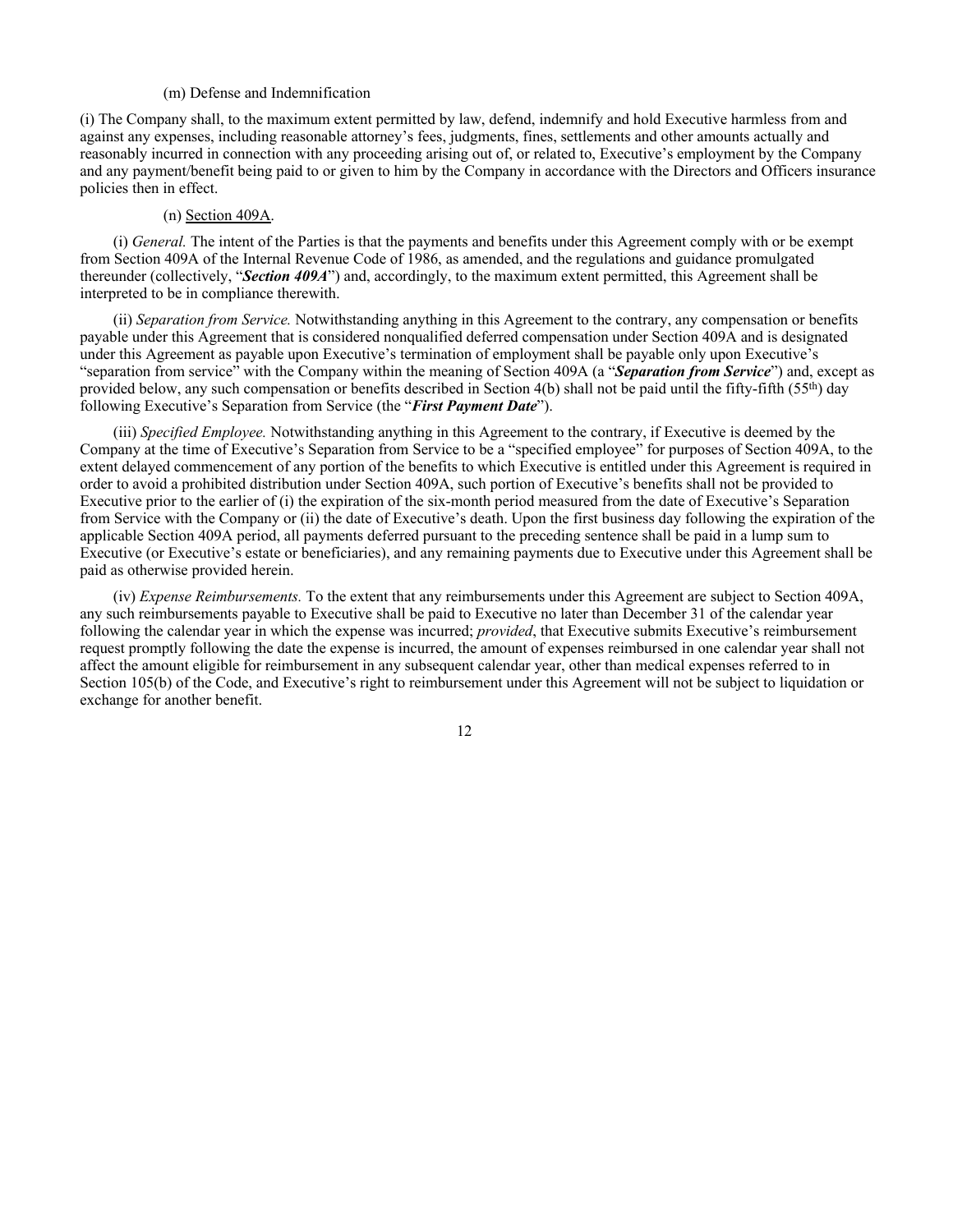(v) *Installments.* Executive's right to receive any installment payments under this Agreement, including without limitation any continuation salary payments that are payable on Company payroll dates, shall be treated as a right to receive a series of separate payments and, accordingly, each such installment payment shall at all times be considered a separate and distinct payment as permitted under Section 409A. Except as otherwise permitted under Section 409A, no payment hereunder shall be accelerated or deferred unless such acceleration or deferral would not result in additional tax or interest pursuant to Section 409A.

#### **7. Executive Acknowledgement.**

Executive acknowledges that Executive has read and understands this Agreement, is fully aware of its legal effect, has not acted in reliance upon any representations or promises made by the Company other than those contained in writing herein, and has entered into this Agreement freely based on Executive's own judgment.

#### [*Signature Page Follows*]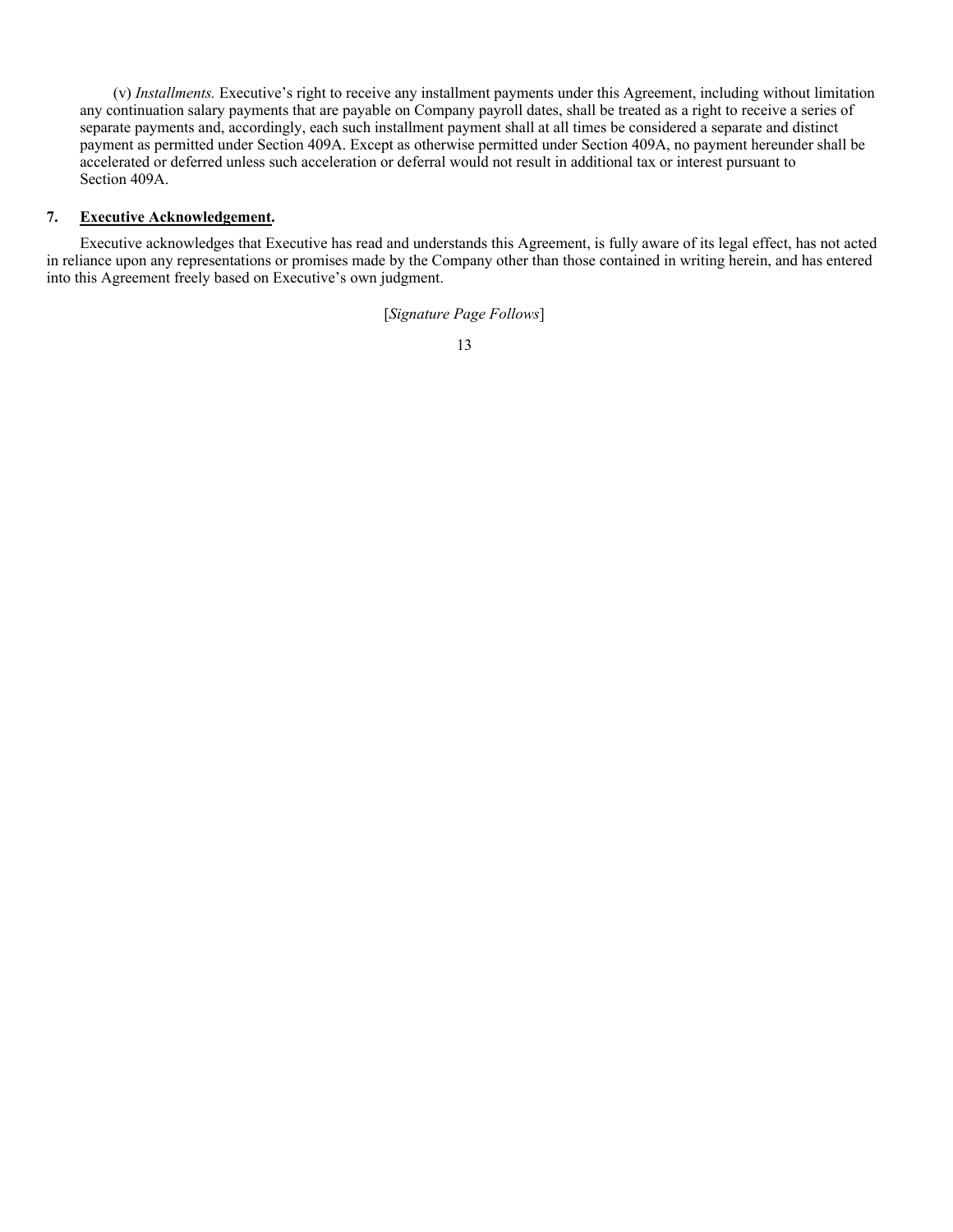IN WITNESS WHEREOF, the Parties have executed this Agreement on the date and year first above written.

### **COMPANY**

By: /s/ Henry Ji

Name: Henry Ji, Ph.D. Title: President & Chief Executive Officer

# **EXECUTIVE**

By: /s/ George Ng

Name: George Ng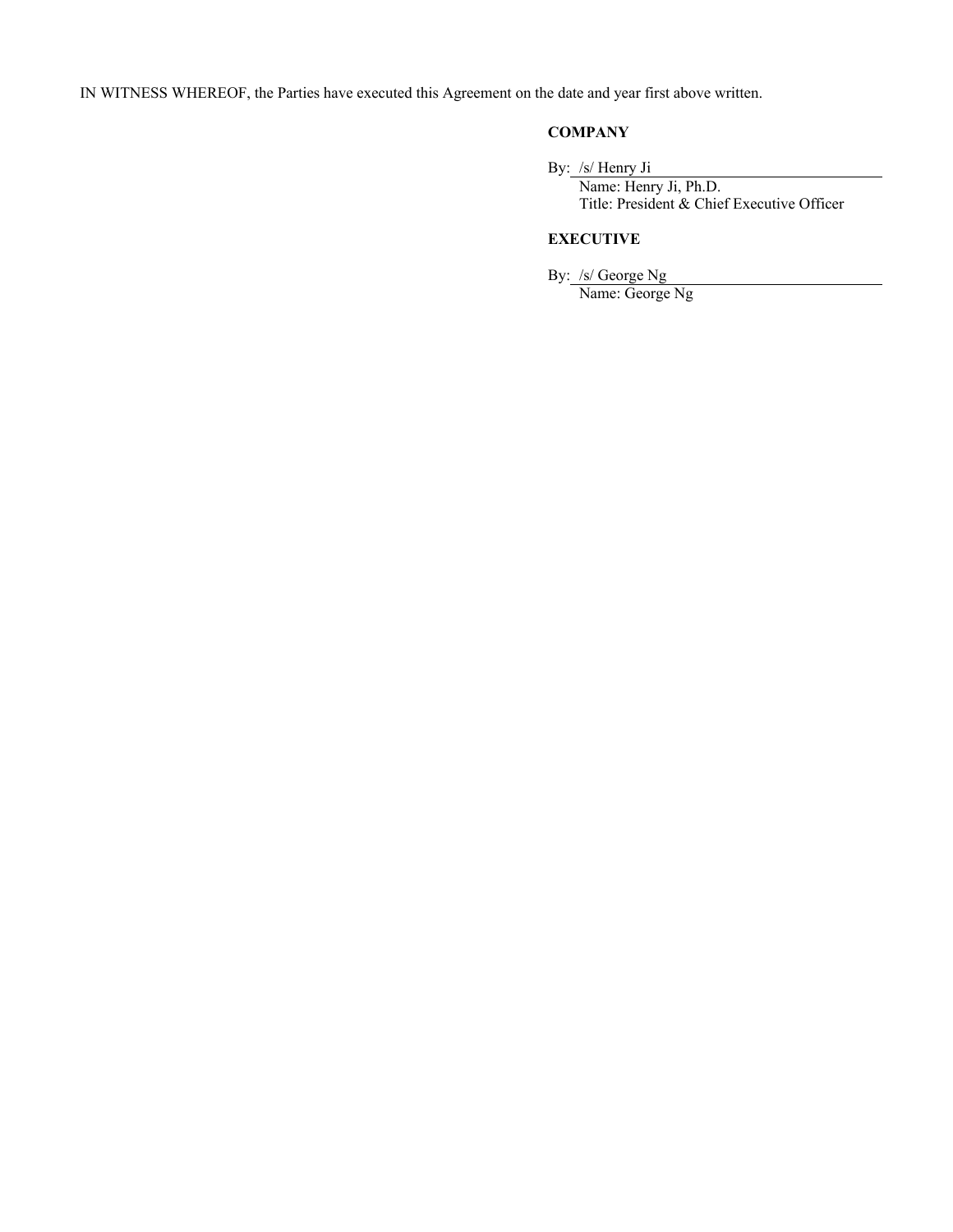# **EXHIBIT A**

# **PROPRIETARY INFORMATION AND INVENTIONS AGREEMENT**

*[Attached]* 

1159687 v1B/HN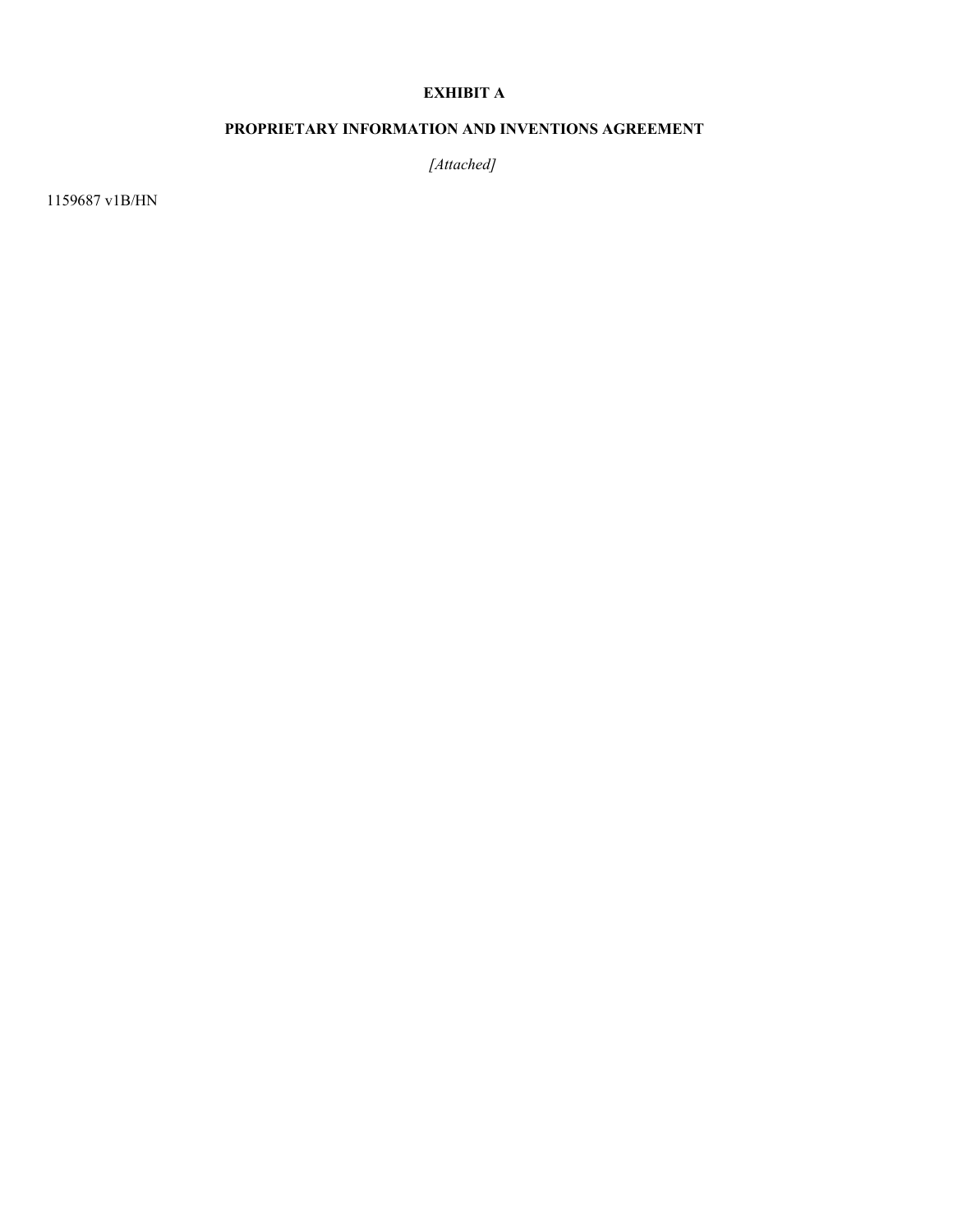#### **SORRENTO THERAPEUTICS, INC.**

#### **EMPLOYMENT AGREEMENT**

This Employment Agreement (this "*Agreement*"), dated as of October 16, 2015 (the "*Effective Date*"), is made by and between Sorrento Therapeutics, Inc., a Delaware corporation (together with any successor thereto, the "*Company*"), and Jeffrey Su (the "*Executive*") (collectively referred to herein as the "*Parties*").

WHEREAS, Executive and the Company mutually desire to set forth the terms and conditions upon which the Company will compensate Executive for his services as an employee following the Effective Date.

NOW, THEREFORE, in consideration of the foregoing and of the respective covenants and agreements set forth below, the Parties hereto agree as follows:

#### **1. Employment.**

(a) General. From and after the Effective Date, the Company shall employ Executive and Executive shall be employed by the Company, for the period and in the position set forth in this Section 1, subject to the other terms and conditions herein provided.

(b) Employment Term. The term of employment under this Agreement (the "*Term*") shall commence on the Effective Date and continue thereafter until terminated in accordance with Section 3.

(c) Position and Duties. Executive shall serve as Executive Vice President and Chief Operating Officer (an "*EVP*") of the Company with such customary responsibilities, duties and authority normally associated with such position and as may from time to time be assigned to Executive by the Chief Executive Officer (the "*CEO*"), consistent with such position. In the performance of such duties, Executive shall report to the CEO. Executive shall devote substantially all of Executive's working time and efforts to the business and affairs of the Company (which shall include service to its affiliates, if applicable) and shall not engage in outside business activities (including serving on outside boards or committees) without the consent of the CEO and the Board of Directors of the Company (the "*Board*"), provided that Executive shall be permitted to (i) manage Executive's personal, financial and legal affairs, (ii) participate in trade associations, and (iii) serve on the board of directors of not-for-profit or tax-exempt charitable organizations, in each case, subject to compliance with this Agreement and provided that such activities do not materially interfere with Executive's performance of Executive's duties and responsibilities hereunder. Executive hereby consents to serve as an officer and/or director of the Company or any subsidiary or affiliate thereof without any additional salary or compensation, if so requested by the Board. Executive agrees to observe and comply with the rules and policies of the Company as adopted by the Company from time to time, in each case as amended from time to time, and as delivered or made available to Executive (each, a "*Policy*").

#### **2. Compensation and Related Matters.**

(a) Annual Base Salary. Executive shall receive a base salary at a rate of \$400,000 per annum (such annual base salary, as it may be adjusted from time to time, the "*Annual Base Salary*"). The Annual Base Salary shall be paid in accordance with the customary payroll practices of the Company.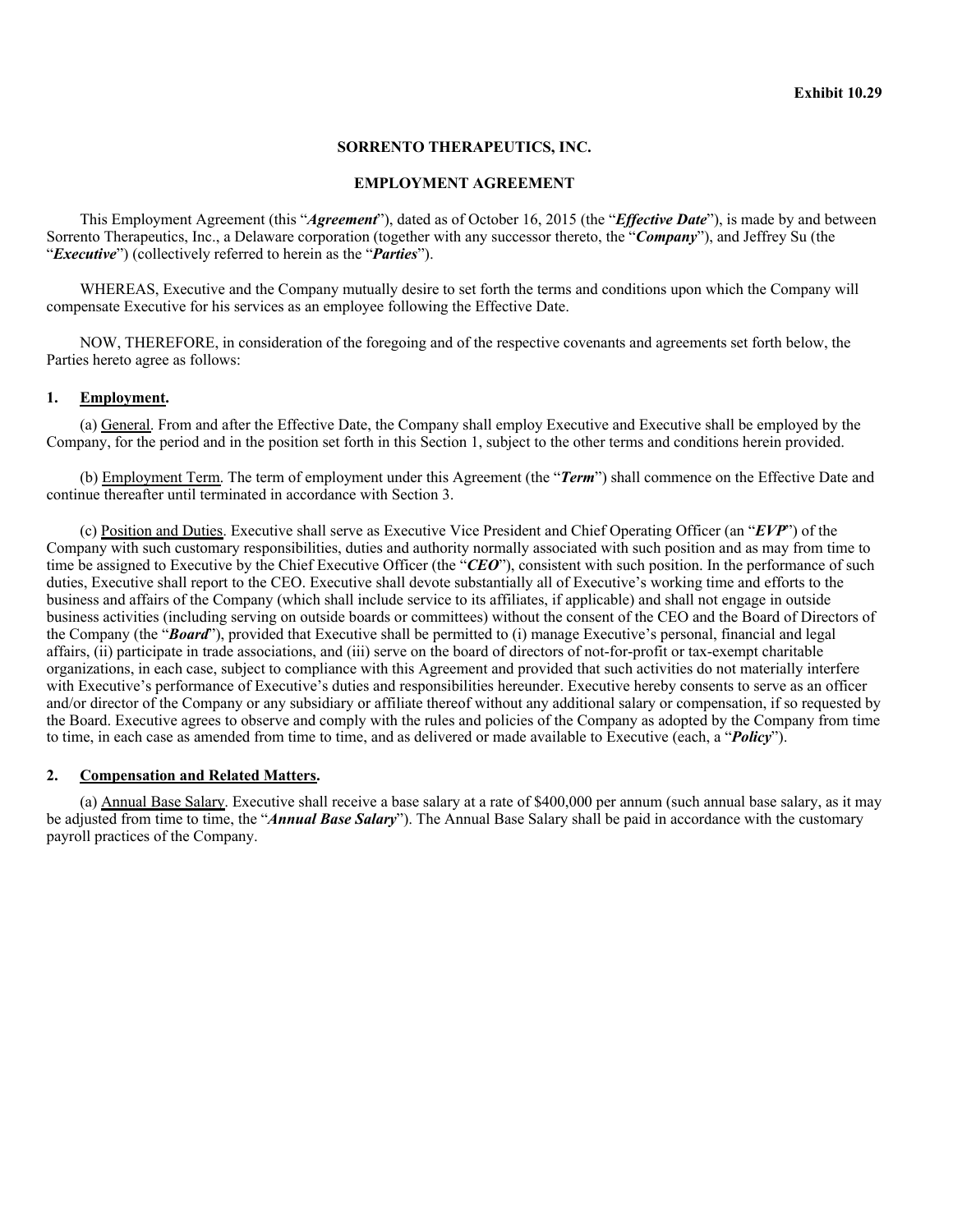(b) Annual Bonus. Executive will be eligible to participate in an annual incentive program established by the Board or an authorized committee of the Board. Any annual bonus payable under the annual incentive program, which shall be initially set at a target of 30% of the annual base salary, shall be based on the achievement of individual and Company performance goals to be determined in good faith by the Board or an authorized committee of the Board and the CEO. The payment of each annual bonus, if any, shall be subject to Executive's continued employment with the Company through the date of payment, and shall be paid between January 1st and March 15th of the calendar year following the calendar year to which it relates.

(c) Benefits. During the Term, Executive shall be eligible to participate in employee benefit plans, programs and arrangements of the Company, consistent with the terms thereof and as such plans, programs and arrangements may be amended from time to time.

(d) Vacation/PTO. During the Term, Executive shall be entitled to paid vacation/personal time off in accordance with the Company's Policies. Any vacation shall be taken at the reasonable and mutual convenience of the Company and Executive.

(e) Expenses. During the Term, the Company shall reimburse Executive for all reasonable travel and other business expenses incurred by Executive in the performance of Executive's duties to the Company in accordance with the Company's expense reimbursement Policy.

#### **3. Termination.**

The Company and Executive acknowledge that Executive's employment during the Term will be at-will, as defined under applicable law, and that Executive's employment with the Company during the Term may be terminated by the Company or Executive, as applicable, without any breach of this Agreement under the following circumstances:

#### (a) Circumstances.

(i) *Death*. Executive's employment hereunder shall terminate upon Executive's death.

(ii) *Disability*. If Executive has incurred a Disability (as defined below), the Company may terminate Executive's employment. "*Disability*" shall mean, at any time the Company or any of its affiliates sponsors a long-term disability plan for the Company's employees, "disability" as defined in such long-term disability plan for the purpose of determining a participant's eligibility for benefits; *provided*, *however*, if the long-term disability plan contains multiple definitions of disability, "*Disability*" shall refer to that definition of disability which, if Executive qualified for such disability benefits, would provide coverage for the longest period of time. The determination of whether Executive has a Disability shall be made by the person or persons required to make disability determinations under the long-term disability plan. At any time the Company does not sponsor a long-term disability plan for its employees, Disability shall mean Executive's inability to perform, with or without reasonable accommodation, the essential functions of Executive's position hereunder for a total of three months during any sixmonth period as a result of incapacity due to mental or physical illness as determined by a physician selected by the Company or its insurers and acceptable to Executive or Executive's legal representative, with such agreement as to acceptability not to be unreasonably withheld or delayed. Any refusal by Executive to submit to a medical examination for the purpose of determining Disability shall be deemed to constitute conclusive evidence of Executive's Disability.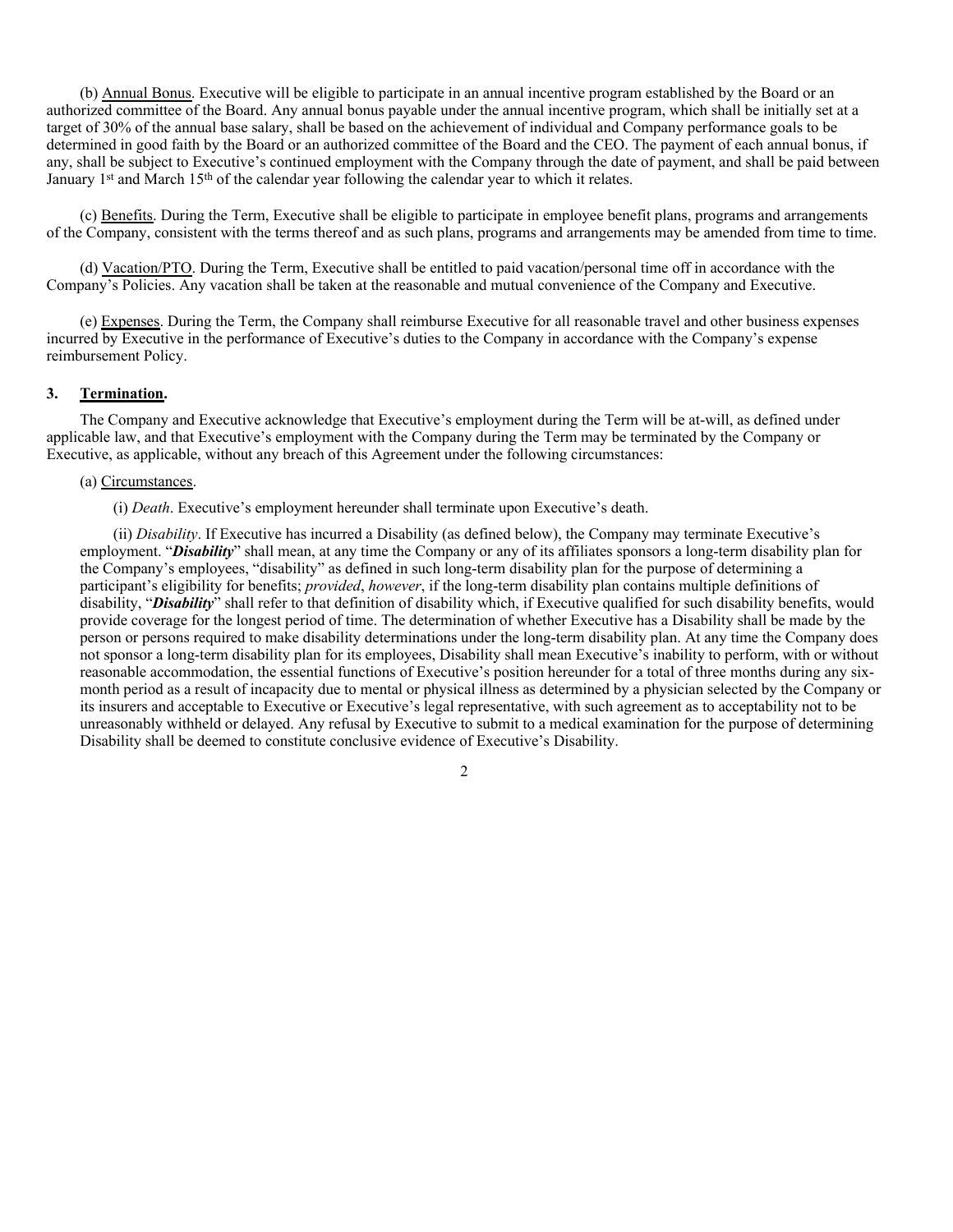(iii) *Termination by the Company*. The Company may terminate Executive's employment with or without "*Cause*" (as defined below).

(iv) *Resignation by Executive.* Executive may resign Executive's employment with the Company with or without "*Good Reason*" (as defined below).

(b) Notice of Termination. Any termination of Executive's employment by the Company or by Executive under this Section 3 (other than termination pursuant to paragraph  $(a)(i)$ ) shall be communicated by a written notice to the other Party hereto (i) indicating the specific termination provision in this Agreement relied upon, and (ii) specifying a Date of Termination (as defined below) which, if submitted by Executive, shall be at least thirty (30) days following the date of such notice (a "*Notice of Termination*"); *provided, however*, that in the event that Executive delivers a Notice of Termination to the Company, the Company may, in its sole discretion, change the Date of Termination to any date that occurs following the date of Company's receipt of such Notice of Termination and is prior to the date specified in such Notice of Termination. A Notice of Termination submitted by the Company may provide for a Date of Termination on the date Executive receives the Notice of Termination, or any date thereafter elected by the Company in its sole discretion. For purposes of this Agreement, "*Date of Termination*" shall mean (i) if Executive's employment is terminated by Executive's death, the date of Executive's death; or (ii) if Executive's employment is terminated pursuant to Section 3(a)(ii) – (iv) either the date indicated in the Notice of Termination or the date specified by the Company pursuant to this Section 3(b), whichever is earlier.

(c) Company Obligations upon Termination. Upon termination of Executive's employment pursuant to any of the circumstances listed in Section 3(a), Executive (or Executive's estate) shall be entitled to receive the sum of: (i) the portion of Executive's Annual Base Salary earned through the Date of Termination but not yet paid to Executive; (ii) any expenses owed to Executive pursuant to Section 2(e); and (iii) any amount accrued and arising from Executive's participation in, or vested benefits accrued under any employee benefit plans, programs or arrangements (collectively, the "*Company Arrangements*"), which amounts shall be payable in accordance with the terms and conditions of such employee benefit plans, programs or arrangements.

(d) Severance on Termination Without Cause or Resignation for Good Reason.

(i) *Severance*. If Executive is terminated without Cause or if Executive resigns for Good Reason, then, subject to Executive signing on or before the forty-fifth (45th) day following Executive's Separation from Service (as defined below), and not revoking, a release of claims in a form reasonably acceptable to the Company (the "*Release*"), and Executive's continued compliance with Section 4, Executive shall receive, in addition to the compensation set forth in Section 3(c), the following:

(A) an amount equal to Executive's then current Annual Base Salary, payable in accordance with the Company's standard payroll practices starting on the First Payment Date (as defined below);

(B) for the twelve (12) month period following Executive's Separation from Service (or, if earlier, the date on which the applicable continuation period under the Consolidated Omnibus Budget Reconciliation Act of 1985, as amended ("*COBRA*") expires), the Company shall arrange to provide Executive and his eligible dependents who were covered under the Company's health insurance plans as of the date of Executive's Separation from Service with health (including medical and dental) insurance benefits substantially similar to those provided to such dependents immediately prior to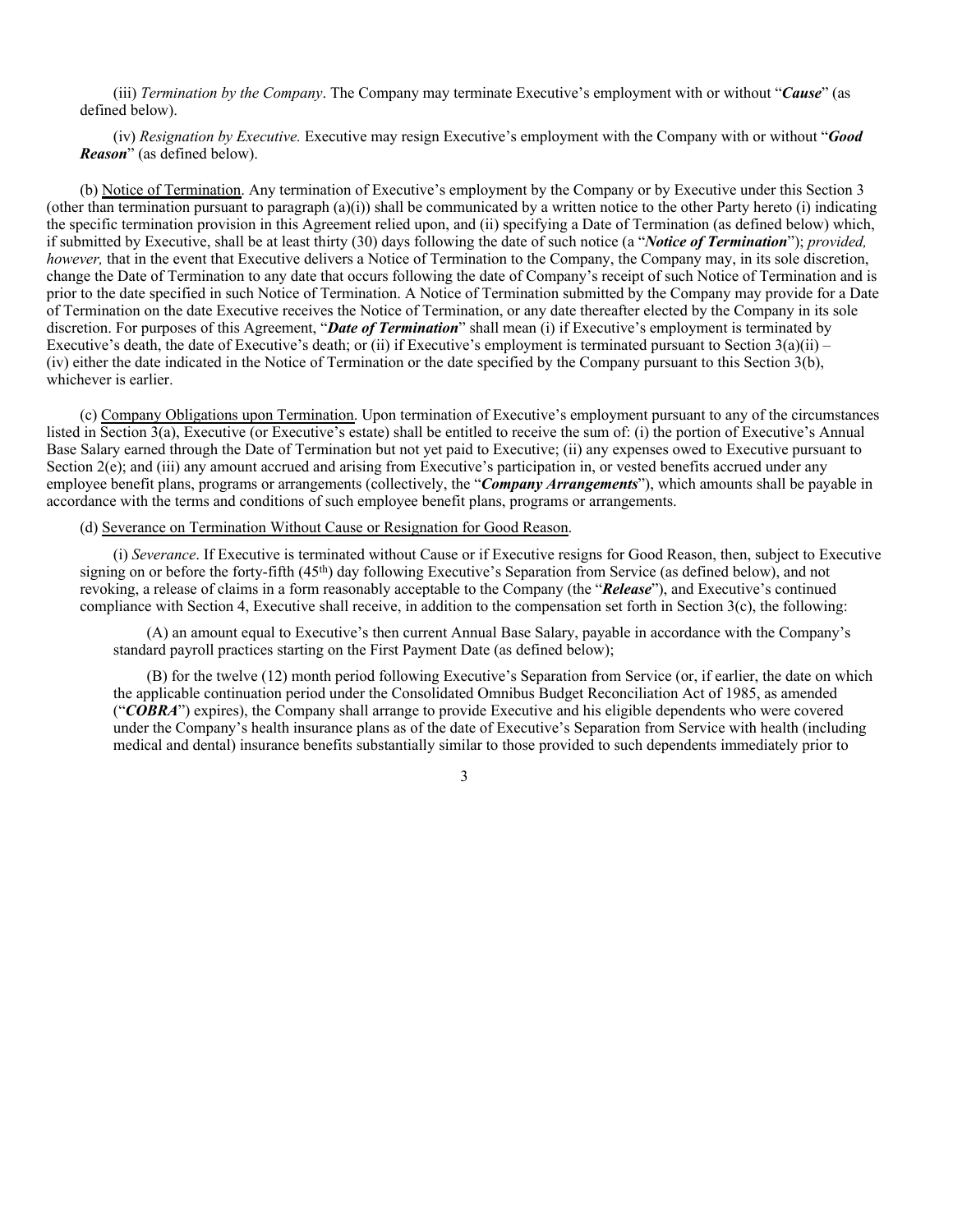the date of such Separation from Service. If the Company is not reasonably able to continue health insurance benefits coverage under the Company's insurance plans, the Company shall provide substantially equivalent coverage under other third party insurance sources. If any of the Company's health benefits are self-funded as of the date of Executive's Separation from Service, or if the Company cannot provide the foregoing benefits in a manner that exempt from Section 409A of the Code or that is otherwise compliant with applicable law (including, without limitation, Section 2716 of the Public Health Service Act), instead of providing continued health insurance benefits as set forth above, the Company shall instead pay to Executive an amount equal to twelve (12) multiplied by the monthly premium Executive would be required to pay for continuation coverage pursuant to the COBRA for his eligible dependents who were covered under the Company's health plans as of the date of Executive's Separation from Service (calculated by reference to the premium as of the date of Separation from Service), which amount shall be paid on the First Payment Date.

(ii) *Definition of Cause*. For purposes of this Agreement, the Company shall have "*Cause*" to terminate Executive's employment hereunder upon: (A) Executive's failure to (1) substantially perform his duties with the Company (other than any such failure resulting from Executive's Disability) or (2) comply with, in any material respect, any of the Company's Policies, this Agreement or the Proprietary Information and Inventions Agreement; (B) the Board's determination that Executive failed in any material respect to carry out or comply with any lawful and reasonable directive of the Board; (C) Executive's breach of a material provision of this Agreement; (D) Executive's conviction, plea of no contest, plea of *nolo contendere*, or imposition of unadjudicated probation for any felony or crime involving moral turpitude; (E) Executive's unlawful use (including being under the influence) or possession of illegal drugs on the Company's (or any of its affiliate's) premises or while performing Executive's duties and responsibilities under this Agreement; or (F) Executive's commission of an act of fraud, embezzlement, misappropriation, willful misconduct, or breach of fiduciary duty against the Company or any of its affiliates.

(iii) *Definition of Good Reason*. For the sole purpose of determining Executive's right to severance payments as described above, the Executive's resignation will be for "*Good Reason*" if the Executive resigns within ninety (90) days after any of the following events, unless Executive consents to the applicable event: (A) a decrease in Executive's Annual Base Salary or annual target bonus opportunity, other than a reduction in Executive's Annual Base Salary or annual target bonus opportunity that is implemented in connection with a contemporaneous reduction in annual base salaries affecting other senior executives of the Company, (B) a material decrease in the Executive's authority or areas of responsibility as are commensurate with such Executive's title or position (other than in connection with a corporate transaction where the Executive continues to hold the position referenced in Section 1(c) above with respect to the Company's business, substantially as such business exists prior to the date of consummation of such corporate transaction, but does not hold such position with respect to the successor corporation), or (C) the relocation of the Executive's primary office within the existing lease term for the San Diego facility to a location more than thirty-five (35) miles from either the Company's existing facility in San Diego, CA or the then current headquarters. Notwithstanding the foregoing, no Good Reason will have occurred unless and until Executive has: (1) provided the Company, within sixty (60) days of Executive's knowledge of the occurrence of the facts and circumstances underlying the Good Reason event, written-notice stating with specificity the applicable facts and circumstances underlying such finding of Good Reason; and (2) provided the Company with an opportunity to cure the same within thirty (30) days after the receipt of such notice.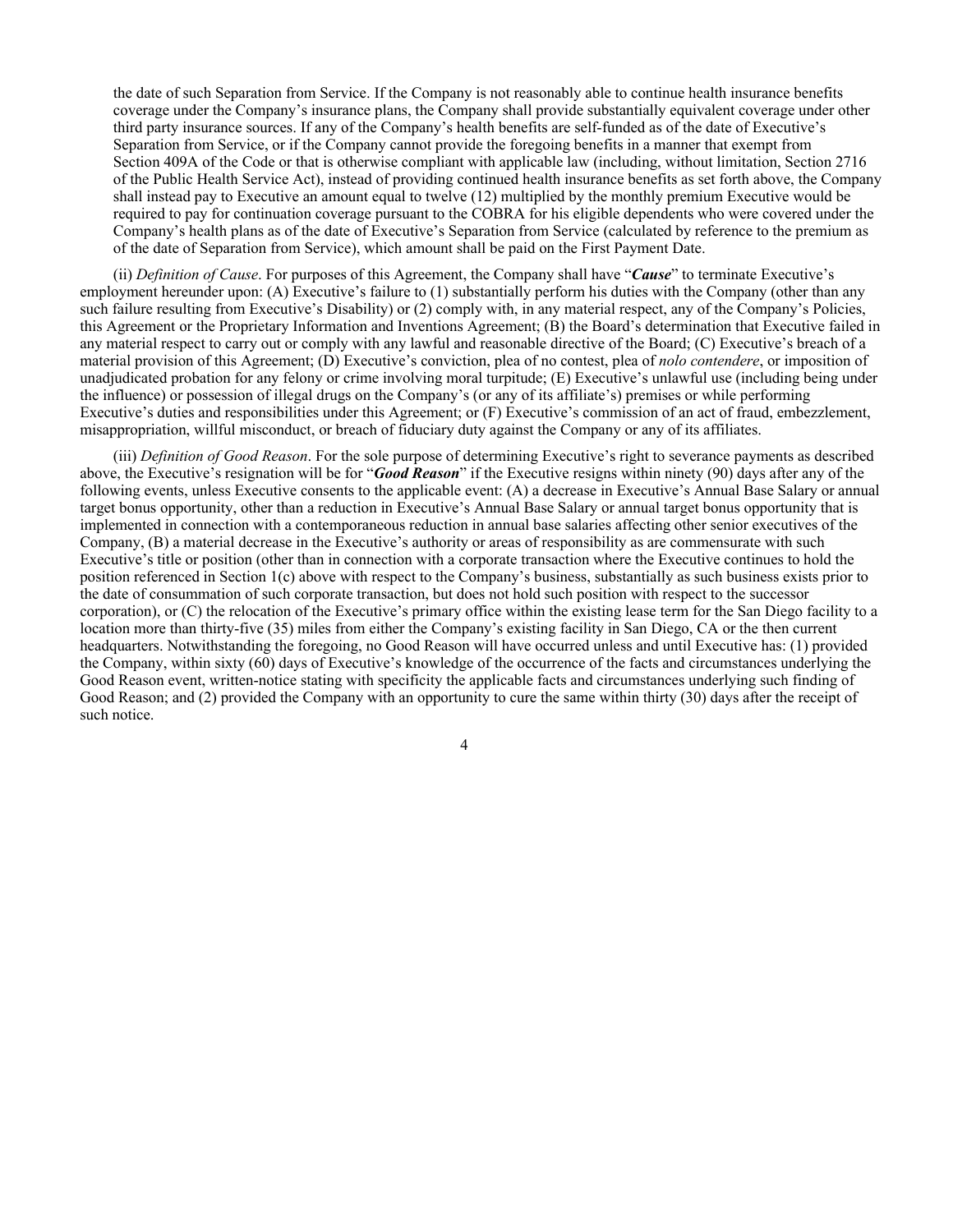(e) No Other Compensation. Except as otherwise expressly required by law (e.g., COBRA) or as specifically provided in this Section 3, all of Executive's rights to salary, severance, benefits, bonuses and other compensatory amounts hereunder (if any) shall cease upon the termination of Executive's employment hereunder. In the event that Executive's employment is terminated by the Company for any reason other than being terminated without Cause or if Executive resigns without Good Reason, Executive's sole and exclusive remedy shall be to receive the payments and benefits described in Section  $3(c)$ . Executive shall not be required to mitigate the amount of any payment provided for in this Section 3 by seeking other employment or otherwise, nor shall the amount of any payment or benefit provided for in this Section 3 be reduced by any compensation earned by Executive as the result of employment by another employer or self-employment or by retirement benefits; *provided*, *however*, that loans, advances or other amounts owed by Executive to the Company may be offset by the Company against amounts payable to Executive under this Section 3.

(f) Deemed Resignation. Upon termination of Executive's employment for any reason, Executive shall be deemed to have resigned from all offices and directorships, if any, then held with the Company or any of its affiliates.

#### **4. Restrictive Covenants.**

(a) General. Executive acknowledges that the Company has provided and, during the Term, the Company from time to time will continue to provide Executive with, access to its proprietary information. Ancillary to the rights provided to Executive as set forth in this Agreement and the Company's provision of Confidential Information, and Executive's agreements regarding the use of same, in order to protect the value of any Confidential Information, the Company and Executive agree to the following provisions (A) against unfair competition, (B) respecting Executive's use of proprietary information and the protection of such information, and (C) the ownership of inventions developed by Executive in the course of Executive's engagement or employment by or relationship with the Company, which Executive acknowledges represent a fair balance of the Company's rights to protect its business and Executive's right to pursue employment.

#### (b) Noncompetition; Nonsolicitation.

(i) *Noncompetition.* Executive shall not, at any time during the Term, directly or indirectly engage in, have any equity interest in, interview for a potential employment or consulting relationship with or manage, provide services to or operate any person, firm, corporation, partnership or business (whether as director, officer, employee, agent, representative, partner, security holder, consultant or otherwise) that engages in any business which competes with any portion of the Business (as defined below) of the Company anywhere in the world. Nothing herein shall prohibit Executive from being a passive owner of not more than two percent (2%) of the outstanding equity interest in any entity that is publicly traded, so long as Executive has no active participation in the business of such entity.

(ii) *Nonsolicitation*. Executive shall not, at any time during the Restriction Period (as defined below), directly or indirectly, recruit or otherwise solicit or induce any customer, subscriber or supplier of the Company to (A) terminate or reduce its arrangement or business with the Company, or (B) to otherwise change its relationship with the Company. Executive shall not, at any time during the Restriction Period, directly or indirectly, either for Executive or for any other person or entity, (x) solicit any employee or independent contractor of the Company to terminate his or her employment or arrangement with the Company, or (y) employ any such individual during his or her employment or engagement with the Company and for a period of twelve months after such individual terminates his or her employment or engagement with the Company.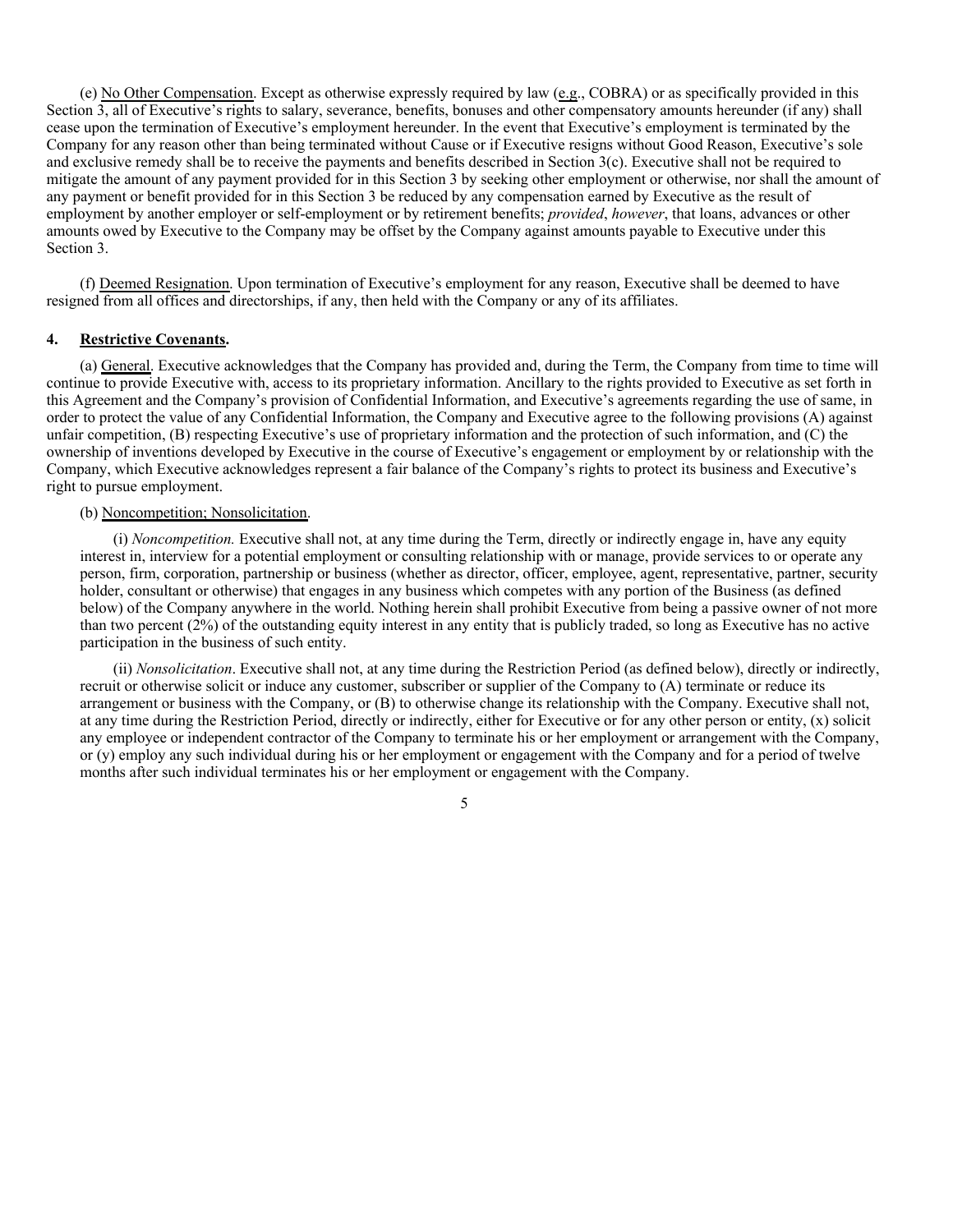(iii) *Blue Penciling*. In the event the terms of this Section 4(b) shall be determined by any court of competent jurisdiction to be unenforceable by reason of its extending for too great a period of time or over too great a geographical area or by reason of its being too extensive in any other respect, it will be interpreted to extend only over the maximum period of time for which it may be enforceable, over the maximum geographical area as to which it may be enforceable, or to the maximum extent in all other respects as to which it may be enforceable, all as determined by such court in such action.

(c) Proprietary Information and Inventions Agreement. Executive and the Company have executed the Company's standard Proprietary Information and Inventions Agreement, which agreement is attached hereto as **Exhibit A** and incorporated herein by reference (the "*Proprietary Information and Inventions Agreement*"). Executive agrees to perform each and every obligation of his therein contained.

(d) Return of Property. Upon termination of Executive's employment with the Company for any reason, Executive will promptly deliver to the Company all correspondence, drawings, manuals, letters, notes, notebooks, reports, programs, plans, proposals, financial documents, or any other documents or property concerning the Company's customers, business plans, marketing strategies, products, property or processes.

(e) Non-Disparagement. Each Party (which, in the case of the Company, shall mean its officers and the members of the Board) agrees, during the Term and following the Date of Termination, to refrain from Disparaging (as defined below) the other Party and its affiliates, including, in the case of the Company, any of its services, technologies or practices, or any of its directors, officers, agents, representatives or stockholders, either orally or in writing. Nothing in this paragraph shall preclude any Party from making truthful statements that are reasonably necessary to comply with applicable law, regulation or legal process, or to defend or enforce a Party's rights under this Agreement. For purposes of this Agreement, "*Disparaging*" means remarks, comments or statements, whether written or oral, that impugn the character, integrity, reputation or abilities of the person or entity being disparaged.

(f) Definitions. As used in this Section 4, (i) the term "*Company*" shall include the Company and its direct and indirect parents and subsidiaries; (ii) the term "*Business*" shall mean the business of the Company, as such business may be expanded or altered by the Company during the Term; and (iii) the term "*Restriction Period*" shall mean the period beginning on the Effective Date and ending on the date that is twelve (12) months following the Date of Termination.

(g) Rights and Remedies Upon Breach. It is recognized and acknowledged by Executive that a breach of the covenants contained in this Section 4 will cause irreparable damage to Company and its goodwill, the exact amount of which will be difficult or impossible to ascertain, and that the remedies at law for any such breach will be inadequate. Accordingly, Executive agrees that in the event of a breach of any of the covenants contained in this Section 4, in addition to any other remedy which may be available at law or in equity, the Company will be entitled to specific performance and injunctive relief. In addition, in the event Executive breaches any of the provisions of this Section 4, the Company shall be entitled to immediately cease all payments under Section 3(d) above.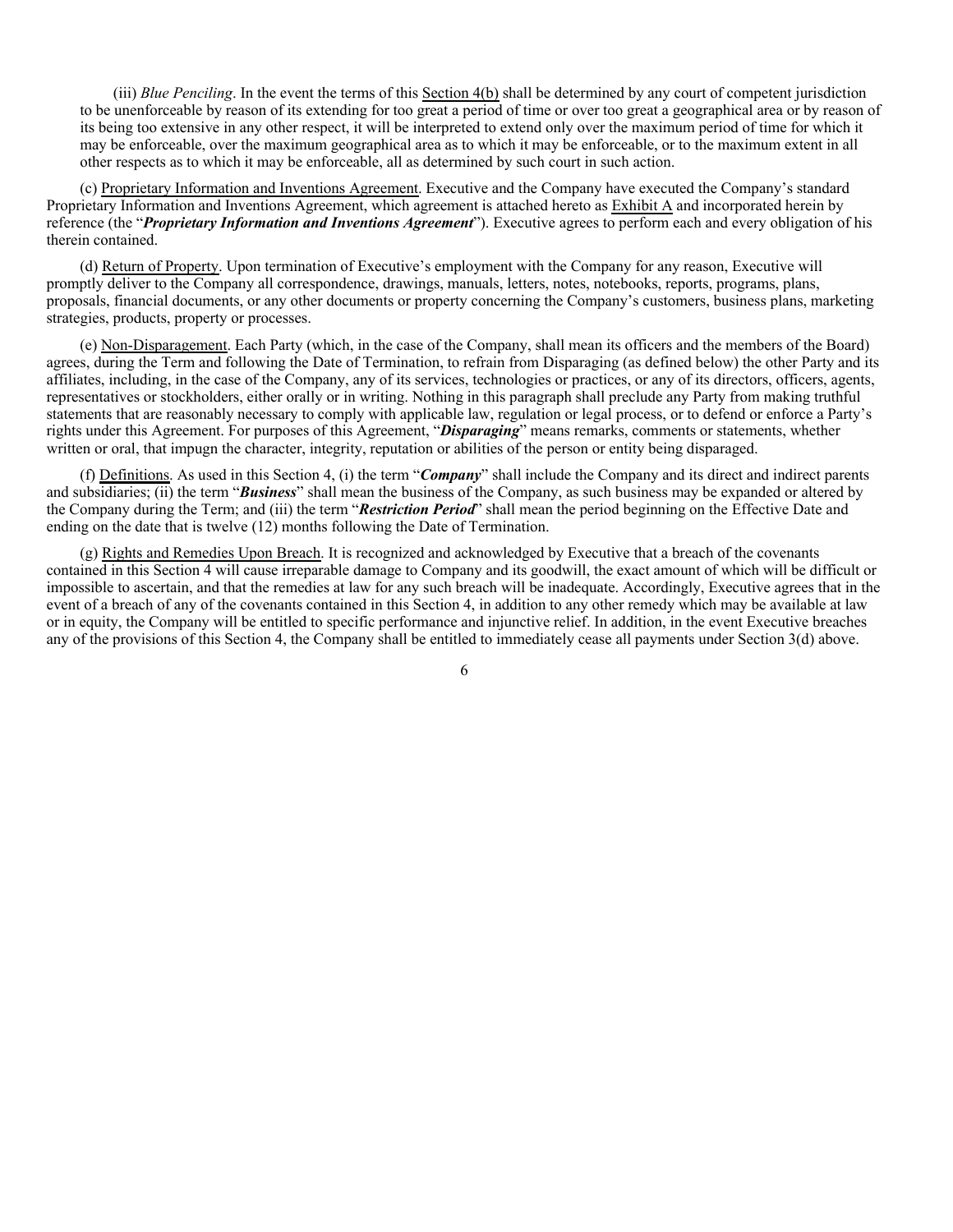(h) Acknowledgment by Executive. Executive has carefully read and considered the provisions of this Section 4, and, having done so, agrees that the restrictions set forth in this Section 4, including, but not limited to, the Restriction Period, are fair and reasonable and are reasonably required for the protection of the interests of the Company and its parent or subsidiary corporations, officers, directors, shareholders, and other employees.

### **5. Assignment and Successors.**

The Company may assign its rights and obligations under this Agreement to any affiliate or to any successor to all or substantially all of the business or the assets of the Company (by merger or otherwise), and may assign or encumber this Agreement and its rights hereunder as security for indebtedness of the Company and its affiliates. This Agreement shall be binding upon and inure to the benefit of the Company, Executive and their respective successors, assigns, personnel and legal representatives, executors, administrators, heirs, distributees, devisees, and legatees, as applicable. None of Executive's rights or obligations may be assigned or transferred by Executive, other than Executive's rights to payments hereunder, which may be transferred only by will or operation of law. Notwithstanding the foregoing, Executive shall be entitled, to the extent permitted under applicable law and applicable Company Arrangements, to select and change a beneficiary or beneficiaries to receive compensation hereunder following Executive's death by giving written notice thereof to the Company.

#### **6. Miscellaneous Provisions.**

(a) Governing Law; Venue. This Agreement shall be governed, construed, interpreted and enforced in accordance with its express terms, and otherwise in accordance with the substantive laws of the State of California without reference to the principles of conflicts of law of the State of California or any other jurisdiction, and where applicable, the laws of the United States. Any suit brought hereon shall be brought in the state or federal courts sitting in San Diego, California, the Parties hereby waiving any claim or defense that such forum is not convenient or proper. Each Party hereby agrees that any such court shall have in personam jurisdiction over it and consents to service of process in any manner authorized by California law.

(b) Validity. The invalidity or unenforceability of any provision or provisions of this Agreement shall not affect the validity or enforceability of any other provision of this Agreement, which shall remain in full force and effect.

(c) Notices. Any notice, request, claim, demand, document and other communication hereunder to any Party shall be effective upon receipt (or refusal of receipt) and shall be in writing and delivered personally or sent by facsimile or certified or registered mail, postage prepaid, as follows:

(i) If to the Company:

Sorrento Therapeutics, Inc. 9380 Judicial Drive San Diego, CA 92121 Attention: Chief Executive Officer Facsimile: (858) 210-3759

(ii) If to Executive, at the last address that the Company has in its personnel records for Executive; or

7

(iii) At any other address as any Party shall have specified by notice in writing to the other Party.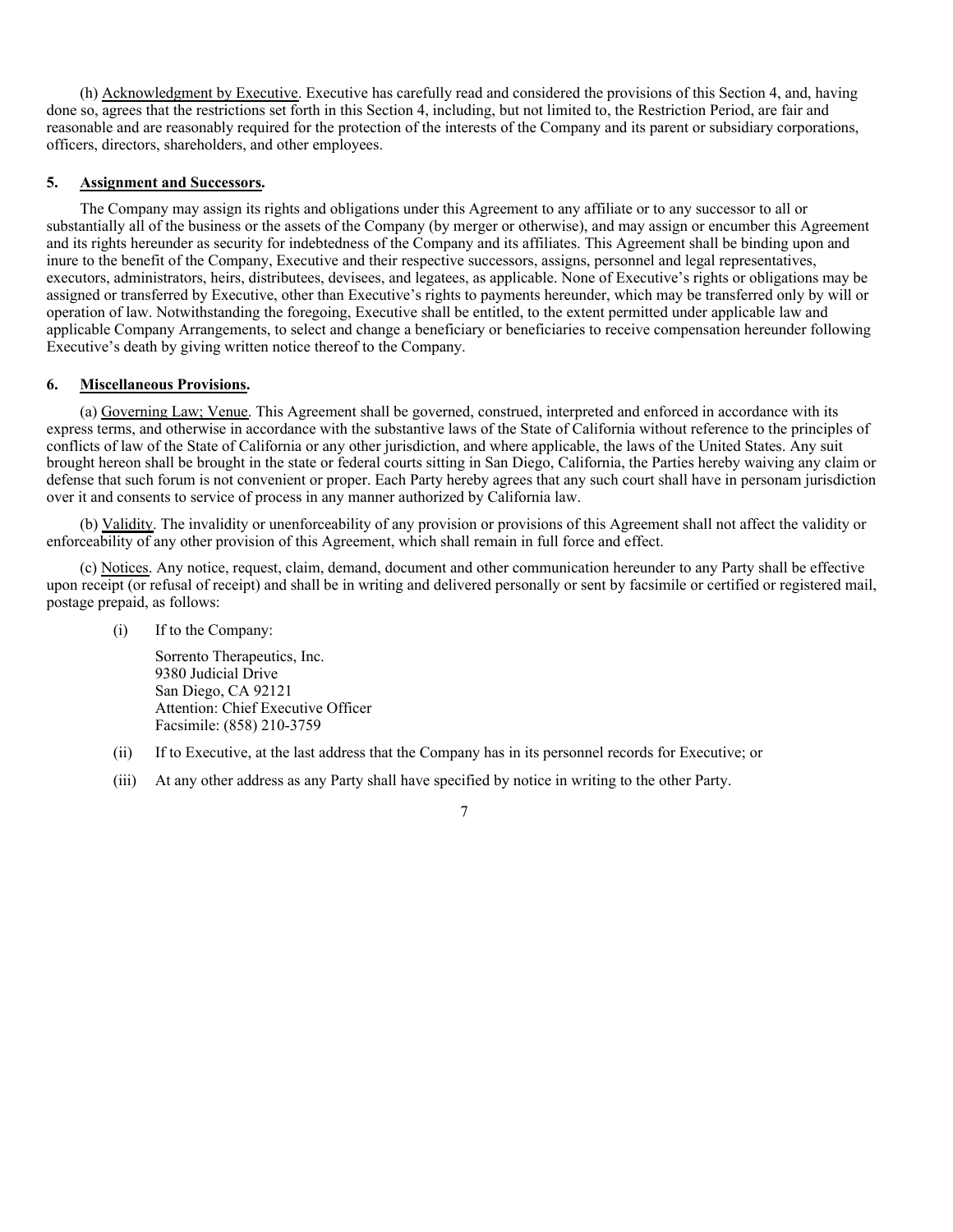(d) Counterparts. This Agreement may be executed in several counterparts, each of which shall be deemed to be an original, but all of which together will constitute one and the same Agreement. Signatures delivered by facsimile shall be deemed effective for all purposes.

(e) Entire Agreement. The terms of this Agreement, together with the Proprietary Information and Inventions Agreement, are intended by the Parties to be the final expression of their agreement with respect to the subject matter hereof and supersede all prior understandings and agreements, whether written or oral, including, without limitation, any offer letter, employment or consulting agreement between the Company and Executive; *however*, Executive hereby reaffirms his obligations under any previous confidentiality, assignment of inventions or noncompetition agreement with the Company and agrees that this Agreement does not supersede or modify any continuing obligations thereunder. The Company shall be entitled to enforce any and all such agreements against Executive to ensure that the Company receives the benefit of all such agreements. To the extent any of such prior confidentiality, assignment of inventions or noncompetition agreements previously entered into by Executive and the Company conflict with the terms of this Agreement, those provisions that are more favorable to the Company shall prevail. The Parties further intend that this Agreement shall constitute the complete and exclusive statement of their terms and that no extrinsic evidence whatsoever may be introduced in any judicial, administrative, or other legal proceeding to vary the terms of this Agreement.

(f) Amendments; Waivers. This Agreement may not be modified, amended, or terminated except by an instrument in writing, signed by Executive and a duly authorized officer of Company. By an instrument in writing similarly executed, Executive or a duly authorized officer of the Company may waive compliance by the other Party with any specifically identified provision of this Agreement that such other Party was or is obligated to comply with or perform; *provided*, *however*, that such waiver shall not operate as a waiver of, or estoppel with respect to, any other or subsequent failure. No failure to exercise and no delay in exercising any right, remedy, or power hereunder preclude any other or further exercise of any other right, remedy, or power provided herein or by law or in equity.

(g) No Inconsistent Actions. The Parties hereto shall not voluntarily undertake or fail to undertake any action or course of action inconsistent with the provisions or essential intent of this Agreement. Furthermore, it is the intent of the Parties hereto to act in a fair and reasonable manner with respect to the interpretation and application of the provisions of this Agreement.

(h) Construction. This Agreement shall be deemed drafted equally by both the Parties. Its language shall be construed as a whole and according to its fair meaning. Any presumption or principle that the language is to be construed against any Party shall not apply. The headings in this Agreement are only for convenience and are not intended to affect construction or interpretation. Any references to paragraphs, subparagraphs, sections or subsections are to those parts of this Agreement, unless the context clearly indicates to the contrary. Also, unless the context clearly indicates to the contrary, (i) the plural includes the singular and the singular includes the plural; (ii) "and" and "or" are each used both conjunctively and disjunctively; (iii) "any," "all," "each," or "every" means "any and all," and "each and every"; (iv) "includes" and "including" are each "without limitation"; (v) "herein," "hereof," "hereunder" and other similar compounds of the word "here" refer to the entire Agreement and not to any particular paragraph, subparagraph, section or subsection; and (vi) all pronouns and any variations thereof shall be deemed to refer to the masculine, feminine, neuter, singular or plural as the identity of the entities or persons referred to may require.

(i) Arbitration. Both Executive and the Company agree to submit any and all disputes, controversies, or claims based upon, relating to, or arising from your employment by the Company (other than workers' compensation claims) or the terms, interpretation, performance, breach, or arbitrability of this Agreement to final and binding arbitration before a single neutral arbitrator in San Diego County,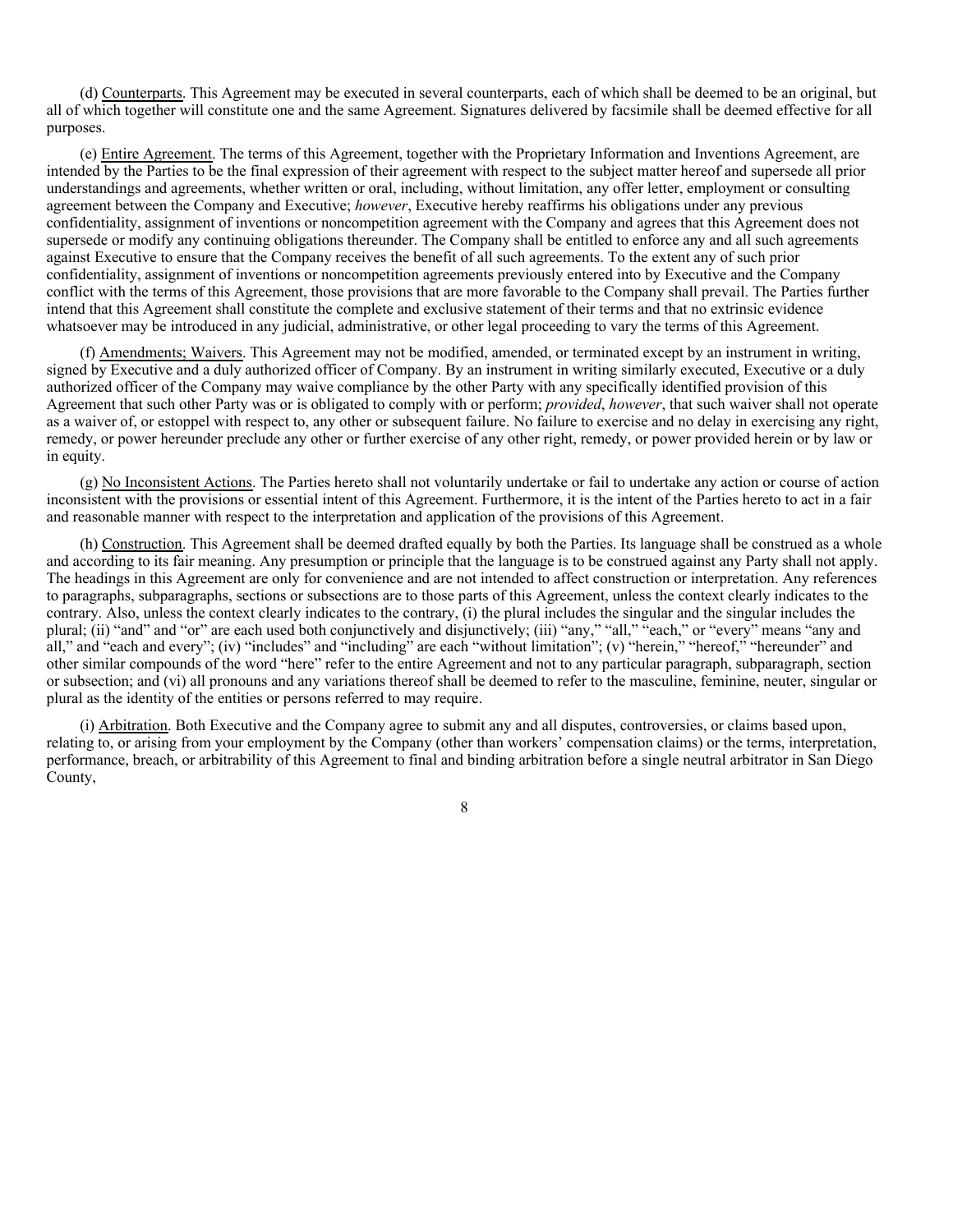California. Subject to the terms of this paragraph, the arbitration proceedings shall be initiated in accordance with, and governed by, the National Rules for the Resolution of Employment Disputes ("*Rules*") of the American Arbitration Association ("*AAA*"). The arbitrator shall be appointed by agreement of the Parties hereto or, if no agreement can be reached, by the AAA pursuant to its Rules. Notwithstanding the Rules, the Parties may take discovery in accordance with Sections 1283.05(a)-(d) of the California Code of Civil Procedure (but not subject to the restrictions of Section 1283.05(e)), and prior to the arbitration hearing the Parties may file, and the arbitrator shall rule on, pre-trial motions such as demurrers and motions for summary judgment (applying the procedural standard embodied in Rule 56 of the Federal Rules of Civil Procedure). The time for filing such motions shall be determined by the arbitrator. The arbitrator will rule on all pre-trial motions at least ten (10) business days prior to the scheduled hearing date. Arbitration may be compelled, the arbitration award shall be enforced, and judgment thereon shall be entered, pursuant to the California Arbitration Act (Code of Civil Procedure §§ 1280 et seq.). Each Party shall bear his, her or its own attorneys' fees and costs (including expert witness fees) incurred in connection with the arbitration, unless the arbitrator find that a statutory award of attorneys' fees is appropriate. The Company shall bear AAA's administrative fees and the arbitrator's fees and costs. If either Party is required to compel arbitration of a dispute governed by this paragraph, the Party prevailing in that proceeding shall be entitled to recover from the other Party reasonable costs and attorneys' fees incurred to compel arbitration. This Section 6(i) is intended to be the exclusive method for resolving any and all claims by Executive or the Company against each other for payment of damages under this Agreement or relating to Executive's employment or service; *provided*, *however*, that neither this Agreement nor the submission to arbitration shall limit Executive's or the Company's right to seek provisional relief, including without limitation injunctive relief, in any court of competent jurisdiction. Both Executive and the Company expressly waive their respective rights to a jury trial.

(j) Enforcement. If any provision of this Agreement is held to be illegal, invalid or unenforceable under present or future laws effective during the term of this Agreement, such provision shall be fully severable; this Agreement shall be construed and enforced as if such illegal, invalid or unenforceable provision had never comprised a portion of this Agreement; and the remaining provisions of this Agreement shall remain in full force and effect and shall not be affected by the illegal, invalid or unenforceable provision or by its severance from this Agreement. Furthermore, in lieu of such illegal, invalid or unenforceable provision there shall be added automatically as part of this Agreement a provision as similar in terms to such illegal, invalid or unenforceable provision as may be possible and be legal, valid and enforceable.

(k) Withholding. The Company shall be entitled to withhold from any amounts payable under this Agreement any federal, state, local or foreign withholding or other taxes or charges which the Company is required to withhold. The Company shall be entitled to rely on an opinion of counsel if any questions as to the amount or requirement of withholding shall arise.

(l) Survival. The covenants, agreements, representations and warranties contained in or made in Sections 4 and 6 shall survive any termination of this Agreement.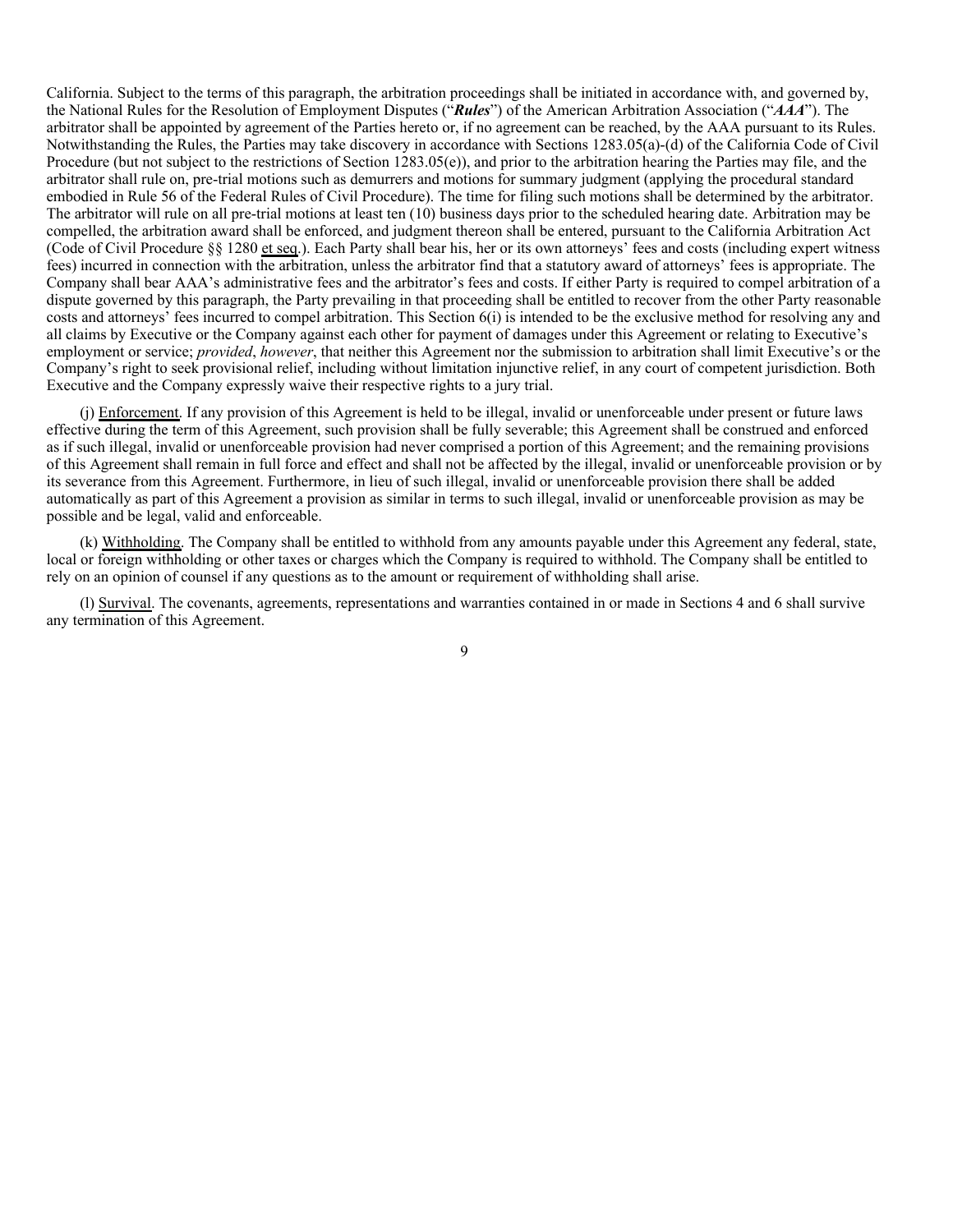#### (m) Section 409A.

(i) *General.* The intent of the Parties is that the payments and benefits under this Agreement comply with or be exempt from Section 409A of the Internal Revenue Code of 1986, as amended, and the regulations and guidance promulgated thereunder (collectively, "*Section 409A*") and, accordingly, to the maximum extent permitted, this Agreement shall be interpreted to be in compliance therewith.

(ii) *Separation from Service.* Notwithstanding anything in this Agreement to the contrary, any compensation or benefits payable under this Agreement that is considered nonqualified deferred compensation under Section 409A and is designated under this Agreement as payable upon Executive's termination of employment shall be payable only upon Executive's "separation from service" with the Company within the meaning of Section 409A (a "*Separation from Service*") and, except as provided below, any such compensation or benefits described in Section 4(b) shall not be paid until the fifty-fifth (55th) day following Executive's Separation from Service (the "*First Payment Date*").

(iii) *Specified Employee.* Notwithstanding anything in this Agreement to the contrary, if Executive is deemed by the Company at the time of Executive's Separation from Service to be a "specified employee" for purposes of Section 409A, to the extent delayed commencement of any portion of the benefits to which Executive is entitled under this Agreement is required in order to avoid a prohibited distribution under Section 409A, such portion of Executive's benefits shall not be provided to Executive prior to the earlier of (i) the expiration of the six-month period measured from the date of Executive's Separation from Service with the Company or (ii) the date of Executive's death. Upon the first business day following the expiration of the applicable Section 409A period, all payments deferred pursuant to the preceding sentence shall be paid in a lump sum to Executive (or Executive's estate or beneficiaries), and any remaining payments due to Executive under this Agreement shall be paid as otherwise provided herein.

(iv) *Expense Reimbursements.* To the extent that any reimbursements under this Agreement are subject to Section 409A, any such reimbursements payable to Executive shall be paid to Executive no later than December 31 of the calendar year following the calendar year in which the expense was incurred; *provided*, that Executive submits Executive's reimbursement request promptly following the date the expense is incurred, the amount of expenses reimbursed in one calendar year shall not affect the amount eligible for reimbursement in any subsequent calendar year, other than medical expenses referred to in Section 105(b) of the Code, and Executive's right to reimbursement under this Agreement will not be subject to liquidation or exchange for another benefit.

(v) *Installments.* Executive's right to receive any installment payments under this Agreement, including without limitation any continuation salary payments that are payable on Company payroll dates, shall be treated as a right to receive a series of separate payments and, accordingly, each such installment payment shall at all times be considered a separate and distinct payment as permitted under Section 409A. Except as otherwise permitted under Section 409A, no payment hereunder shall be accelerated or deferred unless such acceleration or deferral would not result in additional tax or interest pursuant to Section 409A.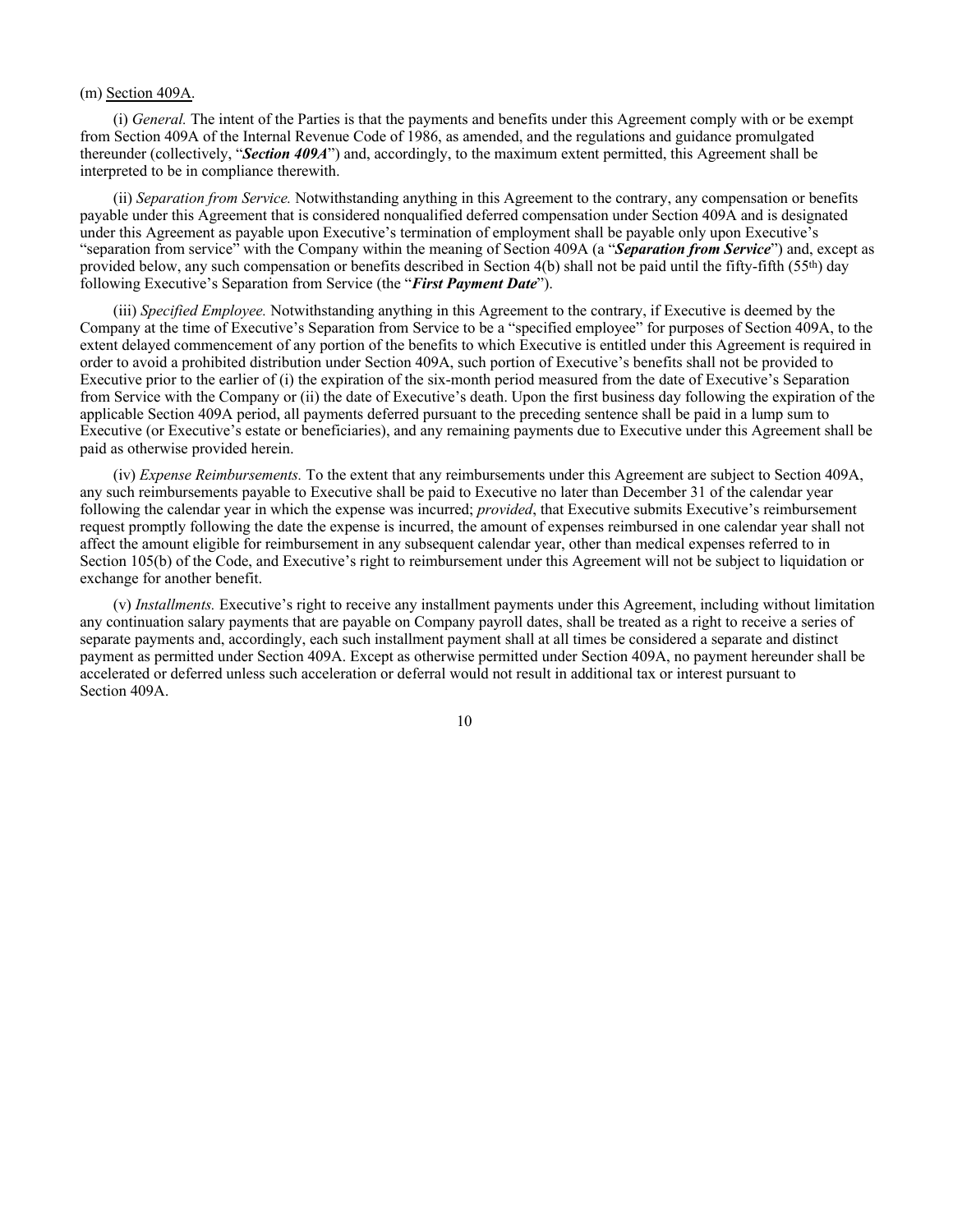### **7. Executive Acknowledgement.**

Executive acknowledges that Executive has read and understands this Agreement, is fully aware of its legal effect, has not acted in reliance upon any representations or promises made by the Company other than those contained in writing herein, and has entered into this Agreement freely based on Executive's own judgment.

### [*Signature Page Follows*]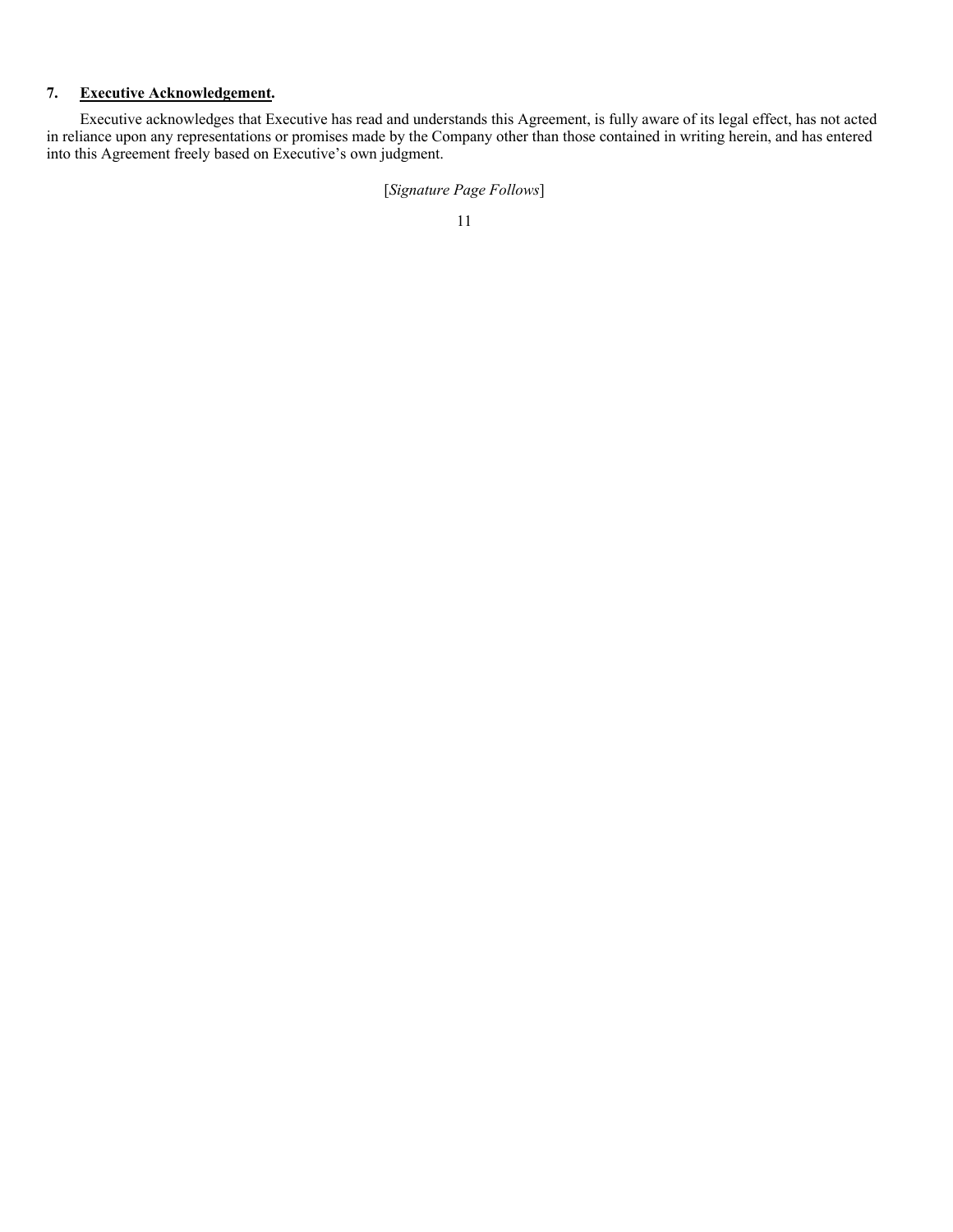IN WITNESS WHEREOF, the Parties have executed this Agreement on the date and year first above written.

# **COMPANY**

By: /s/ Henry Ji

Name: Henry Ji, Ph.D. Title: President & Chief Executive Officer

# **EXECUTIVE**

By: /s/ Jeffrey Su

Name: Jeffrey Su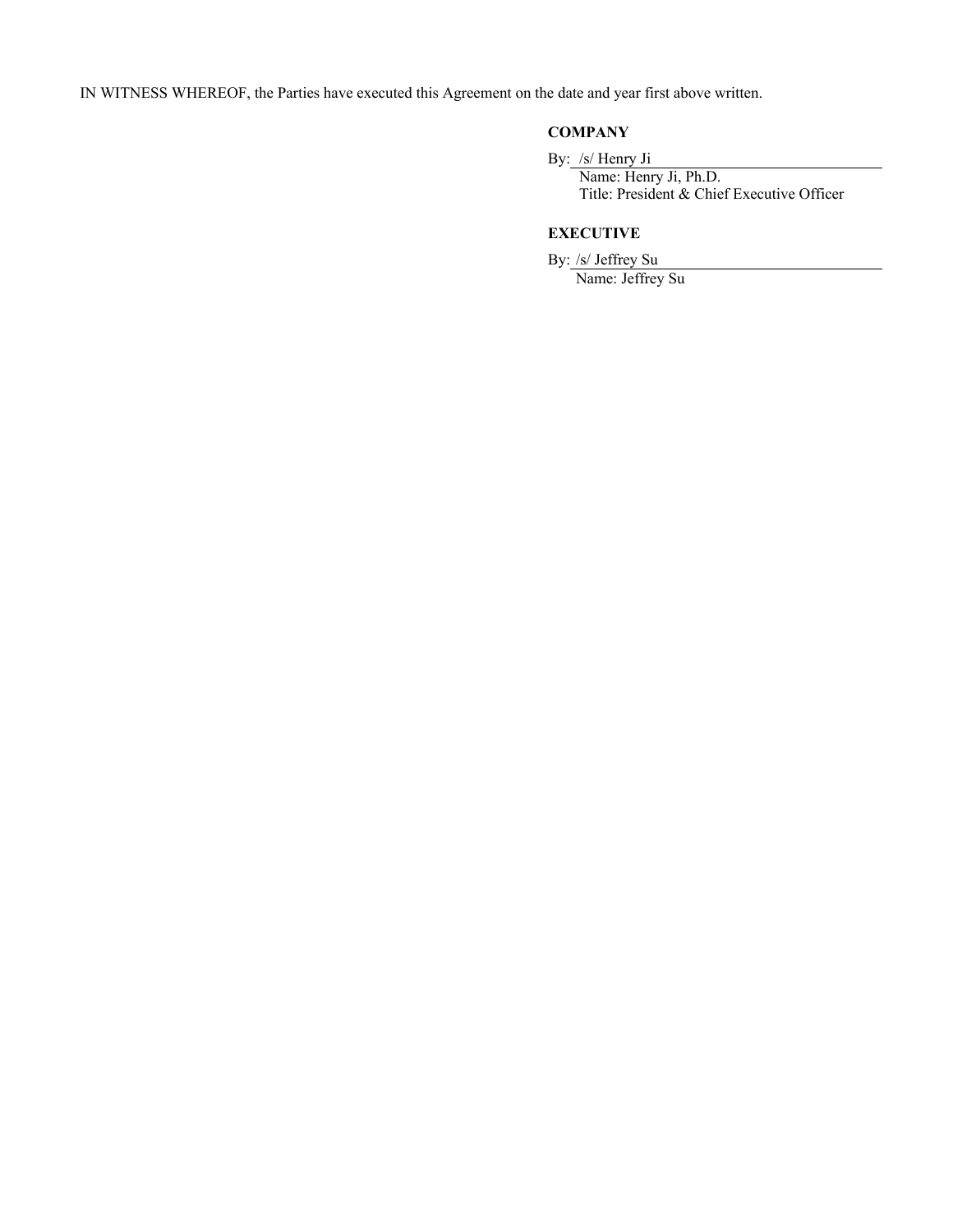# **EXHIBIT A**

# **PROPRIETARY INFORMATION AND INVENTIONS AGREEMENT**

*[Attached]*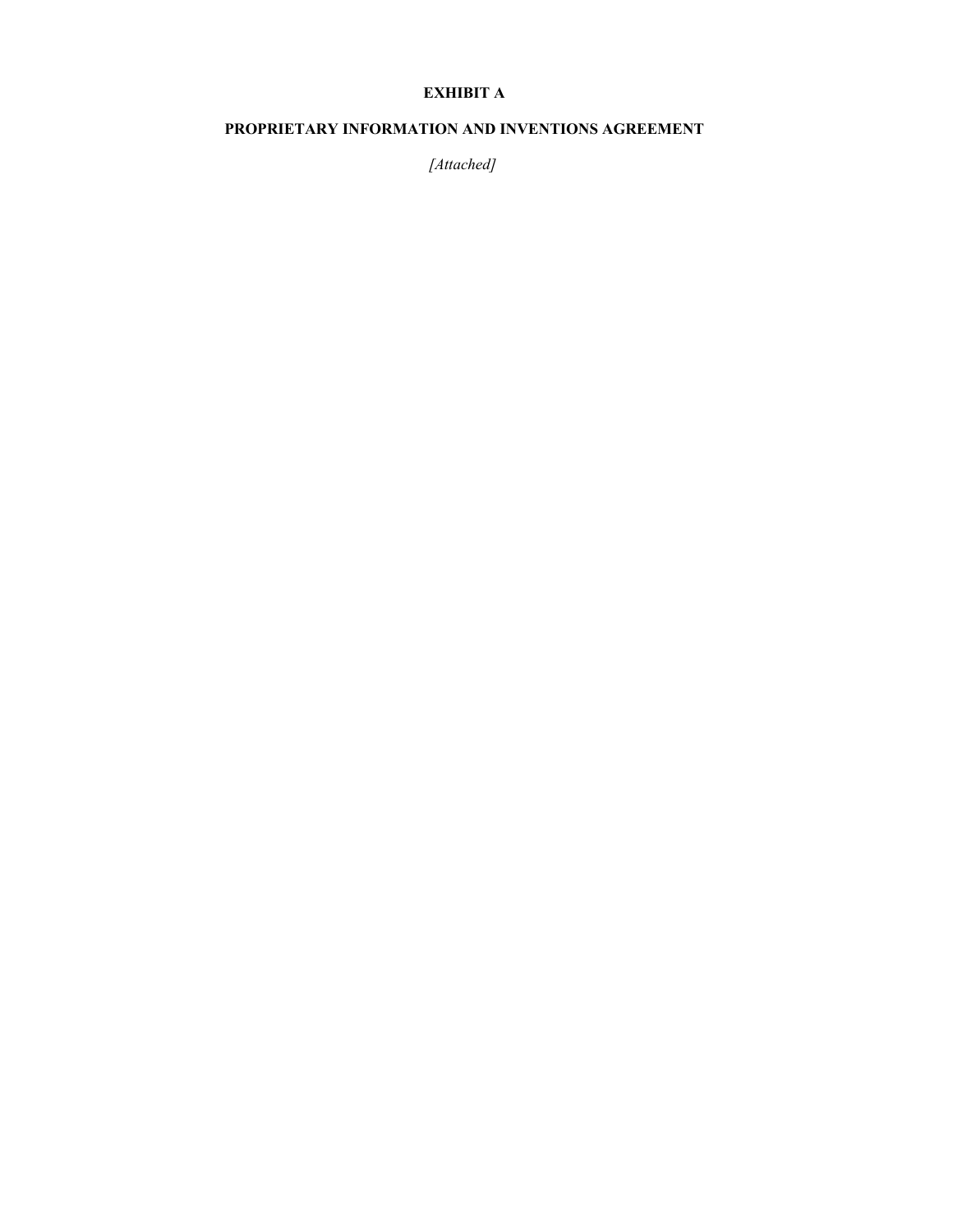#### **CERTIFICATION OF PRINCIPAL EXECUTIVE OFFICER Pursuant to Rule 13a-14(a) adopted pursuant to Section 302 of the Sarbanes-Oxley Act of 2002**

I, Henry Ji, certify that:

- 1. I have reviewed this Annual Report on Form 10-K/A of Sorrento Therapeutics, Inc.;
- 2. Based on my knowledge, this report does not contain any untrue statement of a material fact or omit to state a material fact necessary to make the statements made, in light of the circumstances under which such statements were made, not misleading with respect to the period covered by this report;
- 3. Based on my knowledge, the financial statements, and other financial information included in this report, fairly present in all material respects the financial condition, results of operations and cash flows of the registrant as of, and for, the periods presented in this report;
- 4. The registrant's other certifying officer(s) and I are responsible for establishing and maintaining disclosure controls and procedures (as defined in Exchange Act Rules 13a-15(e) and 15d-15(e)) and internal control over financial reporting (as defined in Exchange Act Rules 13a-15(f) and 15d-15(f)) for the registrant and have:
	- (a) Designed such disclosure controls and procedures, or caused such disclosure controls and procedures to be designed under our supervision, to ensure that material information relating to the registrant, including its consolidated subsidiaries is made known to us by others within those entities, particularly during the period in which this report is being prepared;
	- (b) Designed such internal control over financial reporting, or caused such internal control over financial reporting to be designed under our supervision, to provide reasonable assurance regarding the reliability of financial reporting and the preparation of financial statements for external purposes in accordance with generally accepted accounting principles;
	- (c) Evaluated the effectiveness of the registrant's disclosure controls and procedures and presented in this report our conclusions about the effectiveness of the disclosure controls and procedures, as of the end of the period covered by this report based on such evaluation; and
	- (d) Disclosed in this report any change in the registrant's internal control over financial reporting that occurred during the registrant's most recent fiscal quarter (the registrant's fourth fiscal quarter in the case of an annual report) that has materially affected, or is reasonably likely to materially affect, the registrant's internal control over financial reporting; and
- 5. The registrant's other certifying officer(s) and I have disclosed, based on our most recent evaluation of internal control over financial reporting, to the registrant's auditors and the audit committee of the registrant's board of directors (or persons performing the equivalent functions):
	- (a) All significant deficiencies and material weaknesses in the design or operation of internal control over financial reporting which are reasonably likely to adversely affect the registrant's ability to record, process, summarize and report financial information; and
	- (b) Any fraud, whether or not material, that involves management or other employees who have a significant role in the registrant's internal control over financial reporting.

/s/ Henry Ji Director, Chief Executive Officer & President

Dated: April 29, 2016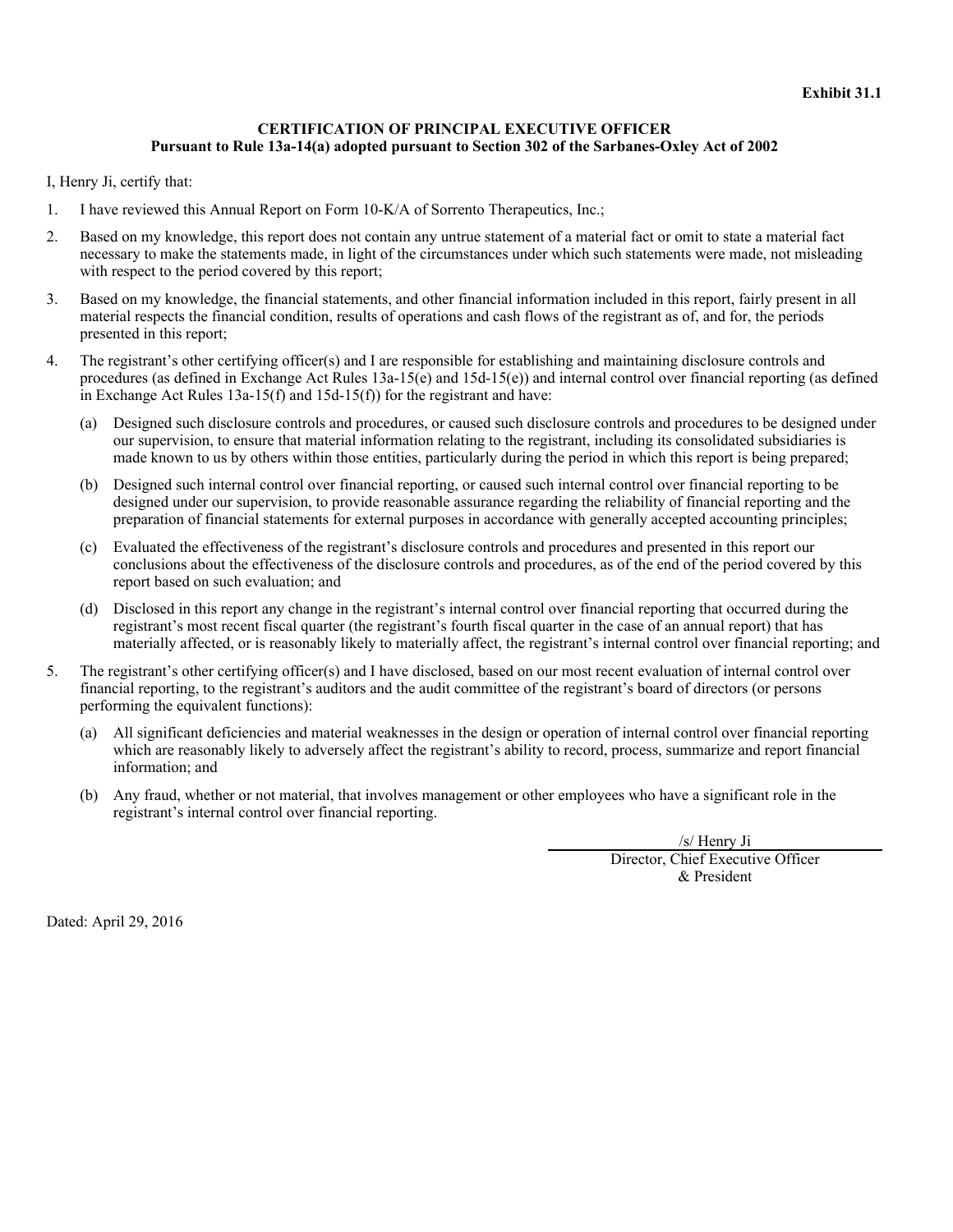#### **CERTIFICATION OF PRINCIPAL FINANCIAL OFFICER Pursuant to Rule 13a-14(a) adopted pursuant to Section 302 of the Sarbanes-Oxley Act of 2002**

I, Kevin M. Herde, certify that:

- 1. I have reviewed this Annual Report on Form 10-K/A of Sorrento Therapeutics, Inc.;
- 2. Based on my knowledge, this report does not contain any untrue statement of a material fact or omit to state a material fact necessary to make the statements made, in light of the circumstances under which such statements were made, not misleading with respect to the period covered by this report;
- 3. Based on my knowledge, the financial statements, and other financial information included in this report, fairly present in all material respects the financial condition, results of operations and cash flows of the registrant as of, and for, the periods presented in this report;
- 4. The registrant's other certifying officer(s) and I are responsible for establishing and maintaining disclosure controls and procedures (as defined in Exchange Act Rules 13a-15(e) and 15d-15(e)) and internal control over financial reporting (as defined in Exchange Act Rules  $13a-15(f)$  and  $15d-15(f)$ ) for the registrant and have:
	- (a) Designed such disclosure controls and procedures, or caused such disclosure controls and procedures to be designed under our supervision, to ensure that material information relating to the registrant, including its consolidated subsidiaries is made known to us by others within those entities, particularly during the period in which this report is being prepared;
	- (b) Designed such internal control over financial reporting, or caused such internal control over financial reporting to be designed under our supervision, to provide reasonable assurance regarding the reliability of financial reporting and the preparation of financial statements for external purposes in accordance with generally accepted accounting principles;
	- (c) Evaluated the effectiveness of the registrant's disclosure controls and procedures and presented in this report our conclusions about the effectiveness of the disclosure controls and procedures, as of the end of the period covered by this report based on such evaluation; and
	- (d) Disclosed in this report any change in the registrant's internal control over financial reporting that occurred during the registrant's most recent fiscal quarter (the registrant's fourth fiscal quarter in the case of an annual report) that has materially affected, or is reasonably likely to materially affect, the registrant's internal control over financial reporting; and
- 5. The registrant's other certifying officer(s) and I have disclosed, based on our most recent evaluation of internal control over financial reporting, to the registrant's auditors and the audit committee of the registrant's board of directors (or persons performing the equivalent functions):
	- (a) All significant deficiencies and material weaknesses in the design or operation of internal control over financial reporting which are reasonably likely to adversely affect the registrant's ability to record, process, summarize and report financial information; and
	- (b) Any fraud, whether or not material, that involves management or other employees who have a significant role in the registrant's internal control over financial reporting.

/s/ Kevin M. Herde Kevin M. Herde Executive Vice President and Chief Financial Officer *(Principal Financial Officer)*

Dated: April 29, 2016